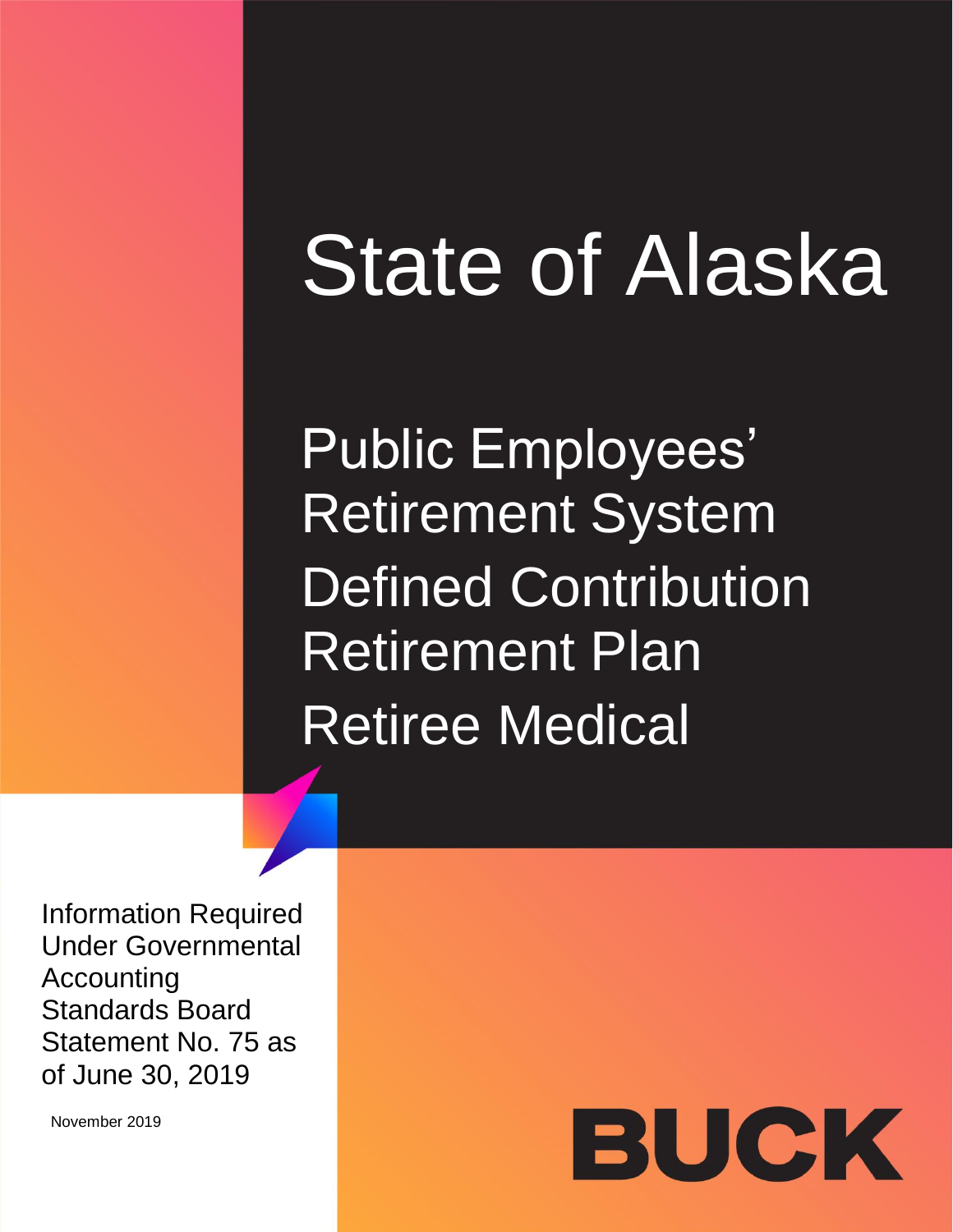

November 20, 2019

State of Alaska The Alaska Retirement Management Board The Department of Revenue, Treasury Division The Department of Administration, Division of Retirement and Benefits P.O. Box 110203 Juneau, AK 99811-0203

# **GASB 75 Report as of June 30, 2019 for June 30, 2020 Reporting - PERS DCR Retiree Medical**

Dear Members of The Alaska Retirement Management Board, The Department of Revenue and The Department of Administration:

We have prepared the required accounting information for Governmental Accounting Standards Board (GASB) Statement No. 75 (GASB 75) for the State of Alaska Public Employees' Retirement System Defined Contribution Retirement Plan (PERS DCR) for June 30, 2020 reporting based on a measurement date of June 30, 2019. Under GASB 75, accounting information prepared under GASB 74 as of June 30, 2019 (as previously provided) serves as the basis for these disclosures. Please refer to the GASB 74 report dated October 1, 2019 for any supplemental information or documentation.

This report covers the retiree medical portion of PERS DCR. A separate GASB 75 report will be issued for the occupational death and disability portion of PERS DCR.

We certify that the information contained in this report has been prepared in accordance with generally accepted actuarial principles and practices. To the best of our knowledge, the information fairly presents the actuarial position of PERS DCR in accordance with the requirements of GASB 75 as of the June 30, 2019 measurement date.

The Alaska Retirement Management Board (ARMB) and staff of the State of Alaska and its auditors may use this report for the review of the operation of PERS DCR. The report may also be used in the preparation of State of Alaska's and participating employers' audited financial statements. Use of this report for any other purpose or by anyone other than the ARMB, the staff of the State of Alaska or its auditors may not be appropriate and may result in mistaken conclusions because of failure to understand applicable assumptions, methods, or inapplicability of the report for that purpose. Because of the risk of misinterpretation of actuarial results, we recommend requesting our advanced review of any statement to be based on information contained in this report. Buck will accept no liability for any such statement made without prior review by Buck.

Future actuarial measurements may differ significantly from current measurements due to plan experience differing from that anticipated by the economic and demographic assumptions, changes in assumptions, changes expected as part of the natural operation of the methodology used for these measurements, and changes in plan provisions or applicable law. Retiree group benefits models necessarily rely on the use of approximations and estimates and are sensitive to changes in these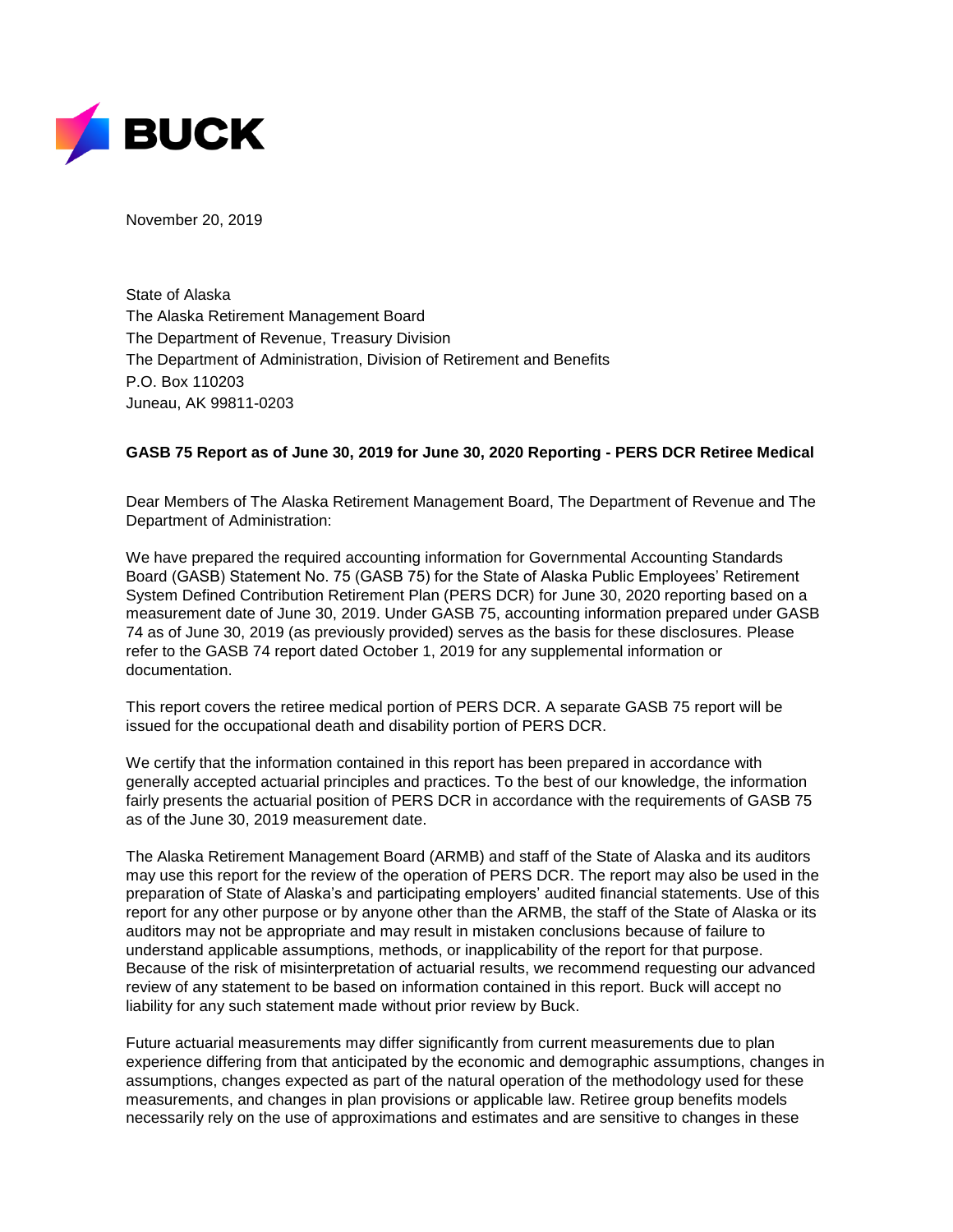approximations and estimates. Small variations in these approximations and estimates may lead to significant changes in actuarial measurements. An analysis of the potential range of such future differences is beyond the scope of this report, except for the GASB 75 required disclosure of the sensitivity of net OPEB liability to changes in the discount rate and to changes in the healthcare cost trend rates.

The information in this report was prepared based on the actuarial assumptions and methods used in the June 30, 2018 actuarial valuation of PERS DCR, except as noted herein. We rolled forward the liabilities from that date to the June 30, 2019 measurement date, as GASB 75 permits. In our opinion, the actuarial assumptions used are appropriate for purposes of the valuation and are reasonably related to the experience of PERS DCR and to reasonable long-term expectations.

In preparing the actuarial results, we have relied upon information provided by staff of the State of Alaska regarding plan provisions, participants, assets, contributions and other matters used in the June 30, 2018 actuarial valuation of PERS DCR. Although we did not audit the data, we reviewed the data for reasonableness and consistency with June 30, 2017 information. The accuracy of the results presented herein is dependent on the accuracy of the data. We also reflected the information contained in the June 30, 2019 asset statements that were provided to us by staff of the State of Alaska on September 24, 2019.

Where presented, the "net OPEB liability" and "plan fiduciary net position as a percentage of the total OPEB liability" are measured on a market value of assets basis. These items presented may be appropriate for GASB 75 reporting but make no assessment regarding the cost to settle (i.e., purchase annuities) to cover any portion of the plan's liabilities.

This report was prepared under our supervision and in accordance with all applicable Actuarial Standards of Practice. We are Fellows of the Society of Actuaries, Enrolled Actuaries and Members of the American Academy of Actuaries. We meet the Qualification Standards of the American Academy of Actuaries to render the actuarial opinions contained herein.

We are available to discuss this report with you at your convenience. David can be reached at (602) 803-6174 and Scott can be reached at (216) 315-1929.

Respectfully submitted,

SCKR

David J. Kershner, FSA, EA, MAAA, FCA Scott Young, FSA, EA, MAAA Principal Director Buck Buck

Scott Young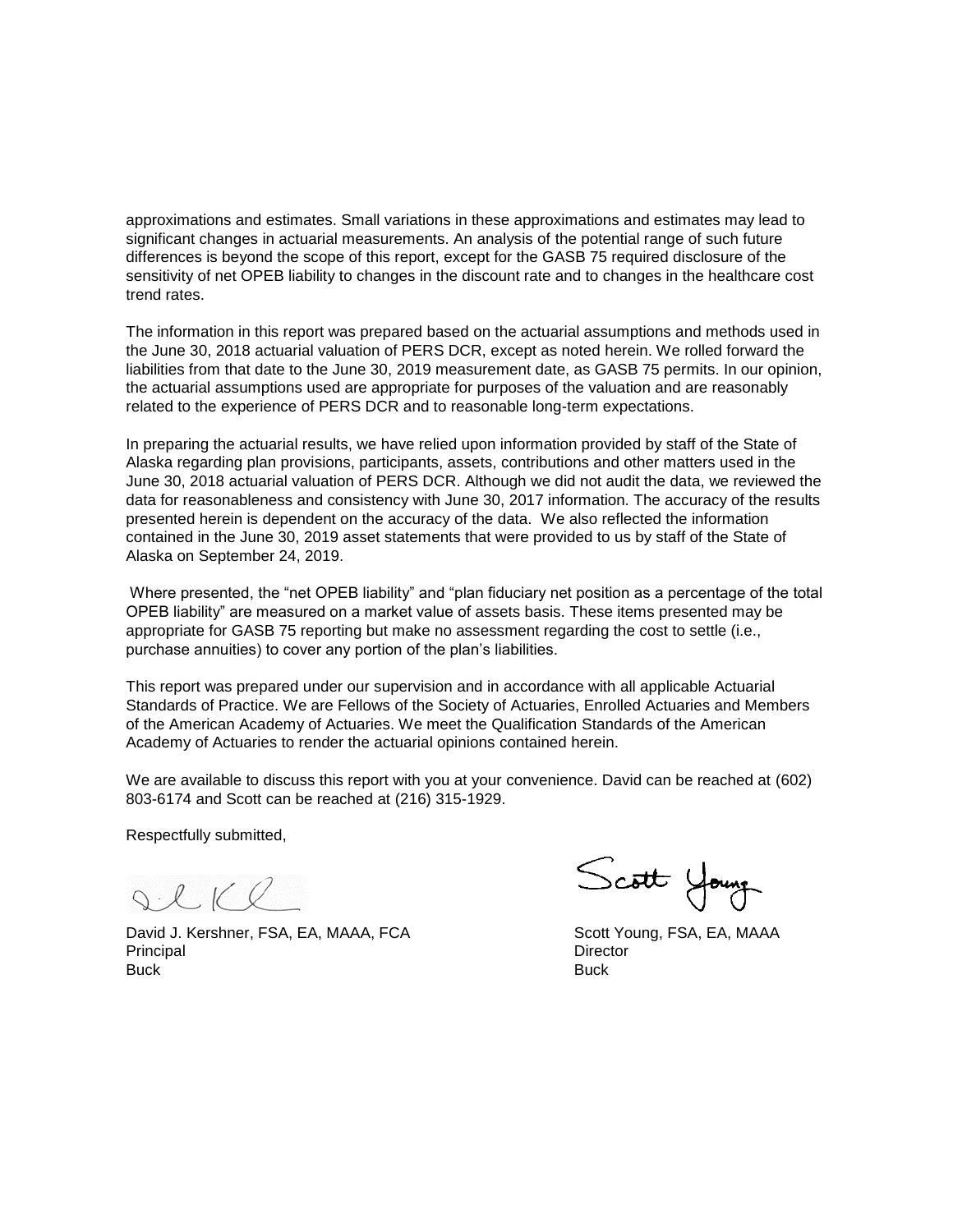# **Contents**

| Schedule A - Employers' Allocation of Net OPEB Liability as of June 30, 2018 |                                                                                                    |  |
|------------------------------------------------------------------------------|----------------------------------------------------------------------------------------------------|--|
| Schedule B - Employers' Allocation of Net OPEB Liability as of June 30, 2019 |                                                                                                    |  |
| Schedule C - Employers' Allocation of OPEB Amounts as of June 30, 2019       |                                                                                                    |  |
|                                                                              | Schedule D - Employers' Allocation of Recognition of Deferred Outflows/Inflows as of June 30, 2019 |  |
| Schedule E - Contribution History                                            |                                                                                                    |  |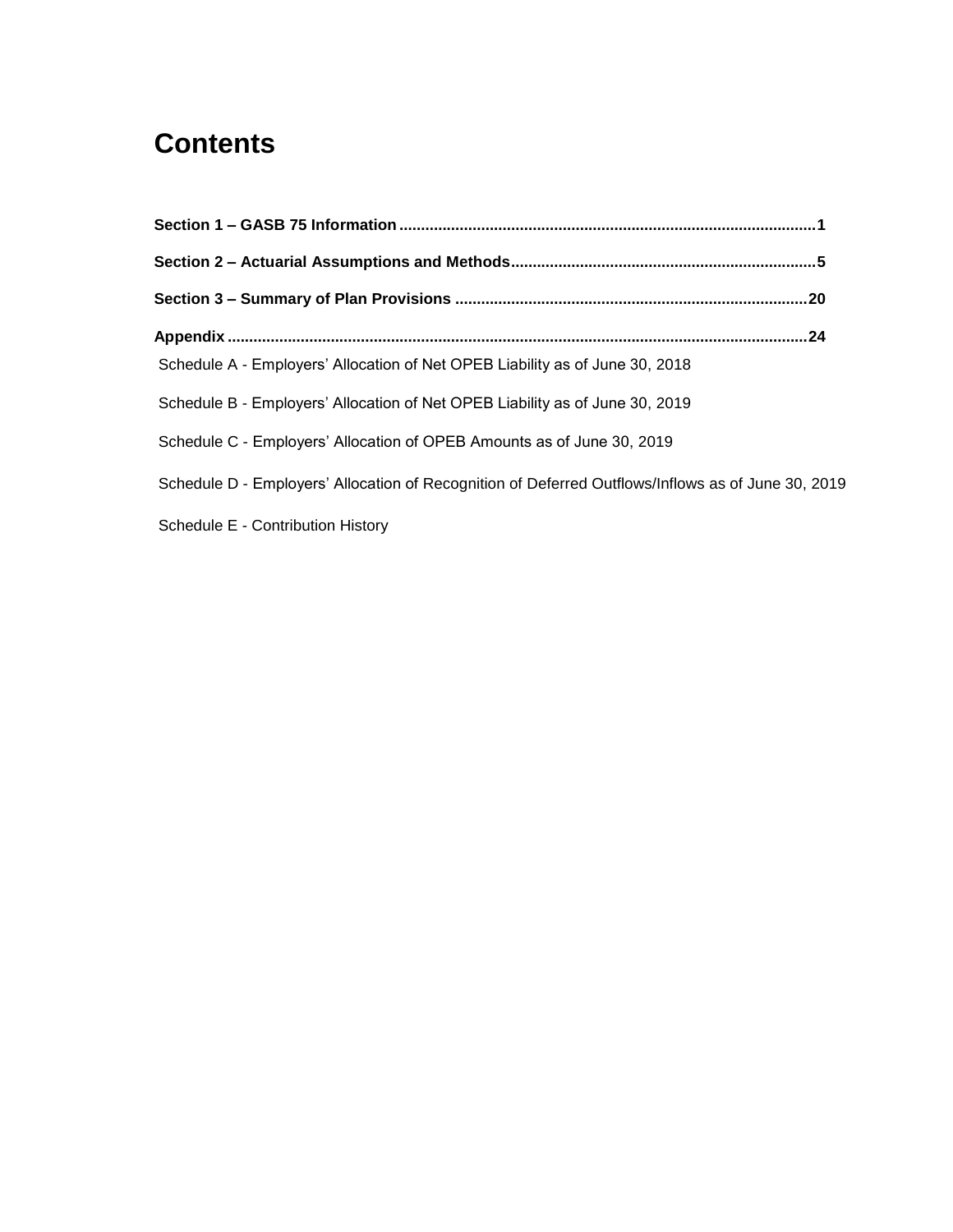# <span id="page-4-0"></span>**Section 1 – GASB 75 Information**

# **OPEB Expense**

| <b>Measurement Date</b>                     | June 30, 2019    | June 30, 2018    |
|---------------------------------------------|------------------|------------------|
| <b>Reporting Date</b>                       | June 30, 2020    | June 30, 2019    |
| Service cost                                | \$<br>13,465,000 | \$<br>12,269,000 |
| Interest cost                               | 10,093,000       | 7,916,000        |
| Expected return on assets                   | (7,803,000)      | (6,974,000)      |
| Current period effect of benefit changes    | $\mathbf{0}$     |                  |
| Current period difference between expected  |                  |                  |
| and actual experience                       | (163, 415)       | (79, 560)        |
| Current period effect of changes in         |                  |                  |
| assumptions                                 | 890,610          | 727,802          |
| Current period difference between projected |                  |                  |
| and actual investment earnings              | 242,400          | 11,200           |
| Member contributions                        |                  |                  |
| Administrative expenses                     | 14,000           | 4,000            |
| Service purchases and plan transfers        | 0                | 0                |
| Current period recognition of prior years'  |                  |                  |
| deferred outflows of resources              | 739,002          | O                |
| Current period recognition of prior years'  |                  |                  |
| deferred inflows of resources               | (718, 215)       | (638, 655)       |
| Other Additions Less Other Deductions       |                  | (2,000)          |
| Total                                       | \$<br>16,759,382 | \$<br>13,233,787 |

The employers' allocation of the OPEB expense for June 30, 2020 reporting is shown in Schedule C in the Appendix.

The difference between projected and actual investment earnings is recognized over 5 years.

The effects of changes in assumptions and differences between expected and actual experience are recognized over the average future working lifetime. This period is:

- 8.2 years as of June 30, 2018 ((for the June 30, 2019 measurement date)
- 9.1 years as of June 30, 2017 (for the June 30, 2018 measurement date)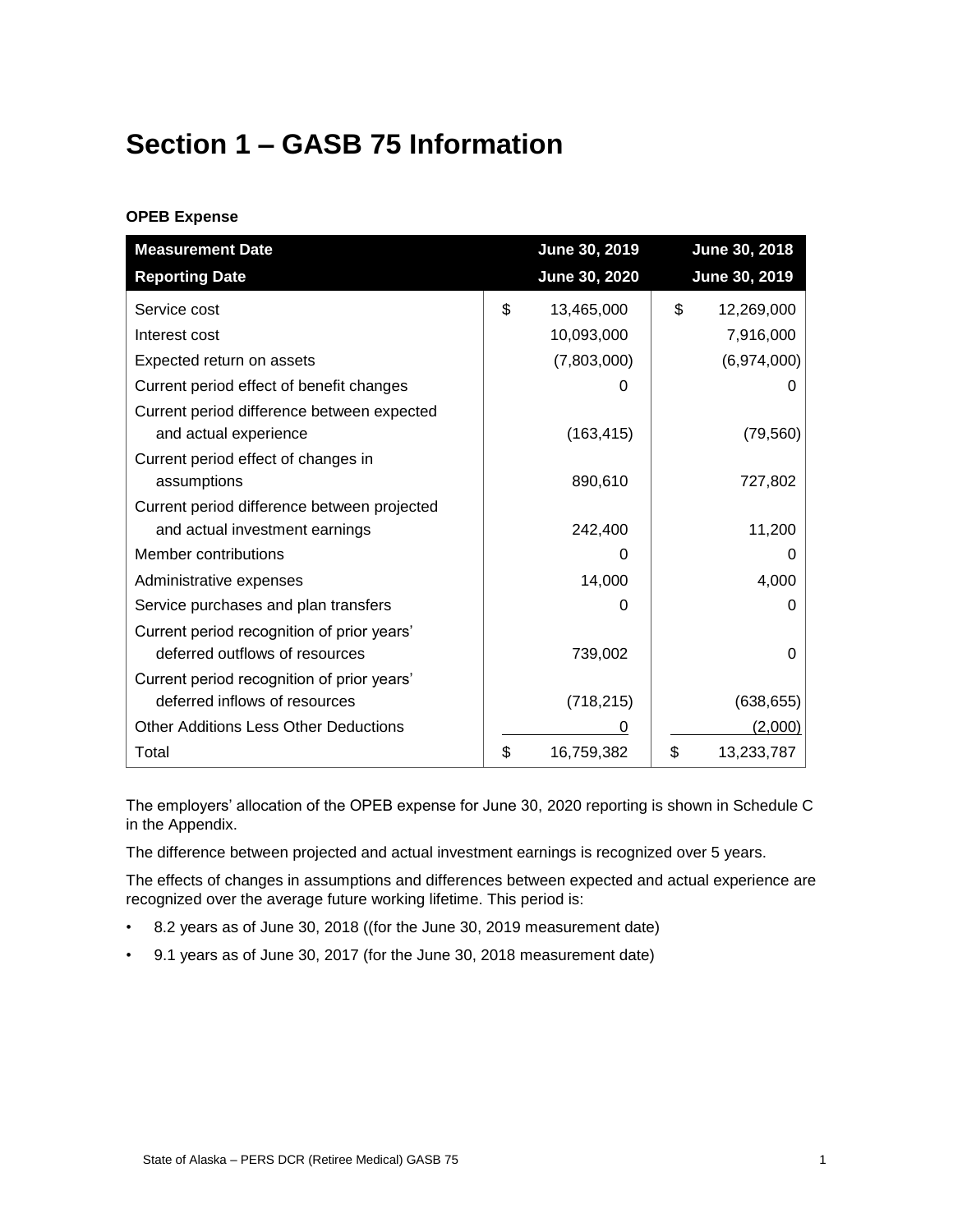#### **Actuarial Assumptions**

The total OPEB liability as of the June 30, 2019 measurement date was determined by an actuarial valuation as of June 30, 2018 using the actuarial assumptions outlined in Section 2, and rolled forward to June 30, 2019.

The actuarial assumptions used in the June 30, 2018 actuarial valuation were based on the results of an actuarial experience study for the period July 1, 2013 to June 30, 2017, resulting in changes in actuarial assumptions adopted by the Alaska Retirement Management Board in January 2019 to better reflect expected future experience.

# **Actuarial Cost Method**

Entry Age Normal – Level Percentage of Payroll

# **Asset Valuation Method**

Invested assets are reported at fair value.

# **Allocation of Net OPEB Liability**

The employers' allocations of net OPEB liability as of the June 30, 2018 and June 30, 2019 measurement dates are shown in Schedule A and Schedule B, respectively, in the Appendix.

# **Allocation of Deferred Outflows/Inflows of Resources**

The employers' allocation of deferred outflows/inflows of resources as of the June 30, 2019 measurement date is shown in Schedule C in the Appendix.

The chart below provides details of the deferred inflows/outflows as of the June 30, 2019 measurement date:

| <b>Date Created</b> | <b>Type</b>              | <b>Original Amortization</b><br><b>Period</b> | <b>Deferred</b><br>(Inflow)/Outflow as of<br>June 30, 2019 |
|---------------------|--------------------------|-----------------------------------------------|------------------------------------------------------------|
| June 30, 2017       | Asset Gain               | 5 years                                       | \$<br>(1,267,200)                                          |
| June 30, 2017       | <b>Liability Gain</b>    | 9.1 years                                     | \$<br>(30, 835)                                            |
| June 30, 2018       | <b>Assumption Change</b> | 9.1 years                                     | \$<br>5,167,396                                            |
| June 30, 2018       | Asset Loss               | 5 years                                       | \$<br>33,600                                               |
| June 30, 2018       | <b>Liability Gain</b>    | 9.1 years                                     | \$<br>(564, 879)                                           |
| June 30, 2019       | <b>Assumption Change</b> | 8.2 years                                     | \$<br>6,412,390                                            |
| June 30, 2019       | Asset Loss               | 8.2 years                                     | \$<br>969,600                                              |
| June 30, 2019       | <b>Liability Gain</b>    | 8.2 years                                     | \$<br>(1, 176, 585)                                        |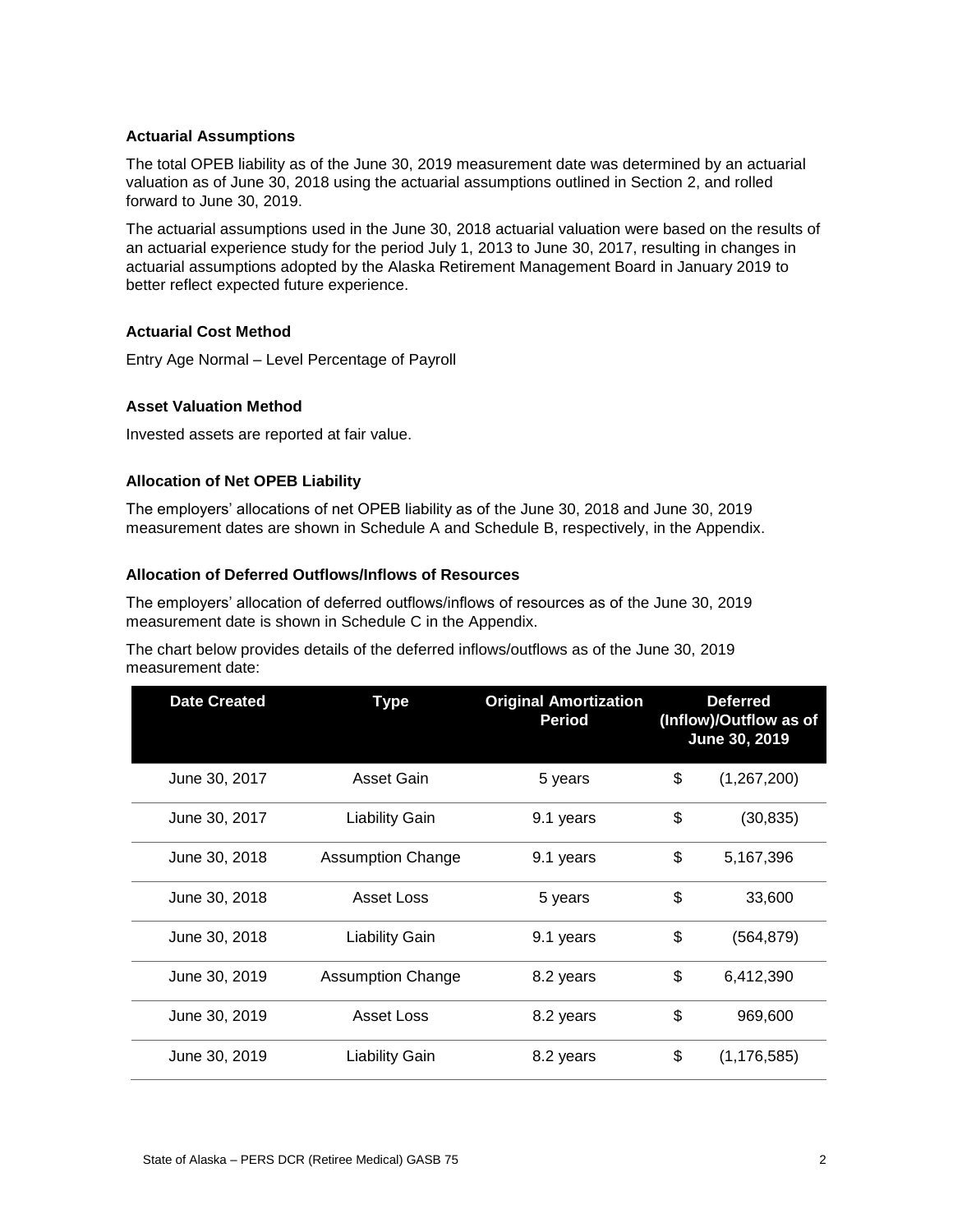#### **Allocation of Future Years' Recognition of Deferred Outflows/Inflows**

The employers' allocation of recognition of the deferred outflows/inflows as of the June 30, 2019 measurement date for each of the next five fiscal years and thereafter is shown in Schedule D in the Appendix. These amounts include recognition of the deferred outflows/inflows from prior years.

#### **Allocation Methodology**

Amounts for the June 30, 2018 measurement date were allocated to employers based on each employer's retiree medical contribution relative to the total employer retiree medical contributions made in FY2018.

Amounts for the June 30, 2019 measurement date were allocated to employers based on each employer's retiree medical contribution relative to the total employer retiree medical contributions made in FY2019.

#### **Sensitivity of the net OPEB liability to changes in the discount rate.**

The table below shows the development of the net OPEB liability as of June 30, 2019 using the discount rate of 7.38%, as well as a discount rate that is one percentage point lower (6.38%) or one percentage point higher (8.38%) than the current rate (\$ in thousands):

|                                                  | 1.00% Decrease | <b>Current</b><br><b>Discount Rate</b> | 1.00% Increase |
|--------------------------------------------------|----------------|----------------------------------------|----------------|
|                                                  | (6.38%)        | (7.38%)                                | (8.38%)        |
| Service cost                                     | \$<br>17,249   | \$<br>13,465                           | \$<br>10,622   |
| Interest                                         | 10,865         | 10,093                                 | 9,324          |
| <b>EGWP</b> rebates                              | 10             | 10                                     | 10             |
| Benefit payments                                 | (109)          | (109)                                  | (109)          |
| Net change to inflows/outflows                   | 12,297         | 5,963                                  | 2,062          |
| Net change in total OPEB liability               | \$<br>40,312   | \$<br>29,422                           | \$<br>21,909   |
| <b>Total OPEB liability-beginning</b>            | \$<br>138,015  | \$<br>112,740                          | \$<br>93,026   |
| Total OPEB liability-ending (a)                  | \$<br>178,327  | \$<br>142,162                          | \$<br>114,935  |
| Plan fiduciary net position-ending (b)           | \$<br>118,238  | \$<br>118,238                          | \$<br>118,238  |
| Plan's net OPEB liability (asset)-ending (a)-(b) | \$<br>60,089   | \$<br>23,924                           | \$<br>(3,303)  |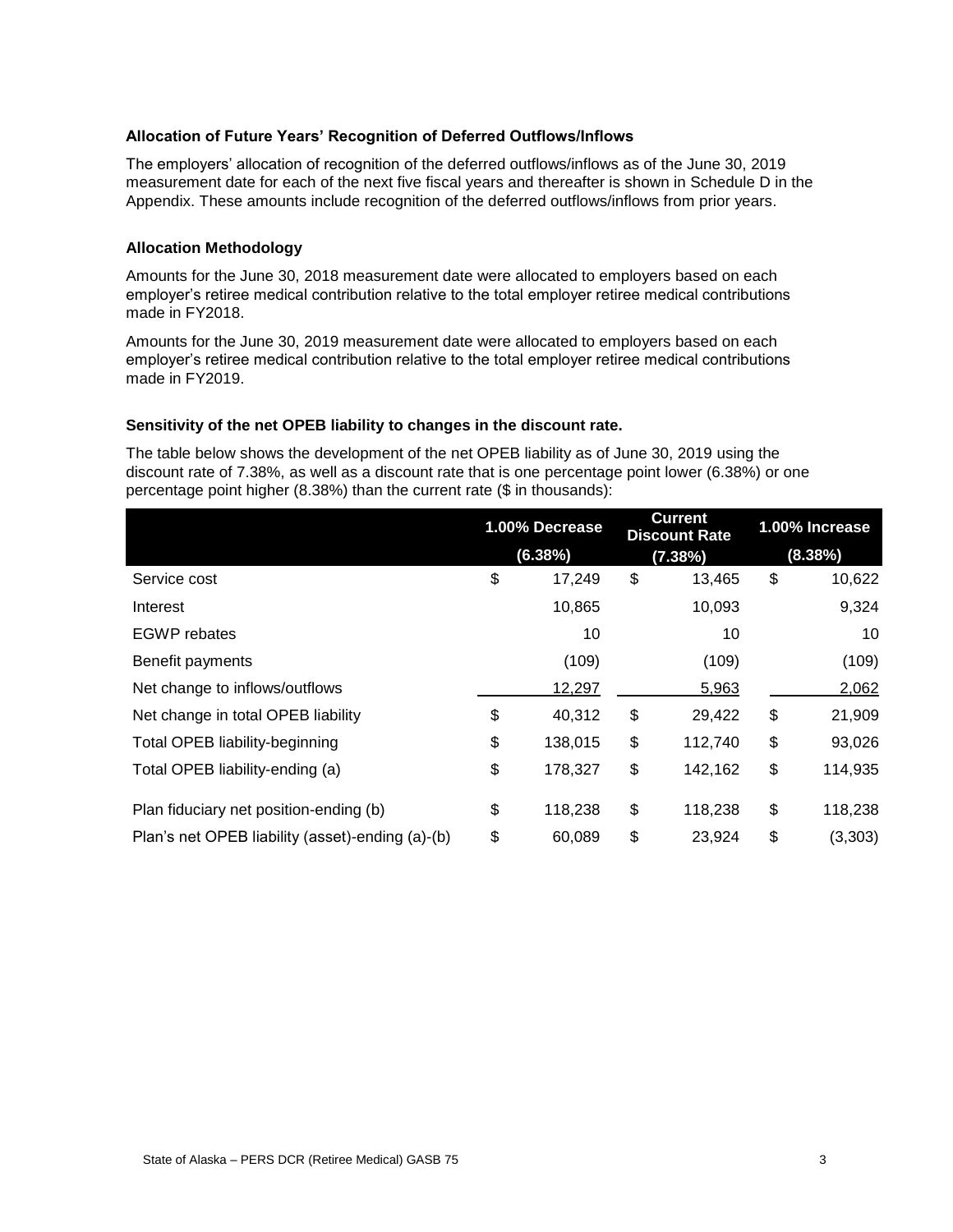# **Sensitivity of the net OPEB liability to changes in the healthcare cost trend rates.**

The table below shows the development of the net OPEB liability as of June 30, 2019 using the current healthcare cost trend rates, as well as trend rates that are one percentage point lower or one percentage point higher than the current rates (\$ in thousands):

|                |                |         |                                      | 1.00% Increase |
|----------------|----------------|---------|--------------------------------------|----------------|
| \$<br>8,256    | \$             | 13,465  | \$                                   | 23,325         |
| 7,792          |                | 10,093  |                                      | 13,402         |
| 10             |                | 10      |                                      | 10             |
| (109)          |                | (109)   |                                      | (109)          |
| 5,735          |                | 5,963   |                                      | 4,107          |
| \$<br>21,684   | \$             | 29,422  | \$                                   | 40,735         |
| \$<br>89,196   | \$             | 112,740 | \$                                   | 144,249        |
| \$<br>110,880  | \$             | 142,162 | \$                                   | 184,984        |
| \$<br>118,238  | \$             | 118,238 | \$                                   | 118,238        |
| \$<br>(7, 358) | \$             | 23,924  | \$                                   | 66,746         |
|                | 1.00% Decrease |         | <b>Current</b><br><b>Trend Rates</b> |                |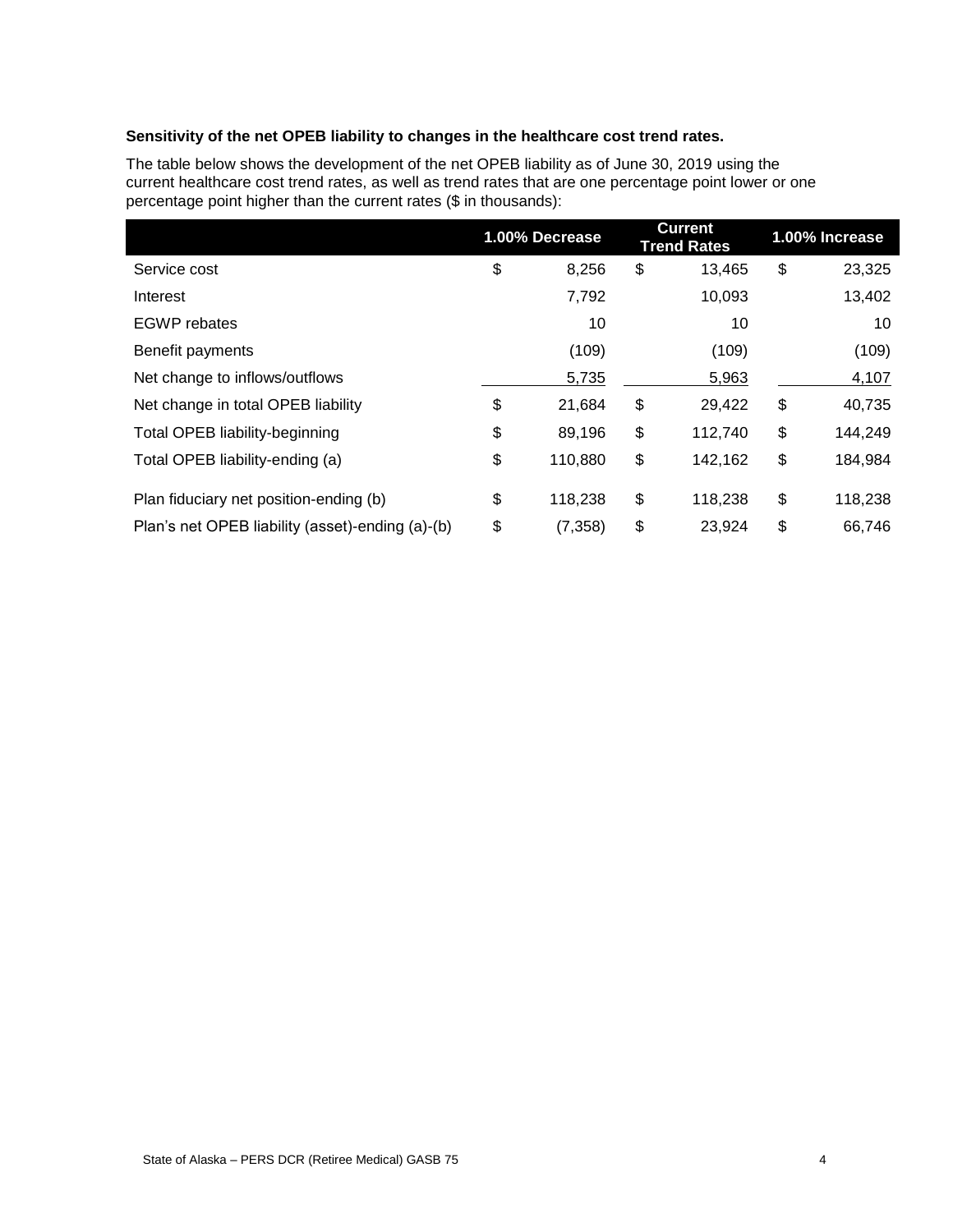# <span id="page-8-0"></span>**Section 2 – Actuarial Assumptions and Methods<sup>1</sup>**

# Description of Actuarial Methods and Valuation Procedures

The funding method used in this valuation was adopted by the Board in October 2006, and was modified as part of the experience study for the period July 1, 2013 to June 30, 2017. The asset smoothing method used to determine valuation assets was implemented effective June 30, 2006.

Benefits valued are those delineated in Alaska State statutes as of the valuation date. Changes in State statutes effective after the valuation date are not taken into consideration in setting the assumptions and methods.

# **Actuarial Method**

Entry Age Normal Cost.

Liabilities and contributions shown in the report are computed using the Entry Age Normal Actuarial Cost Method. Any funding surplus or unfunded actuarial accrued liability is amortized over 25 years as a level percentage of expected payroll. However, in keeping with GASB requirements in effect when the plan was adopted, the net amortization period will not exceed 30 years. Under the new accounting standards (GASB 74 and 75), the GASB requirements will not directly control amortization periods used for funding of the plan.

Cost factors designed to produce annual costs as a constant percentage of each member's expected compensation in each year for death and disability benefits and retiree medical benefits, from the assumed entry age to the last age with a future benefit were applied to the projected benefits to determine the normal cost (the portion of the total cost of the Plan allocated to the current year under the method). The normal cost is determined by summing intermediate results for active members and determining an average normal cost rate which is then related to the total DCR Plan payroll of active members. The actuarial accrued liability for active members (the portion of the total cost of the Plan allocated to prior years under the method) was determined as the excess of the actuarial present value of projected benefits over the actuarial present value of future normal costs.

The actuarial accrued liability for beneficiaries and disabled members currently receiving benefits (if any) was determined as the actuarial present value of the benefits expected to be paid. No future normal costs are payable for these members.

The actuarial accrued liability under this method at any point in time is the theoretical amount of the fund that would have been accumulated had annual contributions equal to the normal cost been made in prior years (it does not represent the liability for benefits accrued to the valuation date). The unfunded actuarial accrued liability is the excess of the actuarial accrued liability over the actuarial value of plan assets measured on the valuation date.

Under this method, experience gains or losses, i.e., decreases or increases in accrued liabilities attributable to deviations in experience from the actuarial assumptions, adjust the unfunded actuarial accrued liability.

#### **Valuation of Assets**

l

Effective June 30, 2006, the asset valuation method recognizes 20% of the investment gain or loss in each of the current and preceding four years. This method was phased in over five years. Fair Value of Assets was \$0 as of June 30, 2006. All assets are valued at fair value. Assets are accounted for on

 $1$  Used to determine June 30, 2018 funding assets and liabilities, and contribution rates.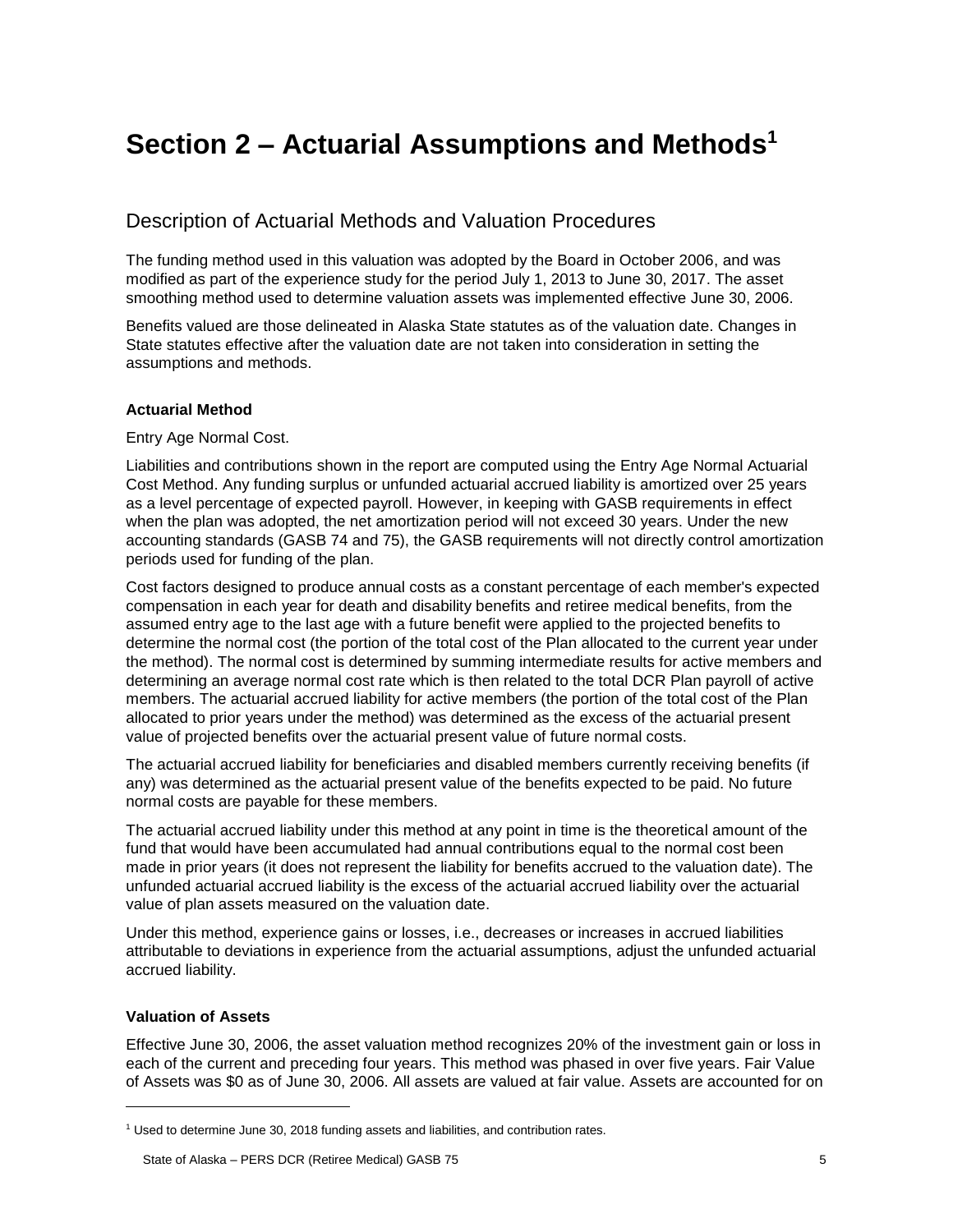an accrued basis and are taken directly from financial statements audited by KPMG LLP. Valuation assets are constrained to a range of 80% to 120% of the fair value of assets.

#### **Changes in Methods Since the Prior Valuation**

The actuarial cost method for the retiree healthcare plan was changed from the Entry Age Level Dollar method to the Entry Age Level Percent of Pay method. There were no other changes in the asset or valuation methods since the prior valuation.

# **Valuation of Retiree Medical and Prescription Drug Benefits**

The methodology used for the valuation of the retiree medical benefits is described in Section 6.2 of the State of Alaska Public Employees' Retirement System Defined Benefit Plan Actuarial Valuation Report as of June 30, 2018.

Due to the lack of experience for the DCR retiree medical plan only, base claims costs are based on those described in the actuarial valuation as of June 30, 2018 for the Defined Benefit (DB) retiree medical plan covering TRS and PERS. The DB rates were used with some adjustments. The claims costs were adjusted to reflect the differences between the DCR medical plan and the DB medical plan. These differences include network steerage, different coverage levels, different Medicare coordination for medical benefits, and an indexing of the retiree out-of-pocket dollar amounts. To account for higher initial copays, deductibles and out-of-pocket limits, upcoming FY19 claims costs were reduced 2.1% for medical claims, and 10.4% for prescription drugs. In addition, to account for the difference in Medicare coordination, upcoming FY19 medical claims costs for Medicare eligible retirees were further reduced 29.3%. The medical and prescription drug percentages mentioned above were reduced 0.2% in each future year for the DCR medical benefits to reflect the fact that the medical benefit to be offered to DCR members will have annual indexing of member cost sharing features such as deductibles and out-of-pocket amounts.

No implicit subsidies are assumed. Employees projected to retire with 30 years of service (25 years of service for Peace/Fire) prior to Medicare are valued with commencement deferred to Medicare eligibility because those members will be required to pay the full plan premium prior to Medicare. Explicit subsidies for disabled and normal retirement are determined using the plan-defined percentages of age-related total projected plan costs, again with no implicit subsidy assumed.

The State transitioned to an Employer Group Waiver Program (EGWP) for DCR participants effective January 1, 2019. In the prior valuation, the impact of transitioning to the EGWP was valued by increasing the RDS subsidy offset in 2019 by 60% to reflect estimated Medicare reimbursements under the EGWP arrangement. For this year's valuation, the estimated 2019 reimbursements under EGWP were provided by Segal Consulting (who worked with the EGWP administrator, Optum, to develop those estimates).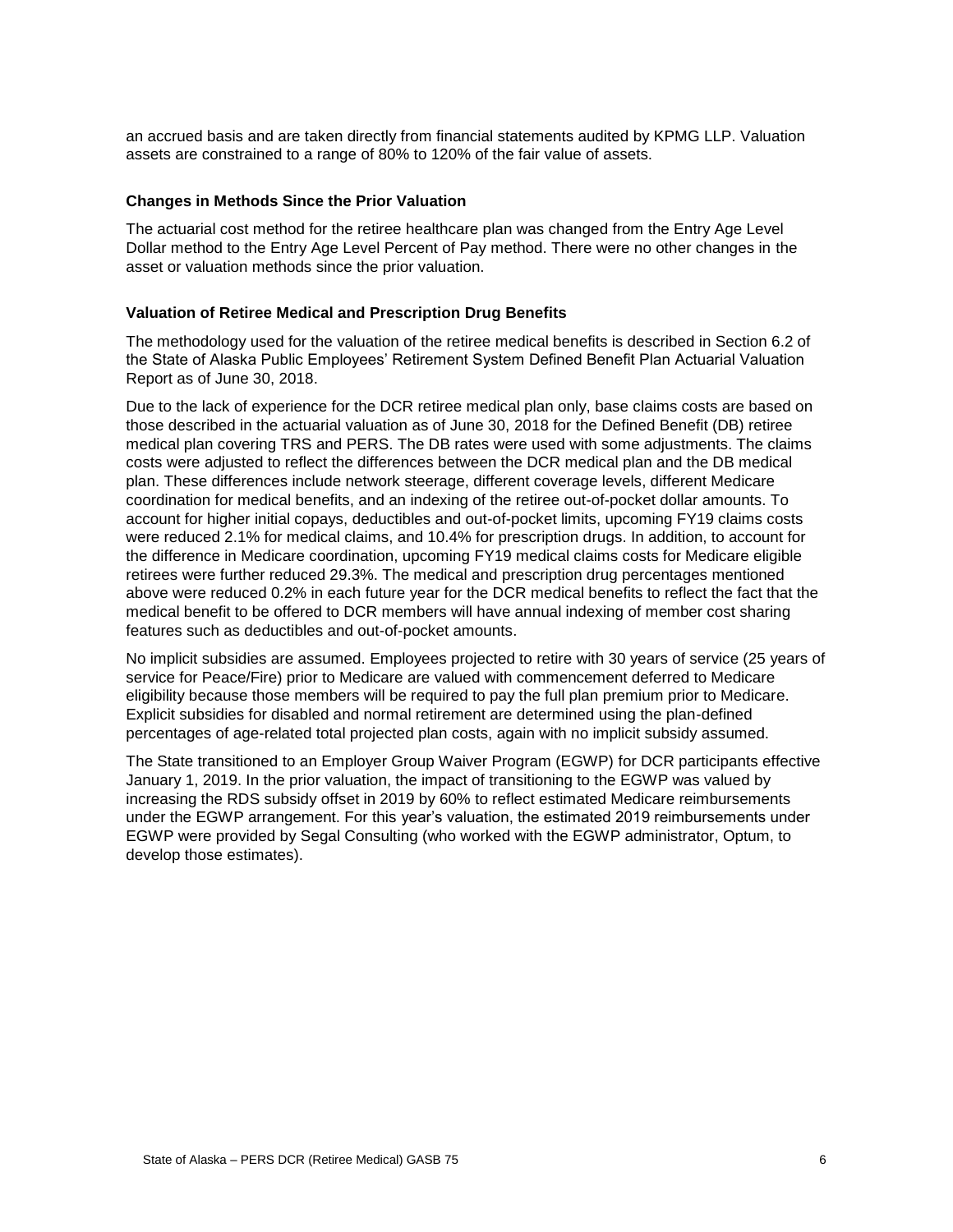#### **Healthcare Reform**

Healthcare Reform legislation passed on March 23, 2010 included several provisions with potential implications for the State of Alaska Retiree Health Plan liability. Buck evaluated the impact due to these provisions.

Because the State plan is retiree-only, not all provisions are required. Unlimited lifetime benefits and dependent coverage to age 26 are two of these provisions. The adopted DCR plan does not place lifetime limits on benefits, but does restrict dependent child coverage.

The Plan will be subject to the high cost plan excise tax (Cadillac tax) and the value of the Health Reimbursement Account must be included along with projected plan costs. Based upon guidance available at the valuation date, Buck estimated the tax based upon a blend of pre and post-Medicare projected costs and enrollment projections.

- A blended test compares a weighted average per capita cost (based upon proportions of pre/post Medicare eligible enrollments) to the tax cost thresholds in each projection year. Projected enrollment was based upon the current enrollment data provided by Aetna, and valuation headcount projections for future years.
- We included administrative fees and applied Retiree Drug Subsidy / EGWP reimbursements to the Medicare rates.

We assumed claim costs would increase according to valuation trend assumptions from the June 30, 2018 valuation, and that the tax cost thresholds would increase at 2.25% (the CPI assumption of 2.50% less .25% to estimate the impact of using the chained CPI as required by the Tax Cut and Jobs Act passed in December 2017). The first year increased at 3.25% to reflect the additional 1.0% over inflation assumption.

We determined the impact to be approximately \$1.6M of the projected June 30, 2018 healthcare actuarial accrued liability for the DCR plan.

The Tax Cuts and Jobs Act passed in December 2017 included the elimination of the individual mandate penalty and changed the inflation measure for purposes of determining the limits for the High Cost Excise Tax to use chained CPI. It is our understanding the law does not directly impact other provisions of the ACA. While the nullification of the ACA's individual mandate penalty does not directly impact employer group health plans, it could contribute to the destabilization of the individual market and increase the number of uninsured. Such destabilization could translate to increased costs for employers. We have considered this when setting our healthcare cost trend assumptions and will continue to monitor this issue.

We have not identified any other specific provisions of healthcare reform or its potential repeal that would be expected to have a significant impact on the measured obligation. We will continue to monitor legislative activity.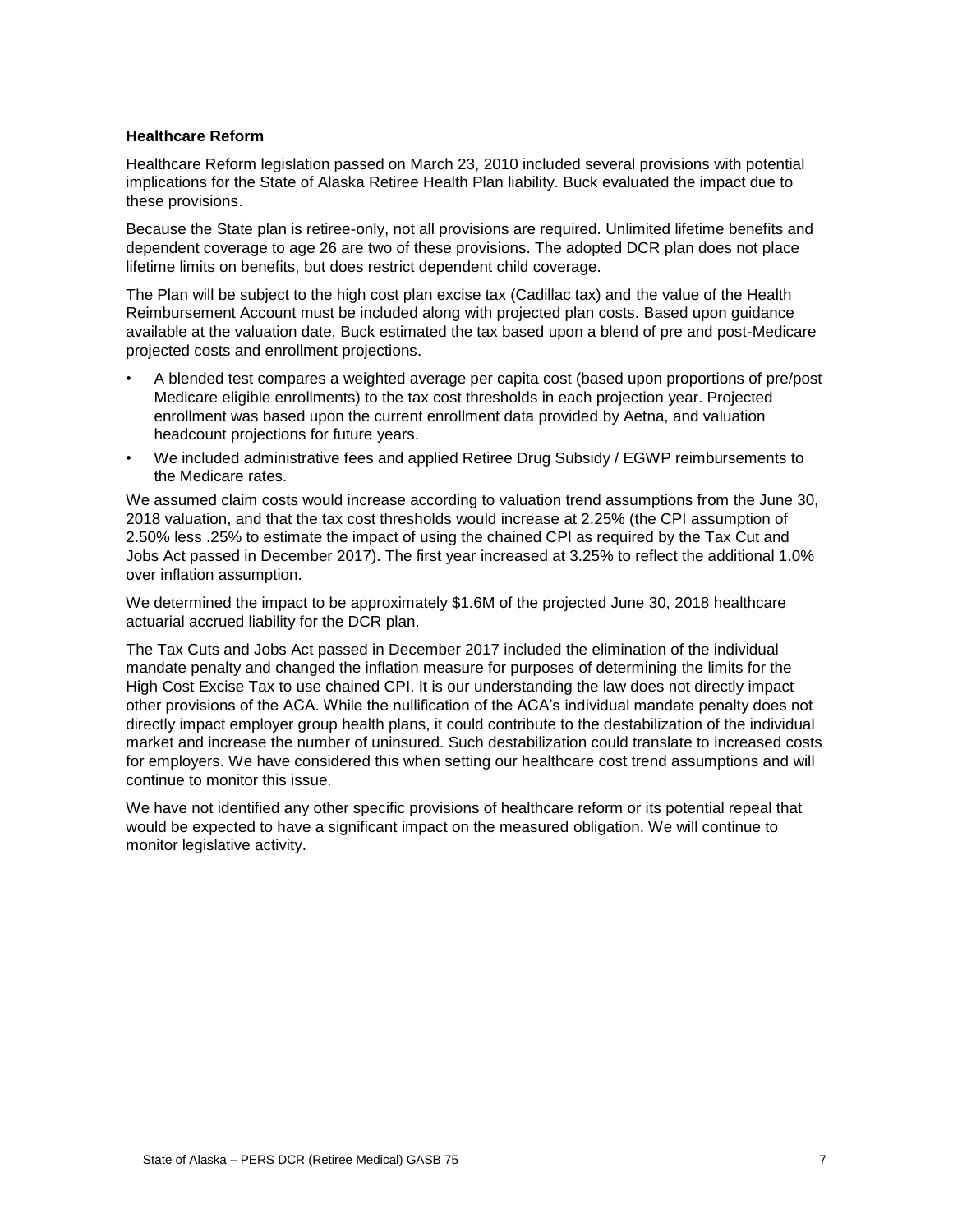#### **Actuarial Assumptions**

The demographic and economic assumptions used in the June 30, 2018 valuation are described below. Unless noted otherwise, these assumptions were adopted by the Board in January 2019 based on the experience study for the period July 1, 2013 to June 30, 2017.

#### **Investment Return**

7.38% per year, net of investment expenses.

# **Salary Scale**

Salary scale rates based upon the 2013-2017 actual experience. (See Table 1).

Inflation – 2.50% per year.

Productivity – 0.25% per year.

# **Payroll Growth**

2.75% per year. (Inflation + Productivity)

# **Total Inflation**

Total inflation as measured by the Consumer Price Index for urban and clerical workers for Anchorage is assumed to be 2.50% annually.

#### **Mortality (Pre-termination)**

Mortality rates based upon the 2013-2017 actual experience.

100% (male and female) of RP-2014 employee table with MP-2017 generational improvement.

#### **Mortality (Post-termination)**

Mortality rates based upon the 2013-2017 actual experience.

91% of male and 96% of female rates of RP-2014 healthy annuitant table with MP-2017 generational improvement.

#### **Turnover**

Select and ultimate rates based upon the 2013-2017 actual experience. (See Table 2).

#### **Disability**

Incidence rates based upon the 2013-2017 actual experience. (See Table 3).

Post-disability mortality in accordance with the RP-2014 disabled table with MP-2017 generational improvement.

Disabilities are assumed to be occupational 75% of the time for Peace Officer/Firefighters, 40% of the time for Others.

For Peace Officer/Firefighters, members are assumed to take the monthly annuity 100% of the time.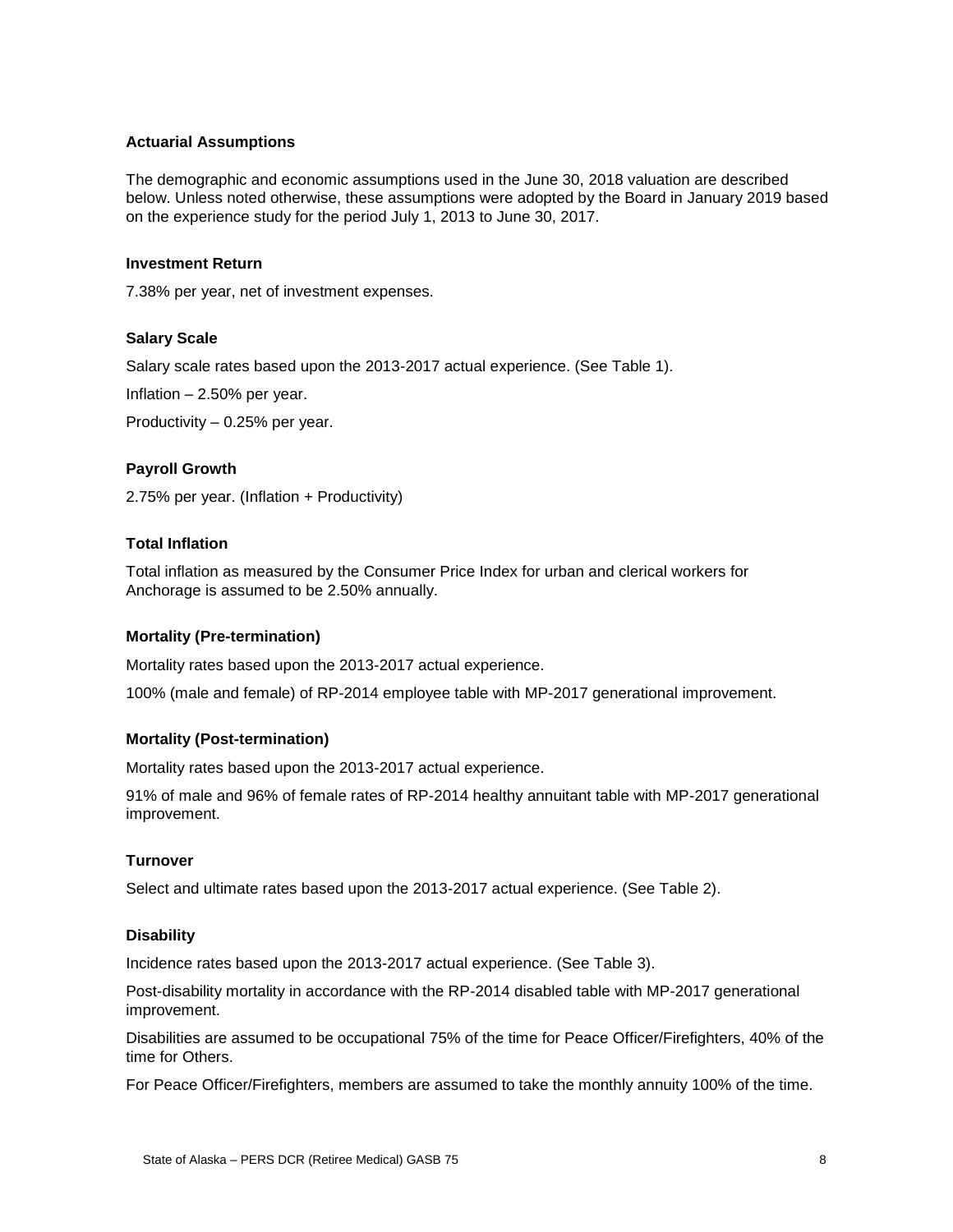#### **Retirement**

Retirement rates based upon the 2013-2017 actual experience. (See Table 4).

# **Spouse Age Difference**

Males are assumed to be three years older than their wives. Females are assumed to be two years younger than husbands.

# **Percent Married for Occupational Death & Disability**

For Others, 75% of male members and 70% female members are assumed to be married. For Peace Officer/Firefighters, 85% of male members and 60% of female members are assumed to be married.

#### **Dependent Spouse Medical Coverage Election**

Applies to members who do not have dual medical coverage. For Others, 65% of male members and 60% female members are assumed to be married and cover a dependent spouse. For Peace Officer/Firefighters, 75% of male members and 50% of female members are assumed to be married and cover a dependent spouse.

# **Part time Status**

Part-time employees are assumed to earn 1.00 years of credited service per year for Peace Officer/Firefighter and 0.75 years of credited service per year for Other members.

# **Peace Officer / Firefighter Occupational Disability Retirement Benefit Commencement**

The occupational disability retirement benefit is assumed to be first payable from the member's DC account and the retirement benefit payable from the occupational death and disability trust will commence five years later.

# **Per Capita Claims Cost**

Sample claims cost rates (before base claims cost adjustments described below) adjusted to age 65 for FY19 medical benefits are shown below:

|                        | <b>Medical</b> | <b>Prescription</b><br><b>Drugs</b> |
|------------------------|----------------|-------------------------------------|
| Pre-Medicare           | 13,535<br>S.   | 3,360<br>S                          |
| Medicare Parts A & B   | 1.468<br>S     | 3,764<br>S                          |
| Medicare Part D - RDS  | N/A            | S<br>527                            |
| Medicare Part D - EGWP | N/A            | 1.039<br>S                          |

Members are assumed to attain Medicare eligibility at age 65. The EGWP cost shown above is for calendar year 2019. All other costs are for the 2019 fiscal year (July 1, 2018 – June 30, 2019).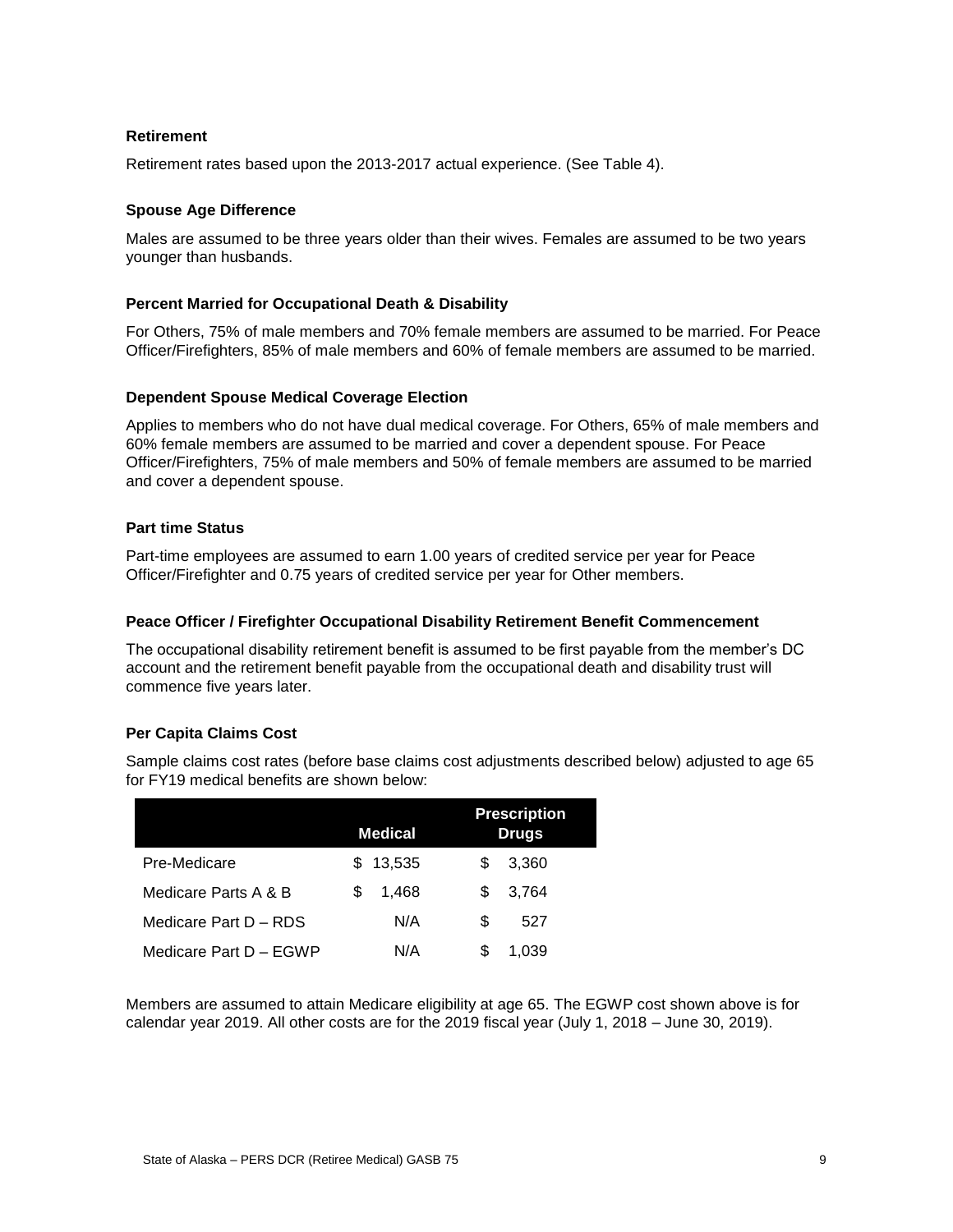The EGWP subsidy is assumed to increase in future years by the trend rates shown on the following pages. No future legislative changes or other events are anticipated to impact the EGWP subsidy. If any legislative or other changes occur in the future that impact the EGWP subsidy (which could either increase or decrease the plan's Actuarial Accrued Liability), those changes will be evaluated and quantified when they occur.

# **Third Party Administrator Fees**

\$300 per person per year; assumed trend rate of 4.5% per year.

#### **Base Claims Cost Adjustments**

Due to higher initial copays, deductibles, out-of-pocket limits and member cost sharing compared to the DB medical plan, the following cost adjustments are applied to the per capita claims cost rates above:

- 0.979 for the pre-Medicare plan.
- 0.686 for both the Medicare medical plan and Medicare coordination method (2.1% reduction for the medical plan and 29.3% reduction for the coordination method).
- 0.896 for the prescription drug plan.

#### **Active Data Adjustment**

To reflect participants who terminate employment before the valuation date and are subsequently rehired after the valuation date, participants who are listed as terminated in the June 30 client data but active in the October 1 client records are updated to active status.

#### **Administrative Expenses**

Beginning with the June 30, 2018 valuation, the Normal Cost is increased for administrative expenses expected to be paid from plan assets during the year. The amounts included in the June 30, 2018 Normal Cost, which are based on the average of actual administrative expenses during the last two fiscal years, are \$9,300 for occupational death & disability and \$7,600 for retiree medical.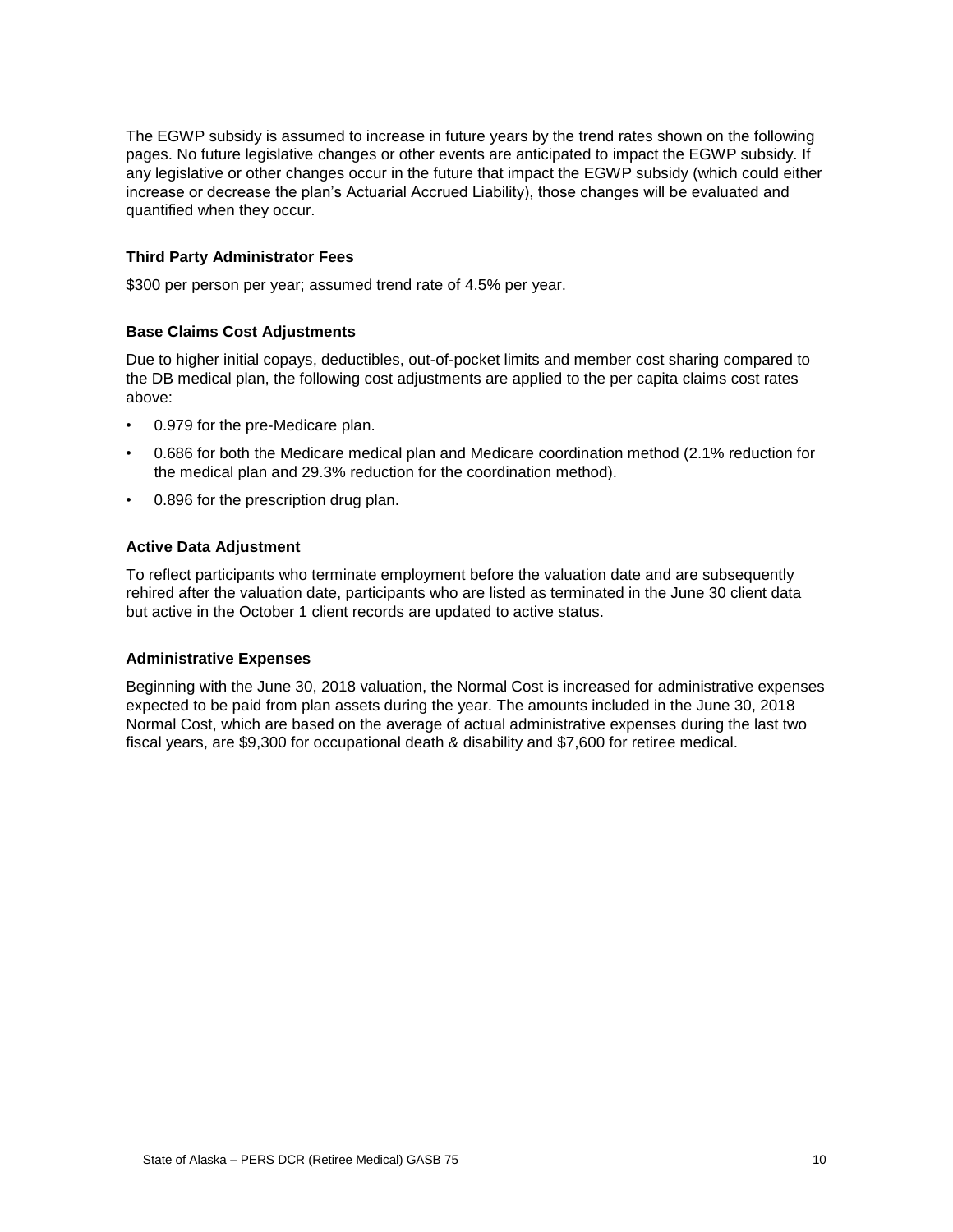#### **Health Cost Trend**

The table below shows the rate used to project the cost from the shown fiscal year to the next fiscal year. For example, 7.5% is applied to the FY19 pre-Medicare medical claims cost to get the FY20 medical claims cost.

|             | <b>Medical</b><br><b>Pre-65</b> | <b>Medical</b><br><b>Post-65</b> | <b>Prescription</b><br>Drugs / EGWP | <b>RDS</b> |
|-------------|---------------------------------|----------------------------------|-------------------------------------|------------|
| <b>FY19</b> | 7.5%                            | 5.5%                             | 8.5%                                | 4.7%       |
| <b>FY20</b> | 7.0%                            | 5.4%                             | 8.0%                                | 4.7%       |
| <b>FY21</b> | 6.5%                            | 5.4%                             | 7.5%                                | 4.6%       |
| <b>FY22</b> | 6.3%                            | 5.4%                             | 7.1%                                | 4.6%       |
| <b>FY23</b> | 6.1%                            | 5.4%                             | 6.8%                                | 4.6%       |
| <b>FY24</b> | 5.9%                            | 5.4%                             | 6.4%                                | 4.6%       |
| <b>FY25</b> | 5.8%                            | 5.4%                             | 6.1%                                | 4.6%       |
| <b>FY26</b> | 5.6%                            | 5.4%                             | 5.7%                                | 4.6%       |
| FY27-FY40   | 5.4%                            | 5.4%                             | 5.4%                                | 4.5%       |
| <b>FY41</b> | 5.3%                            | 5.3%                             | 5.3%                                | 4.5%       |
| <b>FY42</b> | 5.2%                            | 5.2%                             | 5.2%                                | 4.5%       |
| <b>FY43</b> | 5.1%                            | 5.1%                             | 5.1%                                | 4.5%       |
| <b>FY44</b> | 5.1%                            | 5.1%                             | 5.1%                                | 4.5%       |
| <b>FY45</b> | 5.0%                            | 5.0%                             | 5.0%                                | 4.5%       |
| <b>FY46</b> | 4.9%                            | 4.9%                             | 4.9%                                | 4.5%       |
| <b>FY47</b> | 4.8%                            | 4.8%                             | 4.8%                                | 4.5%       |
| <b>FY48</b> | 4.7%                            | 4.7%                             | 4.7%                                | 4.5%       |
| <b>FY49</b> | 4.6%                            | 4.6%                             | 4.6%                                | 4.5%       |
| FY50+       | 4.5%                            | 4.5%                             | 4.5%                                | 4.5%       |

For the June 30, 2014 valuations and later, the updated Society of Actuaries' Healthcare Cost Trend Model is used to project medical and prescription drug costs. This model estimates trend amounts projected out for 80 years. The model has been populated with assumptions that are specific to the State of Alaska. The model was updated this year to use the newest version and incorporate recent trend survey information, which generated the updated trend rates shown above.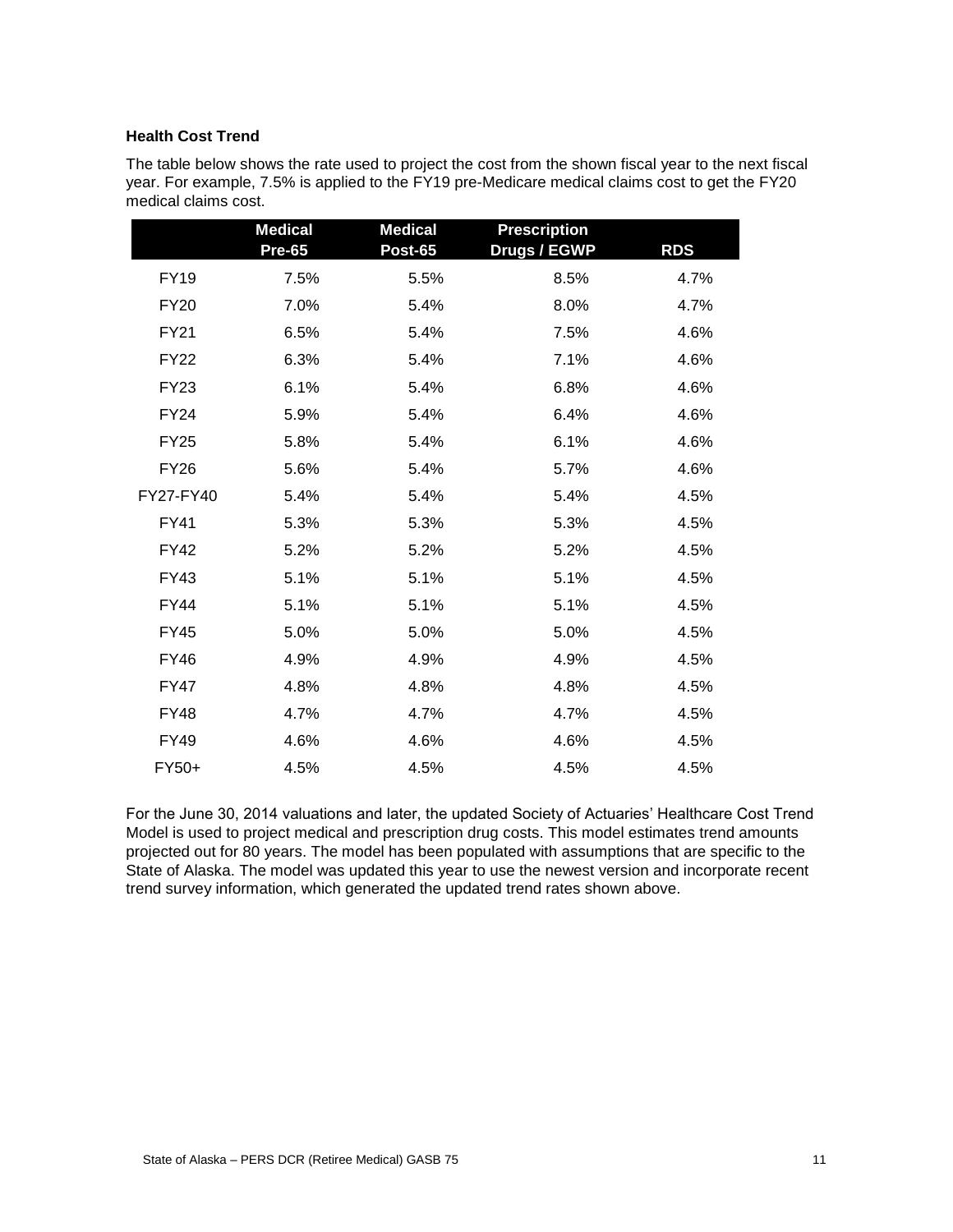The table below shows the amount each trend rate shown on the previous page was increased by to account for the Cadillac Tax:

| <b>Fiscal Year</b> | <b>Pre-65</b> | Post-65 | <b>Fiscal Year</b> | <b>Pre-65</b> | <b>Post-65</b> |
|--------------------|---------------|---------|--------------------|---------------|----------------|
| FY19-FY44          | 0.00%         | 0.00%   | FY77               | 0.20%         | 0.50%          |
| <b>FY45</b>        | 0.00%         | 0.12%   | <b>FY78</b>        | 0.20%         | 0.49%          |
| FY46               | 0.00%         | 0.29%   | <b>FY79</b>        | 0.19%         | 0.48%          |
| FY47               | 0.00%         | 0.27%   | <b>FY80</b>        | 0.19%         | 0.46%          |
| <b>FY48</b>        | 0.00%         | 0.25%   | <b>FY81</b>        | 0.18%         | 0.45%          |
| <b>FY49</b>        | 0.00%         | 0.25%   | <b>FY82</b>        | 0.18%         | 0.44%          |
| <b>FY50</b>        | 0.00%         | 0.20%   | <b>FY83</b>        | 0.18%         | 0.43%          |
| <b>FY51</b>        | 0.00%         | 0.20%   | <b>FY84</b>        | 0.17%         | 0.42%          |
| FY52               | 0.06%         | 0.16%   | <b>FY85</b>        | 0.17%         | 0.41%          |
| <b>FY53</b>        | 0.06%         | 0.16%   | <b>FY86</b>        | 0.16%         | 0.40%          |
| <b>FY54</b>        | 0.06%         | 0.15%   | <b>FY87</b>        | 0.16%         | 0.39%          |
| <b>FY55</b>        | 0.06%         | 0.15%   | <b>FY88</b>        | 0.16%         | 0.38%          |
| <b>FY56</b>        | 0.05%         | 0.14%   | <b>FY89</b>        | 0.15%         | 0.37%          |
| <b>FY57</b>        | 0.06%         | 0.14%   | <b>FY90</b>        | 0.15%         | 0.37%          |
| <b>FY58</b>        | 0.05%         | 0.13%   | <b>FY91</b>        | 0.15%         | 0.36%          |
| <b>FY59</b>        | 0.05%         | 0.12%   | <b>FY92</b>        | 0.15%         | 0.35%          |
| <b>FY60</b>        | 0.05%         | 0.15%   | <b>FY93</b>        | 0.14%         | 0.34%          |
| <b>FY61</b>        | 0.05%         | 0.61%   | <b>FY94</b>        | 0.14%         | 0.33%          |
| FY62               | 0.05%         | 0.59%   | FY95               | 0.14%         | 0.33%          |
| <b>FY63</b>        | 0.05%         | 0.61%   | <b>FY96</b>        | 0.13%         | 0.32%          |
| FY64               | 0.05%         | 0.64%   | <b>FY97</b>        | 0.13%         | 0.31%          |
| <b>FY65</b>        | 0.05%         | 0.65%   | <b>FY98</b>        | 0.13%         | 0.30%          |
| <b>FY66</b>        | 0.05%         | 0.64%   | <b>FY99</b>        | 0.13%         | 0.30%          |
| <b>FY67</b>        | 0.14%         | 0.64%   | <b>FY00</b>        | 0.12%         | 0.29%          |
| <b>FY68</b>        | 0.24%         | 0.63%   | <b>FY01</b>        | 0.12%         | 0.28%          |
| FY69               | 0.24%         | 0.61%   | FY02               | 0.12%         | 0.28%          |
| <b>FY70</b>        | 0.23%         | 0.60%   | <b>FY03</b>        | 0.12%         | 0.27%          |
| <b>FY71</b>        | 0.23%         | 0.58%   | <b>FY04</b>        | 0.11%         | 0.27%          |
| <b>FY72</b>        | 0.22%         | 0.57%   | <b>FY05</b>        | 0.11%         | 0.26%          |
| <b>FY73</b>        | 0.22%         | 0.55%   | <b>FY06</b>        | 0.11%         | 0.25%          |
| FY74               | 0.21%         | 0.54%   | <b>FY07</b>        | 0.11%         | 0.25%          |
| <b>FY75</b>        | 0.21%         | 0.53%   | <b>FY08</b>        | 0.10%         | 0.24%          |
| <b>FY76</b>        | 0.20%         | 0.51%   | <b>FY09</b>        | 0.10%         | 0.24%          |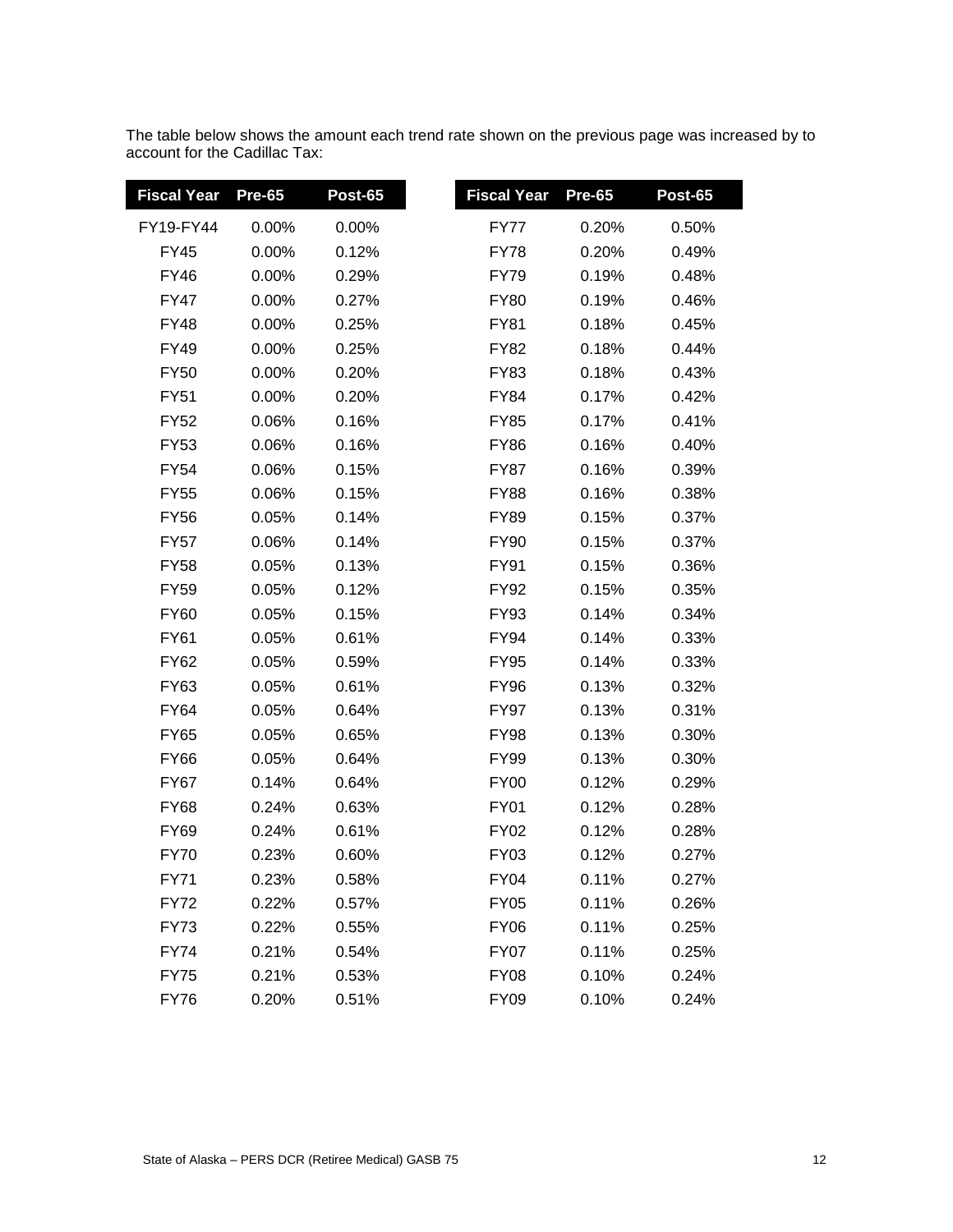# **Aging Factors**

| Age      | <b>Medical</b> | <b>Prescription</b><br><b>Drugs</b> |
|----------|----------------|-------------------------------------|
| $0 - 44$ | 2.0%           | 4.5%                                |
| 45-54    | 2.5%           | 3.5%                                |
| 55-64    | 2.5%           | 1.5%                                |
| 65-74    | 3.0%           | 2.0%                                |
| 75-84    | 2.0%           | $-0.5%$                             |
| 85-95    | 0.3%           | $-2.5%$                             |
| $96+$    | $0.0\%$        | $0.0\%$                             |

# **Retiree Medical Participation**

| <b>Decrement Due to Disability</b> |                              |       | <b>Decrement Due to Retirement</b> |                               |
|------------------------------------|------------------------------|-------|------------------------------------|-------------------------------|
| Age                                | <b>Percent Participation</b> | Age   |                                    | <b>Percent Participation*</b> |
| $56$                               | 75.0%                        | 55    |                                    | 50.0%                         |
| 56                                 | 77.5%                        | 56    |                                    | 55.0%                         |
| 57                                 | 80.0%                        | 57    |                                    | 60.0%                         |
| 58                                 | 82.5%                        | 58    |                                    | 65.0%                         |
| 59                                 | 85.0%                        | 59    | 70.0%                              |                               |
| 60                                 | 87.5%                        | 60    | 75.0%                              |                               |
| 61                                 | 90.0%                        | 61    |                                    | 80.0%                         |
| 62                                 | 92.5%                        | 62    |                                    | 85.0%                         |
| 63                                 | 95.0%                        | 63    |                                    | 90.0%                         |
| 64                                 | 97.5%                        | 64    |                                    | 95.0%                         |
| $65+$                              | 100.0%                       | $65+$ |                                    | <b>Years of Service</b>       |
|                                    |                              |       | $<$ 15 -                           | 75.0%                         |
|                                    |                              |       | $15 - 19$                          | 80.0%                         |
|                                    |                              |       | $20 - 24$                          | 85.0%                         |
|                                    |                              |       | $25 - 29$                          | 90.0%                         |
|                                    |                              |       | $30+$                              | 95.0%                         |

\* Participation assumption is a combination of (i) the service-based rates for retirement from employment at age 65+ and (ii) the age-based rates for retirement from employment before age 65. These rates reflect the expected plan election rate that varies by reason for decrement, duration that a member may pay full cost prior to Medicare eligibility, and availability of alternative and/or lower cost options, particularly in the Medicare market. This assumption is based on observed trends in participation from a range of other plans.

#### **Imputed Data**

Data changes from the prior year which are deemed to have immaterial impact on liabilities and contribution rates are assumed to be correct in the current year's client data. Non-vested terminations with appropriate refund dates are assumed to have received a full refund of contributions. Active members with missing salary and service are assumed to be terminated with status based on their vesting percentage.

State of Alaska – PERS DCR (Retiree Medical) GASB 75 13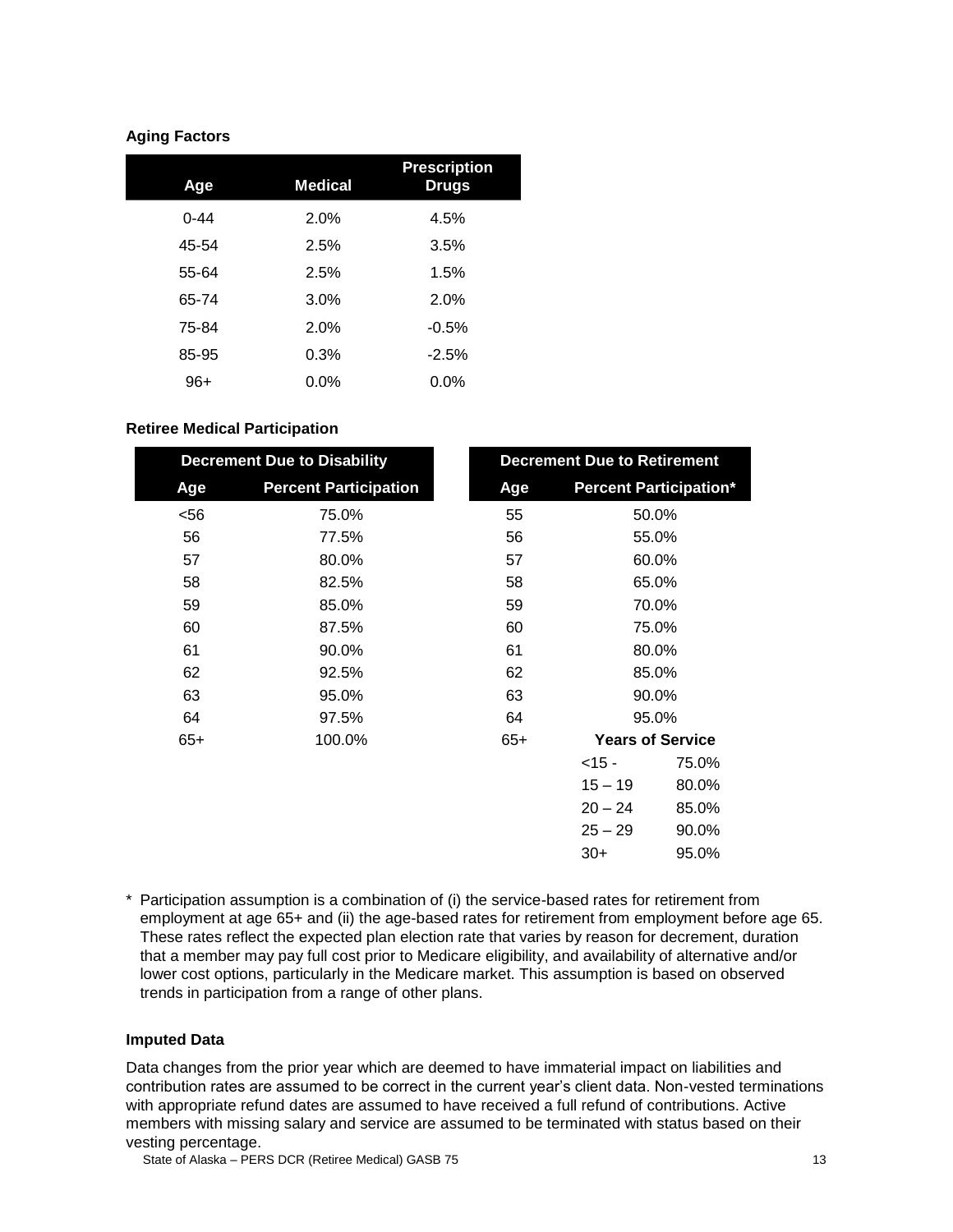# **Changes in Assumptions Since the Prior Valuation**

Effective for the June 30, 2018 valuation, the Board adopted the changes to the demographic and economic assumptions recommended by the actuary, based on the results of an experience study performed on the population experience from July 1, 2013 to June 30, 2017. The changes in assumptions were adopted at the January 2019 Board meeting.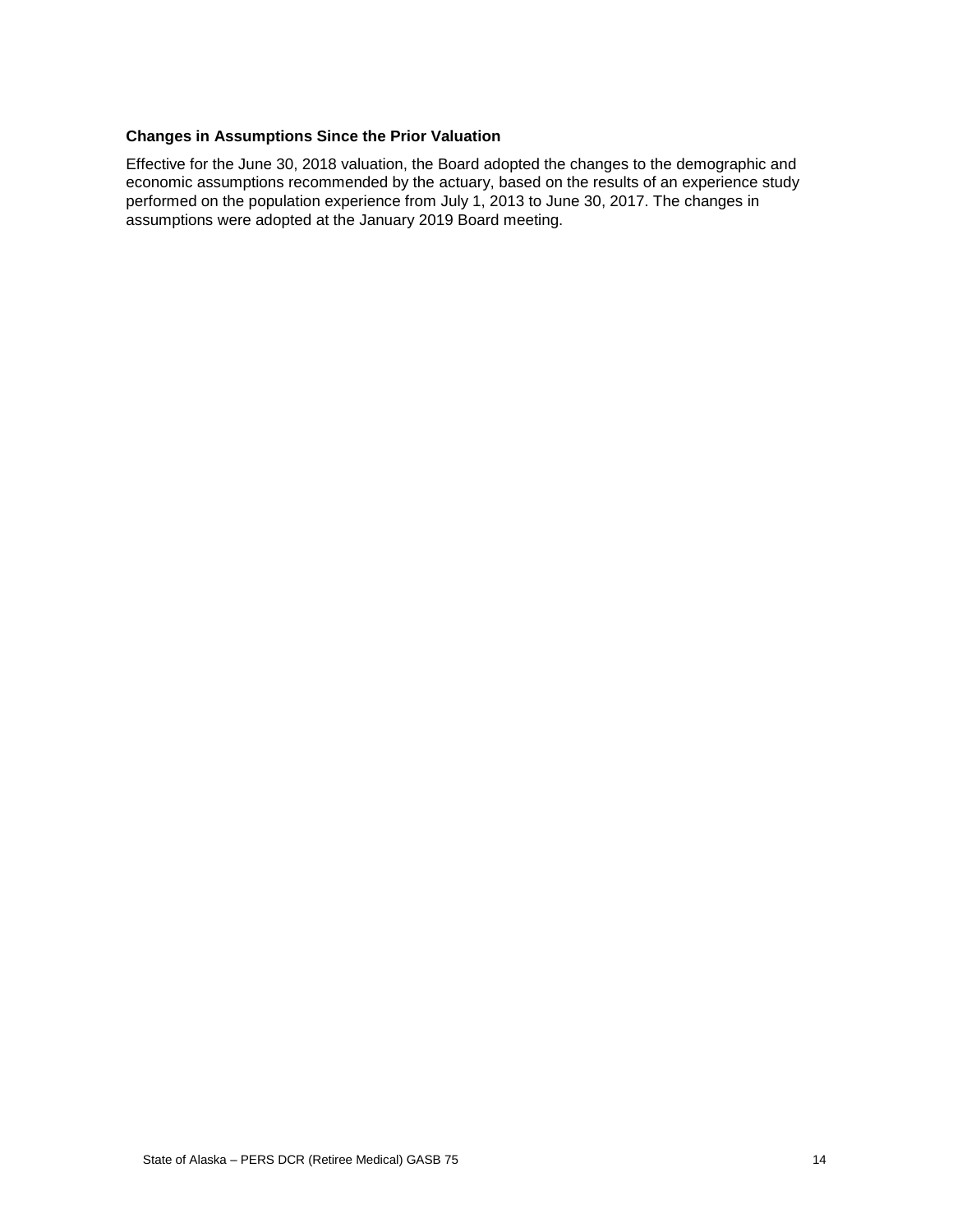# **Table 1: Alaska PERS DCR Plan Salary Scale**

|  |  | <b>Peace Officer/Firefighter:</b> |
|--|--|-----------------------------------|
|--|--|-----------------------------------|

**Peace Officer: Peace Of Executive Contracts:** 

| <b>Years of Service</b> | % Increase | <b>Years of Service</b>  | % Increase |
|-------------------------|------------|--------------------------|------------|
| $\pmb{0}$               | 7.75%      | $\mathbf 0$              | 6.75%      |
| 1                       | 7.25       | 1                        | 6.25       |
| $\overline{2}$          | 6.75       | $\overline{2}$           | 5.75       |
| 3                       | 6.25       | $\sqrt{3}$               | 5.25       |
| 4                       | 5.75       | $\overline{\mathcal{A}}$ | 4.75       |
| 5                       | 5.25       | $\mathbf 5$              | 4.25       |
| $\,6$                   | 4.75       | $\,6$                    | 3.75       |
| $\overline{7}$          | 4.25       | $\overline{7}$           | 3.65       |
| 8                       | 3.75       | $\bf 8$                  | 3.55       |
| $\boldsymbol{9}$        | 3.65       | $\boldsymbol{9}$         | 3.45       |
|                         |            |                          |            |
| 10                      | 3.55       | 10                       | 3.35       |
| 11                      | 3.45       | 11                       | 3.25       |
| 12                      | 3.35       | 12                       | 3.15       |
| 13                      | 3.25       | 13                       | 3.05       |
| 14                      | 3.15       | 14                       | 2.95       |
| 15                      | 3.05       | 15                       | 2.85       |
| 16                      | 2.95       | 16                       | 2.75       |
| 17                      | 2.85       | 17                       | 2.75       |
| 18                      | 2.75       | 18                       | 2.75       |
| 19                      | 2.75       | 19                       | 2.75       |
| $20+$                   | 2.75       | $20+$                    | 2.75       |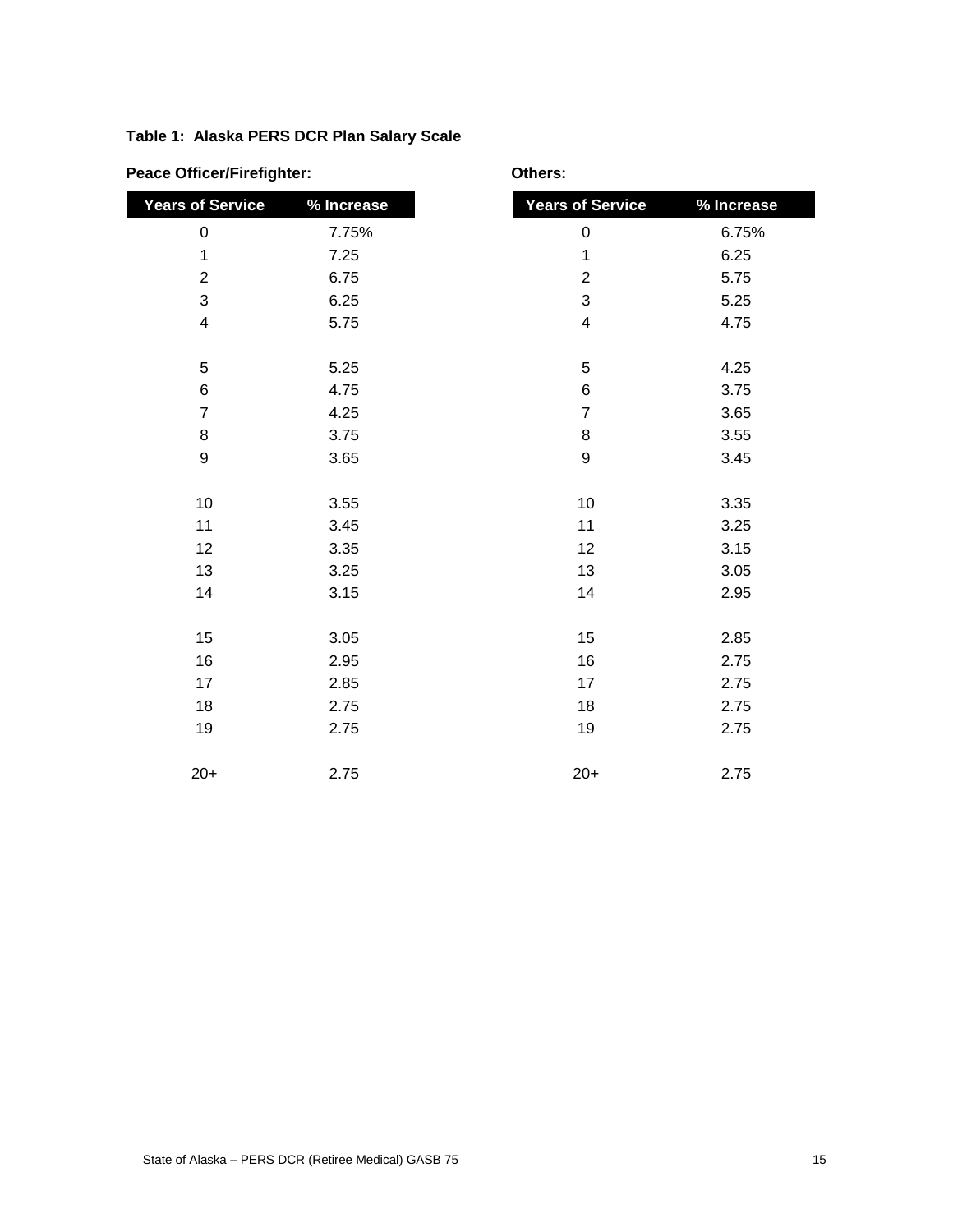# **Table 2: Alaska PERS DCR Plan Turnover Assumptions**

| <b>Years of Service</b> | Male  | Female |
|-------------------------|-------|--------|
| 0                       | 18.9% | 20.6%  |
| 1                       | 14.2  | 16.5   |
| $\mathcal{P}$           | 10.5  | 13.8   |
| 3                       | 9.5   | 12.4   |
|                         | 8.4   | 11.3   |

# **Peace Officer/Firefighter: Select Rates of Turnover During the First 5 Years of Employment**

# **Ultimate Rates of Turnover After the First 5 Years of Employment**

| Age | <b>Male</b> | <b>Female</b> | Age   | <b>Male</b> | <b>Female</b> |
|-----|-------------|---------------|-------|-------------|---------------|
| 20  | 5.5200%     | 11.9700%      | 45    | 5.7100%     | 11.0300%      |
| 21  | 5.5200      | 11.9700       | 46    | 5.6400      | 10.9800       |
| 22  | 5.5200      | 11.9700       | 47    | 5.5700      | 10.9200       |
| 23  | 5.6500      | 11.9700       | 48    | 6.0100      | 10.8400       |
| 24  | 5.7800      | 11.9700       | 49    | 6.4500      | 10.7500       |
|     |             |               |       |             |               |
| 25  | 5.9100      | 11.9700       | 50    | 6.8900      | 10.6700       |
| 26  | 6.0400      | 11.9700       | 51    | 7.3200      | 10.5800       |
| 27  | 6.1600      | 11.9700       | 52    | 7.7600      | 10.5000       |
| 28  | 6.1600      | 11.9400       | 53    | 7.9700      | 10.6600       |
| 29  | 6.1500      | 11.9100       | 54    | 8.1800      | 10.8200       |
|     |             |               |       |             |               |
| 30  | 6.1400      | 11.8800       | 55    | 8.3800      | 10.9800       |
| 31  | 6.1300      | 11.8400       | 56    | 8.5900      | 11.1500       |
| 32  | 6.1200      | 11.8100       | 57    | 8.8000      | 11.3100       |
| 33  | 6.1100      | 11.7900       | 58    | 9.0300      | 11.4700       |
| 34  | 6.0900      | 11.7700       | 59    | 9.2500      | 11.6300       |
|     |             |               |       |             |               |
| 35  | 6.0800      | 11.7500       | 60    | 9.4800      | 11.7900       |
| 36  | 6.0700      | 11.7200       | 61    | 9.7100      | 11.9500       |
| 37  | 6.0500      | 11.7000       | 62    | 9.9400      | 12.1200       |
| 38  | 6.0300      | 11.6000       | 63    | 12.3700     | 12.2800       |
| 39  | 6.0000      | 11.5000       | 64    | 14.8100     | 12.4400       |
|     |             |               |       |             |               |
| 40  | 5.9800      | 11.4000       | $65+$ | 17.2500     | 12.6000       |
| 41  | 5.9500      | 11.3000       |       |             |               |
| 42  | 5.9030      | 11.2000       |       |             |               |
| 43  | 5.8500      | 11.1400       |       |             |               |
| 44  | 5.7800      | 11.0900       |       |             |               |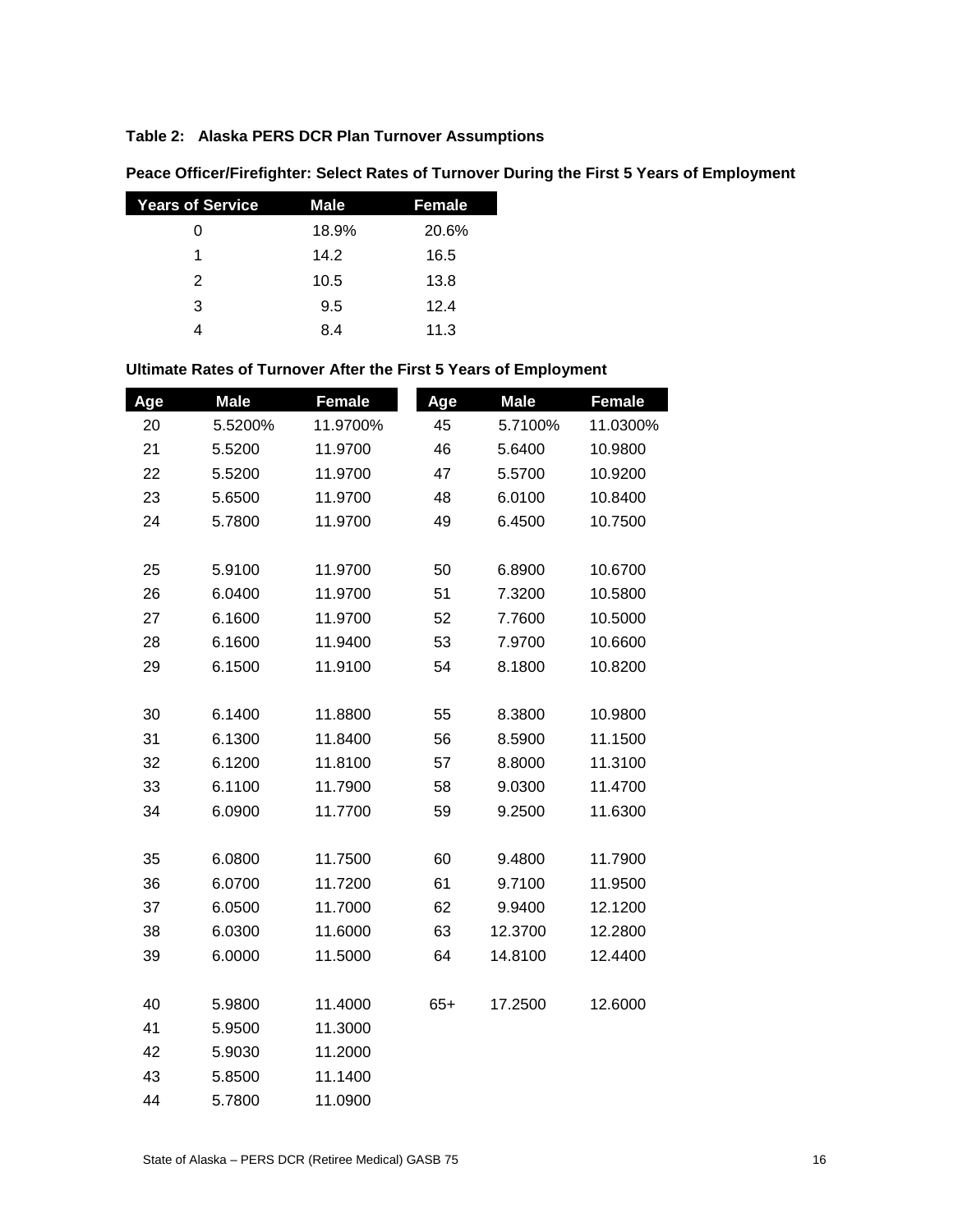# **Table 2: Alaska PERS DCR Plan Turnover Assumptions**

| <b>Years of Service</b> | Male  | <b>Female</b> |
|-------------------------|-------|---------------|
| O                       | 24.4% | 28.0%         |
| 1                       | 21.0  | 22.3          |
| $\mathcal{P}$           | 16.8  | 17.9          |
| 3                       | 13.4  | 14.3          |
|                         | 9.5   | 12.3          |

# **Others: Select Rates of Turnover During the First 5 Years of Employment**

# **Ultimate Rates of Turnover After the First 5 Years of Employment**

| Age | <b>Male</b> | <b>Female</b> | Age   | <b>Male</b> | <b>Female</b> |
|-----|-------------|---------------|-------|-------------|---------------|
| 20  | 13.7100%    | 16.5000%      | 45    | 7.7200%     | 7.9000%       |
| 21  | 13.7100     | 16.5000       | 46    | 7.6000      | 7.5800        |
| 22  | 13.7100     | 16.5000       | 47    | 7.4800      | 7.2600        |
| 23  | 13.7100     | 16.5100       | 48    | 7.6800      | 7.2300        |
| 24  | 13.7100     | 16.5100       | 49    | 7.8700      | 7.2000        |
|     |             |               |       |             |               |
| 25  | 13.7100     | 16.5200       | 50    | 8.0700      | 7.1700        |
| 26  | 13.7100     | 16.5300       | 51    | 8.2600      | 7.1400        |
| 27  | 13.7100     | 16.5400       | 52    | 8.4600      | 7.1100        |
| 28  | 13.4100     | 15.9400       | 53    | 8.4600      | 7.2600        |
| 29  | 13.1200     | 15.3400       | 54    | 8.4700      | 7.4200        |
|     |             |               |       |             |               |
| 30  | 12.8200     | 14.7500       | 55    | 8.4800      | 7.5700        |
| 31  | 12.5200     | 14.1500       | 56    | 8.4800      | 7.7200        |
| 32  | 12.2200     | 13.5500       | 57    | 8.4900      | 7.8800        |
| 33  | 11.6500     | 12.9000       | 58    | 8.7700      | 8.1500        |
| 34  | 11.0900     | 12.2400       | 59    | 9.0500      | 8.4200        |
|     |             |               |       |             |               |
| 35  | 10.5200     | 11.5800       | 60    | 9.3200      | 8.6900        |
| 36  | 9.9500      | 10.9200       | 61    | 9.6000      | 8.9600        |
| 37  | 9.3900      | 10.2600       | 62    | 9.8800      | 9.2400        |
| 38  | 9.1200      | 9.9800        | 63    | 10.2800     | 10.5100       |
| 39  | 8.8600      | 9.7000        | 64    | 10.6800     | 11.7800       |
|     |             |               |       |             |               |
| 40  | 8.6000      | 9.4200        | $65+$ | 11.0800     | 13.0500       |
| 41  | 8.3200      | 9.1400        |       |             |               |
| 42  | 8.0700      | 8.8600        |       |             |               |
| 43  | 7.9500      | 8.5400        |       |             |               |
| 44  | 7.8300      | 8.2200        |       |             |               |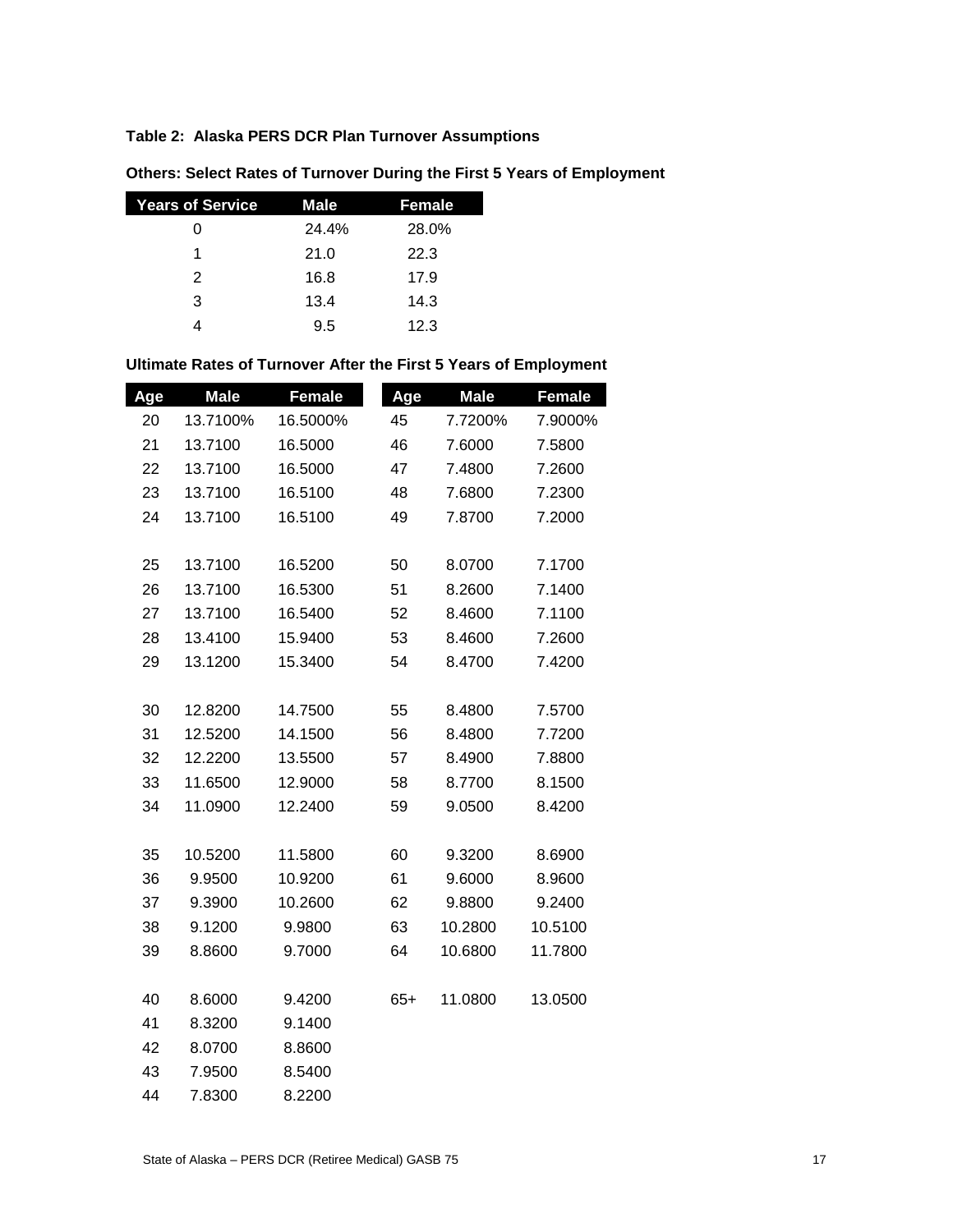|     | <b>Peace Officer/Firefighter:</b><br>Others: |               |     |             |               |
|-----|----------------------------------------------|---------------|-----|-------------|---------------|
| Age | <b>Male</b>                                  | <b>Female</b> | Age | <b>Male</b> | <b>Female</b> |
| 20  | 0.0179%                                      | 0.0112%       | 20  | 0.03270%    | 0.03760%      |
| 21  | 0.0179                                       | 0.0112        | 21  | 0.03270     | 0.03760       |
| 22  | 0.0179                                       | 0.0112        | 22  | 0.03270     | 0.03760       |
| 23  | 0.0244                                       | 0.0153        | 23  | 0.03600     | 0.04000       |
| 24  | 0.0310                                       | 0.0194        | 24  | 0.03920     | 0.04240       |
| 25  | 0.0374                                       | 0.0234        | 25  | 0.04250     | 0.04480       |
| 26  | 0.0440                                       | 0.0275        | 26  | 0.04560     | 0.04720       |
| 27  | 0.0505                                       | 0.0316        | 27  | 0.04890     | 0.04960       |
| 28  | 0.0526                                       | 0.0329        | 28  | 0.05010     | 0.05100       |
| 29  | 0.0548                                       | 0.0343        | 29  | 0.05130     | 0.05240       |
| 30  | 0.0570                                       | 0.0356        | 30  | 0.05240     | 0.05380       |
| 31  | 0.0591                                       | 0.0370        | 31  | 0.05360     | 0.05540       |
| 32  | 0.0612                                       | 0.0383        | 32  | 0.05480     | 0.05680       |
| 33  | 0.0634                                       | 0.0397        | 33  | 0.05660     | 0.05860       |
| 34  | 0.0657                                       | 0.0411        | 34  | 0.05840     | 0.06060       |
| 35  | 0.0679                                       | 0.0425        | 35  | 0.06020     | 0.06240       |
| 36  | 0.0702                                       | 0.0439        | 36  | 0.06200     | 0.06440       |
| 37  | 0.0724                                       | 0.0453        | 37  | 0.06380     | 0.06620       |
| 38  | 0.0757                                       | 0.0473        | 38  | 0.06690     | 0.06960       |
| 39  | 0.0789                                       | 0.0493        | 39  | 0.07010     | 0.07280       |
| 40  | 0.0822                                       | 0.0514        | 40  | 0.07340     | 0.07620       |
| 41  | 0.0854                                       | 0.0534        | 41  | 0.07650     | 0.07940       |
| 42  | 0.0886                                       | 0.0554        | 42  | 0.07970     | 0.08260       |
| 43  | 0.0977                                       | 0.0611        | 43  | 0.08790     | 0.09080       |
| 44  | 0.1066                                       | 0.0667        | 44  | 0.09620     | 0.09900       |
| 45  | 0.1157                                       | 0.0723        | 45  | 0.10430     | 0.10720       |
| 46  | 0.1247                                       | 0.0780        | 46  | 0.11250     | 0.11540       |
| 47  | 0.1337                                       | 0.0836        | 47  | 0.12080     | 0.12360       |
| 48  | 0.1462                                       | 0.0914        | 48  | 0.13290     | 0.13600       |
| 49  | 0.1588                                       | 0.0993        | 49  | 0.14510     | 0.14840       |
| 50  | 0.1714                                       | 0.1071        | 50  | 0.15720     | 0.16080       |
| 51  | 0.1839                                       | 0.1150        | 51  | 0.16940     | 0.17340       |
| 52  | 0.1965                                       | 0.1228        | 52  | 0.18150     | 0.18580       |
| 53  | 0.2294                                       | 0.1434        | 53  | 0.21320     | 0.21680       |
| 54  | 0.2624                                       | 0.1640        | 54  | 0.24500     | 0.24780       |

# **Table 3: Alaska PERS DCR Plan Disability Table**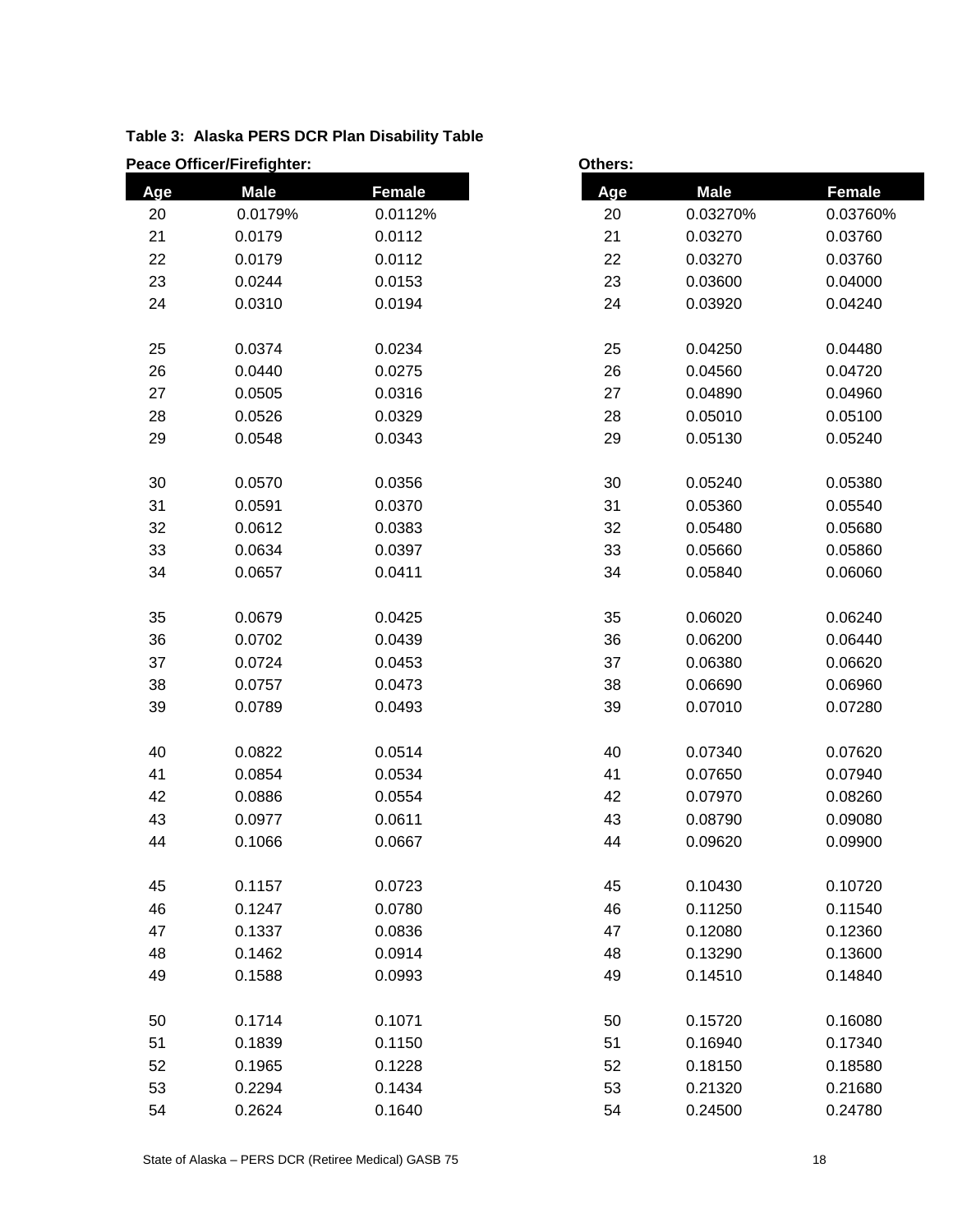| <u>Age</u> | <b>Unisex Rate</b> |
|------------|--------------------|
| $\leq 50$  | 2.0%               |
| 51         | 2.0                |
| 52         | 2.0                |
| 53         | 2.0                |
| 54         | 2.0                |
| 55         | 3.0                |
| 56         | 3.0                |
| 57         | 3.0                |
| 58         | 3.0                |
| 59         | 3.0                |
| 60         | 5.0                |
| 61         | 5.0                |
| 62         | 10.0               |
| 63         | 5.0                |
| 64         | 5.0                |
| 65         | 25.0               |
| 66         | 25.0               |
| 67         | 25.0               |
| 68         | 20.0               |
| 69         | 20.0               |
| 70         | 100.0              |

# **Table 4: Alaska PERS DCR Plan Retirement Table**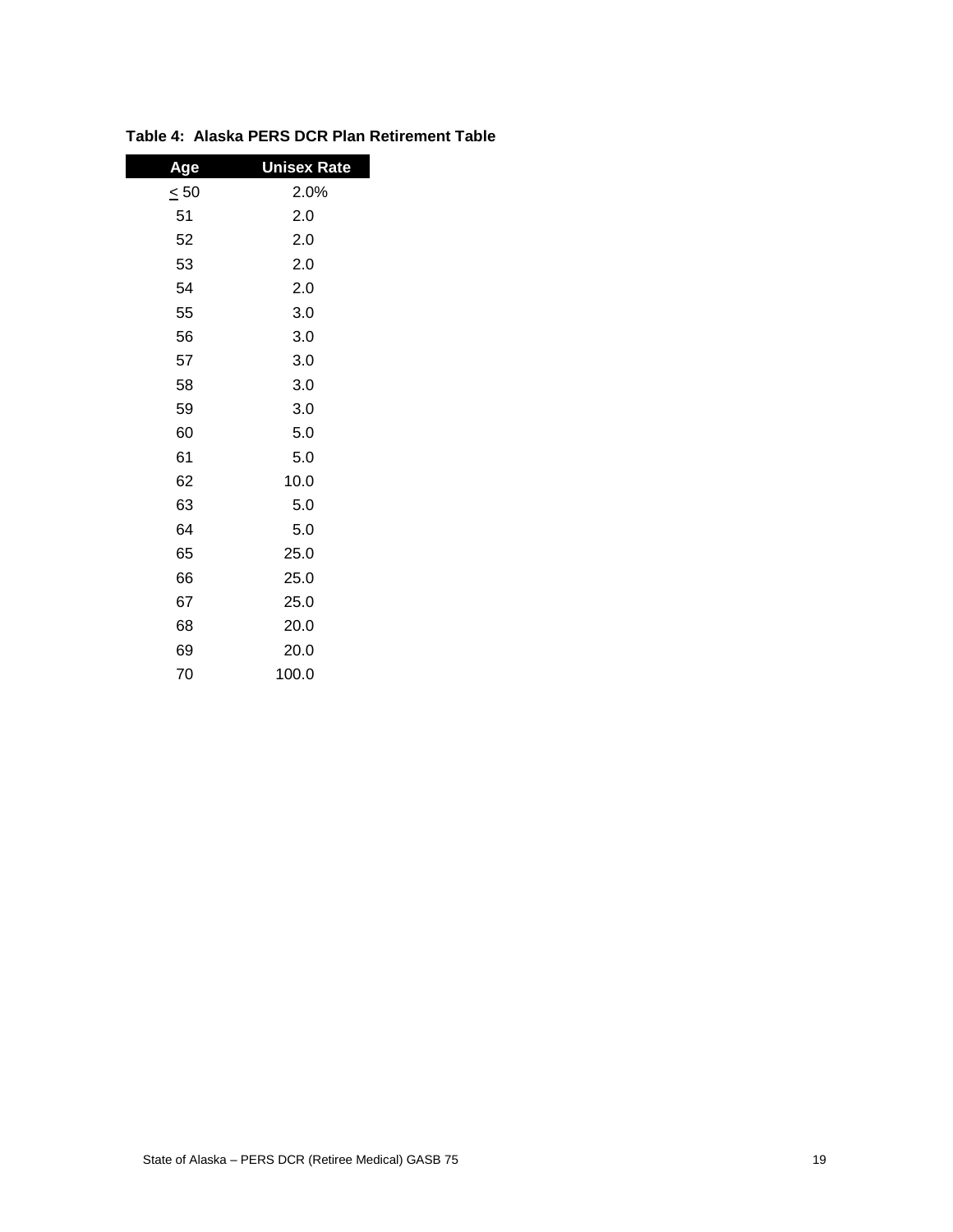# <span id="page-23-0"></span>**Section 3 – Summary of Plan Provisions**

# **Effective Date**

July 1, 2006, with amendments through June 30, 2018.

#### **Administration of Plan**

The Commissioner of Administration or the Commissioner's designee is the administrator of the Plan. The Attorney General of the state is the legal counsel for the Plan and shall advise the administrator and represent the Plan in legal proceedings.

The Alaska Retirement Management Board prescribes policies, adopts regulations, invests the funds, and performs other activities necessary to carry out the provisions of the Plan.

#### **Employers Included**

Currently there are 155 employers participating in PERS DCR, including the State of Alaska, and 154 political subdivisions and public organizations.

#### **Membership**

An employee of a participating employer who first enters service on or after July 1, 2006, or a member of the defined benefit plan who works for an employer who began participation on or after July 1, 2006, and meets the following criteria is a member in the Plan:

- Permanent full-time or part-time employees of the State of Alaska, participating political subdivisions or public organizations. An employee must be regularly scheduled to work 30 or more hours per week to be considered full-time by the PERS. An employee must be regularly scheduled to work 15 or more hours per week but less than 30 hours to be considered a part-time employee for PERS purposes.
- Elected state officials.
- Elected municipal officials who are compensated and receive at least \$2,001.00 per month.

Members can convert to PERS DCR if they are an eligible non-vested member of the PERS defined benefit plan whose employer consents to transfers to the defined contribution plan and they elect to transfer his or her account balance to PERS DCR.

#### **Member Contributions**

Other than the member-paid premiums discussed later in this section, there are no member contributions for the occupational death & disability and retiree medical benefits.

#### **Retiree Medical Benefits**

- Member must retire directly from the plan to be eligible for retiree medical coverage. Normal retirement eligibility is the earlier of a) 25 years of service as a peace officer or firefighter and 30 years of service for any other employee or b) Medicare eligible and 10 years of service.
- No subsidized retiree medical benefits are provided until normal retirement eligibility. The member's and any covered dependent premium is 100% until the member is Medicare eligible. Upon the member's Medicare-eligibility, the required contribution will follow the service-based schedule shown below.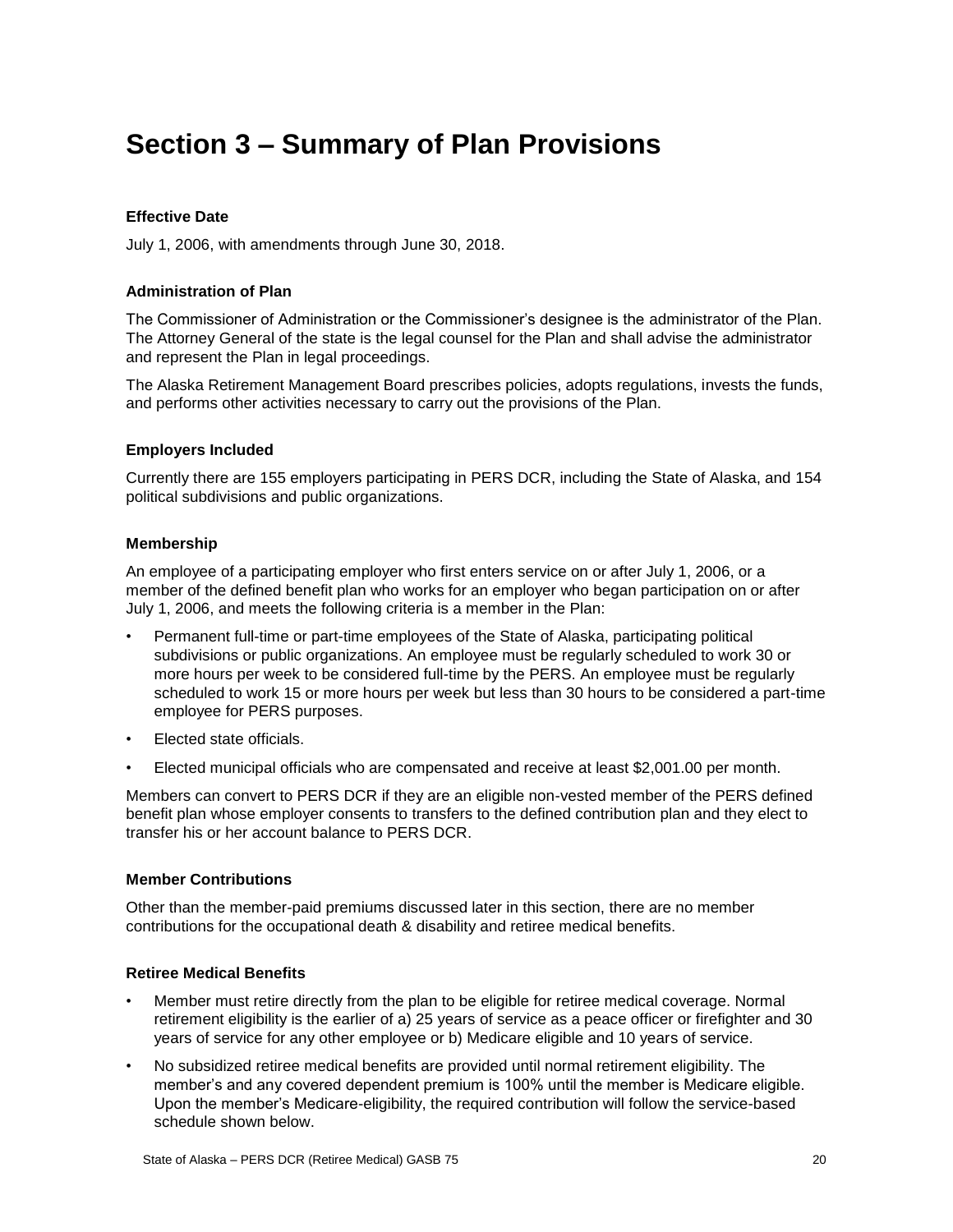- Coverage cannot be denied except for failure to pay premium
- Members who are receiving disability benefits or survivors who are receiving monthly survivor benefits are not eligible until the member meets, or would have met if he/she had lived, the normal retirement eligibility requirements.
- The following is a summary of the medical benefit design adopted in July 2016. The plan description below is used for valuation purposes and indicates participant cost-sharing. Please refer to the benefit handbook for more details.

| <b>Plan Design Feature</b>                                                                                                   | In-Network <sup>1</sup>                                                           | Out-of-Network <sup>12</sup> |  |  |
|------------------------------------------------------------------------------------------------------------------------------|-----------------------------------------------------------------------------------|------------------------------|--|--|
| Deductible (single / family)                                                                                                 | \$300 / \$600                                                                     | \$300 / \$600                |  |  |
| Medical services (participant share)                                                                                         | 20%                                                                               | 40%                          |  |  |
| Emergency Room Copay (non-emergent use)                                                                                      | \$100                                                                             | \$100                        |  |  |
| Medical Out-of-Pocket Maximum<br>(single / family, after deductible)                                                         | \$1,200 / \$2,400                                                                 | \$2,400 / \$4,800            |  |  |
| <b>Medicare Coordination</b>                                                                                                 | Exclusion                                                                         | Exclusion                    |  |  |
| Pharmacy                                                                                                                     | No Deductible                                                                     | No Deductible                |  |  |
| Retail Generic (per 30-day fill)<br>Retail Non-Formulary Brand (per 30-day fill)<br>Retail Formulary Brand (per 30-day fill) | 20% \$10 min / \$50 max<br>25% \$25 min / \$75 max<br>35% \$80 min / \$150<br>max | 40%                          |  |  |
| Mail-Order Generic<br>Mail-Order Non-Formulary Brand<br>Mail-Order Formulary Brand                                           | \$20 copay<br>\$50 copay<br>$$100$ copay                                          | 40%                          |  |  |
| Pharmacy Out-of-Pocket Max (single / family)                                                                                 | \$1,000 / \$2,000                                                                 | \$1,000 / \$2,000            |  |  |
| Medicare Pharmacy Arrangement                                                                                                | Retiree Drug Subsidy /<br>Employer Group Waiver Plan effective 1/1/2019           |                              |  |  |
| Wellness / Preventative                                                                                                      | 100%, Not subject to deductible                                                   |                              |  |  |

l

<sup>&</sup>lt;sup>1</sup> Assumed to increase annually to mitigate impact of healthcare cost trend

State of Alaska – PERS DCR (Retiree Medical) GASB 75 21 <sup>2</sup> OON applies only to non-Medicare eligible participants.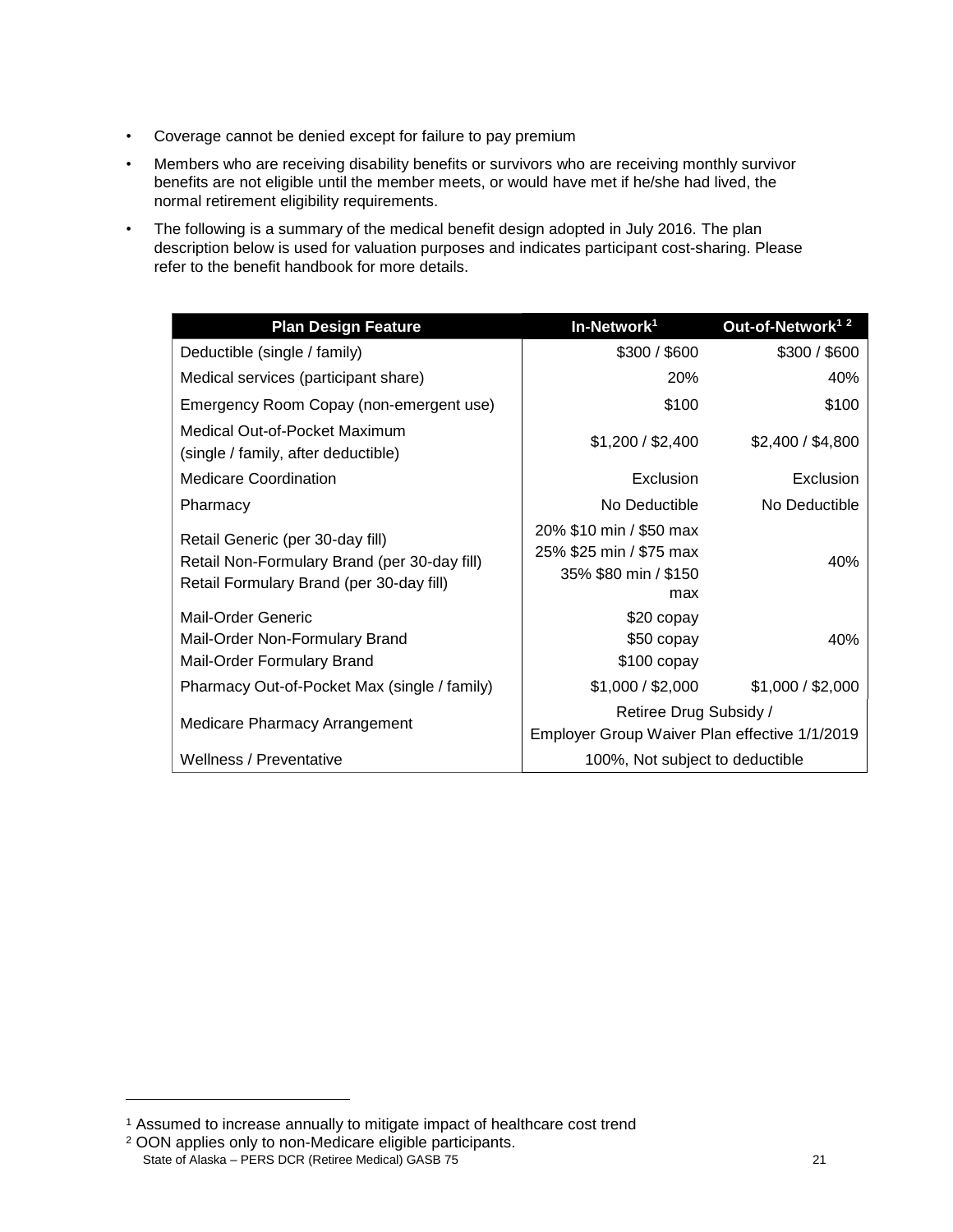- Buck used its manual rate models to determine relative plan values for the defined benefit (DB) retiree medical plan and the adopted DCR retiree medical plan outlined above. We applied the ratio of the DCR retiree medical plan value to the DB retiree medical plan value to the per capita costs determined for each of pre/post-Medicare medical and pharmacy benefits to estimate corresponding values for the adopted DCR retiree medical plan design. These factors are noted in Section 2. We further adjusted the Medicare medical manual rate to reflect the Medicare coordination method adopted. In the prior valuation, the RDS subsidy offset in 2019 was increased by 60% to reflect estimated Medicare reimbursements under the Employer Group Waiver Plan (EGWP) arrangement. For this year's valuation, the estimated 2019 reimbursements under EGWP were provided by Segal Consulting (who worked with the EGWP administrator, Optum, to develop those estimates). We reflect estimated discounts and pharmacy rebates in the defined benefit medical cost so no further adjustment was needed for the DCR retiree medical plan. The medical network differential is reflected in the relative plan value adjustments.
- The retiree medical plan's coverage is supplemental to Medicare. Medicare coordination is described in the 2018 DCR Plan Handbook, referred to in the industry as exclusion coordination: Medicare payment is deducted from the Medicare allowable expense and plan parameters are applied to the remaining amount. Starting in 2019, the prescription drug coverage will be through a Medicare Part D EGWP arrangement.
- The premium for Medicare-eligible retirees will be based on the member's years of service. The percentage of premium paid by the member is as follows:

| <b>Years of Service</b> | <b>Percent of Premium</b><br><b>Paid by Member</b> |
|-------------------------|----------------------------------------------------|
| Less than 15 years      | 30%                                                |
| $15 - 19$               | 25%                                                |
| $20 - 24$               | <b>20%</b>                                         |
| $25 - 29$               | 15%                                                |
| 30 years or more        | 10%                                                |

- The premium for dependents who are not eligible for Medicare aligns with the member's subsidy. While a member is not Medicare-eligible, premiums are 100% of the estimated cost.
- Members have a separate defined contribution Health Reimbursement Arrangement account, which is not reflected in this valuation, that can be used to pay for premiums or other medical expenses.
- For valuation purposes, retiree premiums were assumed to equal the percentages outlined in the table above times the age-related plan costs. Future premiums calculated and charged to DCR participants will need to be determined reflecting any appropriate adjustments to the defined benefit (DB) plan data because current DB premiums were determined using information based upon enrollment with dual coverage members.
- Coverage will continue for surviving spouses of covered retired members.

# **Occupational Disability Benefits**

- Benefit is 40% of salary at date of disability.
- For Peace Officer and Firefighters there is a Disability Benefit Adjustment such that:
	- − The disability benefit is increased by 75% of the cost of living increase in the preceding calendar year or 9%, whichever is less.
	- At the time the disabled member retires, the retirement benefit will be increased by a percentage equal to the total cumulative percentage that has been applied to the disability benefit. Monthly annuity payments are made from the member's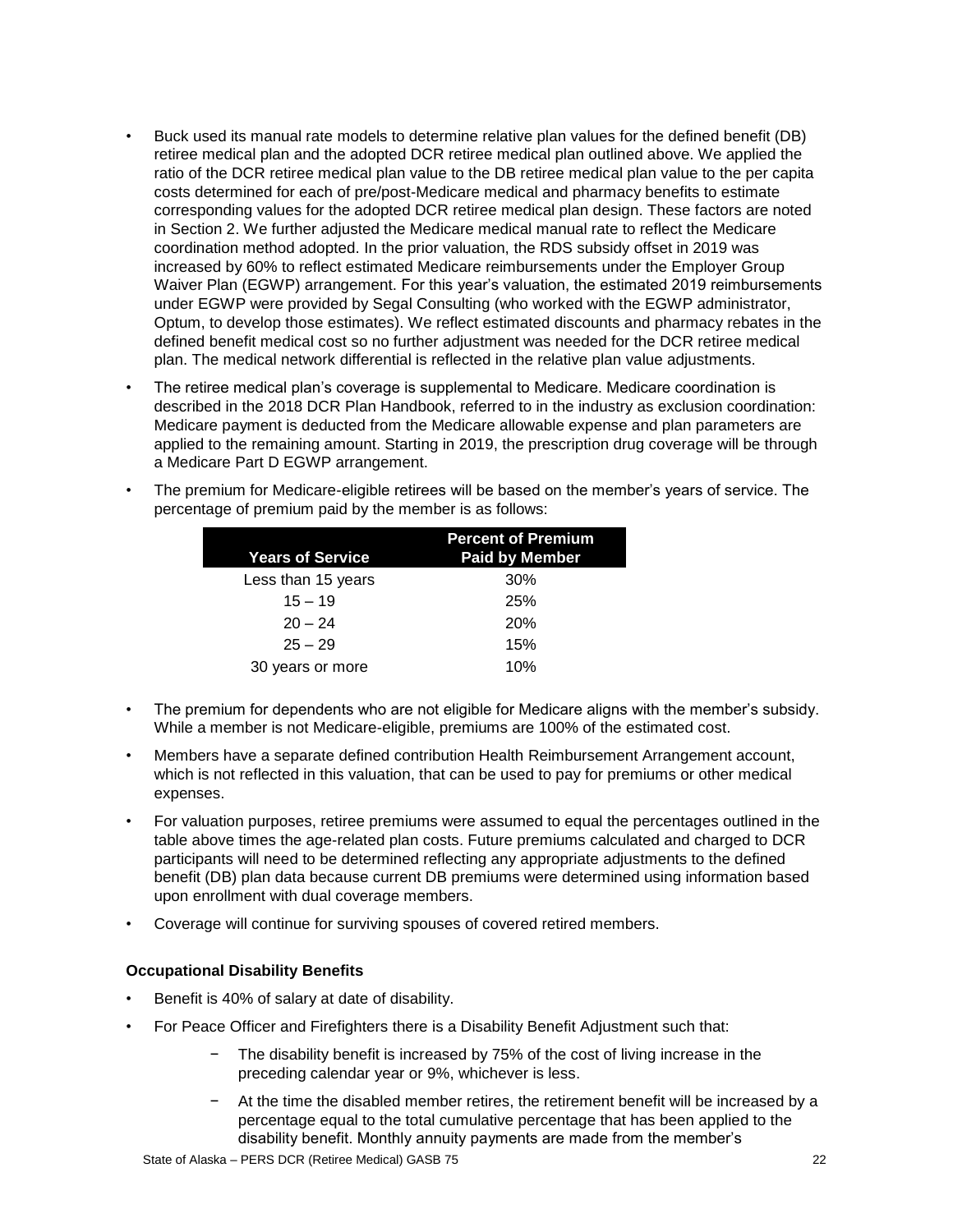contribution balance until the fund is exhausted, at which the plan pays all remaining payments.

- For Others, there is no increase in the occupational disability benefit after commencement.
- Benefits cease when the member becomes eligible for normal retirement at Medicare-eligible age and 10 years of service, or at any age with 30 years of service for Others members or 25 years of service for Peace Officer/Firefighter members.
- Peace Officer/Firefighter members may select the defined contribution account or the monthly benefit payable as if they were retiring under Tier 3 (service continues during disability, final average salary is as of date of disability).
- No subsidized retiree medical benefits are provided until normal retirement eligibility. The member's premium is 100% of the estimated cost until they are Medicare eligible. Medicareeligible premiums follow the service-based schedule above.

#### **Occupational Death Benefits**

- Benefit is 40% of salary for Others members and 50% of salary for Peace Officer/Firefighter members.
- Survivor's Pension Adjustment: A survivor's pension is increased by 50% of the cost of living increase in the preceding calendar year or 6%, whichever is less, if the recipient is at least age 60 on July 1, or under age 60 if the recipient has been receiving PERS benefits for at least 5 years as of July 1.
- Benefits cease when the member would have become eligible for normal retirement.
- The period during which the survivor is receiving benefits is counted as service credit toward retiree medical benefits.
- No subsidized retiree medical benefits are provided until the member would have been eligible for normal retirement. The surviving spouse's premium is 100% of the estimated cost until the member would have been Medicare eligible. Medicare-eligible premiums follow the service-based schedule above.

#### **Changes Since the Prior Valuation**

There have been no changes in PERS DCR benefit provisions valued since the prior valuation.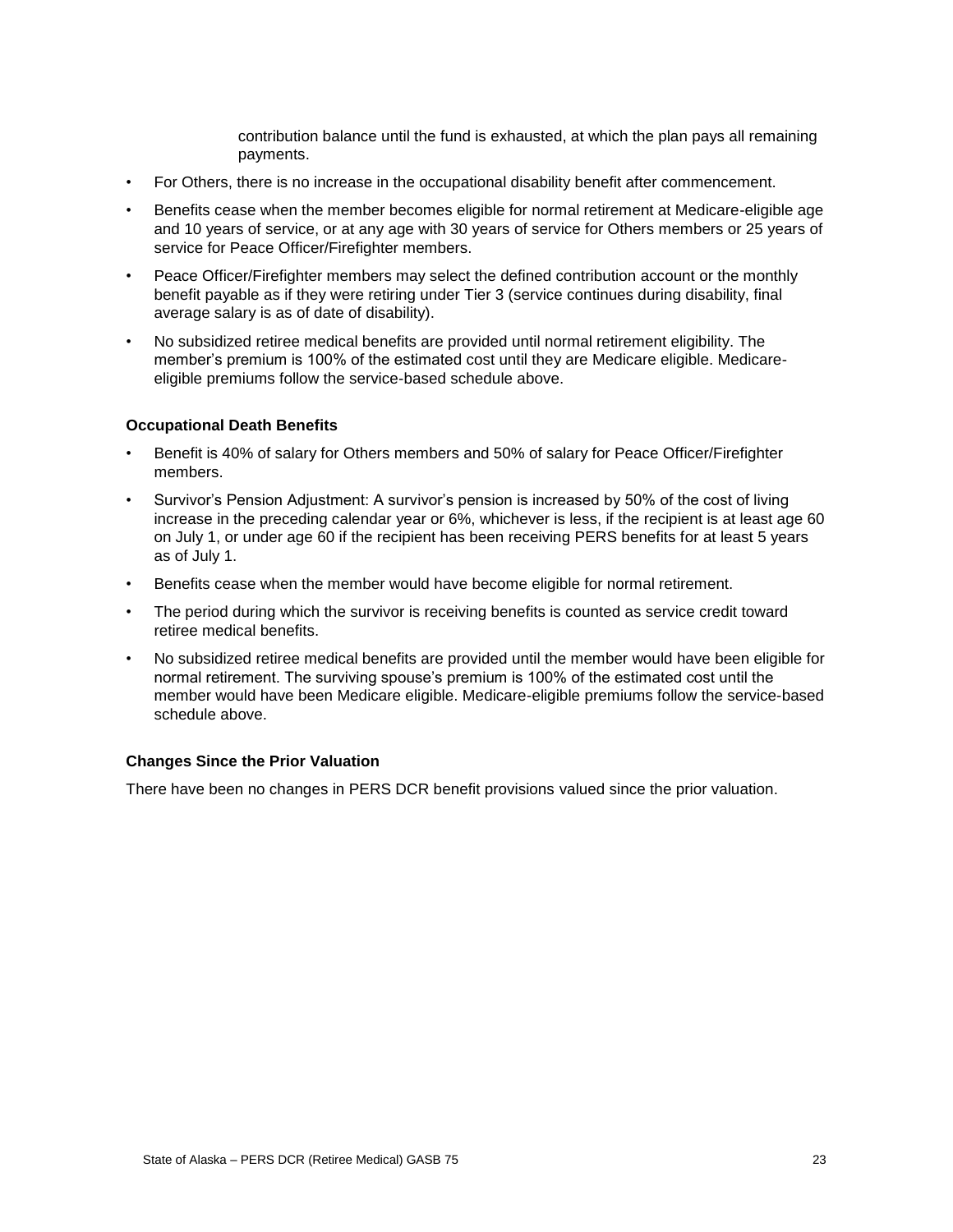# <span id="page-27-0"></span>**Appendix**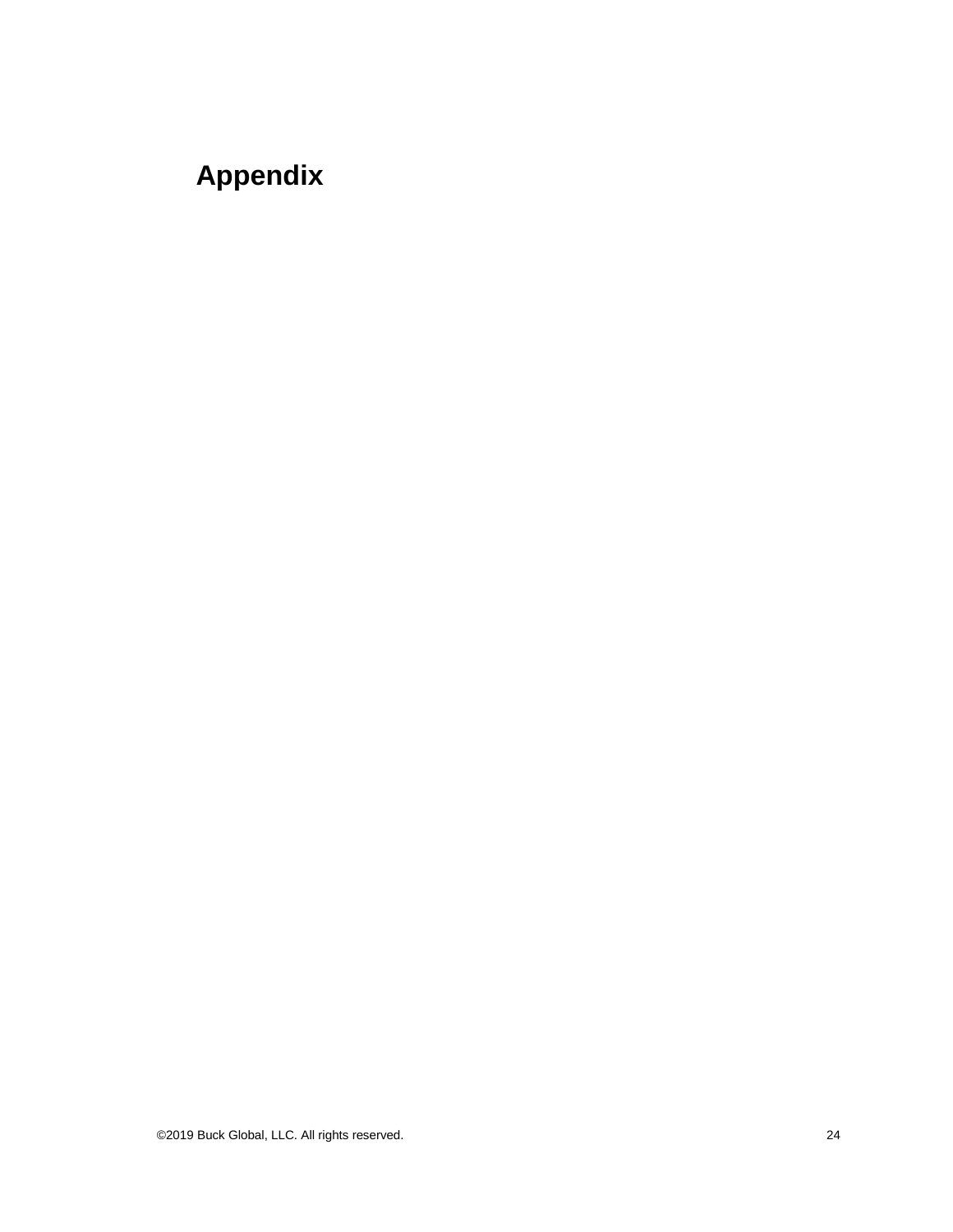|                                              |                                        |                           |                      |                        |                        |                    |                          |                          | Plan<br>Fiduciary<br><b>Net Position</b> |                        | <b>Net</b><br><b>OPEB</b> |
|----------------------------------------------|----------------------------------------|---------------------------|----------------------|------------------------|------------------------|--------------------|--------------------------|--------------------------|------------------------------------------|------------------------|---------------------------|
|                                              |                                        |                           |                      |                        |                        |                    |                          |                          | as % of                                  |                        | Liability                 |
|                                              |                                        | <b>FY2018</b><br>Employer | <b>Employer</b>      | Total<br><b>OPEB</b>   | Plan<br>Fiduciary      | Net<br><b>OPEB</b> | Total<br><b>Deferred</b> | Total<br><b>Deferred</b> | Total<br><b>OPEB</b>                     | <b>Covered Covered</b> | as % of                   |
| <b>Employer Number</b>                       | <b>Employer Name</b>                   | <b>Contributions</b>      | Proportion           | Liability              | <b>Net Position</b>    | Liability          | <b>Outflows</b>          | <b>Inflows</b>           | Liability                                |                        | Payroll Payroll           |
| 101 STATE OF ALASKA                          |                                        | 5,699,436                 | 48.89051%            | 55,119,167             | 48,897,849             | 6,221,318          | 2,882,193                | (1,454,111)              |                                          |                        |                           |
| 102 SOUTHWEST REGION SD                      |                                        | 16,055                    | 0.13773%             | 155,272                | 137,747                | 17,526             | 9,448                    | (3, 493)                 |                                          |                        |                           |
| 103 ANNETTE ISLAND SD                        |                                        | 12,659                    | 0.10859%             | 122,422                | 108,604                | 13,818             | 7,760                    | (2,754)                  |                                          |                        |                           |
| 104 BERING STRAIT SD                         |                                        | 42,200                    | 0.36200%             | 408,117                | 362,053                | 46,064             | 21,720                   | (12, 256)                |                                          |                        |                           |
| 105 CHATHAM SD                               |                                        | 4,141                     | 0.03552%             | 40,043                 | 35,524                 | 4,520              | 2,450                    | (901)                    |                                          |                        |                           |
| 106 ALASKA MUNICIPAL LEAGUE                  |                                        |                           | 0.00000%             |                        |                        |                    |                          |                          |                                          |                        |                           |
| 107 CITY OF VALDEZ                           |                                        | 59,063                    | 0.50665%             | 571,200                | 506,729                | 64,472             | 33,801                   | (12, 850)                |                                          |                        |                           |
| 108 JUNEAU BOROUGH SD                        |                                        | 77,422                    | 0.66414%             | 748,747                | 664,235                | 84,511             | 41,862                   | (16, 845)                |                                          |                        |                           |
| 109 MATANUSKA-SUSITNA BOROUGH                |                                        | 135,734                   | 1.16434%             | 1,312,679              | 1,164,516              | 148,162            | 71,109                   | (29, 532)                |                                          |                        |                           |
| 111 ANCHORAGE SD                             | 110 MATANUSKA-SUSITNA BOROUGH SD       | 196,328<br>554,292        | 1.68413%<br>4.75479% | 1,898,688<br>5,360,548 | 1,684,382<br>4,755,501 | 214,306<br>605,047 | 105,313<br>293,425       | (47, 122)<br>(130, 943)  |                                          |                        |                           |
| 112 COPPER RIVER SD                          |                                        | 7,681                     | 0.06589%             | 74,283                 | 65,899                 | 8,384              | 4,487                    | (1,671)                  |                                          |                        |                           |
| 113 UNIVERSITY OF ALASKA                     |                                        | 366,808                   | 3.14653%             | 3,547,394              | 3,146,998              | 400,395            | 268,788                  | (79, 806)                |                                          |                        |                           |
| 115 CITY OF KENAI                            |                                        | 44,678                    | 0.38325%             | 432,076                | 383,308                | 48,769             | 23,286                   | (10,081)                 |                                          |                        |                           |
|                                              | 116 FAIRBANKS NORTH STAR BOROUGH       | 143,574                   | 1.23160%             | 1,388,503              | 1,231,783              | 156,721            | 80,887                   | (31, 237)                |                                          |                        |                           |
|                                              | 117 FAIRBANKS NORTH STAR BOROUGH SD    | 201,745                   | 1.73060%             | 1,951,073              | 1,730,855              | 220,218            | 107,108                  | (43, 894)                |                                          |                        |                           |
| 118 DENALI BOROUGH SD                        |                                        | 11,945                    | 0.10246%             | 115,516                | 102,478                | 13,038             | 6,609                    | (2,695)                  |                                          |                        |                           |
| 120 CITY AND BOROUGH OF SITKA                |                                        | 63,777                    | 0.54709%             | 616,786                | 547,170                | 69,617             | 32,338                   | (14, 480)                |                                          |                        |                           |
| 121 CHUGACH SD                               |                                        | 3,650                     | 0.03131%             | 35,299                 | 31,315                 | 3,984              | 1,846                    | (1, 382)                 |                                          |                        |                           |
| 122 KETCHIKAN GATEWAY BOROUGH                |                                        | 26,641                    | 0.22853%             | 257,649                | 228,568                | 29,081             | 13,472                   | (7,900)                  |                                          |                        |                           |
| 123 CITY OF SOLDOTNA                         |                                        | 25,847                    | 0.22171%             | 249,961                | 221,748                | 28,213             | 13,071                   | (7, 172)                 |                                          |                        |                           |
| 124 IDITAROD AREA SD                         |                                        | 5,886                     | 0.05049%             | 56,920                 | 50,495                 | 6,425              | 4,372                    | (1,869)                  |                                          |                        |                           |
| 125 KUSPUK SD                                |                                        | 9,419                     | 0.08080%             | 91,092                 | 80,811                 | 10,282             | 6,209                    | (2,049)                  |                                          |                        |                           |
| 126 CITY AND BOROUGH OF JUNEAU               |                                        | 191,050                   | 1.63885%             | 1,847,644              | 1,639,099              | 208,544            | 102,609                  | (45, 369)                |                                          |                        |                           |
| 128 CITY OF KODIAK                           |                                        | 47,546                    | 0.40785%             | 459,812                | 407,913                | 51,899             | 26,854                   | (10, 344)                |                                          |                        |                           |
| 129 CITY OF FAIRBANKS<br>131 CITY OF WASILLA |                                        | 35,479<br>47,095          | 0.30434%<br>0.40399% | 343,115<br>455,460     | 304,387<br>404,052     | 38,727<br>51,408   | 20,691<br>27,228         | (7, 719)<br>(10, 247)    |                                          |                        |                           |
| 133 SITKA BOROUGH SD                         |                                        | 18,902                    | 0.16215%             | 182,805                | 162,172                | 20,633             | 9,559                    | (5,463)                  |                                          |                        |                           |
| 134 CITY OF PALMER                           |                                        | 26,523                    | 0.22752%             | 256,501                | 227,549                | 28,951             | 15,555                   | (7, 162)                 |                                          |                        |                           |
|                                              | 135 CITY AND BOROUGH OF WRANGELL       | 12,409                    | 0.10645%             | 120,010                | 106,465                | 13,546             | 6,530                    | (3, 547)                 |                                          |                        |                           |
| 136 CITY OF BETHEL                           |                                        | 40,507                    | 0.34747%             | 391,741                | 347,525                | 44,216             | 20,484                   | (9,008)                  |                                          |                        |                           |
| 137 VALDEZ CITY SD                           |                                        | 13,453                    | 0.11540%             | 130,107                | 115,422                | 14,685             | 7,613                    | (3,961)                  |                                          |                        |                           |
| 138 HOONAH CITY SD                           |                                        | 2,029                     | 0.01741%             | 19,624                 | 17,409                 | 2,215              | 1,026                    | (1,896)                  |                                          |                        |                           |
| 139 CITY OF NOME                             |                                        | 24,963                    | 0.21414%             | 241,421                | 214,172                | 27,249             | 13,480                   | (5,801)                  |                                          |                        |                           |
| 140 CITY OF KOTZEBUE                         |                                        | 32,896                    | 0.28219%             | 318,141                | 282,233                | 35,909             | 17,605                   | (8, 299)                 |                                          |                        |                           |
| 141 GALENA CITY SD                           |                                        | 27,211                    | 0.23342%             | 263,156                | 233,454                | 29,703             | 13,765                   | (6,055)                  |                                          |                        |                           |
| 143 CITY OF PETERSBURG                       |                                        | 29,123                    | 0.24982%             | 281,644                | 249,854                | 31,789             | 15,893                   | (7, 195)                 |                                          |                        |                           |
| 144 BRISTOL BAY BOROUGH                      |                                        | 14,915                    | 0.12794%             | 144,244                | 127,963                | 16,281             | 8,151                    | (3, 245)                 |                                          |                        |                           |
| 145 NORTH SLOPE BOROUGH                      |                                        | 482,016                   | 4.13480%             | 4,661,574              | 4,135,420              | 526,153            | 247,277                  | (104, 872)               |                                          |                        |                           |
| 146 WRANGELL PUBLIC SD                       |                                        | 4,867                     | 0.04175%             | 47,073                 | 41,760                 | 5,313              | 2,707                    | (1,059)                  |                                          |                        |                           |
| 148 CITY OF CORDOVA<br>149 NOME CITY SD      |                                        | 22,317<br>8,888           | 0.19144%<br>0.07624% | 215,831<br>85,955      | 191,470<br>76,253      | 24,361<br>9,702    | 11,594                   | (6, 478)                 |                                          |                        |                           |
| 151 CITY OF KING COVE                        |                                        | 5,826                     | 0.04998%             | 56,344                 | 49,984                 | 6,360              | 4,495<br>3,306           | (4, 137)<br>(1,268)      |                                          |                        |                           |
|                                              | 152 ALASKA HOUSING FINANCE CORPORATION | 82,879                    | 0.71095%             | 801,524                | 711,055                | 90,468             | 45,372                   | (18,032)                 |                                          |                        |                           |
| 153 LOWER YUKON SD                           |                                        | 38,533                    | 0.33054%             | 372,655                | 330,593                | 42,062             | 22,261                   | (8, 384)                 |                                          |                        |                           |
|                                              | 154 NORTHWEST ARCTIC BOROUGH SD        | 50,433                    | 0.43262%             | 487,739                | 432,688                | 55,051             | 25,556                   | (14, 269)                |                                          |                        |                           |
| 155 SOUTHEAST ISLAND SD                      |                                        | 6,974                     | 0.05982%             | 67,443                 | 59,831                 | 7,612              | 3,965                    | (1,540)                  |                                          |                        |                           |
| 156 PRIBILOF SD                              |                                        | 879                       | 0.00754%             | 8,506                  | 7,546                  | 960                | 511                      | (474)                    |                                          |                        |                           |
| 157 LOWER KUSKOKWIM SD                       |                                        | 97,649                    | 0.83765%             | 944,365                | 837,774                | 106,591            | 53,917                   | (21, 246)                |                                          |                        |                           |
| <b>158 KODIAK ISLAND BOROUGH SD</b>          |                                        | 46,865                    | 0.40201%             | 453,231                | 402,075                | 51,156             | 24,246                   | (14, 449)                |                                          |                        |                           |
| 159 YUKON FLATS SD                           |                                        | 7,152                     | 0.06135%             | 69,170                 | 61,363                 | 7,807              | 4,166                    | (1,828)                  |                                          |                        |                           |
| 160 YUKON / KOYUKUK SD                       |                                        | 16,534                    | 0.14183%             | 159,904                | 141,855                | 18,048             | 9,064                    | (3,597)                  |                                          |                        |                           |
| 161 NORTH SLOPE BOROUGH SD                   |                                        | 84,502                    | 0.72487%             | 817,220                | 724,980                | 92,240             | 47,358                   | (18, 385)                |                                          |                        |                           |
| 162 ALEUTIAN REGION SD                       |                                        |                           | 0.00000%             |                        |                        |                    |                          | (422)                    |                                          |                        |                           |
|                                              | 163 CORDOVA COMMUNITY MEDICAL CENTER   | 10,946                    | 0.09390%             | 105,861                | 93,912                 | 11,949             | 13,048                   | (16, 533)                |                                          |                        |                           |
|                                              | 164 LAKE AND PENINSULA BOROUGH SD      | 11,586                    | 0.09939%             | 112,051                | 99,404                 | 12,647             | 6,133                    | (3,836)                  |                                          |                        |                           |
| 165 SITKA COMMUNITY HOSPITAL                 |                                        | 85,612                    | 0.73439%             | 827,952                | 734,501                | 93,451             | 44,100                   | (21, 735)                |                                          |                        |                           |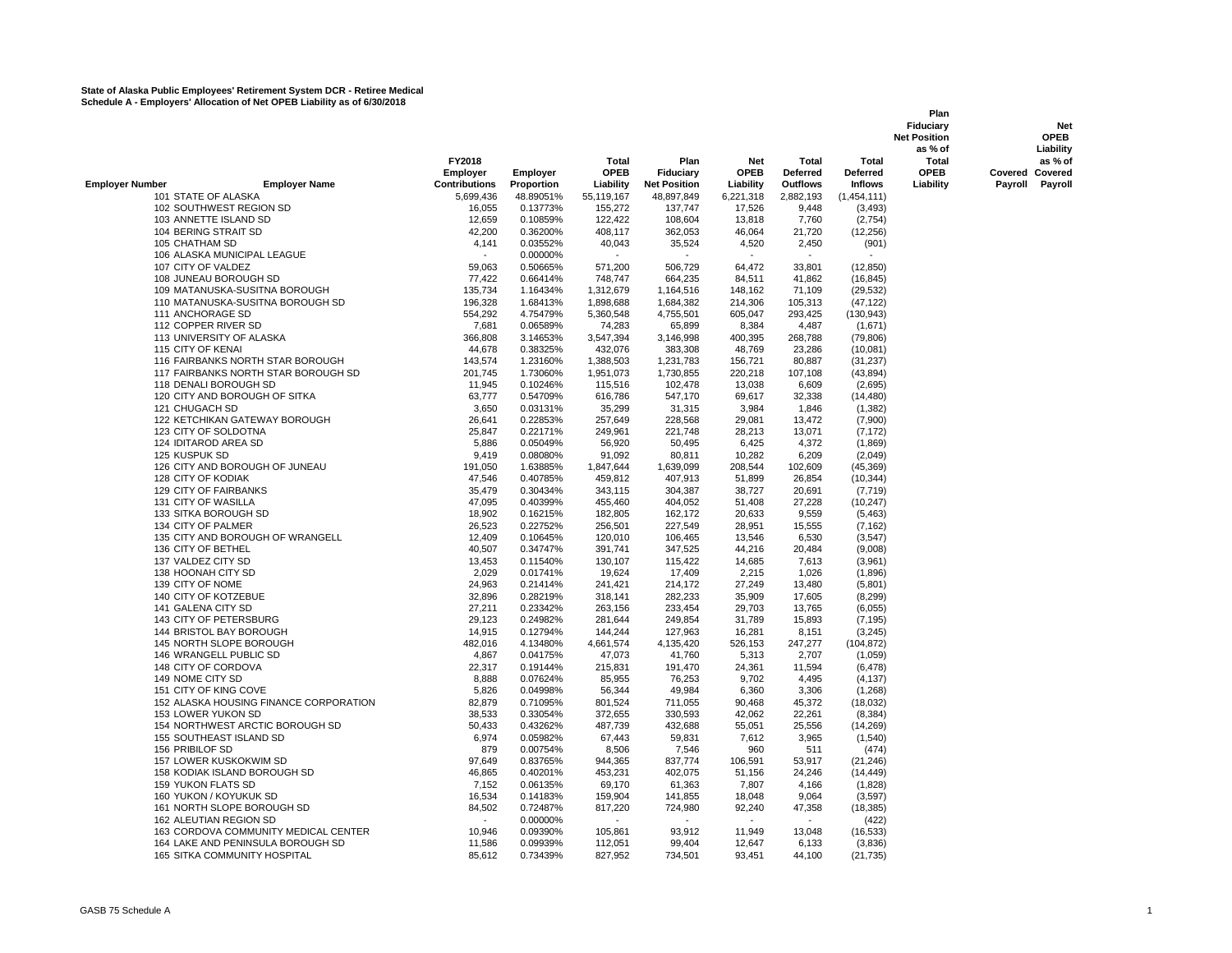|                                                |                      |            |                             |                     |                    |                                 |                   | Plan<br>Fiduciary<br><b>Net Position</b><br>as % of |         | Net<br><b>OPEB</b><br>Liability   |
|------------------------------------------------|----------------------|------------|-----------------------------|---------------------|--------------------|---------------------------------|-------------------|-----------------------------------------------------|---------|-----------------------------------|
|                                                | FY2018<br>Employer   | Employer   | <b>Total</b><br><b>OPEB</b> | Plan<br>Fiduciary   | Net<br><b>OPEB</b> | <b>Total</b><br><b>Deferred</b> | Total<br>Deferred | <b>Total</b><br><b>OPEB</b>                         |         | as % of<br><b>Covered Covered</b> |
| <b>Employer Number</b><br><b>Employer Name</b> | <b>Contributions</b> | Proportion | Liability                   | <b>Net Position</b> | Liability          | Outflows                        | <b>Inflows</b>    | Liability                                           | Payroll | Payroll                           |
| 166 TANANA SD                                  | 1,396                | 0.01198%   | 13,505                      | 11,981              | 1,524              | 1,053                           | (519)             |                                                     |         |                                   |
| 167 SOUTHEAST REGIONAL RESOURCE CENTER         | 9,621                | 0.08253%   | 93,049                      | 82,547              | 10,503             | 4,882                           | (2,400)           |                                                     |         |                                   |
| 168 HYDABURG CITY SD                           | 2,112                | 0.01812%   | 20,427                      | 18,122              | 2,306              | 1,361                           | (485)             |                                                     |         |                                   |
| 169 CITY OF TANANA                             |                      | 0.00000%   |                             |                     |                    |                                 |                   |                                                     |         |                                   |
| 170 NORTH PACIFIC FISHERY MGMT COUNCIL         | 6,196                | 0.05315%   | 59,918                      | 53,155              | 6,763              | 3,678                           | (1,421)           |                                                     |         |                                   |
| 171 CITY OF BARROW                             | 10,713               | 0.09190%   | 103,603                     | 91,909              | 11,694             | 7,089                           | (2,345)           |                                                     |         |                                   |
| 172 CITY OF SAINT PAUL                         | 7,487                | 0.06423%   | 72,411                      | 64,238              | 8,173              | 4,257                           | (3,726)           |                                                     |         |                                   |
| 173 MUNICIPALITY OF ANCHORAGE                  | 985,898              | 8.45717%   | 9,534,608                   | 8,458,434           | 1,076,174          | 574,189                         | (214, 502)        |                                                     |         |                                   |
| 174 KODIAK ISLAND BOROUGH                      | 19,210               | 0.16478%   | 185,776                     | 164,807             | 20,969             | 12,268                          | (4, 179)          |                                                     |         |                                   |
| 175 NOME JOINT UTILITY SYSTEM                  | 1,630                | 0.01398%   | 15,761                      | 13,982              | 1,779              | 1,574                           | (355)             |                                                     |         |                                   |
| 176 CITY OF SAND POINT                         | 8,318                | 0.07135%   | 80,440                      | 71,361              | 9,079              | 4,206                           | (2, 393)          |                                                     |         |                                   |
| 177 KETCHIKAN GATEWAY BOROUGH SD               | 48,824               | 0.41882%   | 472,180                     | 418,885             | 53,295             | 26,671                          | (10, 623)         |                                                     |         |                                   |
| 178 CITY OF DILLINGHAM                         | 22,136               | 0.18988%   | 214,072                     | 189,910             | 24,162             | 11,194                          | (6,202)           |                                                     |         |                                   |
| 179 CITY OF UNALASKA                           | 77,079               | 0.66119%   | 745,428                     | 661,291             | 84,137             | 39,799                          | (17,089)          |                                                     |         |                                   |
| 180 KENAI PENINSULA BOROUGH                    | 110,961              | 0.95184%   | 1,073,104                   | 951,982             | 121,122            | 56.462                          | (24, 893)         |                                                     |         |                                   |
| 181 CITY OF KETCHIKAN                          | 47,887               | 0.41078%   | 463,113                     | 410,842             | 52,272             | 25,620                          | (11, 272)         |                                                     |         |                                   |
| 182 CITY OF SEWARD                             | 26,323               | 0.22580%   | 254,571                     | 225,838             | 28,734             | 13,804                          | (5,881)           |                                                     |         |                                   |
| 183 CITY OF FORT YUKON                         | 4,205                | 0.03607%   | 40,666                      | 36,076              | 4,590              | 3,625                           | (915)             |                                                     |         |                                   |
| 184 BRISTOL BAY BOROUGH SD                     | 3,064                | 0.02628%   | 29,629                      | 26,285              | 3,344              | 2,507                           | (667)             |                                                     |         |                                   |
| 185 CORDOVA CITY SD                            | 5,526                | 0.04740%   | 53,439                      | 47,408              | 6,032              | 3,117                           | (1, 286)          |                                                     |         |                                   |
| 186 CITY OF CRAIG                              | 11,612               | 0.09961%   | 112,301                     | 99,626              | 12,675             | 5,872                           | (3,201)           |                                                     |         |                                   |
| 187 PETERSBURG MEDICAL CENTER                  | 47,319               | 0.40591%   | 457,622                     | 405,970             | 51,652             | 25,958                          | (10, 295)         |                                                     |         |                                   |
| 189 HAINES BOROUGH                             | 18,876               | 0.16192%   | 182,554                     | 161,949             | 20,605             | 10,995                          | (4,318)           |                                                     |         |                                   |
| 190 KENAI PENINSULA BOROUGH SD                 | 112,666              | 0.96646%   | 1,089,589                   | 966,607             | 122,982            | 57,882                          | (28, 249)         |                                                     |         |                                   |
| 191 CITY OF NORTH POLE                         | 17,284               | 0.14827%   | 167,154                     | 148,288             | 18,867             | 9,174                           | (3,760)           |                                                     |         |                                   |
| 192 CITY OF GALENA                             | 4,895                | 0.04199%   | 47,340                      | 41,997              | 5,343              | 2,958                           | (1, 246)          |                                                     |         |                                   |
| 193 CITY OF NENANA                             | 1,053                | 0.00903%   | 10,179                      | 9,030               | 1,149              | 1,008                           | (229)             |                                                     |         |                                   |
| 195 YUPIIT SD                                  | 7,944                | 0.06815%   | 76,829                      | 68,157              | 8,672              | 5,605                           | (2,303)           |                                                     |         |                                   |
| 196 NENANA CITY SD                             | 12,830               | 0.11006%   | 124,078                     | 110,073             | 14,005             | 7,503                           | (2,791)           |                                                     |         |                                   |
| 198 CITY OF SAXMAN                             | 572                  | 0.00491%   | 5,533                       | 4,908               | 624                | 289                             | (702)             |                                                     |         |                                   |
| 199 CITY OF HOONAH                             | 10,435               | 0.08952%   | 100,920                     | 89,529              | 11,391             | 5,794                           | (2,608)           |                                                     |         |                                   |
| 200 CITY OF PELICAN                            | 728                  | 0.00624%   | 7,038                       | 6,244               | 794                | 525                             | (350)             |                                                     |         |                                   |
| 202 CITY OF WHITTIER                           | 7,656                | 0.06567%   | 74,038                      | 65,682              | 8,357              | 4,476                           | (1,755)           |                                                     |         |                                   |
| 203 ANCHORAGE COMMUNITY DEVELOP AUTHORITY      | 15,337               | 0.13156%   | 148,325                     | 131,583             | 16,741             | 7,756                           | (5,091)           |                                                     |         |                                   |
| 204 CRAIG CITY SD                              | 7,550                | 0.06477%   | 73,017                      | 64,776              | 8,241              | 3,956                           | (1,956)           |                                                     |         |                                   |
| 205 DILLINGHAM CITY SD                         | 8,641                | 0.07412%   | 83,568                      | 74,136              | 9,432              | 5,477                           | (3, 455)          |                                                     |         |                                   |
| 206 CITY OF THORNE BAY                         | 3,666                | 0.03145%   | 35,455                      | 31,453              | 4,002              | 2,012                           | (1,070)           |                                                     |         |                                   |
| 208 CITY OF AKUTAN                             | 5,700                | 0.04890%   | 55,126                      | 48,904              | 6,222              | 6,018                           | (4,318)           |                                                     |         |                                   |
| 209 UNALASKA CITY SD                           | 5,375                | 0.04611%   | 51,986                      | 46,118              | 5,868              | 3,091                           | (1,316)           |                                                     |         |                                   |
| 211 KASHUNAMIUT SD                             | 7,634                | 0.06548%   | 73,826                      | 65,494              | 8,333              | 3,860                           | (2,723)           |                                                     |         |                                   |
| 215 CITY OF HOMER                              | 36,137               | 0.30999%   | 349,481                     | 310,035             | 39,446             | 18,552                          | (8,360)           |                                                     |         |                                   |
| 218 SPECIAL EDUCATION SERVICE AGENCY           | 1,875                | 0.01608%   | 18,134                      | 16,087              | 2,047              | 948                             | (859)             |                                                     |         |                                   |
| 219 BARTLETT REGIONAL HOSPITAL                 | 246,756              | 2.11670%   | 2,386,373                   | 2,117,023           | 269,351            | 141,351                         | (53, 687)         |                                                     |         |                                   |
| 220 NORTHWEST ARCTIC BOROUGH                   | 16,449               | 0.14110%   | 159,079                     | 141,124             | 17,955             | 10,122                          | (5,690)           |                                                     |         |                                   |
| 221 SAINT MARY'S SD                            | 3,776                | 0.03239%   | 36,519                      | 32,397              | 4,122              | 1,910                           | (1, 555)          |                                                     |         |                                   |
| 223 BRISTOL BAY RHA                            | 7,019                | 0.06021%   | 67,885                      | 60,222              | 7,662              | 3,550                           | (2,909)           |                                                     |         |                                   |
| 224 COPPER RIVER BASIN RHA                     | 3,429                | 0.02942%   | 33,162                      | 29,419              | 3,743              | 1,734                           | (1,434)           |                                                     |         |                                   |
| 225 SKAGWAY CITY SD                            | 1,630                | 0.01398%   | 15,764                      | 13,985              | 1,779              | 1,217                           | (384)             |                                                     |         |                                   |
| 227 CITY OF KLAWOCK                            | 4,277                | 0.03669%   | 41,360                      | 36,692              | 4,668              | 2,163                           | (1,590)           |                                                     |         |                                   |
| 228 PETERSBURG CITY SD                         | 7,606                | 0.06525%   | 73,560                      | 65,257              | 8,303              | 4,132                           | (1,655)           |                                                     |         |                                   |
| 230 ALEUTIANS EAST BOROUGH                     | 3,852                | 0.03305%   | 37,256                      | 33,051              | 4,205              | 2,229                           | (838)             |                                                     |         |                                   |
| 235 CITY OF HUSLIA                             | 1,348                | 0.01157%   | 13,039                      | 11,568              | 1,472              | 1,126                           | (309)             |                                                     |         |                                   |
| 237 CITY OF KALTAG                             | 202                  | 0.00173%   | 1,950                       | 1,730               | 220                | 180                             | (115)             |                                                     |         |                                   |
| 240 HAINES BOROUGH SD                          | 4,358                | 0.03738%   | 42,145                      | 37,388              | 4,757              | 2,204                           | (1,750)           |                                                     |         |                                   |
| 242 CITY OF ELIM                               |                      | 0.00000%   |                             |                     |                    |                                 |                   |                                                     |         |                                   |
| 243 CITY OF ATKA                               | 523                  | 0.00449%   | 5,058                       | 4,487               | 571                | 265                             | (806)             |                                                     |         |                                   |
| 244 ALEUTIANS EAST BOROUGH SD                  | 4,979                | 0.04271%   | 48,148                      | 42,714              | 5,434              | 2,587                           | (2, 124)          |                                                     |         |                                   |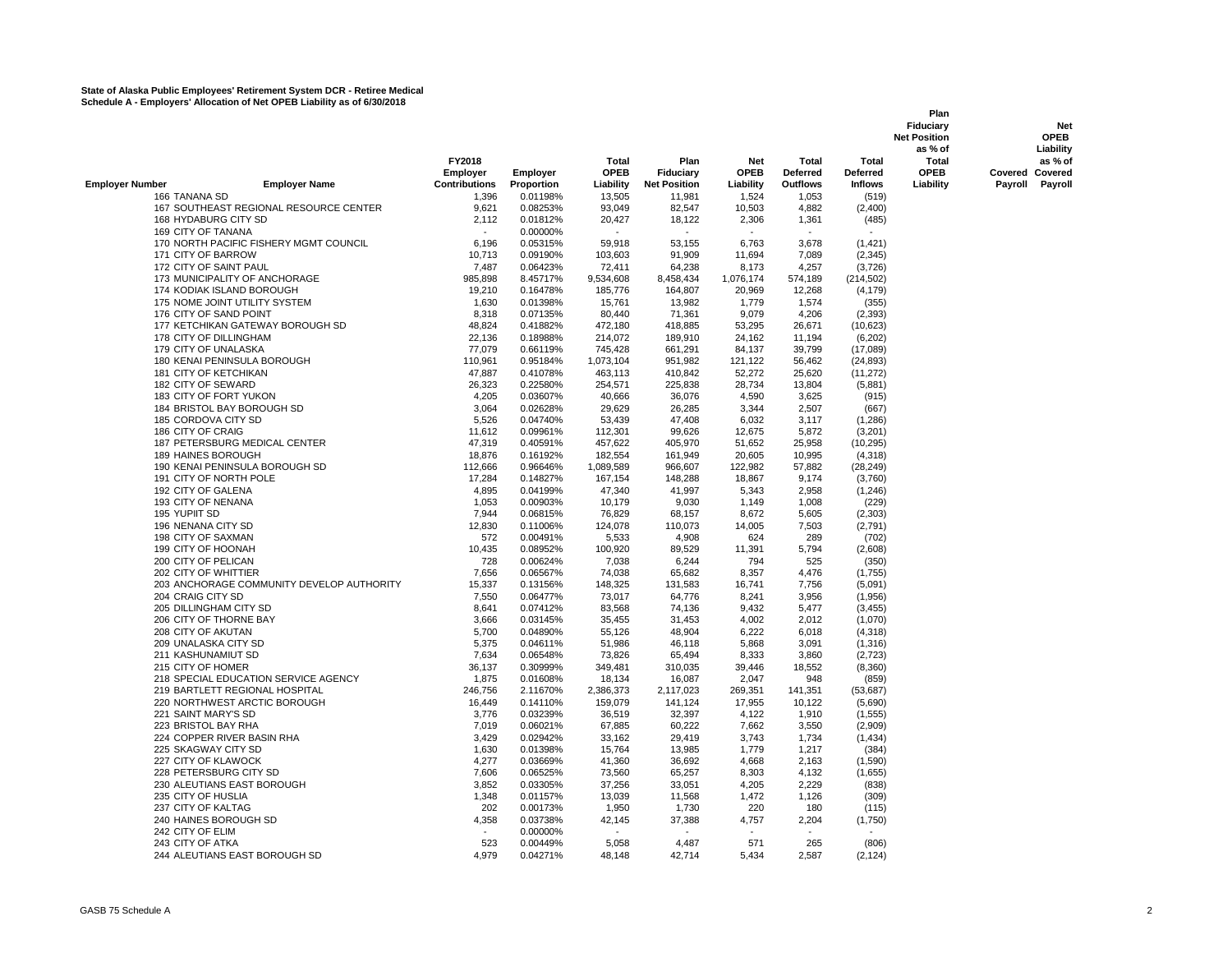| <b>Employer Name</b><br><b>Employer Number</b><br>246 DELTA/GREELY SD<br>247 LAKE AND PENINSULA BOROUGH<br>248 CITY AND BOROUGH OF YAKUTAT<br>249 CITY OF UNALAKLEET<br>251 KLAWOCK CITY SD<br>254 CITY OF MEKORYUK<br>255 ALASKA GATEWAY SD<br>257 PELICAN CITY SD<br>258 DENALI BOROUGH<br>259 CITY OF ALLAKAKET<br>260 CITY OF KACHEMAK<br>262 COOK INLET HOUSING AUTHORITY<br>263 INTERIOR RHA<br>264 YAKUTAT SD<br>265 KAKE CITY SD<br>267 ALEUTIAN HOUSING AUTHORITY<br>270 BERING STRAITS RHA<br>271 CITY OF EGEGIK<br>275 ILISAGVIK COLLEGE<br>276 NORTH PACIFIC RIM HA<br>278 SAXMAN SEAPORT<br>279 TLINGIT-HAIDA RHA<br>280 CITY OF TOKSOOK BAY<br>281 BARANOF ISLAND HA<br>282 CITY OF DELTA JUNCTION<br>283 CITY OF ANDERSON<br>284 INTER-ISLAND FERRY AUTHORITY<br>286 CITY OF SELDOVIA<br>288 NORTHWEST INUPIAT HOUSING AUTHORITY<br>290 CITY OF UPPER KALSKAG | FY2018<br>Employer<br><b>Contributions</b><br>7,580<br>2,432<br>4.132<br>3,826<br>2,722<br>$\sim$<br>16,146<br>$\sim$<br>3,799<br>$\overline{\phantom{a}}$<br>$\overline{\phantom{a}}$<br>57.608<br>6,774<br>1,303<br>2.786<br>5,901<br>7,030<br>1,041<br>47,229<br>4,012<br>562<br>19,287<br>$\sim$<br>3,675<br>2,321<br>189<br>6,404<br>963<br>3,975<br>114 | <b>Employer</b><br>Proportion<br>0.06502%<br>0.02086%<br>0.03545%<br>0.03282%<br>0.02335%<br>0.00000%<br>0.13851%<br>0.00000%<br>0.03259%<br>0.00000%<br>0.00000%<br>0.49417%<br>0.05811%<br>0.01118%<br>0.02390%<br>0.05062%<br>0.06030%<br>0.00893%<br>0.40513%<br>0.03442%<br>0.00482%<br>0.16545%<br>0.00000%<br>0.03152%<br>0.01991%<br>0.00162%<br>0.05493%<br>0.00826%<br>0.03410%<br>0.00098% | Total<br><b>OPEB</b><br>Liability<br>73,305<br>23,519<br>39,961<br>37,006<br>26,322<br>$\overline{\phantom{a}}$<br>156,151<br>$\overline{\phantom{a}}$<br>36,739<br>$\overline{\phantom{a}}$<br>557.125<br>65,509<br>12,604<br>26.947<br>57,072<br>67,984<br>10,069<br>456,748<br>38,805<br>5,438<br>186,528<br>$\sim$<br>35,540<br>22,448<br>1,823<br>61,929<br>9.312<br>38,439<br>1,106 | Plan<br>Fiduciary<br><b>Net Position</b><br>65,031<br>20,864<br>35,450<br>32,829<br>23,351<br>$\blacksquare$<br>138,526<br>$\overline{\phantom{a}}$<br>32,592<br>$\overline{\phantom{a}}$<br>494,242<br>58,115<br>11,181<br>23,906<br>50,631<br>60,311<br>8,932<br>405,195<br>34,425<br>4,824<br>165,475<br>$\overline{a}$<br>31,528<br>19,915<br>1,617<br>54,939<br>8,261<br>34,101<br>981 | Net<br><b>OPEB</b><br>Liability<br>8,274<br>2,655<br>4.510<br>4,177<br>2,971<br>$\sim$<br>17,625<br>$\overline{\phantom{a}}$<br>4,147<br>$\overline{\phantom{a}}$<br>$\overline{\phantom{a}}$<br>62,883<br>7,394<br>1,423<br>3.042<br>6,442<br>7,673<br>1,136<br>51,553<br>4,380<br>614<br>21,053<br>$\overline{\phantom{a}}$<br>4,011<br>2,534<br>206<br>6,990<br>1.051<br>4,339<br>125 | Total<br><b>Deferred</b><br><b>Outflows</b><br>3,833<br>1,230<br>2,927<br>2,623<br>1,376<br>$\sim$<br>9,866<br>$\overline{\phantom{a}}$<br>2,088<br>$\overline{\phantom{a}}$<br>$\overline{\phantom{a}}$<br>29,132<br>3,807<br>770<br>1.608<br>2,984<br>4,031<br>1,149<br>24,465<br>2,121<br>497<br>10,511<br>$\sim$<br>1,925<br>1,174<br>95<br>3,269<br>702<br>2,313<br>70 | Total<br>Deferred<br><b>Inflows</b><br>(2, 424)<br>(945)<br>(1,924)<br>(833)<br>(896)<br>$\overline{\phantom{a}}$<br>(3,513)<br>(99)<br>(954)<br>$\overline{\phantom{a}}$<br>$\overline{\phantom{a}}$<br>(13, 942)<br>(1, 474)<br>(399)<br>(731)<br>(1,804)<br>(2,936)<br>(227)<br>(10, 806)<br>(954)<br>(311)<br>(5,885)<br>$\overline{\phantom{a}}$<br>(1, 142)<br>(1,400)<br>(125)<br>(1,510)<br>(401)<br>(865)<br>(30) | Plan<br>Fiduciary<br><b>Net Position</b><br>as % of<br>Total<br><b>OPEB</b><br>Liability | Covered Covered<br>Payroll | Net<br><b>OPEB</b><br>Liability<br>as % of<br>Payroll |
|------------------------------------------------------------------------------------------------------------------------------------------------------------------------------------------------------------------------------------------------------------------------------------------------------------------------------------------------------------------------------------------------------------------------------------------------------------------------------------------------------------------------------------------------------------------------------------------------------------------------------------------------------------------------------------------------------------------------------------------------------------------------------------------------------------------------------------------------------------------------------|---------------------------------------------------------------------------------------------------------------------------------------------------------------------------------------------------------------------------------------------------------------------------------------------------------------------------------------------------------------|-------------------------------------------------------------------------------------------------------------------------------------------------------------------------------------------------------------------------------------------------------------------------------------------------------------------------------------------------------------------------------------------------------|-------------------------------------------------------------------------------------------------------------------------------------------------------------------------------------------------------------------------------------------------------------------------------------------------------------------------------------------------------------------------------------------|---------------------------------------------------------------------------------------------------------------------------------------------------------------------------------------------------------------------------------------------------------------------------------------------------------------------------------------------------------------------------------------------|------------------------------------------------------------------------------------------------------------------------------------------------------------------------------------------------------------------------------------------------------------------------------------------------------------------------------------------------------------------------------------------|-----------------------------------------------------------------------------------------------------------------------------------------------------------------------------------------------------------------------------------------------------------------------------------------------------------------------------------------------------------------------------|----------------------------------------------------------------------------------------------------------------------------------------------------------------------------------------------------------------------------------------------------------------------------------------------------------------------------------------------------------------------------------------------------------------------------|------------------------------------------------------------------------------------------|----------------------------|-------------------------------------------------------|
|                                                                                                                                                                                                                                                                                                                                                                                                                                                                                                                                                                                                                                                                                                                                                                                                                                                                              |                                                                                                                                                                                                                                                                                                                                                               |                                                                                                                                                                                                                                                                                                                                                                                                       |                                                                                                                                                                                                                                                                                                                                                                                           |                                                                                                                                                                                                                                                                                                                                                                                             |                                                                                                                                                                                                                                                                                                                                                                                          |                                                                                                                                                                                                                                                                                                                                                                             |                                                                                                                                                                                                                                                                                                                                                                                                                            |                                                                                          |                            |                                                       |
|                                                                                                                                                                                                                                                                                                                                                                                                                                                                                                                                                                                                                                                                                                                                                                                                                                                                              |                                                                                                                                                                                                                                                                                                                                                               |                                                                                                                                                                                                                                                                                                                                                                                                       |                                                                                                                                                                                                                                                                                                                                                                                           |                                                                                                                                                                                                                                                                                                                                                                                             |                                                                                                                                                                                                                                                                                                                                                                                          |                                                                                                                                                                                                                                                                                                                                                                             |                                                                                                                                                                                                                                                                                                                                                                                                                            |                                                                                          |                            |                                                       |
| 291 CITY OF SHAKTOOLIK                                                                                                                                                                                                                                                                                                                                                                                                                                                                                                                                                                                                                                                                                                                                                                                                                                                       | 331                                                                                                                                                                                                                                                                                                                                                           | 0.00284%<br>0.03950%                                                                                                                                                                                                                                                                                                                                                                                  | 3,199                                                                                                                                                                                                                                                                                                                                                                                     | 2,838                                                                                                                                                                                                                                                                                                                                                                                       | 361                                                                                                                                                                                                                                                                                                                                                                                      | 167                                                                                                                                                                                                                                                                                                                                                                         | (105)                                                                                                                                                                                                                                                                                                                                                                                                                      |                                                                                          |                            |                                                       |
| 293 TAGIUGMIULLU NUNAMIULLU HOUSING AUTHORIT                                                                                                                                                                                                                                                                                                                                                                                                                                                                                                                                                                                                                                                                                                                                                                                                                                 | 4,605                                                                                                                                                                                                                                                                                                                                                         |                                                                                                                                                                                                                                                                                                                                                                                                       | 44,536                                                                                                                                                                                                                                                                                                                                                                                    | 39,509                                                                                                                                                                                                                                                                                                                                                                                      | 5,027                                                                                                                                                                                                                                                                                                                                                                                    | 2,329                                                                                                                                                                                                                                                                                                                                                                       | (1,956)                                                                                                                                                                                                                                                                                                                                                                                                                    |                                                                                          |                            |                                                       |
| 296 MUNICIPALITY OF SKAGWAY<br>297 CITY OF NULATO                                                                                                                                                                                                                                                                                                                                                                                                                                                                                                                                                                                                                                                                                                                                                                                                                            | 25,903<br>1,385                                                                                                                                                                                                                                                                                                                                               | 0.22220%<br>0.01188%                                                                                                                                                                                                                                                                                                                                                                                  | 250,512<br>13,393                                                                                                                                                                                                                                                                                                                                                                         | 222,237<br>11,882                                                                                                                                                                                                                                                                                                                                                                           | 28,275                                                                                                                                                                                                                                                                                                                                                                                   | 14,480<br>780                                                                                                                                                                                                                                                                                                                                                               | (5,922)<br>(533)                                                                                                                                                                                                                                                                                                                                                                                                           |                                                                                          |                            |                                                       |
| 298 CITY OF ANIAK                                                                                                                                                                                                                                                                                                                                                                                                                                                                                                                                                                                                                                                                                                                                                                                                                                                            |                                                                                                                                                                                                                                                                                                                                                               |                                                                                                                                                                                                                                                                                                                                                                                                       |                                                                                                                                                                                                                                                                                                                                                                                           | 15,386                                                                                                                                                                                                                                                                                                                                                                                      | 1,512<br>1,958                                                                                                                                                                                                                                                                                                                                                                           |                                                                                                                                                                                                                                                                                                                                                                             |                                                                                                                                                                                                                                                                                                                                                                                                                            |                                                                                          |                            |                                                       |
| 299 ALASKA GASLINE DEVELOPMENT CORPORATION                                                                                                                                                                                                                                                                                                                                                                                                                                                                                                                                                                                                                                                                                                                                                                                                                                   | 1,793<br>23,600                                                                                                                                                                                                                                                                                                                                               | 0.01538%<br>0.20244%                                                                                                                                                                                                                                                                                                                                                                                  | 17,343<br>228,233                                                                                                                                                                                                                                                                                                                                                                         | 202,472                                                                                                                                                                                                                                                                                                                                                                                     | 25,761                                                                                                                                                                                                                                                                                                                                                                                   | 1,413<br>16,973                                                                                                                                                                                                                                                                                                                                                             | (390)<br>(6,064)                                                                                                                                                                                                                                                                                                                                                                                                           |                                                                                          |                            |                                                       |
| Total                                                                                                                                                                                                                                                                                                                                                                                                                                                                                                                                                                                                                                                                                                                                                                                                                                                                        | 11,657,549                                                                                                                                                                                                                                                                                                                                                    | 100.00000%                                                                                                                                                                                                                                                                                                                                                                                            | 112,740,000                                                                                                                                                                                                                                                                                                                                                                               | 100,015,000                                                                                                                                                                                                                                                                                                                                                                                 | 12,725,000                                                                                                                                                                                                                                                                                                                                                                               | 6,220,217                                                                                                                                                                                                                                                                                                                                                                   | (2,861,348)                                                                                                                                                                                                                                                                                                                                                                                                                | 88.71%                                                                                   | 1,131,441,000              | 1.12%                                                 |

All amounts are determined without rounding. Rounded amounts are displayed.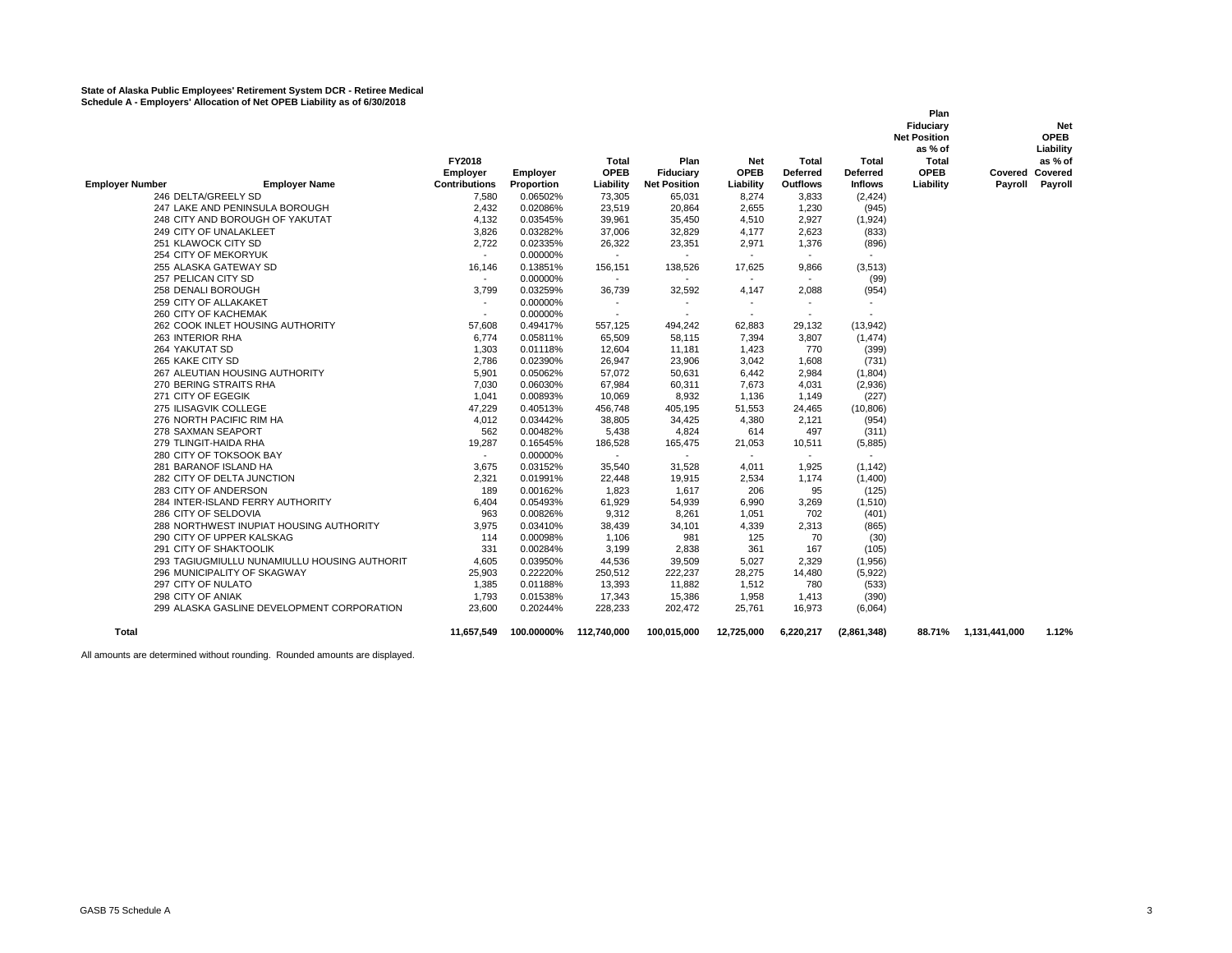|                                                | Net                  | Net                  |             |             |
|------------------------------------------------|----------------------|----------------------|-------------|-------------|
|                                                | <b>OPEB</b>          | <b>OPEB</b>          | <b>Net</b>  | <b>Net</b>  |
|                                                | Liability            | Liability            | <b>OPEB</b> | <b>OPEB</b> |
|                                                | 1% Decrease          | 1% Increase          | Liability   | Liability   |
|                                                | <b>Discount Rate</b> | <b>Discount Rate</b> | 1% Decrease | 1% Increase |
|                                                |                      |                      |             |             |
| <b>Employer Number</b><br><b>Employer Name</b> | (7.0% Discount Rate) | (9.0% Discount Rate) | Trend       | Trend       |
| 101 STATE OF ALASKA                            | 18,578,396           | (3, 416, 958)        | (5,289,465) | 21,626,230  |
| 102 SOUTHWEST REGION SD                        | 52,336               | (9,626)              | (14, 901)   | 60,922      |
| 103 ANNETTE ISLAND SD                          | 41,263               | (7, 589)             | (11, 748)   | 48,033      |
| 104 BERING STRAIT SD                           | 137,559              | (25, 300)            | (39, 165)   | 160,126     |
| 105 CHATHAM SD                                 | 13,497               | (2, 482)             | (3,843)     | 15,711      |
| 106 ALASKA MUNICIPAL LEAGUE                    |                      |                      |             |             |
| 107 CITY OF VALDEZ                             | 192,528              | (35, 410)            | (54, 815)   | 224,113     |
|                                                |                      |                      |             |             |
| 108 JUNEAU BOROUGH SD                          | 252,372              | (46, 416)            | (71, 853)   | 293,774     |
| 109 MATANUSKA-SUSITNA BOROUGH                  | 442,450              | (81, 376)            | (125, 970)  | 515,035     |
| 110 MATANUSKA-SUSITNA BOROUGH SD               | 639,969              | (117, 704)           | (182, 206)  | 744,958     |
| 111 ANCHORAGE SD                               | 1,806,819            | (332, 312)           | (514, 420)  | 2,103,233   |
| 112 COPPER RIVER SD                            | 25,038               | (4,605)              | (7, 129)    | 29,145      |
| 113 UNIVERSITY OF ALASKA                       | 1,195,680            | (219, 911)           | (340, 423)  | 1,391,834   |
| 115 CITY OF KENAI                              | 145,635              | (26, 785)            | (41, 464)   | 169,527     |
| 116 FAIRBANKS NORTH STAR BOROUGH               | 468,007              | (86,076)             | (133, 247)  | 544,785     |
| 117 FAIRBANKS NORTH STAR BOROUGH SD            | 657,626              | (120, 951)           | (187, 233)  | 765,511     |
| 118 DENALI BOROUGH SD                          |                      |                      |             |             |
|                                                | 38,936               | (7, 161)             | (11,085)    | 45,323      |
| 120 CITY AND BOROUGH OF SITKA                  | 207,893              | (38, 236)            | (59, 189)   | 241,999     |
| 121 CHUGACH SD                                 | 11,898               | (2, 188)             | (3, 387)    | 13,850      |
| 122 KETCHIKAN GATEWAY BOROUGH                  | 86,843               | (15, 972)            | (24, 725)   | 101,089     |
| 123 CITY OF SOLDOTNA                           | 84,252               | (15, 496)            | (23, 987)   | 98,073      |
| 124 IDITAROD AREA SD                           | 19,185               | (3, 529)             | (5,462)     | 22,333      |
| 125 KUSPUK SD                                  | 30,704               | (5,647)              | (8, 742)    | 35,741      |
| 126 CITY AND BOROUGH OF JUNEAU                 | 622,764              | (114, 539)           | (177, 308)  | 724,931     |
| 128 CITY OF KODIAK                             | 154,984              | (28, 505)            | (44, 125)   | 180,409     |
| 129 CITY OF FAIRBANKS                          | 115,650              | (21, 270)            | (32, 927)   | 134,623     |
| 131 CITY OF WASILLA                            | 153,517              | (28, 235)            |             | 178,701     |
|                                                |                      |                      | (43, 708)   |             |
| 133 SITKA BOROUGH SD                           | 61,616               | (11, 333)            | (17, 543)   | 71,724      |
| 134 CITY OF PALMER                             | 86,456               | (15, 901)            | (24, 615)   | 100,639     |
| 135 CITY AND BOROUGH OF WRANGELL               | 40,450               | (7, 440)             | (11, 517)   | 47,086      |
| 136 CITY OF BETHEL                             | 132,040              | (24, 285)            | (37, 593)   | 153,701     |
| 137 VALDEZ CITY SD                             | 43,854               | (8,066)              | (12, 486)   | 51,048      |
| 138 HOONAH CITY SD                             | 6,614                | (1, 217)             | (1,883)     | 7,700       |
| 139 CITY OF NOME                               | 81,373               | (14, 966)            | (23, 168)   | 94,723      |
| 140 CITY OF KOTZEBUE                           | 107,232              | (19, 722)            | (30, 530)   | 124,824     |
| 141 GALENA CITY SD                             | 88,699               | (16, 314)            | (25, 254)   | 103,250     |
| 143 CITY OF PETERSBURG                         | 94,930               | (17, 460)            | (27, 028)   | 110,504     |
| 144 BRISTOL BAY BOROUGH                        | 48,619               | (8,942)              | (13, 842)   | 56,595      |
| 145 NORTH SLOPE BOROUGH                        |                      |                      |             | 1,828,988   |
|                                                | 1,571,224            | (288, 981)           | (447, 344)  |             |
| 146 WRANGELL PUBLIC SD                         | 15,867               | (2,918)              | (4, 517)    | 18,469      |
| 148 CITY OF CORDOVA                            | 72,748               | (13,380)             | (20, 712)   | 84,682      |
| 149 NOME CITY SD                               | 28,972               | (5,329)              | (8, 249)    | 33,725      |
| 151 CITY OF KING COVE                          | 18,991               | (3, 493)             | (5, 407)    | 22,107      |
| 152 ALASKA HOUSING FINANCE CORPORATION         | 270,161              | (49, 688)            | (76, 918)   | 314,481     |
| 153 LOWER YUKON SD                             | 125,607              | (23, 102)            | (35, 762)   | 146,213     |
| 154 NORTHWEST ARCTIC BOROUGH SD                | 164,397              | (30, 236)            | (46, 806)   | 191,367     |
| 155 SOUTHEAST ISLAND SD                        | 22,732               | (4, 181)             | (6, 472)    | 26,462      |
| 156 PRIBILOF SD                                | 2,867                | (527)                | (816)       | 3,337       |
| 157 LOWER KUSKOKWIM SD                         | 318,306              | (58, 543)            | (90, 625)   | 370,525     |
|                                                |                      |                      |             |             |
| 158 KODIAK ISLAND BOROUGH SD                   | 152,766              | (28,097)             | (43, 494)   | 177,827     |
| <b>159 YUKON FLATS SD</b>                      | 23,314               | (4,288)              | (6,638)     | 27,139      |
| 160 YUKON / KOYUKUK SD                         | 53,897               | (9,913)              | (15, 345)   | 62,739      |
| 161 NORTH SLOPE BOROUGH SD                     | 275,451              | (50, 661)            | (78, 424)   | 320,640     |
| 162 ALEUTIAN REGION SD                         |                      |                      |             |             |
| 163 CORDOVA COMMUNITY MEDICAL CENTER           | 35,681               | (6, 563)             | (10, 159)   | 41,535      |
| 164 LAKE AND PENINSULA BOROUGH SD              | 37,768               | (6,946)              | (10, 753)   | 43,964      |
| <b>165 SITKA COMMUNITY HOSPITAL</b>            | 279,068              | (51, 327)            | (79, 454)   | 324,850     |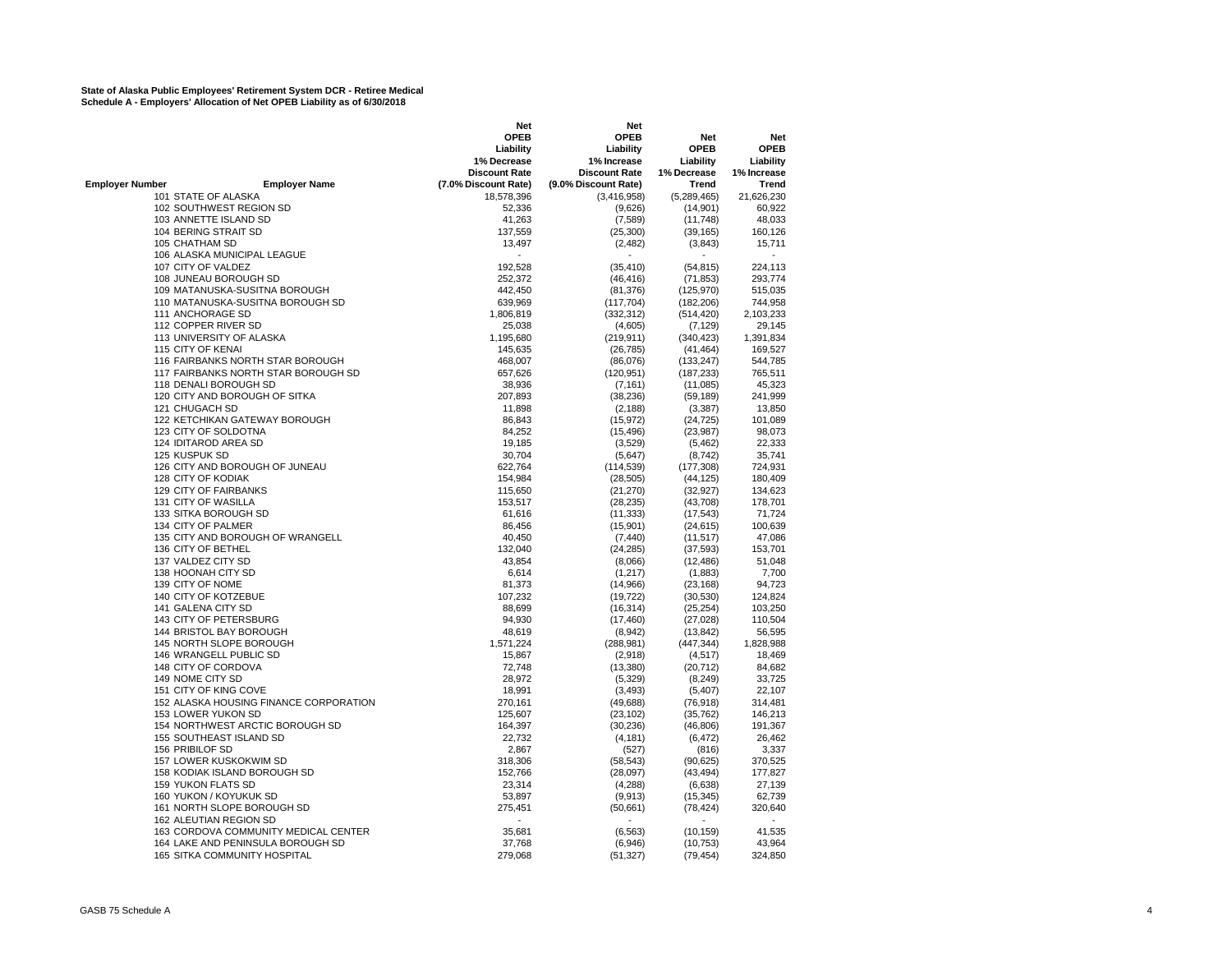|                                                | Net<br><b>OPEB</b>   | Net<br><b>OPEB</b>       | <b>Net</b>  | <b>Net</b>  |
|------------------------------------------------|----------------------|--------------------------|-------------|-------------|
|                                                | Liability            | Liability                | <b>OPEB</b> | <b>OPEB</b> |
|                                                | 1% Decrease          | 1% Increase              | Liability   | Liability   |
|                                                | <b>Discount Rate</b> | <b>Discount Rate</b>     | 1% Decrease | 1% Increase |
| <b>Employer Number</b><br><b>Employer Name</b> | (7.0% Discount Rate) | (9.0% Discount Rate)     | Trend       | Trend       |
| 166 TANANA SD                                  | 4,552                | (837)                    | (1,296)     | 5,299       |
| 167 SOUTHEAST REGIONAL RESOURCE CENTER         | 31,363               | (5,768)                  | (8,929)     | 36,508      |
| 168 HYDABURG CITY SD                           | 6,885                | (1, 266)                 | (1,960)     | 8,015       |
| 169 CITY OF TANANA                             |                      | $\overline{\phantom{a}}$ |             |             |
| 170 NORTH PACIFIC FISHERY MGMT COUNCIL         | 20,196               | (3,714)                  | (5,750)     | 23,509      |
| 171 CITY OF BARROW                             | 34,920               | (6, 423)                 | (9,942)     | 40,649      |
| 172 CITY OF SAINT PAUL                         | 24,407               | (4, 489)                 | (6,949)     | 28,411      |
| 173 MUNICIPALITY OF ANCHORAGE                  | 3,213,723            | (591, 071)               | (914, 981)  | 3,740,943   |
| 174 KODIAK ISLAND BOROUGH                      | 62,617               | (11, 517)                | (17, 828)   | 72,890      |
| 175 NOME JOINT UTILITY SYSTEM                  | 5,313                | (977)                    | (1,513)     | 6,184       |
| 176 CITY OF SAND POINT                         | 27,113               | (4,987)                  | (7, 719)    | 31,561      |
| 177 KETCHIKAN GATEWAY BOROUGH SD               | 159,152              | (29, 271)                | (45, 312)   | 185,262     |
| 178 CITY OF DILLINGHAM                         | 72,155               | (13, 271)                | (20, 543)   | 83,992      |
| 179 CITY OF UNALASKA                           | 251,253              | (46, 211)                | (71, 534)   | 292,472     |
| 180 KENAI PENINSULA BOROUGH                    | 361,699              | (66, 524)                | (102,980)   | 421,037     |
| 181 CITY OF KETCHIKAN                          | 156,096              | (28, 709)                | (44, 442)   | 181,704     |
| 182 CITY OF SEWARD                             | 85,805               | (15, 781)                | (24, 430)   | 99,882      |
| 183 CITY OF FORT YUKON                         | 13,707               | (2,521)                  | (3,902)     | 15,955      |
| 184 BRISTOL BAY BOROUGH SD                     | 9,987                | (1, 837)                 | (2,843)     | 11,625      |
| 185 CORDOVA CITY SD                            | 18,012               | (3, 313)                 | (5, 128)    | 20,967      |
| 186 CITY OF CRAIG                              | 37,852               | (6,962)                  | (10, 777)   | 44,062      |
| 187 PETERSBURG MEDICAL CENTER                  | 154,245              | (28, 369)                | (43, 915)   | 179,550     |
| 189 HAINES BOROUGH                             | 61,531               | (11, 317)                | (17, 519)   | 71,626      |
| 190 KENAI PENINSULA BOROUGH SD                 | 367,256              | (67, 546)                | (104, 562)  | 427,505     |
| 191 CITY OF NORTH POLE                         | 56,341               | (10, 362)                | (16,041)    | 65,584      |
| 192 CITY OF GALENA                             | 15,956               | (2,935)                  | (4, 543)    | 18,574      |
| 193 CITY OF NENANA                             | 3,431                | (631)                    | (977)       | 3,994       |
| 195 YUPIIT SD                                  | 25,896               | (4, 763)                 | (7, 373)    | 30,144      |
| 196 NENANA CITY SD                             | 41,822               | (7,692)                  | (11, 907)   | 48,683      |
| 198 CITY OF SAXMAN                             | 1,865                | (343)                    | (531)       | 2,171       |
| 199 CITY OF HOONAH                             | 34,016               | (6, 256)                 | (9,685)     | 39,597      |
| 200 CITY OF PELICAN                            | 2,372                | (436)                    | (675)       | 2,762       |
| 202 CITY OF WHITTIER                           | 24,955               | (4,590)                  | (7, 105)    | 29,049      |
| 203 ANCHORAGE COMMUNITY DEVELOP AUTHORITY      | 49,994               | (9, 195)                 | (14, 234)   | 58,196      |
| 204 CRAIG CITY SD                              | 24,611               | (4, 526)                 | (7,007)     | 28,649      |
| 205 DILLINGHAM CITY SD                         | 28,167               | (5, 181)                 | (8,020)     | 32,788      |
| 206 CITY OF THORNE BAY                         | 11,950               | (2, 198)                 | (3,402)     | 13,911      |
| 208 CITY OF AKUTAN                             | 18,581               | (3, 417)                 | (5,290)     | 21,629      |
| 209 UNALASKA CITY SD                           | 17,522               | (3,223)                  | (4,989)     | 20,397      |
| 211 KASHUNAMIUT SD                             | 24,884               | (4, 577)                 | (7,085)     | 28,966      |
| 215 CITY OF HOMER                              | 117,796              | (21,665)                 | (33,538)    | 137,120     |
| 218 SPECIAL EDUCATION SERVICE AGENCY           | 6,112                | (1, 124)                 | (1,740)     | 7,115       |
| 219 BARTLETT REGIONAL HOSPITAL                 | 804,348              | (147, 937)               | (229,006)   | 936,303     |
| 220 NORTHWEST ARCTIC BOROUGH                   | 53,619               | (9,862)                  | (15,266)    | 62,415      |
| 221 SAINT MARY'S SD                            | 12,309               | (2, 264)                 | (3,505)     | 14,329      |
| 223 BRISTOL BAY RHA                            | 22,881               | (4,208)                  | (6, 514)    | 26,635      |
| 224 COPPER RIVER BASIN RHA                     | 11,178               | (2,056)                  | (3, 182)    | 13,011      |
| 225 SKAGWAY CITY SD                            | 5,313                | (977)                    | (1, 513)    | 6,185       |
| 227 CITY OF KLAWOCK                            | 13,941               | (2, 564)                 | (3,969)     | 16,228      |
| 228 PETERSBURG CITY SD                         | 24,794               | (4, 560)                 | (7,059)     | 28,861      |
| 230 ALEUTIANS EAST BOROUGH                     | 12,558               | (2, 310)                 | (3,575)     | 14,618      |
| 235 CITY OF HUSLIA                             | 4,395                | (808)                    | (1,251)     | 5,116       |
| 237 CITY OF KALTAG                             | 657                  | (121)                    | (187)       | 765         |
| 240 HAINES BOROUGH SD                          | 14,205               | (2,613)                  | (4,044)     | 16,536      |
| 242 CITY OF ELIM                               |                      |                          |             |             |
| 243 CITY OF ATKA                               | 1,705                | (314)                    | (485)       | 1,985       |
| 244 ALEUTIANS EAST BOROUGH SD                  | 16,229               | (2,985)                  | (4,620)     | 18,891      |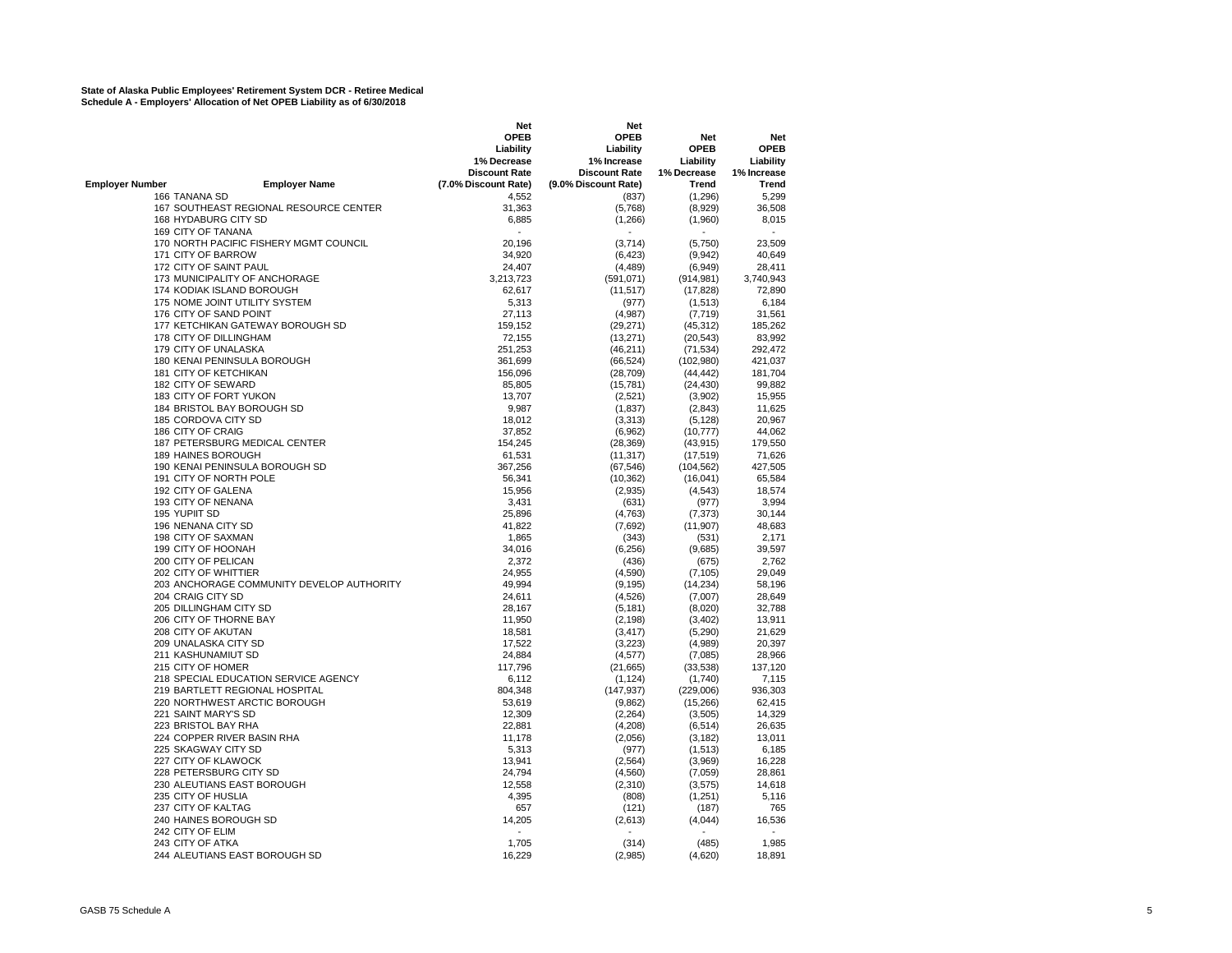|                        |                                              | Net                      | Net                      |                |                          |
|------------------------|----------------------------------------------|--------------------------|--------------------------|----------------|--------------------------|
|                        |                                              | <b>OPEB</b>              | <b>OPEB</b>              | Net            | <b>Net</b>               |
|                        |                                              | Liability                | Liability                | <b>OPEB</b>    | <b>OPEB</b>              |
|                        |                                              | 1% Decrease              | 1% Increase              | Liability      | Liability                |
|                        |                                              | <b>Discount Rate</b>     | <b>Discount Rate</b>     | 1% Decrease    | 1% Increase              |
| <b>Employer Number</b> | <b>Employer Name</b>                         | (7.0% Discount Rate)     | (9.0% Discount Rate)     | <b>Trend</b>   | Trend                    |
|                        | 246 DELTA/GREELY SD                          | 24,708                   | (4, 544)                 | (7,035)        | 28,762                   |
|                        | 247 LAKE AND PENINSULA BOROUGH               | 7,927                    | (1, 458)                 | (2,257)        | 9,228                    |
|                        | 248 CITY AND BOROUGH OF YAKUTAT              | 13,469                   | (2, 477)                 | (3,835)        | 15,679                   |
|                        | 249 CITY OF UNALAKLEET                       | 12,473                   | (2, 294)                 | (3,551)        | 14,519                   |
|                        | 251 KLAWOCK CITY SD                          | 8,872                    | (1,632)                  | (2,526)        | 10,327                   |
|                        | 254 CITY OF MEKORYUK                         |                          |                          |                | $\overline{a}$           |
|                        | 255 ALASKA GATEWAY SD                        | 52,632                   | (9,680)                  | (14,985)       | 61,267                   |
|                        | 257 PELICAN CITY SD                          | $\overline{a}$           | $\overline{a}$           |                | $\overline{a}$           |
|                        | <b>258 DENALI BOROUGH</b>                    | 12,383                   | (2, 278)                 | (3,526)        | 14,415                   |
|                        | 259 CITY OF ALLAKAKET                        |                          | $\overline{\phantom{a}}$ |                |                          |
|                        | 260 CITY OF KACHEMAK                         |                          |                          |                |                          |
|                        | 262 COOK INLET HOUSING AUTHORITY             | 187,784                  | (34, 537)                | (53, 464)      | 218,590                  |
|                        | 263 INTERIOR RHA                             | 22,080                   | (4,061)                  | (6, 286)       | 25,703                   |
|                        | 264 YAKUTAT SD                               | 4,248                    | (781)                    | (1,210)        | 4,945                    |
|                        | 265 KAKE CITY SD                             | 9,083                    | (1,671)                  | (2,586)        | 10,573                   |
|                        | 267 ALEUTIAN HOUSING AUTHORITY               | 19,237                   | (3,538)                  | (5, 477)       | 22,393                   |
|                        | 270 BERING STRAITS RHA                       | 22,915                   | (4,214)                  | (6,524)        | 26,674                   |
|                        | 271 CITY OF EGEGIK                           | 3,394                    | (624)                    | (966)          | 3,951                    |
|                        | 275 ILISAGVIK COLLEGE                        | 153,951                  | (28, 315)                | (43, 831)      | 179,207                  |
|                        | 276 NORTH PACIFIC RIM HA                     | 13,079                   | (2,406)                  | (3,724)        | 15,225                   |
|                        | 278 SAXMAN SEAPORT                           | 1,833                    | (337)                    | (522)          | 2,134                    |
|                        | 279 TLINGIT-HAIDA RHA                        | 62,871                   | (11, 563)                | (17,900)       | 73,185                   |
|                        | 280 CITY OF TOKSOOK BAY                      | $\overline{\phantom{a}}$ | $\overline{\phantom{a}}$ | $\blacksquare$ | $\overline{\phantom{a}}$ |
|                        | 281 BARANOF ISLAND HA                        | 11,979                   | (2, 203)                 | (3, 411)       | 13,944                   |
|                        | 282 CITY OF DELTA JUNCTION                   | 7,566                    | (1, 392)                 | (2, 154)       | 8,808                    |
|                        | 283 CITY OF ANDERSON                         | 614                      | (113)                    | (175)          | 715                      |
|                        | 284 INTER-ISLAND FERRY AUTHORITY             | 20,874                   | (3,839)                  | (5,943)        | 24,298                   |
|                        | 286 CITY OF SELDOVIA                         | 3,139                    | (577)                    | (894)          | 3,653                    |
|                        | 288 NORTHWEST INUPIAT HOUSING AUTHORITY      | 12,956                   | (2, 383)                 | (3,689)        | 15,082                   |
|                        | 290 CITY OF UPPER KALSKAG                    | 373                      | (69)                     | (106)          | 434                      |
|                        | 291 CITY OF SHAKTOOLIK                       | 1,078                    | (198)                    | (307)          | 1,255                    |
|                        | 293 TAGIUGMIULLU NUNAMIULLU HOUSING AUTHORIT | 15,011                   | (2,761)                  | (4,274)        | 17,474                   |
|                        | 296 MUNICIPALITY OF SKAGWAY                  | 84,437                   | (15,530)                 | (24,040)       | 98,289                   |
|                        | 297 CITY OF NULATO                           | 4,514                    | (830)                    | (1, 285)       | 5,255                    |
|                        | 298 CITY OF ANIAK                            | 5,846                    | (1,075)                  | (1,664)        | 6,805                    |
|                        | 299 ALASKA GASLINE DEVELOPMENT CORPORATION   | 76,928                   | (14, 149)                | (21, 902)      | 89,548                   |
| Total                  |                                              | 38,000,000               | (6,989,000)              | (10, 819, 000) | 44,234,000               |

All amounts are determined without rounding. Rounded amounts are displayed.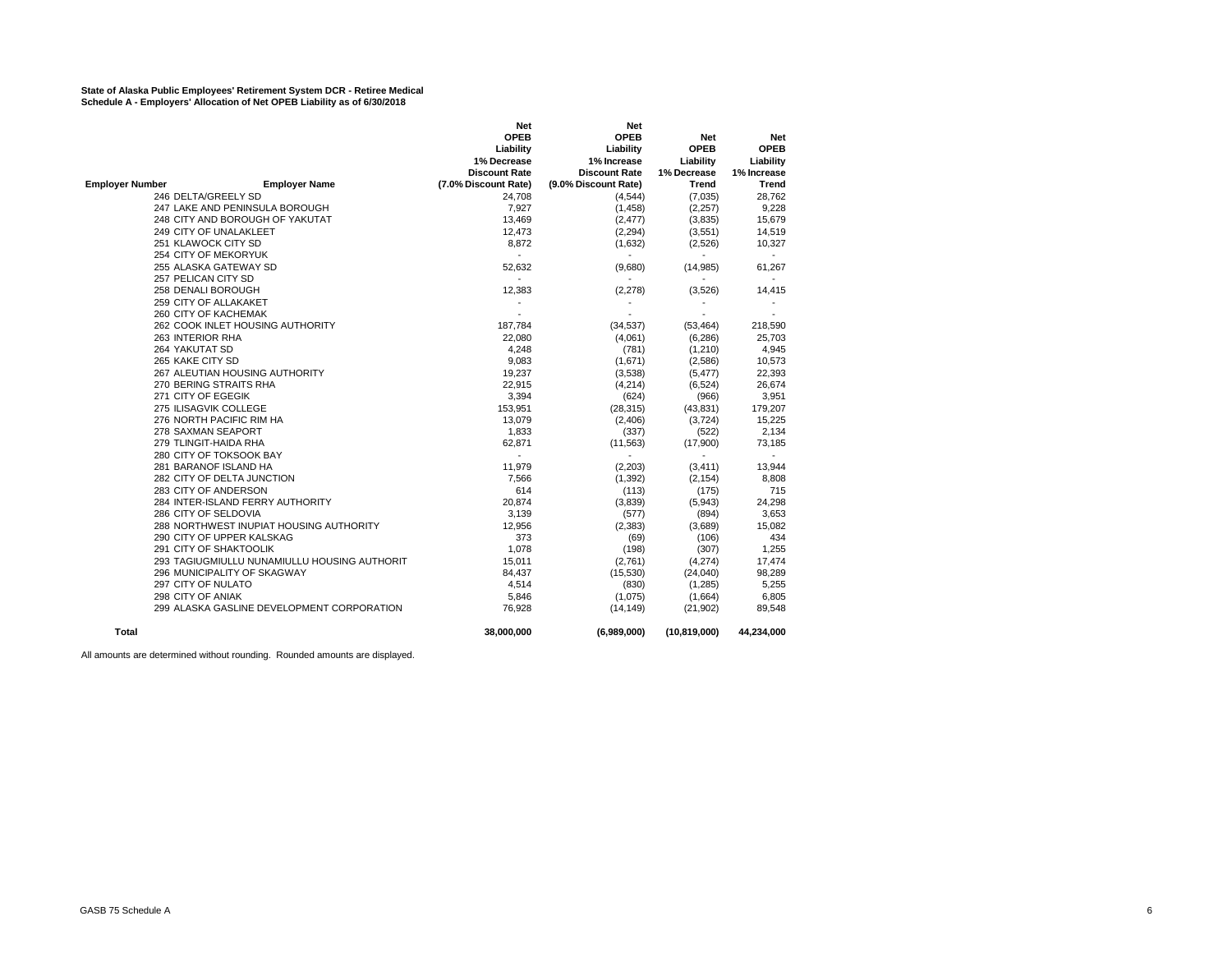|                        |                                                                 |                                            |                        |                                   |                                          |                                        |                                             |                                                   | Plan<br>Fiduciary<br><b>Net Position</b><br>as % of | <b>Net</b><br><b>OPEB</b><br>Liability               |
|------------------------|-----------------------------------------------------------------|--------------------------------------------|------------------------|-----------------------------------|------------------------------------------|----------------------------------------|---------------------------------------------|---------------------------------------------------|-----------------------------------------------------|------------------------------------------------------|
| <b>Employer Number</b> | <b>Employer Name</b>                                            | FY2019<br>Employer<br><b>Contributions</b> | Employer<br>Proportion | Total<br><b>OPEB</b><br>Liability | Plan<br>Fiduciary<br><b>Net Position</b> | <b>Net</b><br><b>OPEB</b><br>Liability | <b>Total</b><br><b>Deferred</b><br>Outflows | <b>Total</b><br><b>Deferred</b><br><b>Inflows</b> | <b>Total</b><br><b>OPEB</b><br>Liability            | as % of<br><b>Covered Covered</b><br>Payroll Payroll |
| 101                    | <b>STATE OF ALASKA</b>                                          | 5,730,873                                  | 48.83445%              | 69,424,038                        | 57,740,883                               | 11,683,155                             | 5,654,925                                   | (1, 183, 560)                                     |                                                     |                                                      |
| 102                    | SOUTHWEST REGION SD                                             | 14,237                                     | 0.12131%               | 172,463                           | 143,439                                  | 29,023                                 | 15,207                                      | (3,821)                                           |                                                     |                                                      |
| 103                    | ANNETTE ISLAND SD                                               | 11,909                                     | 0.10148%               | 144,267                           | 119,989                                  | 24,278                                 | 12,927                                      | (2,652)                                           |                                                     |                                                      |
| 104                    | <b>BERING STRAIT SD</b>                                         | 42,568                                     | 0.36273%               | 515,670                           | 428,890                                  | 86,781                                 | 42,388                                      | (10,081)                                          |                                                     |                                                      |
| 105                    | <b>CHATHAM SD</b>                                               | 4,031                                      | 0.03435%               | 48,827                            | 40,610                                   | 8,217                                  | 4,286                                       | (796)                                             |                                                     |                                                      |
| 106                    | ALASKA MUNICIPAL LEAGUE                                         |                                            | 0.00000%               |                                   |                                          |                                        |                                             |                                                   |                                                     |                                                      |
| 107                    | CITY OF VALDEZ                                                  | 64,919                                     | 0.55320%               | 786,434                           | 654.087                                  | 132,346                                | 71,298                                      | (11, 265)                                         |                                                     |                                                      |
| 108                    | JUNEAU BOROUGH SD                                               | 78,297                                     | 0.66719%               | 948,491                           | 788,873                                  | 159,619                                | 79,849                                      | (13,586)                                          |                                                     |                                                      |
| 109                    | MATANUSKA-SUSITNA BOROUGH                                       | 145,616                                    | 1.24084%               | 1,763,999                         | 1,467,141                                | 296,858                                | 152,107                                     | (25, 267)                                         |                                                     |                                                      |
| 110                    | MATANUSKA-SUSITNA BOROUGH SD                                    | 196,550                                    | 1.67486%               | 2,381,009                         | 1,980,317                                | 400,693                                | 199,126                                     | (38, 741)                                         |                                                     |                                                      |
| 111                    | <b>ANCHORAGE SD</b>                                             | 540,846                                    | 4.60871%               | 6,551,828                         | 5,449,241                                | 1,102,587                              | 544,951                                     | (114, 957)                                        |                                                     |                                                      |
| 112                    | <b>COPPER RIVER SD</b>                                          | 8,294                                      | 0.07068%               | 100,474                           | 83,566                                   | 16,909                                 | 9,103                                       | (1, 439)                                          |                                                     |                                                      |
| 113                    | UNIVERSITY OF ALASKA                                            | 441,832                                    | 3.76498%               | 5,352,369                         | 4,451,636                                | 900,734                                | 559,039                                     | (76, 666)                                         |                                                     |                                                      |
| 115                    | <b>CITY OF KENAI</b>                                            | 46,446                                     | 0.39578%               | 562,648                           | 467,961                                  | 94,686                                 | 47,454                                      | (8, 375)                                          |                                                     |                                                      |
| 116                    | FAIRBANKS NORTH STAR BOROUGH<br>FAIRBANKS NORTH STAR BOROUGH SD | 152,955                                    | 1.30338%               | 1,852,907                         | 1,541,087                                | 311,820                                | 164,028                                     | (26, 541)                                         |                                                     |                                                      |
| 117<br>118             | <b>DENALI BOROUGH SD</b>                                        | 210,389<br>11,486                          | 1.79278%<br>0.09788%   | 2,548,657<br>139,145              | 2,119,751<br>115,728                     | 428,906                                | 217,123<br>11,832                           | (36, 506)                                         |                                                     |                                                      |
| 120                    | CITY AND BOROUGH OF SITKA                                       |                                            |                        |                                   |                                          | 23,416                                 |                                             | (2, 453)                                          |                                                     |                                                      |
| 121                    | <b>CHUGACH SD</b>                                               | 61,925<br>3,651                            | 0.52768%<br>0.03111%   | 750,158<br>44,224                 | 623,916<br>36,782                        | 126,242<br>7,442                       | 61,179<br>3,602                             | (12, 864)<br>(1, 159)                             |                                                     |                                                      |
| 122                    | KETCHIKAN GATEWAY BOROUGH                                       | 28,045                                     | 0.23898%               | 339,739                           | 282,566                                  | 57,174                                 | 28,531                                      | (6,681)                                           |                                                     |                                                      |
| 123                    | CITY OF SOLDOTNA                                                | 25,274                                     | 0.21537%               | 306,168                           | 254,644                                  | 51,524                                 | 24,939                                      | (6, 246)                                          |                                                     |                                                      |
| 124                    | <b>IDITAROD AREA SD</b>                                         | 8,074                                      | 0.06880%               | 97,806                            | 81,346                                   | 16,459                                 | 10,671                                      | (1, 917)                                          |                                                     |                                                      |
| 125                    | <b>KUSPUK SD</b>                                                | 8,364                                      | 0.07127%               | 101,324                           | 84,272                                   | 17,051                                 | 9,497                                       | (2, 235)                                          |                                                     |                                                      |
| 126                    | CITY AND BOROUGH OF JUNEAU                                      | 191,190                                    | 1.62918%               | 2,316,080                         | 1,926,314                                | 389,766                                | 193,807                                     | (37, 313)                                         |                                                     |                                                      |
| 128                    | <b>CITY OF KODIAK</b>                                           | 48,298                                     | 0.41156%               | 585,088                           | 486,625                                  | 98,463                                 | 50,397                                      | (8, 381)                                          |                                                     |                                                      |
| 129                    | <b>CITY OF FAIRBANKS</b>                                        | 40,478                                     | 0.34493%               | 490,354                           | 407,834                                  | 82,520                                 | 45,682                                      | (7,024)                                           |                                                     |                                                      |
| 131                    | <b>CITY OF WASILLA</b>                                          | 50,736                                     | 0.43234%               | 614,618                           | 511,186                                  | 103,432                                | 55,369                                      | (8,804)                                           |                                                     |                                                      |
| 133                    | SITKA BOROUGH SD                                                | 18,422                                     | 0.15698%               | 223,166                           | 185,610                                  | 37,556                                 | 18,178                                      | (4,790)                                           |                                                     |                                                      |
| 134                    | <b>CITY OF PALMER</b>                                           | 27,933                                     | 0.23802%               | 338,376                           | 281,432                                  | 56,944                                 | 30,266                                      | (6,066)                                           |                                                     |                                                      |
| 135                    | CITY AND BOROUGH OF WRANGELL                                    | 16,108                                     | 0.13726%               | 195,129                           | 162,291                                  | 32,838                                 | 18,650                                      | (3, 523)                                          |                                                     |                                                      |
| 136                    | <b>CITY OF BETHEL</b>                                           | 46,274                                     | 0.39432%               | 560,571                           | 466,234                                  | 94,337                                 | 49,511                                      | (8, 198)                                          |                                                     |                                                      |
| 137                    | <b>VALDEZ CITY SD</b>                                           | 15,648                                     | 0.13334%               | 189,556                           | 157,656                                  | 31,900                                 | 17,610                                      | (3,621)                                           |                                                     |                                                      |
| 138                    | <b>HOONAH CITY SD</b>                                           | 2,075                                      | 0.01768%               | 25,137                            | 20,907                                   | 4,230                                  | 2,070                                       | (1,618)                                           |                                                     |                                                      |
| 139                    | CITY OF NOME                                                    | 23,439                                     | 0.19973%               | 283,937                           | 236,154                                  | 47,783                                 | 23,878                                      | (5, 571)                                          |                                                     |                                                      |
| 140                    | <b>CITY OF KOTZEBUE</b>                                         | 33,206                                     | 0.28296%               | 402,264                           | 334,568                                  | 67,696                                 | 33,661                                      | (6, 763)                                          |                                                     |                                                      |
| 141                    | <b>GALENA CITY SD</b>                                           | 25,996                                     | 0.22152%               | 314,914                           | 261,918                                  | 52,996                                 | 25,655                                      | (5,607)                                           |                                                     |                                                      |
| 143                    | CITY OF PETERSBURG                                              | 28,415                                     | 0.24213%               | 344,223                           | 286,295                                  | 57,928                                 | 29,061                                      | (6, 302)                                          |                                                     |                                                      |
| 144                    | <b>BRISTOL BAY BOROUGH</b>                                      | 16,417                                     | 0.13990%               | 198,879                           | 165,411                                  | 33,469                                 | 17,706                                      | (2,849)                                           |                                                     |                                                      |
| 145                    | NORTH SLOPE BOROUGH                                             | 449,193                                    | 3.82770%               | 5,441,540                         | 4,525,800                                | 915,740                                | 446,310                                     | (103, 222)                                        |                                                     |                                                      |
| 146                    | <b>WRANGELL PUBLIC SD</b>                                       | 5,907                                      | 0.05033%               | 71,557                            | 59,515                                   | 12,042                                 | 6,745                                       | (1,025)                                           |                                                     |                                                      |
| 148                    | <b>CITY OF CORDOVA</b>                                          | 19,389                                     | 0.16522%               | 234,875                           | 195,348                                  | 39,526                                 | 19,397                                      | (6,944)                                           |                                                     |                                                      |
| 149                    | NOME CITY SD                                                    | 7,916                                      | 0.06745%               | 95,890                            | 79,753                                   | 16,137                                 | 7,811                                       | (4,006)                                           |                                                     |                                                      |
| 151                    | CITY OF KING COVE                                               | 4,980                                      | 0.04243%               | 60,326                            | 50,174                                   | 10,152                                 | 5,229                                       | (1, 485)                                          |                                                     |                                                      |
| 152                    | ALASKA HOUSING FINANCE CORPORATION                              | 82,088                                     | 0.69949%               | 994,415                           | 827,068                                  | 167,347                                | 83,982                                      | (15, 190)                                         |                                                     |                                                      |
| 153                    | <b>LOWER YUKON SD</b>                                           | 42,028                                     | 0.35813%               | 509,126                           | 423,447                                  | 85,679                                 | 46,138                                      | (7, 293)                                          |                                                     |                                                      |
| 154                    | NORTHWEST ARCTIC BOROUGH SD                                     | 48,208                                     | 0.41080%               | 584,000                           | 485,720                                  | 98,279                                 | 47,614                                      | (13,052)                                          |                                                     |                                                      |
| 155                    | SOUTHEAST ISLAND SD                                             | 7,937                                      | 0.06764%               | 96,154                            | 79,972                                   | 16,181                                 | 8,859                                       | (1, 396)                                          |                                                     |                                                      |
| 156                    | PRIBILOF SD                                                     | 1,210                                      | 0.01031%               | 14,660                            | 12,193                                   | 2,467                                  | 1,478                                       | (457)                                             |                                                     |                                                      |
| 157                    | LOWER KUSKOKWIM SD                                              | 97,148                                     | 0.82782%               | 1,176,849                         | 978,801                                  | 198,048                                | 99,827                                      | (17, 670)                                         |                                                     |                                                      |
| 158                    | KODIAK ISLAND BOROUGH SD                                        | 46,595                                     | 0.39705%               | 564,455                           | 469,464                                  | 94,990                                 | 46,447                                      | (12, 224)                                         |                                                     |                                                      |
| 159                    | YUKON FLATS SD                                                  | 5,943                                      | 0.05065%               | 71,999                            | 59,883                                   | 12,117                                 | 6,346                                       | (2, 146)                                          |                                                     |                                                      |
| 160                    | YUKON / KOYUKUK SD<br>NORTH SLOPE BOROUGH SD                    | 16,303                                     | 0.13892%               | 197,489                           | 164,254                                  | 33,235                                 | 16,692                                      | (3,069)                                           |                                                     |                                                      |
| 161                    | ALEUTIAN REGION SD                                              | 84,761<br>$\blacksquare$                   | 0.72227%               | 1,026,799<br>$\blacksquare$       | 854,002<br>$\overline{\phantom{a}}$      | 172,797<br>$\overline{\phantom{a}}$    | 87,638                                      | (14, 926)                                         |                                                     |                                                      |
| 162<br>163             | CORDOVA COMMUNITY MEDICAL CENTER                                |                                            | 0.00000%<br>0.00000%   |                                   |                                          |                                        | 6,455                                       | (363)<br>(20, 126)                                |                                                     |                                                      |
|                        |                                                                 |                                            |                        |                                   |                                          |                                        |                                             |                                                   |                                                     |                                                      |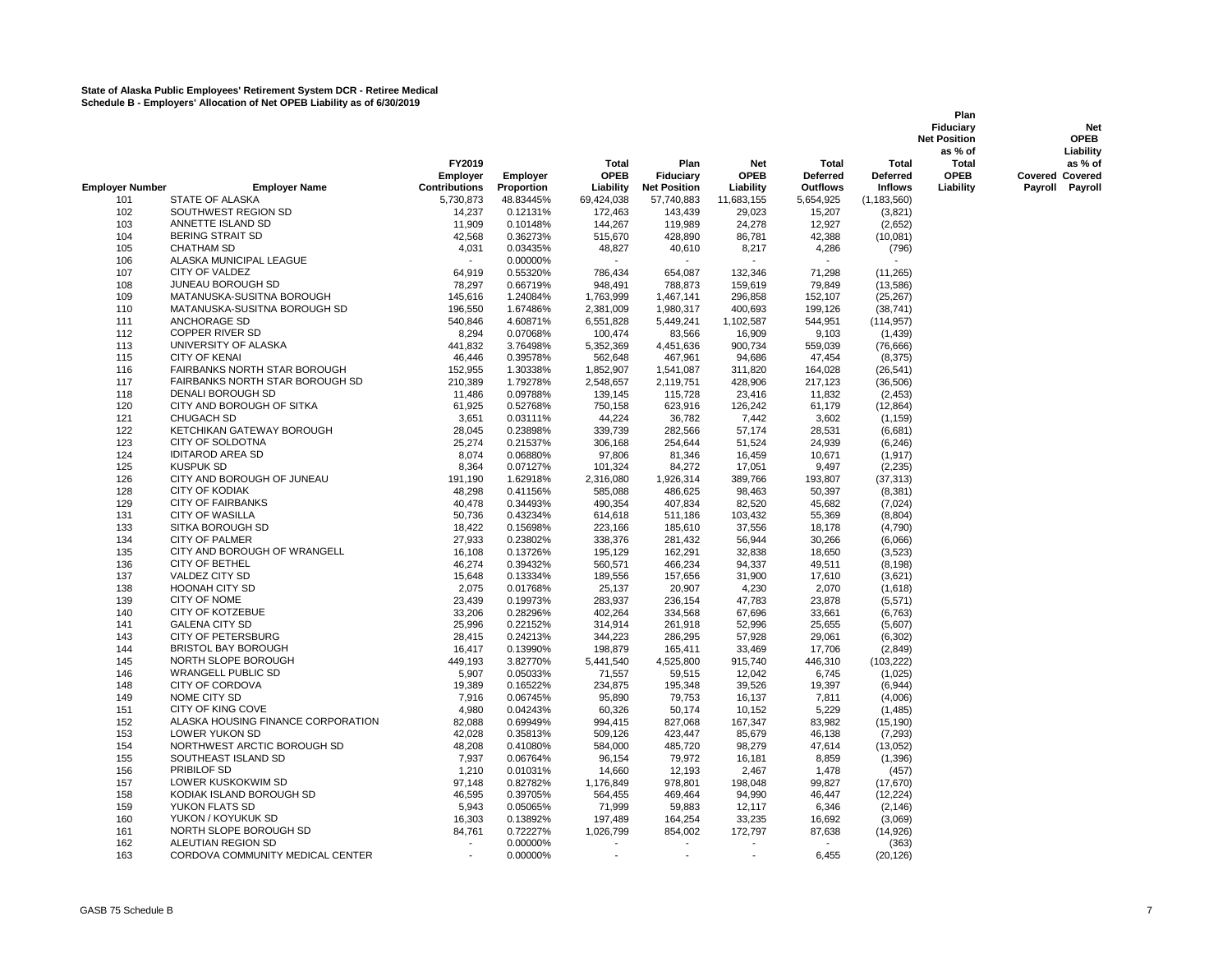|                        |                                              |                                            |                        |                                   |                                          |                                        |                                                    |                                                   | Plan<br>Fiduciary<br><b>Net Position</b>            | <b>Net</b><br><b>OPEB</b>                                         |
|------------------------|----------------------------------------------|--------------------------------------------|------------------------|-----------------------------------|------------------------------------------|----------------------------------------|----------------------------------------------------|---------------------------------------------------|-----------------------------------------------------|-------------------------------------------------------------------|
| <b>Employer Number</b> | <b>Employer Name</b>                         | FY2019<br>Employer<br><b>Contributions</b> | Employer<br>Proportion | Total<br><b>OPEB</b><br>Liability | Plan<br>Fiduciary<br><b>Net Position</b> | <b>Net</b><br><b>OPEB</b><br>Liability | <b>Total</b><br><b>Deferred</b><br><b>Outflows</b> | <b>Total</b><br><b>Deferred</b><br><b>Inflows</b> | as % of<br><b>Total</b><br><b>OPEB</b><br>Liability | Liability<br>as % of<br><b>Covered Covered</b><br>Payroll Payroll |
| 164                    | LAKE AND PENINSULA BOROUGH SD                | 10,243                                     | 0.08728%               | 124,085                           | 103,203                                  | 20.882                                 | 10.343                                             | (3.926)                                           |                                                     |                                                                   |
| 165                    | SITKA COMMUNITY HOSPITAL                     | 70,039                                     | 0.59682%               | 848,454                           | 705,670                                  | 142,784                                | 69,803                                             | (26, 195)                                         |                                                     |                                                                   |
| 166                    | <b>TANANA SD</b>                             | 1,550                                      | 0.01321%               | 18,778                            | 15,618                                   | 3,160                                  | 1,934                                              | (454)                                             |                                                     |                                                                   |
| 167                    | SOUTHEAST REGIONAL RESOURCE CENTER           | 10,336                                     | 0.08808%               | 125,214                           | 104,142                                  | 21,072                                 | 10,669                                             | (2,063)                                           |                                                     |                                                                   |
| 168                    | <b>HYDABURG CITY SD</b>                      | 1,795                                      | 0.01529%               | 21,741                            | 18,083                                   | 3,659                                  | 2,022                                              | (566)                                             |                                                     |                                                                   |
| 169                    | CITY OF TANANA                               | 53                                         | 0.00045%               | 643                               | 535                                      | 108                                    | 90                                                 | (9)                                               |                                                     |                                                                   |
| 170                    | NORTH PACIFIC FISHERY MGMT COUNCIL           | 8.089                                      | 0.06893%               | 97,996                            | 81,505                                   | 16,491                                 | 9.758                                              | (1, 466)                                          |                                                     |                                                                   |
| 171                    | <b>CITY OF BARROW</b>                        | 8,297                                      | 0.07070%               | 100,512                           | 83,597                                   | 16,915                                 | 9,652                                              | (3, 195)                                          |                                                     |                                                                   |
| 172                    | CITY OF SAINT PAUL                           | 9,537                                      | 0.08127%               | 115,532                           | 96,090                                   | 19,443                                 | 11,224                                             | (3, 457)                                          |                                                     |                                                                   |
| 173                    | MUNICIPALITY OF ANCHORAGE                    | 998,624                                    | 8.50957%               | 12,097,376                        | 10,061,546                               | 2,035,830                              | 1,055,258                                          | (173, 280)                                        |                                                     |                                                                   |
| 174                    | KODIAK ISLAND BOROUGH                        | 17,951                                     | 0.15297%               | 217,464                           | 180,868                                  | 36,596                                 | 19,933                                             | (4,087)                                           |                                                     |                                                                   |
| 175                    | NOME JOINT UTILITY SYSTEM                    | 2,016                                      | 0.01718%               | 24,419                            | 20,310                                   | 4,109                                  | 2,897                                              | (350)                                             |                                                     |                                                                   |
| 176                    | CITY OF SAND POINT                           | 9.338                                      | 0.07957%               | 113,122                           | 94,085                                   | 19,037                                 | 9,890                                              | (2, 122)                                          |                                                     |                                                                   |
| 177                    | KETCHIKAN GATEWAY BOROUGH SD                 | 47,157                                     | 0.40184%               | 571,259                           | 475,123                                  | 96,135                                 | 48,248                                             | (9, 582)                                          |                                                     |                                                                   |
| 178                    | <b>CITY OF DILLINGHAM</b>                    | 21,495                                     | 0.18316%               | 260,386                           | 216,567                                  | 43,820                                 | 21,210                                             | (5, 494)                                          |                                                     |                                                                   |
| 179                    | CITY OF UNALASKA                             | 81,299                                     | 0.69277%               | 984,860                           | 819,121                                  | 165,739                                | 83,520                                             | (14, 386)                                         |                                                     |                                                                   |
| 180                    | KENAI PENINSULA BOROUGH                      | 111,028                                    | 0.94610%               | 1,344,994                         | 1,118,649                                | 226,345                                | 109,856                                            | (20, 402)                                         |                                                     |                                                                   |
| 181                    | CITY OF KETCHIKAN                            | 46,347                                     | 0.39493%               | 561,445                           | 466,961                                  | 94,484                                 | 46,963                                             | (10,081)                                          |                                                     |                                                                   |
| 182                    | <b>CITY OF SEWARD</b>                        | 26,697                                     | 0.22749%               | 323,403                           | 268,979                                  | 54,424                                 | 26,903                                             | (4,767)                                           |                                                     |                                                                   |
| 183                    | CITY OF FORT YUKON<br>BRISTOL BAY BOROUGH SD | 6,402                                      | 0.05455%               | 77,556                            | 64,505                                   | 13,052                                 | 9,128                                              | (1, 111)                                          |                                                     |                                                                   |
| 184                    | CORDOVA CITY SD                              | 3,400                                      | 0.02897%               | 41,182                            | 34,252                                   | 6,930                                  | 4,407                                              | (590)                                             |                                                     |                                                                   |
| 185<br>186             | <b>CITY OF CRAIG</b>                         | 6,642<br>11,070                            | 0.05660%<br>0.09433%   | 80,459<br>134,107                 | 66,919                                   | 13,540<br>22,568                       | 7,587<br>10,924                                    | (1, 226)<br>(2,937)                               |                                                     |                                                                   |
| 187                    | PETERSBURG MEDICAL CENTER                    | 45,695                                     | 0.38938%               | 553,549                           | 111,539<br>460,394                       | 93,155                                 | 46,846                                             | (9,291)                                           |                                                     |                                                                   |
| 189                    | <b>HAINES BOROUGH</b>                        | 18,685                                     | 0.15922%               | 226,348                           | 188,257                                  | 38,091                                 | 19,682                                             | (3,650)                                           |                                                     |                                                                   |
| 190                    | KENAI PENINSULA BOROUGH SD                   | 110,926                                    | 0.94524%               | 1,343,766                         | 1,117,628                                | 226,138                                | 110,235                                            | (24, 275)                                         |                                                     |                                                                   |
| 191                    | CITY OF NORTH POLE                           | 19,178                                     | 0.16342%               | 232,322                           | 193,226                                  | 39,097                                 | 20,548                                             | (3,328)                                           |                                                     |                                                                   |
| 192                    | <b>CITY OF GALENA</b>                        | 4,895                                      | 0.04171%               | 59,299                            | 49,320                                   | 9,979                                  | 5,244                                              | (1,031)                                           |                                                     |                                                                   |
| 193                    | <b>CITY OF NENANA</b>                        | 103                                        | 0.00088%               | 1,248                             | 1,038                                    | 210                                    | 518                                                | (688)                                             |                                                     |                                                                   |
| 195                    | YUPIIT SD                                    | 8,115                                      | 0.06915%               | 98,308                            | 81,764                                   | 16,544                                 | 9,454                                              | (1, 912)                                          |                                                     |                                                                   |
| 196                    | <b>NENANA CITY SD</b>                        | 11,392                                     | 0.09707%               | 137,999                           | 114,775                                  | 23,223                                 | 12,124                                             | (3,045)                                           |                                                     |                                                                   |
| 198                    | <b>CITY OF SAXMAN</b>                        | 461                                        | 0.00393%               | 5,587                             | 4,647                                    | 940                                    | 455                                                | (659)                                             |                                                     |                                                                   |
| 199                    | CITY OF HOONAH                               | 8,665                                      | 0.07384%               | 104,969                           | 87,304                                   | 17,665                                 | 8,994                                              | (3,090)                                           |                                                     |                                                                   |
| 200                    | CITY OF PELICAN                              | 547                                        | 0.00466%               | 6,625                             | 5,510                                    | 1,115                                  | 675                                                | (393)                                             |                                                     |                                                                   |
| 202                    | <b>CITY OF WHITTIER</b>                      | 8,181                                      | 0.06971%               | 99,107                            | 82,428                                   | 16,678                                 | 8,924                                              | (1, 498)                                          |                                                     |                                                                   |
| 203                    | ANCHORAGE COMMUNITY DEVELOP AUTHORITY        | 15,189                                     | 0.12943%               | 184,004                           | 153,038                                  | 30,965                                 | 14,988                                             | (4, 334)                                          |                                                     |                                                                   |
| 204                    | <b>CRAIG CITY SD</b>                         | 7,016                                      | 0.05978%               | 84,989                            | 70,687                                   | 14,303                                 | 7,042                                              | (1,902)                                           |                                                     |                                                                   |
| 205                    | DILLINGHAM CITY SD                           | 5,710                                      | 0.04866%               | 69,174                            | 57,533                                   | 11,641                                 | 6,605                                              | (4, 439)                                          |                                                     |                                                                   |
| 206                    | CITY OF THORNE BAY                           | 3,435                                      | 0.02927%               | 41,609                            | 34,607                                   | 7,002                                  | 3,525                                              | (1,014)                                           |                                                     |                                                                   |
| 208                    | <b>CITY OF AKUTAN</b>                        | 5,936                                      | 0.05058%               | 71,911                            | 59,809                                   | 12,102                                 | 8,690                                              | (3,728)                                           |                                                     |                                                                   |
| 209                    | UNALASKA CITY SD                             | 6,365                                      | 0.05424%               | 77,103                            | 64,128                                   | 12,976                                 | 7,269                                              | (1, 233)                                          |                                                     |                                                                   |
| 211                    | <b>KASHUNAMIUT SD</b>                        | 6,061                                      | 0.05165%               | 73,424                            | 61,068                                   | 12,356                                 | 5,981                                              | (3, 104)                                          |                                                     |                                                                   |
| 215                    | CITY OF HOMER                                | 34,633                                     | 0.29512%               | 419,543                           | 348,940                                  | 70,604                                 | 34,417                                             | (7,661)                                           |                                                     |                                                                   |
| 218                    | SPECIAL EDUCATION SERVICE AGENCY             | 1,797                                      | 0.01531%               | 21,764                            | 18,102                                   | 3,663                                  | 1,773                                              | (771)                                             |                                                     |                                                                   |
| 219                    | BARTLETT REGIONAL HOSPITAL                   | 234,737                                    | 2.00026%               | 2,843,610                         | 2,365,068                                | 478,542                                | 245,952                                            | (50, 320)                                         |                                                     |                                                                   |
| 220                    | NORTHWEST ARCTIC BOROUGH                     | 14,502                                     | 0.12357%               | 175,674                           | 146,111                                  | 29,564                                 | 15,891                                             | (5, 772)                                          |                                                     |                                                                   |
| 221                    | <b>SAINT MARY'S SD</b>                       | 5,488                                      | 0.04676%               | 66,479                            | 55,291                                   | 11,188                                 | 6,597                                              | (1,595)                                           |                                                     |                                                                   |
| 223                    | <b>BRISTOL BAY RHA</b>                       | 6,860                                      | 0.05846%               | 83,103                            | 69,118                                   | 13,985                                 | 6,769                                              | (2, 542)                                          |                                                     |                                                                   |
| 224                    | COPPER RIVER BASIN RHA                       | 3,192                                      | 0.02720%               | 38,671                            | 32,164                                   | 6,508                                  | 3,150                                              | (1, 335)                                          |                                                     |                                                                   |
| 225                    | <b>SKAGWAY CITY SD</b>                       | 1,455                                      | 0.01240%               | 17,632                            | 14,664                                   | 2,967                                  | 1,781                                              | (408)                                             |                                                     |                                                                   |
| 227                    | <b>CITY OF KLAWOCK</b>                       | 5,109                                      | 0.04354%               | 61,894                            | 51,478                                   | 10,416                                 | 5,605                                              | (1, 462)                                          |                                                     |                                                                   |
| 228                    | PETERSBURG CITY SD                           | 7,283                                      | 0.06206%               | 88,233                            | 73,384                                   | 14,848                                 | 7,437                                              | (1,526)                                           |                                                     |                                                                   |
| 230                    | ALEUTIANS EAST BOROUGH                       | 3,889                                      | 0.03314%               | 47,108                            | 39,180                                   | 7,928                                  | 4,086                                              | (675)                                             |                                                     |                                                                   |
| 235                    | <b>CITY OF HUSLIA</b>                        | 743                                        | 0.00633%               | 8,996                             | 7,482                                    | 1,514                                  | 1,122                                              | (573)                                             |                                                     |                                                                   |
| 237                    | <b>CITY OF KALTAG</b>                        | 172                                        | 0.00147%               | 2,087                             | 1,736                                    | 351                                    | 238                                                | (113)                                             |                                                     |                                                                   |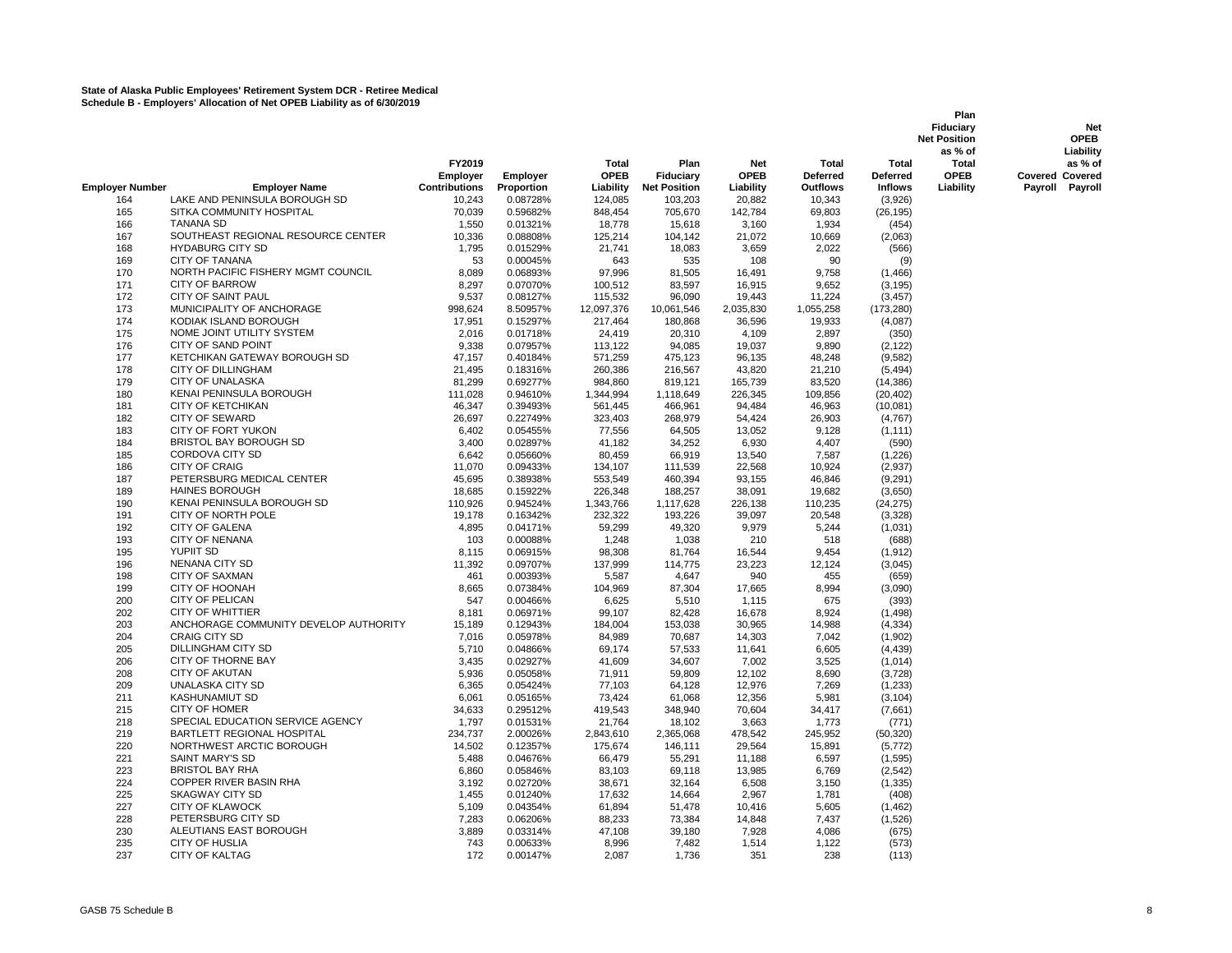|                        |                                                  |                      |                      |                          |                          |                          |                              |                          | Plan                |                        |                 |
|------------------------|--------------------------------------------------|----------------------|----------------------|--------------------------|--------------------------|--------------------------|------------------------------|--------------------------|---------------------|------------------------|-----------------|
|                        |                                                  |                      |                      |                          |                          |                          |                              |                          | Fiduciary           |                        | <b>Net</b>      |
|                        |                                                  |                      |                      |                          |                          |                          |                              |                          | <b>Net Position</b> |                        | <b>OPEB</b>     |
|                        |                                                  |                      |                      |                          |                          |                          |                              |                          | as % of             |                        | Liability       |
|                        |                                                  | FY2019               |                      | <b>Total</b>             | Plan                     | <b>Net</b>               | Total                        | Total                    | <b>Total</b>        |                        | as % of         |
|                        |                                                  | Employer             | Employer             | <b>OPEB</b>              | Fiduciary                | <b>OPEB</b>              | <b>Deferred</b>              | <b>Deferred</b>          | <b>OPEB</b>         | <b>Covered Covered</b> |                 |
| <b>Employer Number</b> | <b>Employer Name</b>                             | <b>Contributions</b> | Proportion           | Liability                | <b>Net Position</b>      | Liability                | <b>Outflows</b>              | <b>Inflows</b>           | Liability           |                        | Payroll Payroll |
| 240                    | <b>HAINES BOROUGH SD</b>                         | 4,471                | 0.03810%             | 54,160                   | 45,045                   | 9,114                    | 4,470                        | (1,469)                  |                     |                        |                 |
| 242                    | CITY OF ELIM                                     | $\blacksquare$       | 0.00000%             | $\sim$                   | $\overline{\phantom{a}}$ |                          | $\qquad \qquad \blacksquare$ | $\overline{\phantom{a}}$ |                     |                        |                 |
| 243                    | <b>CITY OF ATKA</b>                              | 604                  | 0.00515%             | 7,319                    | 6,088                    | 1,232                    | 651                          | (702)                    |                     |                        |                 |
| 244                    | ALEUTIANS EAST BOROUGH SD                        | 5,555                | 0.04734%             | 67,299                   | 55,974                   | 11,326                   | 5,923                        | (1, 858)                 |                     |                        |                 |
| 246                    | DELTA/GREELY SD                                  | 7,074                | 0.06028%             | 85,698                   | 71,276                   | 14,422                   | 6,981                        | (2, 289)                 |                     |                        |                 |
| 247                    | LAKE AND PENINSULA BOROUGH                       | 3,184                | 0.02713%             | 38,574                   | 32,083                   | 6,492                    | 3,658                        | (911)                    |                     |                        |                 |
| 248                    | CITY AND BOROUGH OF YAKUTAT                      | 4,060                | 0.03460%             | 49,188                   | 40,910                   | 8,278                    | 4,726                        | (1,672)                  |                     |                        |                 |
| 249                    | CITY OF UNALAKLEET                               | 815                  | 0.00694%             | 9,868                    | 8,207                    | 1,661                    | 1,399                        | (2,270)                  |                     |                        |                 |
| 251                    | <b>KLAWOCK CITY SD</b>                           | 2,829                | 0.02411%             | 34,272                   | 28,505                   | 5,768                    | 2,854                        | (755)                    |                     |                        |                 |
| 254                    | <b>CITY OF MEKORYUK</b>                          |                      | 0.00000%             |                          |                          |                          |                              |                          |                     |                        |                 |
| 255                    | ALASKA GATEWAY SD                                | 16,875               | 0.14380%             | 204,427                  | 170,025                  | 34,402                   | 18,563                       | (2,928)                  |                     |                        |                 |
| 257                    | PELICAN CITY SD                                  | 177                  | 0.00151%             | 2.144                    | 1,783                    | 361                      | 299                          | (117)                    |                     |                        |                 |
| 258                    | <b>DENALI BOROUGH</b>                            | 4,459                | 0.03800%             | 54,018                   | 44,928                   | 9,091                    | 4,991                        | (883)                    |                     |                        |                 |
| 259                    | <b>CITY OF ALLAKAKET</b>                         |                      | 0.00000%             | $\overline{\phantom{a}}$ | $\overline{\phantom{a}}$ |                          | $\overline{\phantom{a}}$     | ۰                        |                     |                        |                 |
| 260                    | <b>CITY OF KACHEMAK</b>                          | $\blacksquare$       | 0.00000%             | $\sim$                   | $\sim$                   | $\overline{\phantom{a}}$ | $\blacksquare$               | $\blacksquare$           |                     |                        |                 |
| 262                    | COOK INLET HOUSING AUTHORITY                     | 62,136               | 0.52948%             | 752,722                  | 626,048                  | 126,673                  | 64,214                       | (12,008)                 |                     |                        |                 |
| 263                    | <b>INTERIOR RHA</b>                              | 6,536                | 0.05570%             | 79,178                   | 65,853                   | 13,325                   | 6,780                        |                          |                     |                        |                 |
| 264                    | YAKUTAT SD                                       |                      |                      |                          |                          | 2,444                    |                              | (1, 333)<br>(388)        |                     |                        |                 |
| 265                    | <b>KAKE CITY SD</b>                              | 1,199<br>3,030       | 0.01022%<br>0.02582% | 14,524<br>36,705         | 12,080                   | 6,177                    | 1,278                        | (635)                    |                     |                        |                 |
| 267                    | ALEUTIAN HOUSING AUTHORITY                       |                      |                      |                          | 30,528                   |                          | 3,318                        |                          |                     |                        |                 |
| 270                    | <b>BERING STRAITS RHA</b>                        | 5,468                | 0.04659%             | 66,237                   | 55,091                   | 11,147                   | 5,395                        | (1,732)                  |                     |                        |                 |
|                        | <b>CITY OF EGEGIK</b>                            | 6,673                | 0.05686%             | 80,835                   | 67,232                   | 13,604                   | 7,001                        | (2,649)                  |                     |                        |                 |
| 271                    |                                                  | 1,038                | 0.00884%             | 12,572                   | 10,457                   | 2,116                    | 1,568                        | (187)                    |                     |                        |                 |
| 275<br>276             | <b>ILISAGVIK COLLEGE</b><br>NORTH PACIFIC RIM HA | 43.615<br>4,789      | 0.37166%<br>0.04081% | 528.359                  | 439.443                  | 88,916<br>9,762          | 43,547                       | (10, 779)                |                     |                        |                 |
|                        | <b>SAXMAN SEAPORT</b>                            |                      |                      | 58,011                   | 48,249                   |                          | 5,331                        | (901)                    |                     |                        |                 |
| 278                    | TLINGIT-HAIDA RHA                                | 759                  | 0.00647%             | 9,195                    | 7,647                    | 1,547                    | 1,067                        | (297)                    |                     |                        |                 |
| 279                    |                                                  | 19,731               | 0.16814%             | 239,028                  | 198,803<br>$\sim$        | 40,225                   | 20,354<br>$\overline{a}$     | (4, 875)                 |                     |                        |                 |
| 280                    | CITY OF TOKSOOK BAY                              | $\sim$               | 0.00000%             | $\sim$                   |                          | $\sim$                   |                              | $\overline{\phantom{a}}$ |                     |                        |                 |
| 281                    | <b>BARANOF ISLAND HA</b>                         | 3.696                | 0.03150%             | 44.775                   | 37.240                   | 7,535                    | 3.705                        | (944)                    |                     |                        |                 |
| 282                    | CITY OF DELTA JUNCTION                           | 1,652                | 0.01408%             | 20,014                   | 16,646                   | 3,368                    | 1,630                        | (1, 542)                 |                     |                        |                 |
| 283                    | CITY OF ANDERSON                                 | 140                  | 0.00119%             | 1,694                    | 1,409                    | 285                      | 138                          | (132)                    |                     |                        |                 |
| 284                    | INTER-ISLAND FERRY AUTHORITY                     | 6.456                | 0.05501%             | 78,208                   | 65,047                   | 13.161                   | 6,403                        | (1, 223)                 |                     |                        |                 |
| 286                    | CITY OF SELDOVIA                                 | 951                  | 0.00810%             | 11,521                   | 9,583                    | 1,939                    | 1,123                        | (346)                    |                     |                        |                 |
| 288                    | NORTHWEST INUPIAT HOUSING AUTHORITY              | 4,057                | 0.03457%             | 49,143                   | 40,873                   | 8,270                    | 4,305                        | (704)                    |                     |                        |                 |
| 290                    | CITY OF UPPER KALSKAG                            | 105                  | 0.00089%             | 1,272                    | 1,058                    | 214                      | 114                          | (30)                     |                     |                        |                 |
| 291                    | <b>CITY OF SHAKTOOLIK</b>                        | 305                  | 0.00260%             | 3,696                    | 3,074                    | 622                      | 301                          | (101)                    |                     |                        |                 |
| 293                    | TAGIUGMIULLU NUNAMIULLU HOUSING                  | 7,237                | 0.06167%             | 87,673                   | 72,919                   | 14,754                   | 8,964                        | (2,086)                  |                     |                        |                 |
| 296                    | MUNICIPALITY OF SKAGWAY                          | 26,379               | 0.22479%             | 319,560                  | 265,783                  | 53,778                   | 27,427                       | (4,828)                  |                     |                        |                 |
| 297                    | CITY OF NULATO                                   | 1.147                | 0.00977%             | 13.890                   | 11,553                   | 2,338                    | 1,200                        | (576)                    |                     |                        |                 |
| 298                    | <b>CITY OF ANIAK</b>                             | 1.714                | 0.01460%             | 20,760                   | 17,266                   | 3,494                    | 2,128                        | (362)                    |                     |                        |                 |
| 299                    | ALASKA GASLINE DEVELOPMENT CORPORATION           | 19,751               | 0.16830%             | 239,262                  | 198,997                  | 40,265                   | 23,818                       | (7,050)                  |                     |                        |                 |
| Total                  |                                                  | 11,735,306           | 100.00000%           | 142.162.000              | 118.238.000              | 23.924.000               | 11.982.990                   | (2,439,503)              | 83.17%              | 1,218,186,000          | 1.96%           |

All amounts are determined without rounding. Rounded amounts are displayed.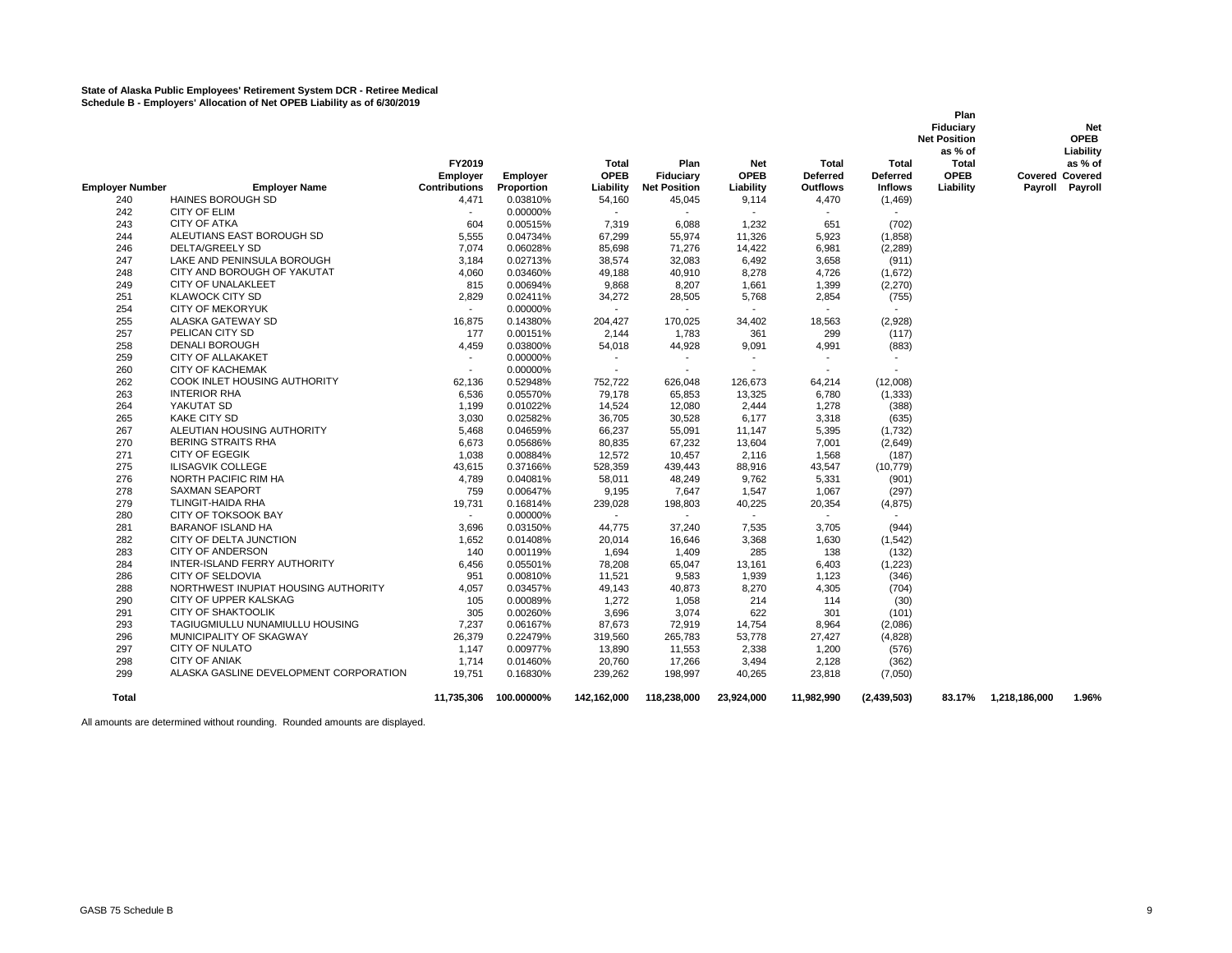|                        |                                    | <b>Net</b>                       | <b>Net</b>            |              |                                            |
|------------------------|------------------------------------|----------------------------------|-----------------------|--------------|--------------------------------------------|
|                        |                                    | <b>OPEB</b>                      | <b>OPEB</b>           | <b>Net</b>   | <b>Net</b>                                 |
|                        |                                    | Liability                        | Liability             | <b>OPEB</b>  | <b>OPEB</b>                                |
|                        |                                    | 1% Decrease                      | 1% Increase           | Liability    | Liability                                  |
|                        |                                    | <b>Discount Rate</b>             | <b>Discount Rate</b>  | 1% Decrease  | 1% Increase                                |
| <b>Employer Number</b> | <b>Employer Name</b>               | (6.38% Discount Rate)            | (8.38% Discount Rate) | <b>Trend</b> | <b>Trend</b>                               |
| 101                    | STATE OF ALASKA                    | 29,344,136                       | (1,613,002)           | (3,593,239)  | 32,595,045                                 |
| 102                    | SOUTHWEST REGION SD                | 72,896                           | (4,007)               | (8,926)      | 80,972                                     |
| 103                    | ANNETTE ISLAND SD                  | 60,979                           | (3, 352)              | (7, 467)     | 67,734                                     |
| 104                    | <b>BERING STRAIT SD</b>            | 217,963                          | (11, 981)             | (26, 690)    | 242,111                                    |
| 105                    | <b>CHATHAM SD</b>                  |                                  |                       |              |                                            |
|                        |                                    | 20,638                           | (1, 134)              | (2,527)      | 22,925                                     |
| 106                    | ALASKA MUNICIPAL LEAGUE            |                                  |                       |              |                                            |
| 107                    | <b>CITY OF VALDEZ</b>              | 332,410                          | (18, 272)             | (40, 704)    | 369,236                                    |
| 108                    | <b>JUNEAU BOROUGH SD</b>           | 400,908                          | (22, 037)             | (49,092)     | 445,323                                    |
| 109                    | MATANUSKA-SUSITNA BOROUGH          | 745,606                          | (40,985)              | (91, 301)    | 828.209                                    |
| 110                    | MATANUSKA-SUSITNA BOROUGH SD       | 1,006,404                        | (55, 321)             | (123, 236)   | 1,117,900                                  |
| 111                    | <b>ANCHORAGE SD</b>                | 2,769,325                        | (152, 226)            | (339, 109)   | 3,076,127                                  |
| 112                    | <b>COPPER RIVER SD</b>             | 42,469                           | (2, 334)              | (5,200)      | 47,173                                     |
| 113                    | UNIVERSITY OF ALASKA               | 2,262,338                        | (124, 357)            | (277, 027)   | 2,512,973                                  |
| 115                    | <b>CITY OF KENAI</b>               | 237,820                          | (13,073)              | (29, 121)    | 264,167                                    |
| 116                    | FAIRBANKS NORTH STAR BOROUGH       | 783,186                          | (43,051)              | (95, 902)    | 869,952                                    |
| 117                    | FAIRBANKS NORTH STAR BOROUGH SD    | 1,077,266                        | (59, 216)             | (131, 913)   | 1,196,611                                  |
| 118                    | <b>DENALI BOROUGH SD</b>           | 58,814                           | (3,233)               | (7,202)      | 65,329                                     |
| 120                    | CITY AND BOROUGH OF SITKA          | 317,076                          | (17, 429)             | (38, 827)    | 352,204                                    |
| 121                    | <b>CHUGACH SD</b>                  | 18,693                           | (1,028)               | (2, 289)     | 20,764                                     |
| 122                    | KETCHIKAN GATEWAY BOROUGH          | 143,601                          | (7, 894)              | (17, 584)    | 159,510                                    |
| 123                    | <b>CITY OF SOLDOTNA</b>            | 129.411                          | (7, 114)              | (15, 847)    | 143.748                                    |
| 124                    | <b>IDITAROD AREA SD</b>            | 41,340                           | (2, 272)              | (5,062)      | 45,920                                     |
| 125                    | <b>KUSPUK SD</b>                   | 42,827                           | (2, 354)              | (5, 244)     | 47,572                                     |
| 126                    | CITY AND BOROUGH OF JUNEAU         | 978,960                          | (53, 812)             | (119, 875)   | 1,087,415                                  |
| 128                    | <b>CITY OF KODIAK</b>              | 247,305                          | (13, 594)             | (30, 283)    | 274,702                                    |
| 129                    | <b>CITY OF FAIRBANKS</b>           |                                  |                       |              | 230,225                                    |
|                        | <b>CITY OF WASILLA</b>             | 207,263                          | (11, 393)             | (25, 380)    |                                            |
| 131                    |                                    | 259,787                          | (14,280)              | (31, 811)    | 288,567                                    |
| 133                    | SITKA BOROUGH SD                   | 94,328                           | (5, 185)              | (11, 551)    | 104,778                                    |
| 134                    | <b>CITY OF PALMER</b>              | 143,025                          | (7, 862)              | (17, 514)    | 158,870                                    |
| 135                    | CITY AND BOROUGH OF WRANGELL       | 82,477                           | (4,534)               | (10,099)     | 91,614                                     |
| 136                    | <b>CITY OF BETHEL</b>              | 236,942                          | (13, 024)             | (29, 014)    | 263,192                                    |
| 137                    | <b>VALDEZ CITY SD</b>              | 80,121                           | (4, 404)              | (9,811)      | 88,998                                     |
| 138                    | <b>HOONAH CITY SD</b>              | 10,625                           | (584)                 | (1, 301)     | 11,802                                     |
| 139                    | <b>CITY OF NOME</b>                | 120,015                          | (6, 597)              | (14, 696)    | 133,310                                    |
| 140                    | <b>CITY OF KOTZEBUE</b>            | 170,029                          | (9, 346)              | (20, 820)    | 188,866                                    |
| 141                    | <b>GALENA CITY SD</b>              | 133,108                          | (7, 317)              | (16, 299)    | 147,854                                    |
| 143                    | <b>CITY OF PETERSBURG</b>          | 145,496                          | (7,998)               | (17, 816)    | 161,615                                    |
| 144                    | <b>BRISTOL BAY BOROUGH</b>         | 84,062                           | (4,621)               | (10, 294)    | 93,375                                     |
| 145                    | NORTH SLOPE BOROUGH                | 2,300,029                        | (126, 429)            | (281, 642)   | 2,554,839                                  |
| 146                    | <b>WRANGELL PUBLIC SD</b>          | 30,246                           | (1,663)               | (3,704)      | 33,597                                     |
| 148                    | <b>CITY OF CORDOVA</b>             | 99,277                           | (5, 457)              | (12, 157)    | 110,275                                    |
| 149                    | NOME CITY SD                       | 40,531                           | (2,228)               | (4,963)      | 45,021                                     |
| 151                    | CITY OF KING COVE                  | 25,499                           | (1,402)               | (3, 122)     | 28,323                                     |
| 152                    | ALASKA HOUSING FINANCE CORPORATION | 420,319                          | (23, 104)             | (51, 469)    | 466,884                                    |
| 153                    | LOWER YUKON SD                     | 215,197                          | (11, 829)             | (26, 351)    | 239,038                                    |
| 154                    | NORTHWEST ARCTIC BOROUGH SD        | 246,845                          | (13, 569)             | (30, 227)    | 274,192                                    |
| 155                    | SOUTHEAST ISLAND SD                | 40,642                           | (2, 234)              | (4, 977)     | 45,145                                     |
| 156                    | PRIBILOF SD                        | 6,197                            | (341)                 | (759)        | 6,883                                      |
| 157                    | LOWER KUSKOKWIM SD                 | 497,430                          | (27, 343)             | (60, 911)    | 552,539                                    |
| 158                    | KODIAK ISLAND BOROUGH SD           | 238,584                          | (13, 115)             | (29, 215)    | 265,015                                    |
| 159                    | YUKON FLATS SD                     | 30,433                           | (1,673)               | (3,727)      | 33,804                                     |
| 160                    | YUKON / KOYUKUK SD                 | 83,475                           |                       |              | 92,722                                     |
| 161                    | NORTH SLOPE BOROUGH SD             | 434,007                          | (4,588)               | (10, 222)    | 482,089                                    |
|                        | ALEUTIAN REGION SD                 |                                  | (23, 857)             | (53, 145)    |                                            |
| 162<br>163             | CORDOVA COMMUNITY MEDICAL CENTER   | $\overline{a}$<br>$\overline{a}$ | $\overline{a}$        |              | $\overline{\phantom{a}}$<br>$\overline{a}$ |
|                        |                                    |                                  |                       |              |                                            |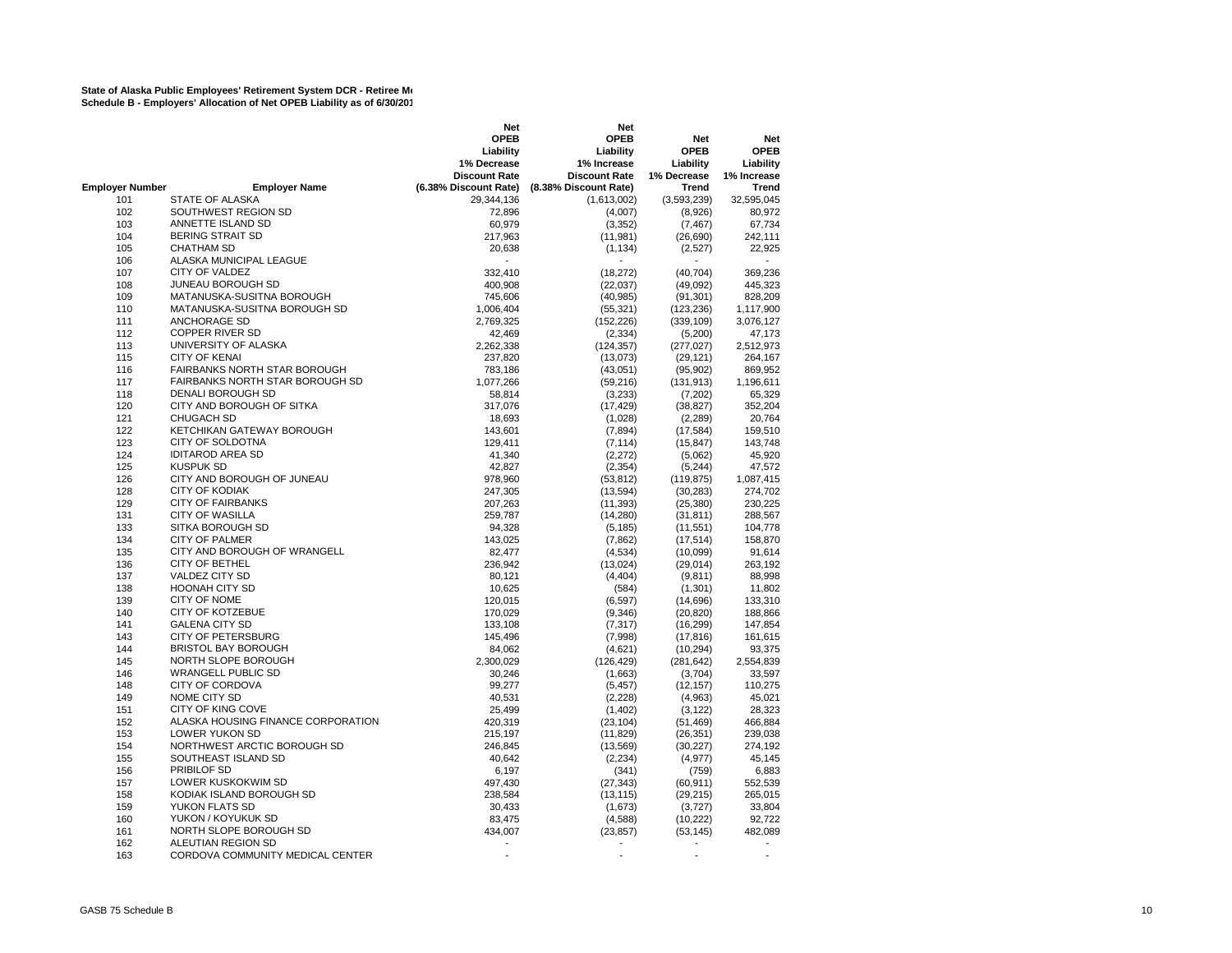|                        |                                       | Net                   | <b>Net</b>            |             |              |
|------------------------|---------------------------------------|-----------------------|-----------------------|-------------|--------------|
|                        |                                       | <b>OPEB</b>           | <b>OPEB</b>           | Net         | <b>Net</b>   |
|                        |                                       | Liability             | Liability             | <b>OPEB</b> | <b>OPEB</b>  |
|                        |                                       | 1% Decrease           | 1% Increase           | Liability   | Liability    |
|                        |                                       | <b>Discount Rate</b>  | <b>Discount Rate</b>  | 1% Decrease | 1% Increase  |
| <b>Employer Number</b> | <b>Employer Name</b>                  | (6.38% Discount Rate) | (8.38% Discount Rate) | Trend       | <b>Trend</b> |
| 164                    | LAKE AND PENINSULA BOROUGH SD         | 52,448                | (2,883)               | (6, 422)    | 58,259       |
| 165                    | SITKA COMMUNITY HOSPITAL              | 358,624               | (19, 713)             | (43, 914)   | 398,355      |
| 166                    | <b>TANANA SD</b>                      | 7,937                 | (436)                 | (972)       | 8,816        |
| 167                    | SOUTHEAST REGIONAL RESOURCE CENTER    | 52,925                | (2,909)               | (6, 481)    | 58,789       |
| 168                    | <b>HYDABURG CITY SD</b>               | 9,190                 | (505)                 | (1, 125)    | 10,208       |
| 169                    | <b>CITY OF TANANA</b>                 | 272                   | (15)                  | (33)        | 302          |
| 170                    | NORTH PACIFIC FISHERY MGMT COUNCIL    | 41.421                |                       | (5,072)     | 46.010       |
| 171                    | <b>CITY OF BARROW</b>                 | 42,484                | (2,277)               |             |              |
|                        |                                       |                       | (2, 335)              | (5,202)     | 47,191       |
| 172                    | CITY OF SAINT PAUL                    | 48.833                | (2,684)               | (5,980)     | 54,243       |
| 173                    | MUNICIPALITY OF ANCHORAGE             | 5,113,316             | (281, 071)            | (626, 134)  | 5,679,798    |
| 174                    | KODIAK ISLAND BOROUGH                 | 91,918                | (5,053)               | (11, 255)   | 102,101      |
| 175                    | NOME JOINT UTILITY SYSTEM             | 10,321                | (567)                 | (1,264)     | 11,465       |
| 176                    | CITY OF SAND POINT                    | 47,815                | (2,628)               | (5,855)     | 53,112       |
| 177                    | KETCHIKAN GATEWAY BOROUGH SD          | 241,460               | (13, 273)             | (29, 567)   | 268,210      |
| 178                    | <b>CITY OF DILLINGHAM</b>             | 110,060               | (6,050)               | (13, 477)   | 122,253      |
| 179                    | <b>CITY OF UNALASKA</b>               | 416,280               | (22, 882)             | (50, 974)   | 462,398      |
| 180                    | KENAI PENINSULA BOROUGH               | 568,502               | (31, 250)             | (69, 614)   | 631,483      |
| 181                    | <b>CITY OF KETCHIKAN</b>              | 237,312               | (13,045)              | (29,059)    | 263,602      |
| 182                    | <b>CITY OF SEWARD</b>                 | 136,696               | (7, 514)              | (16, 739)   | 151,840      |
| 183                    | CITY OF FORT YUKON                    | 32,781                | (1,802)               | (4,014)     | 36,413       |
| 184                    | <b>BRISTOL BAY BOROUGH SD</b>         | 17.407                | (957)                 | (2, 131)    | 19,335       |
| 185                    | CORDOVA CITY SD                       | 34,008                | (1,869)               | (4, 164)    | 37,776       |
|                        | <b>CITY OF CRAIG</b>                  |                       |                       |             |              |
| 186                    |                                       | 56,684                | (3, 116)              | (6, 941)    | 62,964       |
| 187                    | PETERSBURG MEDICAL CENTER             | 233,974               | (12, 861)             | (28, 651)   | 259,895      |
| 189                    | <b>HAINES BOROUGH</b>                 | 95,673                | (5,259)               | (11, 715)   | 106,272      |
| 190                    | KENAI PENINSULA BOROUGH SD            | 567,983               | (31, 221)             | (69, 550)   | 630,907      |
| 191                    | CITY OF NORTH POLE                    | 98,198                | (5, 398)              | (12,025)    | 109,077      |
| 192                    | <b>CITY OF GALENA</b>                 | 25,064                | (1,378)               | (3,069)     | 27,841       |
| 193                    | <b>CITY OF NENANA</b>                 | 527                   | (29)                  | (65)        | 586          |
| 195                    | <b>YUPIIT SD</b>                      | 41,553                | (2, 284)              | (5,088)     | 46,156       |
| 196                    | <b>NENANA CITY SD</b>                 | 58,329                | (3,206)               | (7, 143)    | 64,791       |
| 198                    | <b>CITY OF SAXMAN</b>                 | 2,362                 | (130)                 | (289)       | 2,623        |
| 199                    | CITY OF HOONAH                        | 44,368                | (2, 439)              | (5, 433)    | 49,284       |
| 200                    | CITY OF PELICAN                       | 2,800                 | (154)                 | (343)       | 3,110        |
| 202                    | <b>CITY OF WHITTIER</b>               | 41,890                | (2,303)               | (5, 130)    | 46,531       |
| 203                    | ANCHORAGE COMMUNITY DEVELOP AUTHORITY | 77,775                | (4,275)               | (9, 524)    | 86,391       |
| 204                    | <b>CRAIG CITY SD</b>                  | 35,923                | (1, 975)              | (4, 399)    | 39,903       |
| 205                    | DILLINGHAM CITY SD                    | 29,239                | (1,607)               | (3,580)     | 32,478       |
| 206                    | CITY OF THORNE BAY                    | 17,587                | (967)                 | (2, 154)    | 19,536       |
| 208                    | <b>CITY OF AKUTAN</b>                 | 30,395                | (1,671)               | (3, 722)    | 33,763       |
| 209                    | <b>UNALASKA CITY SD</b>               | 32,590                |                       |             |              |
|                        | <b>KASHUNAMIUT SD</b>                 |                       | (1,791)               | (3,991)     | 36,201       |
| 211                    |                                       | 31,035                | (1,706)               | (3,800)     | 34,473       |
| 215                    | <b>CITY OF HOMER</b>                  | 177,332               | (9,748)               | (21, 715)   | 196,978      |
| 218                    | SPECIAL EDUCATION SERVICE AGENCY      | 9,199                 | (506)                 | (1, 126)    | 10,218       |
| 219                    | BARTLETT REGIONAL HOSPITAL            | 1,201,937             | (66,069)              | (147, 179)  | 1,335,094    |
| 220                    | NORTHWEST ARCTIC BOROUGH              | 74,254                | (4,082)               | (9,093)     | 82,480       |
| 221                    | <b>SAINT MARY'S SD</b>                | 28,099                | (1, 545)              | (3, 441)    | 31,212       |
| 223                    | <b>BRISTOL BAY RHA</b>                | 35,126                | (1,931)               | (4, 301)    | 39,017       |
| 224                    | <b>COPPER RIVER BASIN RHA</b>         | 16,346                | (898)                 | (2,002)     | 18,156       |
| 225                    | <b>SKAGWAY CITY SD</b>                | 7,453                 | (410)                 | (913)       | 8,278        |
| 227                    | <b>CITY OF KLAWOCK</b>                | 26,161                | (1, 438)              | (3,203)     | 29,060       |
| 228                    | PETERSBURG CITY SD                    | 37,294                | (2,050)               | (4, 567)    | 41,426       |
| 230                    | ALEUTIANS EAST BOROUGH                | 19,912                | (1,095)               | (2, 438)    | 22.118       |
| 235                    | <b>CITY OF HUSLIA</b>                 | 3.802                 | (209)                 | (466)       | 4.224        |
| 237                    | <b>CITY OF KALTAG</b>                 | 882                   | (48)                  | (108)       | 980          |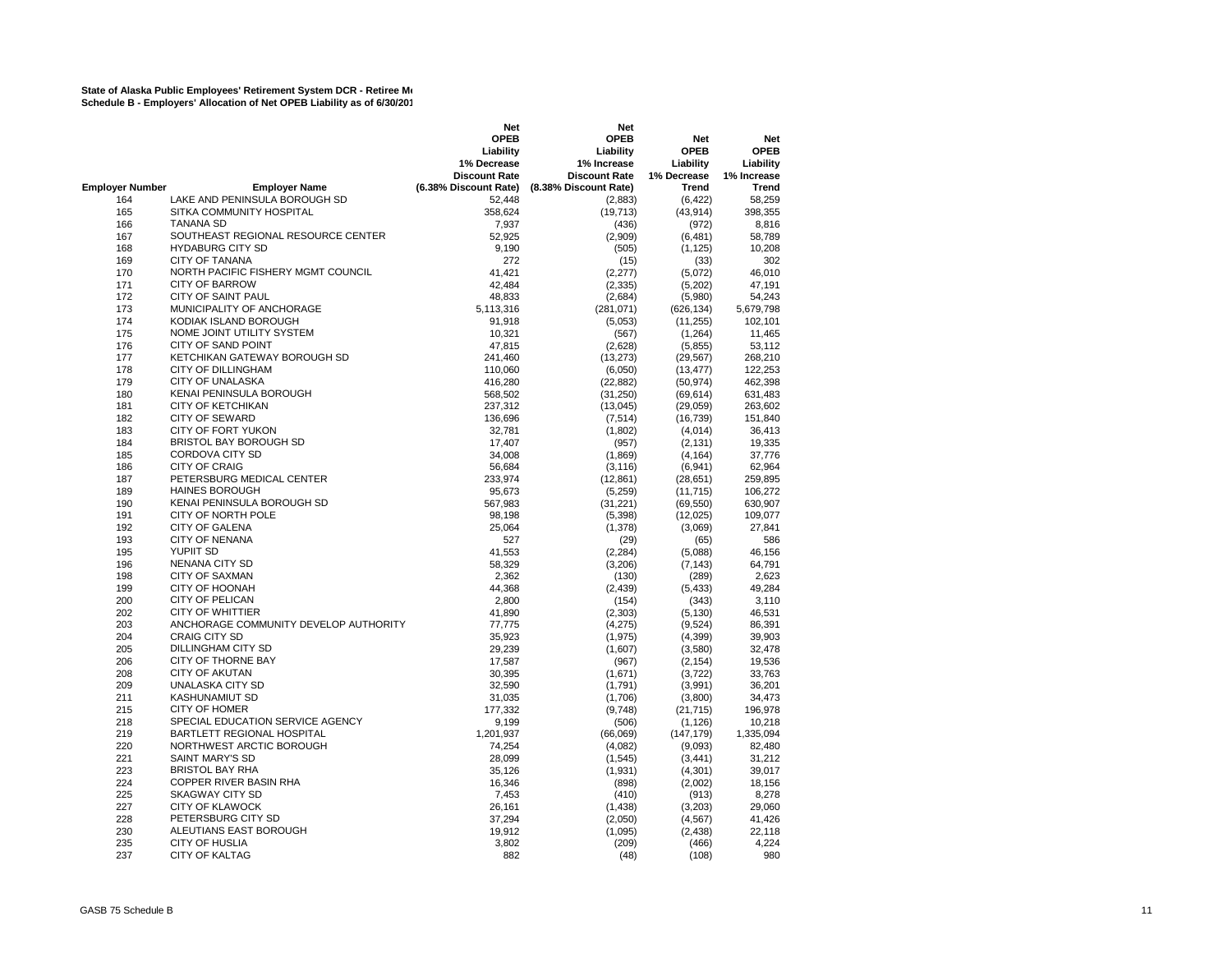|                        |                                                      | Net                      | Net                   |              |                |
|------------------------|------------------------------------------------------|--------------------------|-----------------------|--------------|----------------|
|                        |                                                      | <b>OPEB</b>              | <b>OPEB</b>           | <b>Net</b>   | <b>Net</b>     |
|                        |                                                      | Liability                | Liability             | <b>OPEB</b>  | <b>OPEB</b>    |
|                        |                                                      | 1% Decrease              | 1% Increase           | Liability    | Liability      |
|                        |                                                      | <b>Discount Rate</b>     | <b>Discount Rate</b>  | 1% Decrease  | 1% Increase    |
| <b>Employer Number</b> | <b>Employer Name</b>                                 | (6.38% Discount Rate)    | (8.38% Discount Rate) | <b>Trend</b> | <b>Trend</b>   |
| 240                    | HAINES BOROUGH SD                                    | 22,892                   | (1,258)               | (2,803)      | 25,428         |
| 242                    | <b>CITY OF ELIM</b>                                  | $\blacksquare$           | $\overline{a}$        | ÷            | $\blacksquare$ |
| 243                    | <b>CITY OF ATKA</b>                                  | 3.094                    | (170)                 | (379)        | 3.436          |
| 244                    | ALEUTIANS EAST BOROUGH SD                            | 28,446                   | (1, 564)              | (3, 483)     | 31,597         |
| 246                    | DELTA/GREELY SD                                      | 36,223                   | (1,991)               | (4, 436)     | 40,236         |
| 247                    | LAKE AND PENINSULA BOROUGH                           | 16,305                   | (896)                 | (1,997)      | 18,111         |
| 248                    | CITY AND BOROUGH OF YAKUTAT                          | 20,791                   | (1, 143)              | (2,546)      | 23,094         |
| 249                    | CITY OF UNALAKLEET                                   | 4,171                    | (229)                 | (511)        | 4,633          |
| 251                    | <b>KLAWOCK CITY SD</b>                               | 14,486                   | (796)                 | (1,774)      | 16,091         |
| 254                    | <b>CITY OF MEKORYUK</b>                              | $\overline{\phantom{a}}$ |                       |              | $\sim$         |
| 255                    | ALASKA GATEWAY SD                                    | 86,407                   | (4,750)               | (10, 581)    | 95,980         |
| 257                    | PELICAN CITY SD                                      | 906                      | (50)                  | (111)        | 1,007          |
| 258                    | <b>DENALI BOROUGH</b>                                | 22,833                   | (1,255)               | (2,796)      | 25,362         |
| 259                    | <b>CITY OF ALLAKAKET</b>                             | ٠                        |                       |              |                |
| 260                    | <b>CITY OF KACHEMAK</b>                              |                          |                       | $\sim$       | $\overline{a}$ |
| 262                    | COOK INLET HOUSING AUTHORITY                         | 318,160                  | (17, 489)             | (38, 959)    | 353,408        |
| 263                    | <b>INTERIOR RHA</b>                                  | 33,467                   | (1, 840)              | (4,098)      | 37,175         |
| 264                    | YAKUTAT SD                                           | 6,139                    | (337)                 | (752)        | 6,819          |
| 265                    | <b>KAKE CITY SD</b>                                  | 15,515                   | (853)                 | (1,900)      | 17,233         |
| 267                    | ALEUTIAN HOUSING AUTHORITY                           | 27,997                   | (1,539)               | (3, 428)     | 31,099         |
| 270                    | <b>BERING STRAITS RHA</b>                            |                          |                       |              |                |
| 271                    | <b>CITY OF EGEGIK</b>                                | 34,167                   | (1,878)<br>(292)      | (4, 184)     | 37,953         |
|                        | <b>ILISAGVIK COLLEGE</b>                             | 5,314                    |                       | (651)        | 5,903          |
| 275<br>276             |                                                      | 223,327                  | (12, 276)             | (27, 347)    | 248,068        |
| 278                    | <b>NORTH PACIFIC RIM HA</b><br><b>SAXMAN SEAPORT</b> | 24,520                   | (1, 348)              | (3,003)      | 27,237         |
|                        |                                                      | 3,886                    | (214)                 | (476)        | 4,317          |
| 279                    | TLINGIT-HAIDA RHA                                    | 101,032                  | (5, 554)              | (12, 372)    | 112,225        |
| 280                    | CITY OF TOKSOOK BAY                                  |                          |                       |              |                |
| 281                    | <b>BARANOF ISLAND HA</b>                             | 18,926                   | (1,040)               | (2, 317)     | 21,022         |
| 282                    | CITY OF DELTA JUNCTION                               | 8,459                    | (465)                 | (1,036)      | 9,397          |
| 283                    | <b>CITY OF ANDERSON</b>                              | 716                      | (39)                  | (88)         | 796            |
| 284                    | INTER-ISLAND FERRY AUTHORITY                         | 33,057                   | (1, 817)              | (4,048)      | 36,719         |
| 286                    | CITY OF SELDOVIA                                     | 4,870                    | (268)                 | (596)        | 5,409          |
| 288                    | NORTHWEST INUPIAT HOUSING AUTHORITY                  | 20,772                   | (1, 142)              | (2,544)      | 23,073         |
| 290                    | CITY OF UPPER KALSKAG                                | 537                      | (30)                  | (66)         | 597            |
| 291                    | <b>CITY OF SHAKTOOLIK</b>                            | 1,562                    | (86)                  | (191)        | 1,736          |
| 293                    | TAGIUGMIULLU NUNAMIULLU HOUSING                      | 37,058                   | (2,037)               | (4,538)      | 41,163         |
| 296                    | MUNICIPALITY OF SKAGWAY                              | 135,072                  | (7, 425)              | (16, 540)    | 150,036        |
| 297                    | <b>CITY OF NULATO</b>                                | 5,871                    | (323)                 | (719)        | 6,522          |
| 298                    | <b>CITY OF ANIAK</b>                                 | 8,775                    | (482)                 | (1,074)      | 9,747          |
| 299                    | ALASKA GASLINE DEVELOPMENT CORPORATION               | 101,131                  | (5, 559)              | (12, 384)    | 112,335        |
| <b>Total</b>           |                                                      | 60,089,000               | (3,303,000)           | (7,358,000)  | 66,746,000     |

All amounts are determined without rounding. Rounded amounts are display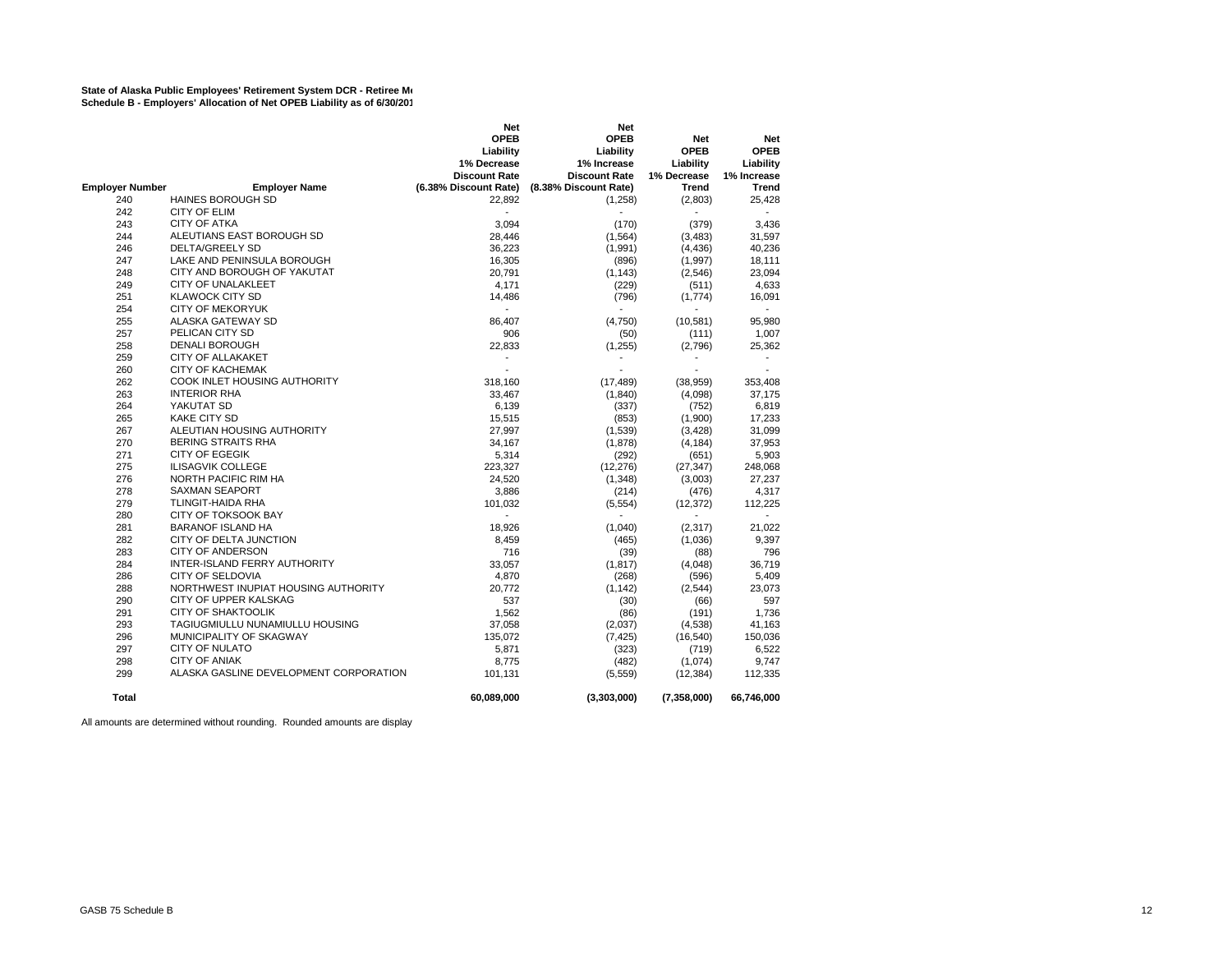|                        |                                    |             |           | <b>Deferred Outflows of Resources</b> |                          |                          |                   |                              |                 |                   | Deferred Inflows of Resou        |          |                   |
|------------------------|------------------------------------|-------------|-----------|---------------------------------------|--------------------------|--------------------------|-------------------|------------------------------|-----------------|-------------------|----------------------------------|----------|-------------------|
|                        |                                    |             |           |                                       |                          |                          | <b>Difference</b> |                              |                 |                   |                                  |          | <b>Difference</b> |
|                        |                                    |             |           | <b>Difference</b>                     |                          |                          | <b>Between</b>    |                              |                 | <b>Difference</b> |                                  |          | Between           |
|                        |                                    |             |           | <b>Between</b>                        |                          |                          | Projected         | <b>Changes in Proportion</b> |                 | <b>Between</b>    |                                  |          | Projected         |
|                        |                                    | <b>Net</b>  |           | <b>Expected</b>                       |                          |                          | and Actual        | and Differences              | Total           | Expected          |                                  |          | and Actual        |
|                        |                                    | <b>OPEB</b> |           | <b>Employer</b> and Actual            |                          | Changes in Changes in    | Investment        | <b>Between Employer</b>      | <b>Deferred</b> | and Actual        | Changes in Changes in Investment |          |                   |
| <b>Employer Number</b> | <b>Employer Name</b>               | Liability   |           | <b>Proportion Experience</b>          | <b>Assumptions</b>       | <b>Benefits</b>          | Earnings          | <b>Contributions</b>         | Outflows        |                   | <b>Experience Assumptions</b>    | Benefits | <b>Earnings</b>   |
| 101                    | <b>STATE OF ALASKA</b>             | 11,683,155  | 48.83445% |                                       | 5,654,925                | $\overline{\phantom{a}}$ |                   |                              | 5,654,925       | (865, 493)        |                                  |          | (128, 923)        |
|                        | SOUTHWEST REGION SD                | 29.023      | 0.12131%  |                                       | 14.048                   |                          |                   |                              | 15.207          | (2, 150)          |                                  |          |                   |
| 102                    |                                    |             |           | ×.                                    |                          |                          |                   | 1.159                        |                 |                   |                                  |          | (320)             |
| 103                    | ANNETTE ISLAND SD                  | 24,278      | 0.10148%  |                                       | 11,751                   | $\sim$                   |                   | 1,176                        | 12,927          | (1,799)           | $\overline{\phantom{a}}$         |          | (268)             |
| 104                    | <b>BERING STRAIT SD</b>            | 86,781      | 0.36273%  | $\sim$                                | 42,004                   |                          |                   | 384                          | 42,388          | (6, 429)          | ÷.                               |          | (958)             |
| 105                    | <b>CHATHAM SD</b>                  | 8,217       | 0.03435%  | $\sim$                                | 3,977                    |                          |                   | 309                          | 4,286           | (609)             | $\sim$                           |          | (91)              |
| 106                    | ALASKA MUNICIPAL LEAGUE            |             | 0.00000%  |                                       |                          |                          |                   |                              |                 |                   |                                  |          |                   |
| 107                    | <b>CITY OF VALDEZ</b>              | 132,346     | 0.55320%  |                                       | 64,059                   |                          |                   | 7.239                        | 71,298          | (9,804)           |                                  |          | (1,460)           |
| 108                    | JUNEAU BOROUGH SD                  | 159,619     | 0.66719%  |                                       | 77,259                   |                          |                   | 2,589                        | 79,849          | (11, 825)         |                                  |          | (1,761)           |
| 109                    | MATANUSKA-SUSITNA BOROUGH          | 296,858     | 1.24084%  | $\sim$                                | 143,686                  |                          |                   | 8,420                        | 152,107         | (21, 991)         |                                  |          | (3, 276)          |
| 110                    | MATANUSKA-SUSITNA BOROUGH SD       | 400,693     | 1.67486%  |                                       | 193,945                  |                          |                   | 5,181                        | 199,126         | (29, 683)         |                                  |          | (4, 422)          |
| 111                    | <b>ANCHORAGE SD</b>                | 1,102,587   | 4.60871%  |                                       | 533,678                  |                          |                   | 11,273                       | 544,951         | (81,680)          |                                  |          | (12, 167)         |
| 112                    | <b>COPPER RIVER SD</b>             | 16,909      | 0.07068%  |                                       | 8,184                    |                          |                   | 919                          | 9,103           | (1, 253)          |                                  |          | (187)             |
| 113                    | UNIVERSITY OF ALASKA               | 900,734     | 3.76498%  |                                       | 435,976                  |                          |                   | 123,063                      | 559,039         | (66, 727)         | $\sim$                           |          | (9,940)           |
| 115                    | <b>CITY OF KENAI</b>               | 94,686      | 0.39578%  |                                       | 45,830                   |                          |                   | 1,623                        | 47,454          | (7,014)           | $\sim$                           |          | (1,045)           |
| 116                    | FAIRBANKS NORTH STAR BOROUGH       | 311,820     | 1.30338%  |                                       | 150,928                  |                          |                   | 13,100                       | 164,028         | (23, 100)         |                                  |          | (3, 441)          |
| 117                    | FAIRBANKS NORTH STAR BOROUGH SD    | 428,906     | 1.79278%  |                                       | 207,600                  |                          |                   | 9,523                        | 217,123         | (31, 773)         |                                  |          | (4, 733)          |
|                        | <b>DENALI BOROUGH SD</b>           |             |           |                                       |                          |                          |                   |                              |                 |                   | $\sim$                           |          |                   |
| 118                    |                                    | 23,416      | 0.09788%  |                                       | 11,334                   |                          |                   | 498                          | 11,832          | (1,735)           |                                  |          | (258)             |
| 120                    | CITY AND BOROUGH OF SITKA          | 126,242     | 0.52768%  |                                       | 61,104                   |                          |                   | 76                           | 61,179          | (9, 352)          | $\overline{\phantom{a}}$         |          | (1, 393)          |
| 121                    | <b>CHUGACH SD</b>                  | 7,442       | 0.03111%  |                                       | 3,602                    |                          |                   |                              | 3,602           | (551)             | $\overline{\phantom{a}}$         |          | (82)              |
| 122                    | KETCHIKAN GATEWAY BOROUGH          | 57,174      | 0.23898%  |                                       | 27,673                   |                          |                   | 858                          | 28,531          | (4, 235)          | $\sim$                           |          | (631)             |
| 123                    | CITY OF SOLDOTNA                   | 51,524      | 0.21537%  |                                       | 24,939                   |                          |                   |                              | 24,939          | (3, 817)          | $\sim$                           |          | (569)             |
| 124                    | <b>IDITAROD AREA SD</b>            | 16,459      | 0.06880%  |                                       | 7,967                    |                          |                   | 2,704                        | 10,671          | (1, 219)          | $\sim$                           |          | (182)             |
| 125                    | KUSPUK SD                          | 17,051      | 0.07127%  |                                       | 8,253                    |                          |                   | 1.244                        | 9,497           | (1,263)           | $\sim$                           |          | (188)             |
| 126                    | CITY AND BOROUGH OF JUNEAU         | 389,766     | 1.62918%  |                                       | 188,656                  |                          |                   | 5,151                        | 193,807         | (28, 874)         |                                  |          | (4, 301)          |
| 128                    | <b>CITY OF KODIAK</b>              | 98.463      | 0.41156%  |                                       | 47,658                   |                          |                   | 2,739                        | 50,397          | (7, 294)          |                                  |          | (1,087)           |
| 129                    | <b>CITY OF FAIRBANKS</b>           | 82,520      | 0.34493%  |                                       | 39,942                   |                          |                   | 5,740                        | 45,682          | (6, 113)          | $\sim$                           |          | (911)             |
| 131                    | <b>CITY OF WASILLA</b>             | 103,432     | 0.43234%  |                                       | 50,064                   |                          |                   | 5,305                        | 55,369          | (7,662)           | ÷,                               |          | (1, 141)          |
| 133                    | SITKA BOROUGH SD                   | 37,556      | 0.15698%  |                                       | 18,178                   |                          |                   |                              | 18,178          | (2,782)           | ÷,                               |          | (414)             |
| 134                    | <b>CITY OF PALMER</b>              | 56,944      | 0.23802%  |                                       | 27,562                   |                          |                   | 2,703                        | 30,266          | (4, 218)          | $\sim$                           |          | (628)             |
| 135                    | CITY AND BOROUGH OF WRANGELL       | 32,838      | 0.13726%  |                                       | 15,894                   |                          |                   | 2,756                        | 18,650          | (2, 433)          | $\sim$                           |          | (362)             |
| 136                    | CITY OF BETHEL                     | 94,337      | 0.39432%  |                                       | 45,661                   |                          |                   | 3,850                        | 49,511          | (6,989)           | $\sim$                           |          | (1,041)           |
|                        |                                    |             |           |                                       |                          |                          |                   |                              |                 |                   |                                  |          |                   |
| 137                    | VALDEZ CITY SD                     | 31,900      | 0.13334%  |                                       | 15,440                   |                          |                   | 2,170                        | 17,610          | (2, 363)          |                                  |          | (352)             |
| 138                    | <b>HOONAH CITY SD</b>              | 4,230       | 0.01768%  |                                       | 2,048                    |                          |                   | 23                           | 2,070           | (313)             |                                  |          | (47)              |
| 139                    | <b>CITY OF NOME</b>                | 47.783      | 0.19973%  |                                       | 23,128                   |                          |                   | 750                          | 23,878          | (3, 540)          |                                  |          | (527)             |
| 140                    | CITY OF KOTZEBUE                   | 67,696      | 0.28296%  |                                       | 32,766                   |                          |                   | 895                          | 33,661          | (5,015)           |                                  |          | (747)             |
| 141                    | <b>GALENA CITY SD</b>              | 52,996      | 0.22152%  |                                       | 25,651                   |                          |                   | 4                            | 25,655          | (3,926)           |                                  |          | (585)             |
| 143                    | <b>CITY OF PETERSBURG</b>          | 57.928      | 0.24213%  |                                       | 28.039                   |                          |                   | 1.022                        | 29.061          | (4, 291)          | ÷.                               |          | (639)             |
| 144                    | <b>BRISTOL BAY BOROUGH</b>         | 33,469      | 0.13990%  |                                       | 16,200                   |                          |                   | 1,506                        | 17,706          | (2, 479)          |                                  |          | (369)             |
| 145                    | NORTH SLOPE BOROUGH                | 915,740     | 3.82770%  |                                       | 443,240                  |                          |                   | 3,070                        | 446,310         | (67, 838)         | $\sim$                           |          | (10, 105)         |
| 146                    | <b>WRANGELL PUBLIC SD</b>          | 12,042      | 0.05033%  |                                       | 5,829                    |                          |                   | 916                          | 6,745           | (892)             |                                  |          | (133)             |
| 148                    | CITY OF CORDOVA                    | 39,526      | 0.16522%  |                                       | 19,132                   |                          |                   | 265                          | 19,397          | (2,928)           |                                  |          | (436)             |
| 149                    | NOME CITY SD                       | 16,137      | 0.06745%  |                                       | 7,811                    |                          |                   |                              | 7,811           | (1, 195)          |                                  |          | (178)             |
| 151                    | CITY OF KING COVE                  | 10,152      | 0.04243%  |                                       | 4,914                    |                          |                   | 316                          | 5,229           | (752)             |                                  |          | (112)             |
| 152                    | ALASKA HOUSING FINANCE CORPORATION | 167,347     | 0.69949%  |                                       | 81,000                   |                          |                   | 2,982                        | 83,982          | (12, 397)         |                                  |          | (1, 847)          |
| 153                    | LOWER YUKON SD                     | 85,679      | 0.35813%  |                                       | 41,471                   |                          |                   | 4,667                        | 46,138          | (6, 347)          |                                  |          | (945)             |
| 154                    | NORTHWEST ARCTIC BOROUGH SD        | 98.279      | 0.41080%  |                                       | 47.570                   |                          |                   | 44                           | 47,614          | (7, 281)          | ÷.                               |          | (1,085)           |
| 155                    | SOUTHEAST ISLAND SD                | 16,181      | 0.06764%  |                                       | 7,832                    |                          |                   | 1,027                        | 8,859           | (1, 199)          |                                  |          | (179)             |
| 156                    | PRIBILOF SD                        | 2,467       |           |                                       |                          |                          |                   | 284                          |                 |                   |                                  |          |                   |
|                        |                                    |             | 0.01031%  |                                       | 1,194                    |                          |                   |                              | 1,478           | (183)             |                                  |          | (27)              |
| 157                    | LOWER KUSKOKWIM SD                 | 198,048     | 0.82782%  |                                       | 95,860                   |                          |                   | 3,967                        | 99,827          | (14, 672)         |                                  |          | (2, 185)          |
| 158                    | KODIAK ISLAND BOROUGH SD           | 94,990      | 0.39705%  |                                       | 45,978                   |                          |                   | 469                          | 46,447          | (7,037)           |                                  |          | (1,048)           |
| 159                    | YUKON FLATS SD                     | 12,117      | 0.05065%  |                                       | 5,865                    |                          |                   | 481                          | 6,346           | (898)             |                                  |          | (134)             |
| 160                    | YUKON / KOYUKUK SD                 | 33,235      | 0.13892%  |                                       | 16,086                   |                          |                   | 605                          | 16,692          | (2, 462)          |                                  |          | (367)             |
| 161                    | NORTH SLOPE BOROUGH SD             | 172,797     | 0.72227%  |                                       | 83,638                   |                          |                   | 4,000                        | 87,638          | (12, 801)         |                                  |          | (1,907)           |
| 162                    | ALEUTIAN REGION SD                 |             | 0.00000%  |                                       | $\overline{\phantom{a}}$ |                          |                   |                              |                 |                   |                                  |          |                   |
| 163                    | CORDOVA COMMUNITY MEDICAL CENTER   | $\sim$      | 0.00000%  |                                       |                          |                          |                   | 6.455                        | 6.455           |                   |                                  |          |                   |
| 164                    | LAKE AND PENINSULA BOROUGH SD      | 20,882      | 0.08728%  |                                       | 10,107                   |                          |                   | 236                          | 10,343          | (1, 547)          |                                  |          | (230)             |
| 165                    | SITKA COMMUNITY HOSPITAL           | 142,784     | 0.59682%  |                                       | 69,111                   |                          |                   | 692                          | 69,803          | (10, 577)         | $\sim$                           |          | (1, 576)          |
| 166                    | <b>TANANA SD</b>                   | 3,160       | 0.01321%  |                                       | 1,530                    |                          |                   | 405                          | 1,934           | (234)             |                                  |          | (35)              |
| 167                    | SOUTHEAST REGIONAL RESOURCE CENTER | 21,072      | 0.08808%  |                                       | 10,199                   |                          |                   | 469                          | 10,669          | (1, 561)          |                                  |          | (233)             |
| 168                    | <b>HYDABURG CITY SD</b>            | 3,659       | 0.01529%  |                                       | 1,771                    |                          |                   | 252                          | 2,022           | (271)             |                                  |          | (40)              |
| 169                    | <b>CITY OF TANANA</b>              | 108         | 0.00045%  |                                       | 52                       |                          |                   | 37                           | 90              | (8)               |                                  |          | (1)               |
| 170                    | NORTH PACIFIC FISHERY MGMT COUNCIL | 16,491      | 0.06893%  |                                       | 7,982                    |                          |                   | 1,776                        | 9,758           | (1, 222)          |                                  |          | (182)             |
| 171                    | <b>CITY OF BARROW</b>              | 16,915      | 0.07070%  |                                       | 8,187                    |                          |                   | 1,465                        | 9,652           | (1, 253)          |                                  |          | (187)             |
| 172                    | CITY OF SAINT PAUL                 | 19.443      | 0.08127%  |                                       | 9.411                    |                          |                   | 1.813                        | 11.224          | (1.440)           |                                  |          | (215)             |
|                        |                                    |             |           |                                       |                          |                          |                   |                              |                 |                   |                                  |          |                   |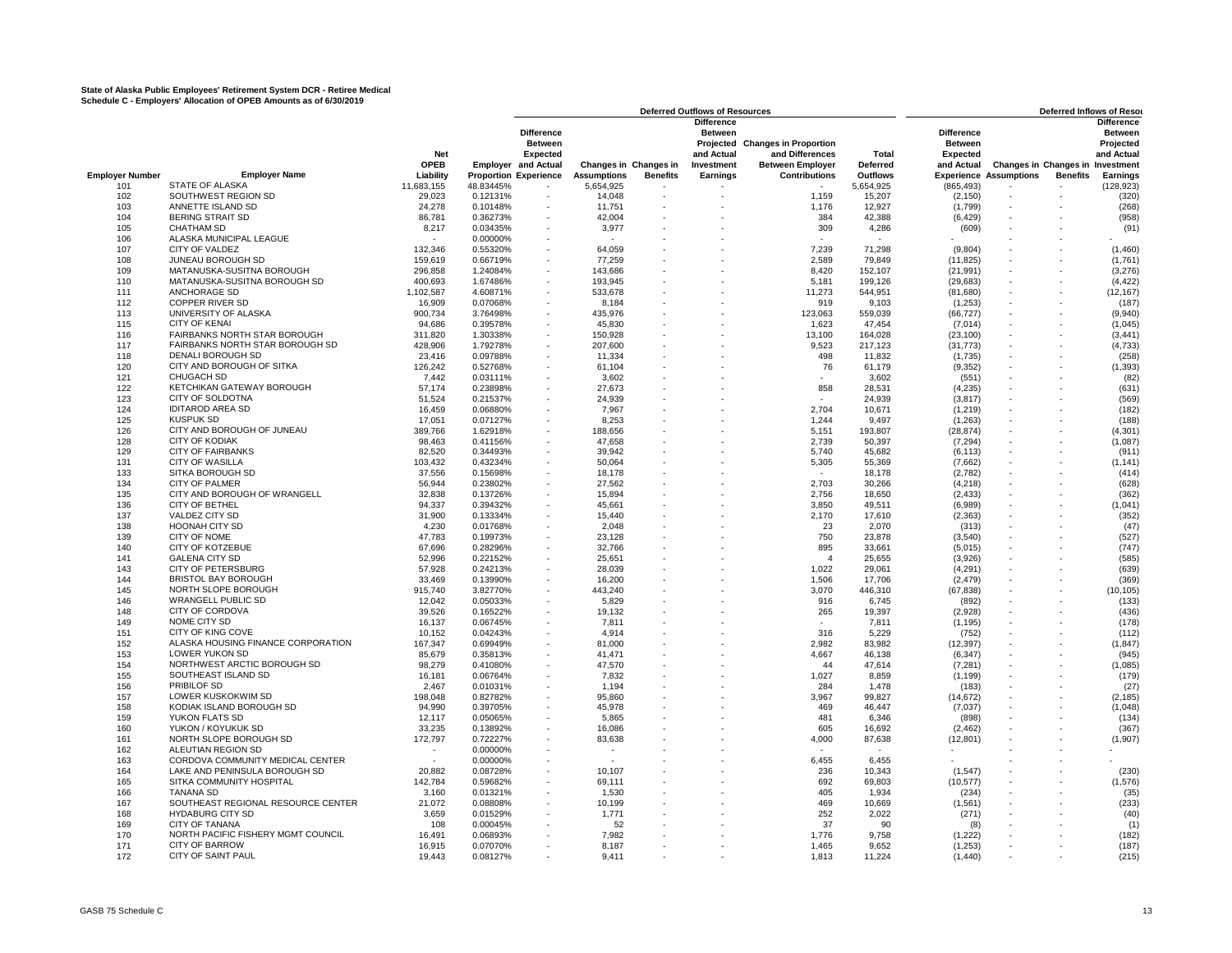|                        |                                       |             |          | <b>Deferred Outflows of Resources</b> |                          |                       |                   | Deferred Inflows of Resou    |                          |                   |                                  |                 |                   |
|------------------------|---------------------------------------|-------------|----------|---------------------------------------|--------------------------|-----------------------|-------------------|------------------------------|--------------------------|-------------------|----------------------------------|-----------------|-------------------|
|                        |                                       |             |          |                                       |                          |                       | <b>Difference</b> |                              |                          |                   |                                  |                 | <b>Difference</b> |
|                        |                                       |             |          | <b>Difference</b>                     |                          |                       | <b>Between</b>    |                              |                          | <b>Difference</b> |                                  |                 | <b>Between</b>    |
|                        |                                       |             |          | <b>Between</b>                        |                          |                       | Projected         | <b>Changes in Proportion</b> |                          | <b>Between</b>    |                                  |                 | Projected         |
|                        |                                       | Net         |          | Expected                              |                          |                       | and Actual        | and Differences              | Total                    | Expected          |                                  |                 | and Actual        |
|                        |                                       | <b>OPEB</b> |          | <b>Employer</b> and Actual            |                          | Changes in Changes in | Investment        | <b>Between Employer</b>      | <b>Deferred</b>          | and Actual        | Changes in Changes in Investment |                 |                   |
|                        | <b>Employer Name</b>                  | Liability   |          |                                       |                          | <b>Benefits</b>       |                   | <b>Contributions</b>         | Outflows                 |                   |                                  | <b>Benefits</b> |                   |
| <b>Employer Number</b> | MUNICIPALITY OF ANCHORAGE             |             |          | <b>Proportion Experience</b>          | <b>Assumptions</b>       |                       | Earnings          |                              |                          |                   | <b>Experience Assumptions</b>    |                 | <b>Earnings</b>   |
| 173                    |                                       | 2,035,830   | 8.50957% |                                       | 985,390                  |                       |                   | 69,868                       | 1,055,258                | (150, 815)        |                                  |                 | (22, 465)         |
| 174                    | KODIAK ISLAND BOROUGH                 | 36.596      | 0.15297% |                                       | 17.714                   |                       |                   | 2.219                        | 19.933                   | (2,711)           |                                  |                 | (404)             |
| 175                    | NOME JOINT UTILITY SYSTEM             | 4,109       | 0.01718% | $\sim$                                | 1,989                    | ×,                    |                   | 908                          | 2,897                    | (304)             | $\blacksquare$                   |                 | (45)              |
| 176                    | CITY OF SAND POINT                    | 19,037      | 0.07957% | $\sim$                                | 9,214                    | ÷.                    |                   | 676                          | 9,890                    | (1, 410)          | ÷.                               |                 | (210)             |
| 177                    | KETCHIKAN GATEWAY BOROUGH SD          | 96,135      | 0.40184% | ×.                                    | 46,532                   | ÷.                    |                   | 1,716                        | 48,248                   | (7, 122)          | ÷.                               |                 | (1,061)           |
| 178                    | CITY OF DILLINGHAM                    | 43,820      | 0.18316% |                                       | 21,210                   |                       |                   |                              | 21,210                   | (3, 246)          |                                  |                 | (484)             |
| 179                    | <b>CITY OF UNALASKA</b>               | 165,739     | 0.69277% |                                       | 80,222                   |                       |                   | 3.298                        | 83,520                   | (12, 278)         |                                  |                 | (1,829)           |
| 180                    | KENAI PENINSULA BOROUGH               | 226,345     | 0.94610% | $\sim$                                | 109,556                  |                       |                   | 300                          | 109,856                  | (16, 768)         | $\sim$                           |                 | (2, 498)          |
| 181                    | CITY OF KETCHIKAN                     | 94,484      | 0.39493% | ÷.                                    | 45,732                   |                       |                   | 1,230                        | 46,963                   | (6,999)           | ÷.                               |                 | (1,043)           |
|                        | <b>CITY OF SEWARD</b>                 |             |          |                                       |                          |                       |                   |                              |                          |                   |                                  |                 |                   |
| 182                    |                                       | 54,424      | 0.22749% | ÷,                                    | 26,343                   |                       |                   | 561                          | 26,903                   | (4,032)           | $\overline{\phantom{a}}$         |                 | (601)             |
| 183                    | <b>CITY OF FORT YUKON</b>             | 13.052      | 0.05455% |                                       | 6.317                    |                       |                   | 2.811                        | 9.128                    | (967)             |                                  |                 | (144)             |
| 184                    | BRISTOL BAY BOROUGH SD                | 6,930       | 0.02897% |                                       | 3,354                    |                       |                   | 1,052                        | 4,407                    | (513)             | ÷.                               |                 | (76)              |
| 185                    | CORDOVA CITY SD                       | 13,540      | 0.05660% |                                       | 6,554                    |                       |                   | 1,033                        | 7,587                    | (1,003)           | ÷.                               |                 | (149)             |
| 186                    | <b>CITY OF CRAIG</b>                  | 22.568      | 0.09433% | ÷.                                    | 10,924                   |                       |                   | $\sim$                       | 10,924                   | (1,672)           | ÷.                               |                 | (249)             |
| 187                    | PETERSBURG MEDICAL CENTER             | 93,155      | 0.38938% |                                       | 45,089                   |                       |                   | 1,756                        | 46,846                   | (6,901)           |                                  |                 | (1,028)           |
| 189                    | <b>HAINES BOROUGH</b>                 | 38,091      | 0.15922% |                                       | 18,437                   |                       |                   | 1,245                        | 19,682                   | (2,822)           |                                  |                 | (420)             |
| 190                    | KENAI PENINSULA BOROUGH SD            | 226,138     | 0.94524% | ×,                                    | 109,456                  |                       |                   | 779                          | 110,235                  | (16, 752)         | $\sim$                           |                 | (2, 495)          |
|                        | CITY OF NORTH POLE                    | 39,097      |          | ×,                                    | 18,924                   |                       |                   |                              | 20,548                   |                   | $\overline{\phantom{a}}$         |                 |                   |
| 191                    |                                       |             | 0.16342% |                                       |                          |                       |                   | 1,624                        |                          | (2,896)           |                                  |                 | (431)             |
| 192                    | <b>CITY OF GALENA</b>                 | 9,979       | 0.04171% | ÷.                                    | 4,830                    |                       |                   | 414                          | 5,244                    | (739)             | $\overline{\phantom{a}}$         |                 | (110)             |
| 193                    | <b>CITY OF NENANA</b>                 | 210         | 0.00088% |                                       | 102                      |                       |                   | 417                          | 518                      | (16)              | ÷.                               |                 | (2)               |
| 195                    | <b>YUPIIT SD</b>                      | 16,544      | 0.06915% | $\sim$                                | 8,008                    |                       |                   | 1,446                        | 9,454                    | (1, 226)          | $\sim$                           |                 | (183)             |
| 196                    | <b>NENANA CITY SD</b>                 | 23,223      | 0.09707% | ×.                                    | 11,241                   |                       |                   | 884                          | 12,124                   | (1,720)           | ÷.                               |                 | (256)             |
| 198                    | <b>CITY OF SAXMAN</b>                 | 940         | 0.00393% | ÷.                                    | 455                      |                       |                   |                              | 455                      | (70)              | $\overline{\phantom{a}}$         |                 | (10)              |
| 199                    | CITY OF HOONAH                        | 17,665      | 0.07384% |                                       | 8,550                    |                       |                   | 444                          | 8,994                    | (1, 309)          |                                  |                 | (195)             |
| 200                    | <b>CITY OF PELICAN</b>                | 1,115       | 0.00466% |                                       | 540                      |                       |                   | 135                          | 675                      | (83)              |                                  |                 | (12)              |
| 202                    | <b>CITY OF WHITTIER</b>               | 16,678      | 0.06971% | ÷.                                    | 8,073                    |                       |                   | 851                          | 8,924                    | (1, 236)          |                                  |                 | (184)             |
| 203                    | ANCHORAGE COMMUNITY DEVELOP AUTHORITY | 30,965      | 0.12943% | ×,                                    | 14,988                   |                       |                   | $\epsilon$                   | 14,988                   | (2, 294)          |                                  |                 | (342)             |
|                        | <b>CRAIG CITY SD</b>                  |             |          | ä,                                    |                          |                       |                   |                              |                          |                   | ÷,                               |                 |                   |
| 204                    |                                       | 14,303      | 0.05978% |                                       | 6,923                    |                       |                   | 119                          | 7,042                    | (1,060)           |                                  |                 | (158)             |
| 205                    | <b>DILLINGHAM CITY SD</b>             | 11,641      | 0.04866% |                                       | 5,635                    |                       |                   | 971                          | 6,605                    | (862)             |                                  |                 | (128)             |
| 206                    | CITY OF THORNE BAY                    | 7,002       | 0.02927% |                                       | 3,389                    |                       |                   | 136                          | 3,525                    | (519)             |                                  |                 | (77)              |
| 208                    | <b>CITY OF AKUTAN</b>                 | 12,102      | 0.05058% |                                       | 5,858                    |                       |                   | 2,832                        | 8,690                    | (896)             |                                  |                 | (134)             |
| 209                    | UNALASKA CITY SD                      | 12,976      | 0.05424% | ÷.                                    | 6,280                    |                       |                   | 988                          | 7,269                    | (961)             |                                  |                 | (143)             |
| 211                    | KASHUNAMIUT SD                        | 12,356      | 0.05165% |                                       | 5,981                    |                       |                   |                              | 5,981                    | (915)             |                                  |                 | (136)             |
| 215                    | <b>CITY OF HOMER</b>                  | 70,604      | 0.29512% |                                       | 34,174                   |                       |                   | 243                          | 34,417                   | (5, 230)          |                                  |                 | (779)             |
| 218                    | SPECIAL EDUCATION SERVICE AGENCY      | 3,663       | 0.01531% | ×,                                    | 1,773                    |                       |                   |                              | 1,773                    | (271)             | $\sim$                           |                 | (40)              |
| 219                    | BARTLETT REGIONAL HOSPITAL            | 478,542     | 2.00026% | ×                                     | 231,626                  |                       |                   | 14,326                       | 245,952                  | (35, 451)         | $\overline{\phantom{a}}$         |                 | (5, 281)          |
| 220                    | NORTHWEST ARCTIC BOROUGH              | 29.564      | 0.12357% |                                       | 14.310                   |                       |                   | 1.581                        | 15,891                   | (2, 190)          | ÷,                               |                 | (326)             |
|                        |                                       |             |          |                                       |                          |                       |                   |                              |                          |                   |                                  |                 |                   |
| 221                    | <b>SAINT MARY'S SD</b>                | 11,188      | 0.04676% |                                       | 5,415                    |                       |                   | 1,182                        | 6,597                    | (829)             | $\sim$                           |                 | (123)             |
| 223                    | <b>BRISTOL BAY RHA</b>                | 13,985      | 0.05846% |                                       | 6,769                    |                       |                   | $\overline{\phantom{a}}$     | 6,769                    | (1,036)           | ÷.                               |                 | (154)             |
| 224                    | COPPER RIVER BASIN RHA                | 6,508       | 0.02720% | ×.                                    | 3,150                    |                       |                   | $\sim$                       | 3,150                    | (482)             | ÷.                               |                 | (72)              |
| 225                    | <b>SKAGWAY CITY SD</b>                | 2,967       | 0.01240% |                                       | 1,436                    |                       |                   | 345                          | 1,781                    | (220)             |                                  |                 | (33)              |
| 227                    | <b>CITY OF KLAWOCK</b>                | 10,416      | 0.04354% |                                       | 5.042                    |                       |                   | 563                          | 5,605                    | (772)             |                                  |                 | (115)             |
| 228                    | PETERSBURG CITY SD                    | 14,848      | 0.06206% |                                       | 7.187                    |                       |                   | 250                          | 7.437                    | (1, 100)          |                                  |                 | (164)             |
| 230                    | ALEUTIANS EAST BOROUGH                | 7,928       | 0.03314% | ÷.                                    | 3,837                    |                       |                   | 249                          | 4,086                    | (587)             |                                  |                 | (87)              |
| 235                    | <b>CITY OF HUSLIA</b>                 | 1,514       | 0.00633% |                                       | 733                      |                       |                   | 389                          | 1,122                    | (112)             |                                  |                 | (17)              |
| 237                    | <b>CITY OF KALTAG</b>                 | 351         | 0.00147% |                                       | 170                      |                       |                   | 68                           | 238                      | (26)              |                                  |                 | (4)               |
|                        |                                       |             |          |                                       |                          |                       |                   |                              |                          |                   |                                  |                 |                   |
| 240                    | HAINES BOROUGH SD                     | 9,114       | 0.03810% |                                       | 4,412                    |                       |                   | 59                           | 4,470                    | (675)             |                                  |                 | (101)             |
| 242                    | <b>CITY OF ELIM</b>                   |             | 0.00000% |                                       | $\overline{\phantom{a}}$ |                       |                   |                              |                          |                   |                                  |                 |                   |
| 243                    | <b>CITY OF ATKA</b>                   | 1.232       | 0.00515% | ×,                                    | 596                      |                       |                   | 54                           | 651                      | (91)              |                                  |                 | (14)              |
| 244                    | ALEUTIANS EAST BOROUGH SD             | 11,326      | 0.04734% |                                       | 5,482                    |                       |                   | 442                          | 5,923                    | (839)             |                                  |                 | (125)             |
| 246                    | DELTA/GREELY SD                       | 14,422      | 0.06028% |                                       | 6,981                    |                       |                   |                              | 6,981                    | (1,068)           |                                  |                 | (159)             |
| 247                    | LAKE AND PENINSULA BOROUGH            | 6,492       | 0.02713% |                                       | 3,142                    |                       |                   | 516                          | 3,658                    | (481)             |                                  |                 | (72)              |
| 248                    | CITY AND BOROUGH OF YAKUTAT           | 8,278       | 0.03460% | ×                                     | 4,007                    |                       |                   | 719                          | 4,726                    | (613)             | $\overline{\phantom{a}}$         |                 | (91)              |
| 249                    | CITY OF UNALAKLEET                    | 1,661       | 0.00694% |                                       | 804                      |                       |                   | 595                          | 1,399                    | (123)             | ÷,                               |                 | (18)              |
| 251                    | <b>KLAWOCK CITY SD</b>                | 5.768       | 0.02411% |                                       | 2.792                    |                       |                   | 62                           | 2.854                    | (427)             |                                  |                 | (64)              |
|                        |                                       |             |          |                                       |                          |                       |                   |                              |                          |                   |                                  |                 |                   |
| 254                    | CITY OF MEKORYUK                      |             | 0.00000% |                                       |                          |                       |                   |                              |                          |                   |                                  |                 |                   |
| 255                    | ALASKA GATEWAY SD                     | 34,402      | 0.14380% | ×.                                    | 16,652                   |                       |                   | 1,911                        | 18,563                   | (2, 549)          | ÷.                               |                 | (380)             |
| 257                    | PELICAN CITY SD                       | 361         | 0.00151% |                                       | 175                      |                       |                   | 124                          | 299                      | (27)              |                                  |                 | (4)               |
| 258                    | <b>DENALI BOROUGH</b>                 | 9,091       | 0.03800% |                                       | 4,400                    |                       |                   | 591                          | 4,991                    | (673)             |                                  |                 | (100)             |
| 259                    | <b>CITY OF ALLAKAKET</b>              |             | 0.00000% |                                       |                          |                       |                   |                              | $\overline{\phantom{a}}$ |                   |                                  |                 |                   |
| 260                    | <b>CITY OF KACHEMAK</b>               |             | 0.00000% |                                       |                          |                       |                   |                              |                          |                   |                                  |                 |                   |
| 262                    | COOK INLET HOUSING AUTHORITY          | 126,673     | 0.52948% |                                       | 61,313                   |                       |                   | 2,901                        | 64,214                   | (9, 384)          |                                  |                 | (1, 398)          |
| 263                    | <b>INTERIOR RHA</b>                   | 13,325      | 0.05570% |                                       | 6,449                    |                       |                   | 331                          | 6,780                    | (987)             |                                  |                 | (147)             |
| 264                    | YAKUTAT SD                            | 2.444       | 0.01022% |                                       | 1.183                    |                       |                   | 95                           | 1.278                    | (181)             |                                  |                 | (27)              |
|                        |                                       |             |          |                                       |                          |                       |                   |                              |                          |                   |                                  |                 |                   |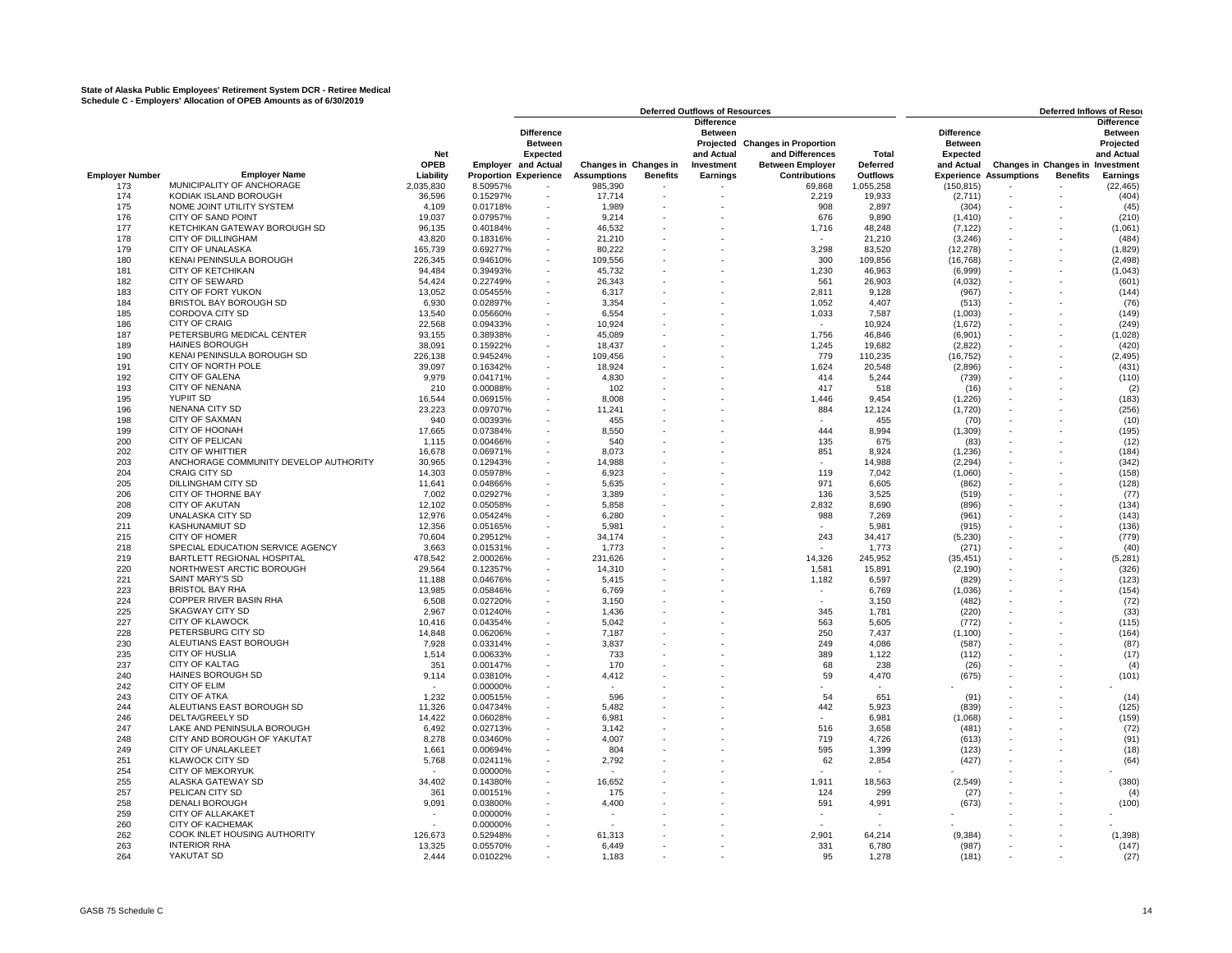|                        |                                        |             |                              | <b>Deferred Outflows of Resources</b> |                              |                          |                   | <b>Deferred Inflows of Resor</b> |                          |                   |                                  |                          |                   |
|------------------------|----------------------------------------|-------------|------------------------------|---------------------------------------|------------------------------|--------------------------|-------------------|----------------------------------|--------------------------|-------------------|----------------------------------|--------------------------|-------------------|
|                        |                                        |             |                              |                                       |                              |                          | <b>Difference</b> |                                  |                          |                   |                                  |                          | <b>Difference</b> |
|                        |                                        |             |                              | <b>Difference</b>                     |                              |                          | <b>Between</b>    |                                  |                          | <b>Difference</b> |                                  |                          | <b>Between</b>    |
|                        |                                        |             |                              | <b>Between</b>                        |                              |                          |                   | Projected Changes in Proportion  |                          | <b>Between</b>    |                                  |                          | Projected         |
|                        |                                        | Net         |                              | <b>Expected</b>                       |                              |                          | and Actual        | and Differences                  | Total                    | <b>Expected</b>   |                                  |                          | and Actual        |
|                        |                                        | <b>OPEB</b> |                              | <b>Employer and Actual</b>            | <b>Changes in Changes in</b> |                          | Investment        | <b>Between Emplover</b>          | <b>Deferred</b>          | and Actual        | Changes in Changes in Investment |                          |                   |
| <b>Employer Number</b> | <b>Employer Name</b>                   | Liability   | <b>Proportion Experience</b> |                                       | <b>Assumptions</b>           | <b>Benefits</b>          | Earnings          | <b>Contributions</b>             | <b>Outflows</b>          |                   | <b>Experience Assumptions</b>    | <b>Benefits</b>          | Earnings          |
| 265                    | <b>KAKE CITY SD</b>                    | 6.177       | 0.02582%                     | $\sim$                                | 2,990                        |                          |                   | 328                              | 3,318                    | (458)             | $\sim$                           |                          | (68)              |
| 267                    | ALEUTIAN HOUSING AUTHORITY             | 11,147      | 0.04659%                     | $\sim$                                | 5,395                        | $\overline{\phantom{a}}$ | $\overline{a}$    |                                  | 5,395                    | (826)             | $\overline{\phantom{a}}$         |                          | (123)             |
| 270                    | <b>BERING STRAITS RHA</b>              | 13,604      | 0.05686%                     | ۰.                                    | 6,584                        | $\sim$                   | ٠                 | 417                              | 7.001                    | (1,008)           | $\sim$                           | $\overline{\phantom{a}}$ | (150)             |
| 271                    | <b>CITY OF EGEGIK</b>                  | 2.116       | 0.00884%                     | $\sim$                                | 1.024                        | $\sim$                   | $\sim$            | 544                              | 1.568                    | (157)             | $\overline{\phantom{a}}$         | $\sim$                   | (23)              |
| 275                    | <b>ILISAGVIK COLLEGE</b>               | 88,916      | 0.37166%                     | ۰.                                    | 43,037                       | $\sim$                   |                   | 510                              | 43,547                   | (6, 587)          | $\overline{\phantom{a}}$         |                          | (981)             |
| 276                    | NORTH PACIFIC RIM HA                   | 9.762       | 0.04081%                     | $\sim$                                | 4,725                        | $\overline{a}$           | $\sim$            | 605                              | 5,331                    | (723)             | $\sim$                           |                          | (108)             |
| 278                    | <b>SAXMAN SEAPORT</b>                  | 1,547       | 0.00647%                     | $\sim$                                | 749                          | $\sim$                   | ٠                 | 318                              | 1.067                    | (115)             | $\overline{\phantom{a}}$         | $\overline{a}$           | (17)              |
| 279                    | <b>TLINGIT-HAIDA RHA</b>               | 40,225      | 0.16814%                     | ۰.                                    | 19,470                       | $\sim$                   |                   | 884                              | 20,354                   | (2,980)           | $\overline{\phantom{a}}$         |                          | (444)             |
| 280                    | CITY OF TOKSOOK BAY                    | $\sim$      | 0.00000%                     | $\sim$                                | $\sim$                       | $\overline{\phantom{a}}$ | $\sim$            | $\sim$                           | $\overline{\phantom{a}}$ |                   | $\sim$                           | $\overline{\phantom{a}}$ |                   |
| 281                    | <b>BARANOF ISLAND HA</b>               | 7,535       | 0.03150%                     | ۰.                                    | 3,647                        | $\overline{a}$           | $\sim$            | 58                               | 3.705                    | (558)             | $\overline{\phantom{a}}$         |                          | (83)              |
| 282                    | CITY OF DELTA JUNCTION                 | 3,368       | 0.01408%                     | $\sim$                                | 1,630                        | $\sim$                   |                   | $\overline{a}$                   | 1.630                    | (250)             | $\overline{\phantom{a}}$         |                          | (37)              |
| 283                    | <b>CITY OF ANDERSON</b>                | 285         | 0.00119%                     | $\sim$                                | 138                          | $\sim$                   | ٠                 |                                  | 138                      | (21)              | $\overline{\phantom{a}}$         | $\overline{\phantom{a}}$ | (3)               |
| 284                    | INTER-ISLAND FERRY AUTHORITY           | 13,161      | 0.05501%                     | $\sim$                                | 6,370                        | $\overline{a}$           |                   | 33                               | 6.403                    | (975)             | $\sim$                           |                          | (145)             |
| 286                    | <b>CITY OF SELDOVIA</b>                | 1.939       | 0.00810%                     | $\sim$                                | 938                          | $\sim$                   | $\sim$            | 184                              | 1.123                    | (144)             | $\overline{\phantom{a}}$         |                          | (21)              |
| 288                    | NORTHWEST INUPIAT HOUSING AUTHORITY    | 8,270       | 0.03457%                     | $\sim$                                | 4,003                        | $\sim$                   | $\sim$            | 302                              | 4.305                    | (613)             | $\overline{\phantom{a}}$         | $\overline{\phantom{a}}$ | (91)              |
| 290                    | CITY OF UPPER KALSKAG                  | 214         | 0.00089%                     | ٠                                     | 104                          | $\sim$                   |                   | 10                               | 114                      | (16)              | $\overline{\phantom{a}}$         |                          | (2)               |
| 291                    | <b>CITY OF SHAKTOOLIK</b>              | 622         | 0.00260%                     | $\sim$                                | 301                          | $\sim$                   | $\sim$            |                                  | 301                      | (46)              | $\overline{\phantom{a}}$         |                          | (7)               |
| 293                    | TAGIUGMIULLU NUNAMIULLU HOUSING        | 14,754      | 0.06167%                     | $\sim$                                | 7.141                        | $\overline{a}$           | $\sim$            | 1,823                            | 8.964                    | (1,093)           | $\overline{\phantom{a}}$         |                          | (163)             |
| 296                    | MUNICIPALITY OF SKAGWAY                | 53,778      | 0.22479%                     | $\sim$                                | 26,030                       | $\sim$                   |                   | 1,397                            | 27.427                   | (3,984)           | $\overline{\phantom{a}}$         |                          | (593)             |
| 297                    | <b>CITY OF NULATO</b>                  | 2.338       | 0.00977%                     | $\sim$                                | 1.131                        | $\sim$                   | $\sim$            | 68                               | 1.200                    | (173)             | $\sim$                           |                          | (26)              |
| 298                    | <b>CITY OF ANIAK</b>                   | 3.494       | 0.01460%                     | $\sim$                                | 1,691                        | $\overline{\phantom{a}}$ | $\sim$            | 437                              | 2,128                    | (259)             | $\sim$                           |                          | (39)              |
| 299                    | ALASKA GASLINE DEVELOPMENT CORPORATION | 40,265      | 0.16830%                     | $\sim$                                | 19,489                       | $\overline{\phantom{a}}$ | ٠                 | 4,329                            | 23,818                   | (2,983)           | $\sim$                           | $\sim$                   | (444)             |
| Total                  |                                        | 23,924,000  | 100.00000%                   | $\blacksquare$                        | 11,579,786                   | $\overline{\phantom{a}}$ |                   | 403,204                          | 11,982,990               | (1,772,300)       |                                  | $\blacksquare$           | (264,000)         |

All amounts are determined without rounding. Rounded amounts are displayed.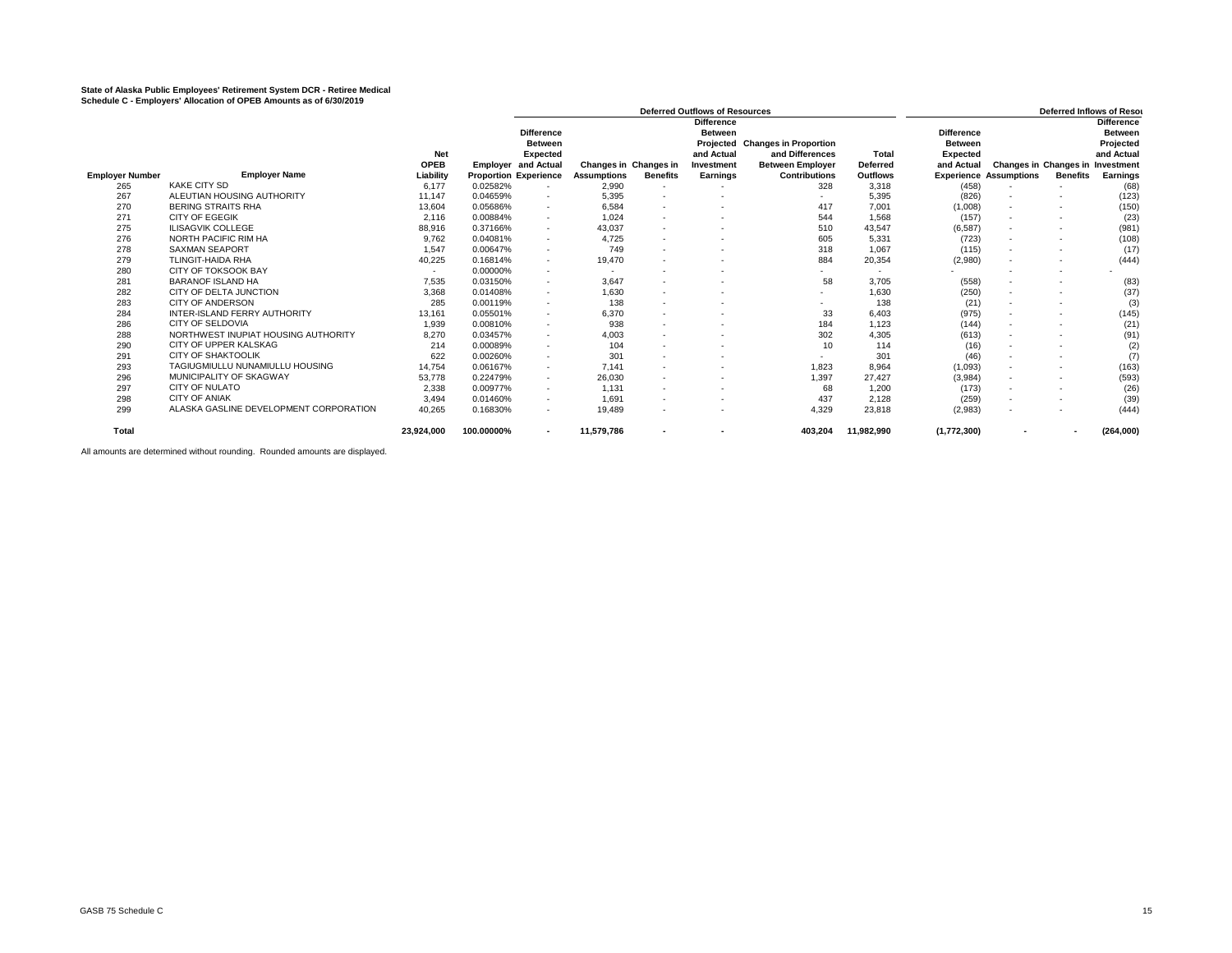# State of Alaska Public Employees' Retirement System DCR - Retiree Medi**ration and State**<br>Schedule C - Employers' Allocation of OPEB Amounts as of 6/30/2019

|                        |                                                      | urces                                                                      |                          |                                                  | <b>OPEB Expense Recognized</b>                                                                                                        |                   |
|------------------------|------------------------------------------------------|----------------------------------------------------------------------------|--------------------------|--------------------------------------------------|---------------------------------------------------------------------------------------------------------------------------------------|-------------------|
|                        |                                                      | <b>Changes in Proportion</b><br>and Differences<br><b>Between Employer</b> | Total<br><b>Deferred</b> | Proportionate<br>Share of<br><b>OPEB</b><br>Plan | <b>Net Amortization of</b><br><b>Deferred Amounts from</b><br><b>Changes in Proportion and</b><br><b>Differences Between Employer</b> |                   |
| <b>Employer Number</b> | <b>Employer Name</b>                                 | <b>Contributions</b>                                                       | <b>Inflows</b>           | <b>Expense</b>                                   | <b>Contributions</b>                                                                                                                  | <b>Total</b>      |
| 101                    | <b>STATE OF ALASKA</b><br>SOUTHWEST REGION SD        | (189, 144)                                                                 | (1, 183, 560)            | 8,184,353                                        | (29, 839)                                                                                                                             | 8,154,514         |
| 102                    |                                                      | (1,350)                                                                    | (3,821)                  | 20,331                                           | (18)                                                                                                                                  | 20,313            |
| 103                    | ANNETTE ISLAND SD<br><b>BERING STRAIT SD</b>         | (585)                                                                      | (2,652)                  | 17,008                                           | 101                                                                                                                                   | 17,108            |
| 104<br>105             | <b>CHATHAM SD</b>                                    | (2,695)<br>(97)                                                            | (10,081)<br>(796)        | 60,792<br>5,756                                  | (318)<br>34                                                                                                                           | 60,474<br>5,790   |
| 106                    | ALASKA MUNICIPAL LEAGUE                              |                                                                            |                          | ×                                                |                                                                                                                                       |                   |
| 107                    | <b>CITY OF VALDEZ</b>                                |                                                                            | (11, 265)                | 92,712                                           | 1,049                                                                                                                                 | 93,762            |
| 108                    | JUNEAU BOROUGH SD                                    |                                                                            | (13, 586)                | 111,817                                          | 402                                                                                                                                   | 112,219           |
| 109                    | MATANUSKA-SUSITNA BOROUGH                            |                                                                            | (25, 267)                | 207,957                                          | 1,205                                                                                                                                 | 209,162           |
| 110                    | MATANUSKA-SUSITNA BOROUGH SD                         | (4,636)                                                                    | (38, 741)                | 280,696                                          | 198                                                                                                                                   | 280,894           |
| 111                    | ANCHORAGE SD                                         | (21, 110)                                                                  | (114, 957)               | 772,391                                          | (1, 102)                                                                                                                              | 771,289           |
| 112                    | <b>COPPER RIVER SD</b>                               |                                                                            | (1, 439)                 | 11,845                                           | 131                                                                                                                                   | 11,976            |
| 113                    | UNIVERSITY OF ALASKA                                 | ÷.                                                                         | (76, 666)                | 630,987                                          | 18,131                                                                                                                                | 649,118           |
| 115                    | <b>CITY OF KENAI</b>                                 | (316)                                                                      | (8, 375)                 | 66,330                                           | 196                                                                                                                                   | 66,526            |
| 116                    | FAIRBANKS NORTH STAR BOROUGH                         |                                                                            | (26, 541)                | 218,438                                          | 1,895                                                                                                                                 | 220,333           |
| 117                    | FAIRBANKS NORTH STAR BOROUGH SD                      |                                                                            | (36, 506)                | 300,459                                          | 1,375                                                                                                                                 | 301,835           |
| 118                    | <b>DENALI BOROUGH SD</b>                             | (460)                                                                      | (2, 453)                 | 16,404                                           | $\overline{4}$                                                                                                                        | 16,408            |
| 120                    | CITY AND BOROUGH OF SITKA                            | (2, 119)                                                                   | (12, 864)                | 88,436                                           | (297)                                                                                                                                 | 88,139            |
| 121                    | CHUGACH SD                                           | (525)                                                                      | (1, 159)                 | 5,214                                            | (82)                                                                                                                                  | 5,132             |
| 122                    | KETCHIKAN GATEWAY BOROUGH                            | (1, 814)                                                                   | (6,681)                  | 40.052                                           | (171)                                                                                                                                 | 39.881            |
| 123                    | CITY OF SOLDOTNA                                     | (1,861)                                                                    | (6, 246)                 | 36,094                                           | (284)                                                                                                                                 | 35,810            |
| 124                    | <b>IDITAROD AREA SD</b>                              | (516)                                                                      | (1, 917)                 | 11,530                                           | 333                                                                                                                                   | 11,863            |
| 125<br>126             | <b>KUSPUK SD</b><br>CITY AND BOROUGH OF JUNEAU       | (784)                                                                      | (2, 235)                 | 11,945<br>273,041                                | 93<br>263                                                                                                                             | 12,038<br>273,304 |
| 128                    | <b>CITY OF KODIAK</b>                                | (4, 138)                                                                   | (37, 313)                | 68,976                                           | 417                                                                                                                                   | 69,392            |
| 129                    | <b>CITY OF FAIRBANKS</b>                             |                                                                            | (8, 381)<br>(7,024)      | 57,808                                           | 808                                                                                                                                   | 58.616            |
| 131                    | <b>CITY OF WASILLA</b>                               |                                                                            | (8,804)                  | 72,457                                           | 759                                                                                                                                   | 73,216            |
| 133                    | SITKA BOROUGH SD                                     | (1,594)                                                                    | (4,790)                  | 26,309                                           | (242)                                                                                                                                 | 26,067            |
| 134                    | <b>CITY OF PALMER</b>                                | (1, 219)                                                                   | (6,066)                  | 39,891                                           | 250                                                                                                                                   | 40.141            |
| 135                    | CITY AND BOROUGH OF WRANGELL                         | (728)                                                                      | (3, 523)                 | 23,004                                           | 264                                                                                                                                   | 23,268            |
| 136                    | <b>CITY OF BETHEL</b>                                | (169)                                                                      | (8, 198)                 | 66.085                                           | 509                                                                                                                                   | 66.594            |
| 137                    | VALDEZ CITY SD                                       | (906)                                                                      | (3,621)                  | 22,347                                           | 191                                                                                                                                   | 22,538            |
| 138                    | <b>HOONAH CITY SD</b>                                | (1,258)                                                                    | (1,618)                  | 2,963                                            | (193)                                                                                                                                 | 2,770             |
| 139                    | CITY OF NOME                                         | (1,504)                                                                    | (5, 571)                 | 33,473                                           | (111)                                                                                                                                 | 33,362            |
| 140                    | <b>CITY OF KOTZEBUE</b>                              | (1,001)                                                                    | (6, 763)                 | 47,423                                           | $\overline{4}$                                                                                                                        | 47,427            |
| 141                    | <b>GALENA CITY SD</b>                                | (1,096)                                                                    | (5,607)                  | 37,125                                           | (155)                                                                                                                                 | 36,970            |
| 143                    | <b>CITY OF PETERSBURG</b>                            | (1, 371)                                                                   | (6, 302)                 | 40,580                                           | (65)                                                                                                                                  | 40,515            |
| 144                    | <b>BRISTOL BAY BOROUGH</b>                           |                                                                            | (2,849)                  | 23,446                                           | 221                                                                                                                                   | 23,666            |
| 145                    | NORTH SLOPE BOROUGH                                  | (25, 279)                                                                  | (103, 222)               | 641,499                                          | (3,058)                                                                                                                               | 638,442           |
| 146                    | <b>WRANGELL PUBLIC SD</b>                            | (0)                                                                        | (1,025)                  | 8,436                                            | 133                                                                                                                                   | 8,568             |
| 148                    | CITY OF CORDOVA                                      | (3,580)                                                                    | (6, 944)                 | 27.689                                           | (457)                                                                                                                                 | 27.233            |
| 149                    | NOME CITY SD                                         | (2,633)                                                                    | (4,006)                  | 11,304                                           | (394)                                                                                                                                 | 10,910            |
| 151                    | CITY OF KING COVE                                    | (621)                                                                      | (1, 485)                 | 7,112                                            | (42)                                                                                                                                  | 7,070             |
| 152<br>153             | ALASKA HOUSING FINANCE CORPORATION<br>LOWER YUKON SD | (946)                                                                      | (15, 190)                | 117,231<br>60,021                                | 346<br>689                                                                                                                            | 117,577<br>60,710 |
| 154                    | NORTHWEST ARCTIC BOROUGH SD                          | (4.687)                                                                    | (7, 293)<br>(13,052)     | 68.847                                           | (649)                                                                                                                                 | 68.198            |
| 155                    | SOUTHEAST ISLAND SD                                  | (19)                                                                       | (1, 396)                 | 11,335                                           | 140                                                                                                                                   | 11,476            |
| 156                    | PRIBILOF SD                                          | (247)                                                                      | (457)                    | 1,728                                            | 6                                                                                                                                     | 1,734             |
| 157                    | LOWER KUSKOKWIM SD                                   | (813)                                                                      | (17, 670)                | 138,738                                          | 456                                                                                                                                   | 139,194           |
| 158                    | KODIAK ISLAND BOROUGH SD                             | (4, 138)                                                                   | (12, 224)                | 66,543                                           | (505)                                                                                                                                 | 66,038            |
| 159                    | YUKON FLATS SD                                       | (1, 115)                                                                   | (2, 146)                 | 8,488                                            | (93)                                                                                                                                  | 8,395             |
| 160                    | YUKON / KOYUKUK SD                                   | (241)                                                                      | (3,069)                  | 23,282                                           | 64                                                                                                                                    | 23,346            |
| 161                    | NORTH SLOPE BOROUGH SD                               | (218)                                                                      | (14, 926)                | 121,049                                          | 595                                                                                                                                   | 121,644           |
| 162                    | ALEUTIAN REGION SD                                   | (363)                                                                      | (363)                    | $\sim$                                           | (60)                                                                                                                                  | (60)              |
| 163                    | CORDOVA COMMUNITY MEDICAL CENTER                     | (20, 126)                                                                  | (20, 126)                | ÷.                                               | (1,761)                                                                                                                               | (1,761)           |
| 164                    | LAKE AND PENINSULA BOROUGH SD                        | (2, 149)                                                                   | (3,926)                  | 14,628                                           | (262)                                                                                                                                 | 14,366            |
| 165                    | SITKA COMMUNITY HOSPITAL                             | (14, 042)                                                                  | (26, 195)                | 100,024                                          | (1, 842)                                                                                                                              | 98,181            |
| 166                    | <b>TANANA SD</b>                                     | (185)                                                                      | (454)                    | 2,214                                            | 26                                                                                                                                    | 2,240             |
| 167                    | SOUTHEAST REGIONAL RESOURCE CENTER                   | (269)                                                                      | (2,063)                  | 14,761                                           | 28                                                                                                                                    | 14,789            |
| 168                    | <b>HYDABURG CITY SD</b>                              | (255)                                                                      | (566)                    | 2,563                                            | 6                                                                                                                                     | 2,569             |
| 169                    | <b>CITY OF TANANA</b>                                |                                                                            | (9)                      | 76                                               | 5                                                                                                                                     | 81                |
| 170                    | NORTH PACIFIC FISHERY MGMT COUNCIL                   | (63)                                                                       | (1, 466)                 | 11,553                                           | 237                                                                                                                                   | 11.790            |
| 171                    | <b>CITY OF BARROW</b>                                | (1,756)                                                                    | (3, 195)                 | 11.849                                           | (38)                                                                                                                                  | 11,811            |
| 172                    | CITY OF SAINT PAUL                                   | (1,802)                                                                    | (3, 457)                 | 13,620                                           | (43)                                                                                                                                  | 13,577            |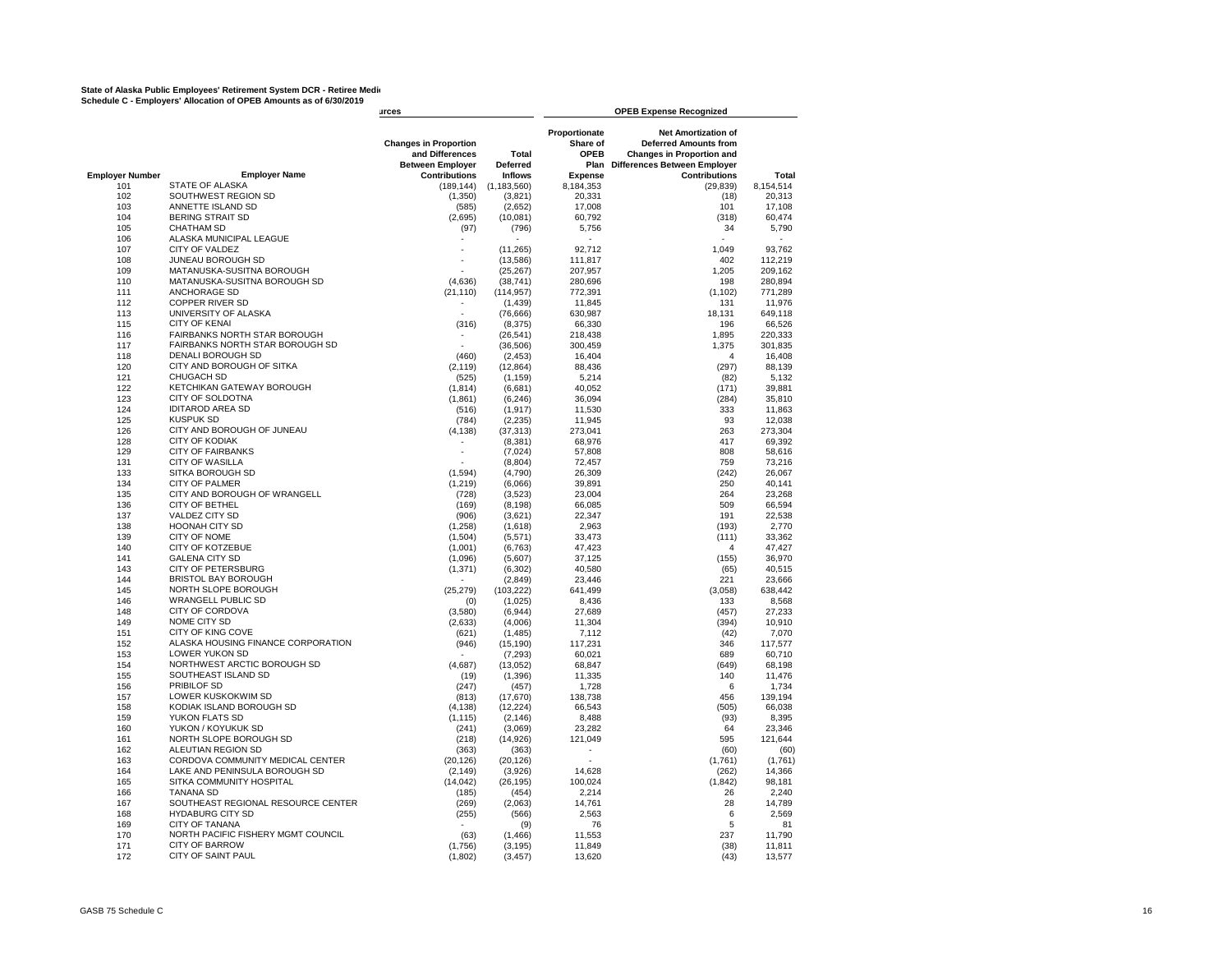# State of Alaska Public Employees' Retirement System DCR - Retiree Medi**ration and State**<br>Schedule C - Employers' Allocation of OPEB Amounts as of 6/30/2019

|                        |                                                        | urces                                                                      |                      |                                           |                                                                                                                                |                 |
|------------------------|--------------------------------------------------------|----------------------------------------------------------------------------|----------------------|-------------------------------------------|--------------------------------------------------------------------------------------------------------------------------------|-----------------|
|                        |                                                        | <b>Changes in Proportion</b><br>and Differences<br><b>Between Employer</b> | Total<br>Deferred    | Proportionate<br>Share of<br>OPEB<br>Plan | <b>Net Amortization of</b><br><b>Deferred Amounts from</b><br><b>Changes in Proportion and</b><br>Differences Between Employer |                 |
| <b>Employer Number</b> | <b>Employer Name</b>                                   | <b>Contributions</b>                                                       | <b>Inflows</b>       | <b>Expense</b>                            | <b>Contributions</b>                                                                                                           | Total           |
| 173                    | MUNICIPALITY OF ANCHORAGE                              |                                                                            | (173, 280)           | 1,426,151                                 | 10,604                                                                                                                         | 1,436,756       |
| 174                    | KODIAK ISLAND BOROUGH                                  | (972)                                                                      | (4,087)              | 25,637                                    | 199                                                                                                                            | 25,836          |
| 175                    | NOME JOINT UTILITY SYSTEM                              |                                                                            | (350)                | 2,879                                     | 141                                                                                                                            | 3,020           |
| 176                    | <b>CITY OF SAND POINT</b>                              | (501)                                                                      | (2, 122)             | 13.336                                    | 12                                                                                                                             | 13.348          |
| 177                    | KETCHIKAN GATEWAY BOROUGH SD                           | (1, 399)                                                                   | (9, 582)             | 67,345                                    | 71                                                                                                                             | 67,416          |
| 178                    | <b>CITY OF DILLINGHAM</b>                              | (1,764)                                                                    | (5, 494)             | 30,697                                    | (253)                                                                                                                          | 30,444          |
| 179                    | <b>CITY OF UNALASKA</b>                                | (279)                                                                      | (14, 386)            | 116,104                                   | 436                                                                                                                            | 116,541         |
| 180                    | KENAI PENINSULA BOROUGH                                | (1, 136)                                                                   | (20, 402)            | 158,560                                   | (110)                                                                                                                          | 158,450         |
| 181                    | <b>CITY OF KETCHIKAN</b>                               | (2,039)                                                                    | (10,081)             | 66.188                                    | (128)                                                                                                                          | 66.060          |
| 182                    | <b>CITY OF SEWARD</b>                                  | (135)                                                                      | (4, 767)             | 38,126                                    | 70                                                                                                                             | 38,195          |
| 183                    | CITY OF FORT YUKON                                     | ٠                                                                          | (1, 111)             | 9,143                                     | 419                                                                                                                            | 9,562           |
| 184                    | BRISTOL BAY BOROUGH SD                                 | ä,                                                                         | (590)                | 4,855                                     | 157                                                                                                                            | 5,011           |
| 185                    | CORDOVA CITY SD                                        | (73)                                                                       | (1, 226)             | 9,485                                     | 140                                                                                                                            | 9,625           |
| 186                    | <b>CITY OF CRAIG</b>                                   | (1,016)                                                                    | (2, 937)             | 15,810                                    | (153)                                                                                                                          | 15,656          |
| 187                    | PETERSBURG MEDICAL CENTER                              | (1, 362)                                                                   | (9, 291)             | 65,258                                    | 84                                                                                                                             | 65,341          |
| 189                    | <b>HAINES BOROUGH</b>                                  | (408)                                                                      | (3,650)              | 26,684                                    | 147                                                                                                                            | 26,831          |
| 190                    | KENAI PENINSULA BOROUGH SD                             | (5,027)                                                                    | (24, 275)            | 158,416                                   | (577)                                                                                                                          | 157,839         |
| 191                    | CITY OF NORTH POLE                                     |                                                                            | (3,328)              | 27,388                                    | 227                                                                                                                            | 27,616          |
| 192                    | <b>CITY OF GALENA</b>                                  | (182)                                                                      | (1,031)              | 6.991                                     | 42                                                                                                                             | 7,033           |
| 193                    | <b>CITY OF NENANA</b>                                  | (670)                                                                      | (688)                | 147                                       | (34)                                                                                                                           | 113             |
| 195                    | <b>YUPIIT SD</b>                                       | (504)                                                                      | (1, 912)             | 11,590                                    | 164                                                                                                                            | 11,754          |
| 196                    | NENANA CITY SD                                         | (1,069)                                                                    | (3,045)              | 16,269                                    | (17)                                                                                                                           | 16,251          |
| 198                    | <b>CITY OF SAXMAN</b>                                  | (579)                                                                      | (659)                | 659                                       | (90)                                                                                                                           | 568             |
| 199                    | <b>CITY OF HOONAH</b>                                  | (1,586)                                                                    | (3,090)              | 12,375                                    | (148)                                                                                                                          | 12.227          |
| 200                    | CITY OF PELICAN                                        | (298)                                                                      | (393)                | 781                                       | (20)                                                                                                                           | 761             |
| 202                    | <b>CITY OF WHITTIER</b>                                | (78)                                                                       | (1, 498)             | 11,684                                    | 120                                                                                                                            | 11,804          |
| 203                    | ANCHORAGE COMMUNITY DEVELOP AUTHORITY                  | (1,698)                                                                    | (4, 334)             | 21,692                                    | (256)                                                                                                                          | 21,436          |
| 204                    | <b>CRAIG CITY SD</b>                                   | (685)                                                                      | (1,902)              | 10,019                                    | (76)                                                                                                                           | 9,943           |
| 205                    | DILLINGHAM CITY SD                                     | (3, 448)                                                                   | (4, 439)             | 8,155                                     | (376)                                                                                                                          | 7,779           |
| 206                    | CITY OF THORNE BAY                                     | (418)                                                                      | (1,014)              | 4,905                                     | (36)                                                                                                                           | 4,869           |
| 208                    | <b>CITY OF AKUTAN</b>                                  | (2,698)                                                                    | (3,728)              | 8,478                                     | 81                                                                                                                             | 8,558           |
| 209                    | UNALASKA CITY SD<br><b>KASHUNAMIUT SD</b>              | (129)                                                                      | (1, 233)             | 9,090                                     | 127                                                                                                                            | 9,217<br>8.350  |
| 211<br>215             | <b>CITY OF HOMER</b>                                   | (2,052)                                                                    | (3, 104)             | 8.656                                     | (306)                                                                                                                          |                 |
| 218                    | SPECIAL EDUCATION SERVICE AGENCY                       | (1,652)                                                                    | (7,661)              | 49,460                                    | (206)                                                                                                                          | 49,254          |
|                        |                                                        | (459)                                                                      | (771)                | 2,566                                     | (65)<br>909                                                                                                                    | 2,501           |
| 219                    | BARTLETT REGIONAL HOSPITAL<br>NORTHWEST ARCTIC BOROUGH | (9,588)                                                                    | (50, 320)            | 335,231                                   |                                                                                                                                | 336,140         |
| 220<br>221             | <b>SAINT MARY'S SD</b>                                 | (3,256)<br>(642)                                                           | (5, 772)<br>(1, 595) | 20,710<br>7.837                           | (275)<br>73                                                                                                                    | 20,435<br>7,910 |
| 223                    | <b>BRISTOL BAY RHA</b>                                 | (1, 351)                                                                   |                      | 9,797                                     | (196)                                                                                                                          | 9,601           |
| 224                    | COPPER RIVER BASIN RHA                                 | (781)                                                                      | (2, 542)<br>(1, 335) | 4,559                                     | (114)                                                                                                                          | 4,445           |
| 225                    | <b>SKAGWAY CITY SD</b>                                 |                                                                            |                      | 2,079                                     | 26                                                                                                                             | 2,105           |
| 227                    | <b>CITY OF KLAWOCK</b>                                 | (156)<br>(575)                                                             | (408)<br>(1, 462)    | 7,297                                     | (6)                                                                                                                            | 7,291           |
| 228                    | PETERSBURG CITY SD                                     | (262)                                                                      | (1,526)              | 10.402                                    | (1)                                                                                                                            | 10.401          |
| 230                    | ALEUTIANS EAST BOROUGH                                 |                                                                            | (675)                | 5,554                                     | 41                                                                                                                             | 5,594           |
| 235                    | <b>CITY OF HUSLIA</b>                                  | (444)                                                                      | (573)                | 1,061                                     | (7)                                                                                                                            | 1,053           |
| 237                    | <b>CITY OF KALTAG</b>                                  | (83)                                                                       | (113)                | 246                                       | (3)                                                                                                                            | 243             |
| 240                    | HAINES BOROUGH SD                                      | (693)                                                                      | (1, 469)             | 6,385                                     | (100)                                                                                                                          | 6,285           |
| 242                    | <b>CITY OF ELIM</b>                                    |                                                                            |                      |                                           |                                                                                                                                |                 |
| 243                    | <b>CITY OF ATKA</b>                                    | (598)                                                                      | (702)                | 863                                       | (87)                                                                                                                           | 776             |
| 244                    | ALEUTIANS EAST BOROUGH SD                              | (894)                                                                      | (1, 858)             | 7,934                                     | (85)                                                                                                                           | 7,849           |
| 246                    | DELTA/GREELY SD                                        | (1,061)                                                                    | (2, 289)             | 10,103                                    | (157)                                                                                                                          | 9,945           |
| 247                    | LAKE AND PENINSULA BOROUGH                             | (359)                                                                      | (911)                | 4,547                                     | 14                                                                                                                             | 4,562           |
| 248                    | CITY AND BOROUGH OF YAKUTAT                            | (968)                                                                      | (1,672)              | 5,799                                     | (18)                                                                                                                           | 5,780           |
| 249                    | <b>CITY OF UNALAKLEET</b>                              | (2, 129)                                                                   | (2, 270)             | 1,163                                     | (203)                                                                                                                          | 961             |
| 251                    | <b>KLAWOCK CITY SD</b>                                 | (264)                                                                      | (755)                | 4,040                                     | (31)                                                                                                                           | 4,009           |
| 254                    | <b>CITY OF MEKORYUK</b>                                |                                                                            |                      |                                           |                                                                                                                                |                 |
| 255                    | ALASKA GATEWAY SD                                      |                                                                            | (2,928)              | 24,100                                    | 284                                                                                                                            | 24,384          |
| 257                    | PELICAN CITY SD                                        | (86)                                                                       | (117)                | 253                                       | 5                                                                                                                              | 257             |
| 258                    | <b>DENALI BOROUGH</b>                                  | (109)                                                                      | (883)                | 6,368                                     | 64                                                                                                                             | 6,433           |
| 259                    | CITY OF ALLAKAKET                                      | ä,                                                                         | ٠                    | ×                                         | ٠                                                                                                                              | $\sim$          |
| 260                    | <b>CITY OF KACHEMAK</b>                                |                                                                            |                      | ×,                                        |                                                                                                                                | ÷               |
| 262                    | COOK INLET HOUSING AUTHORITY                           | (1.226)                                                                    | (12,008)             | 88.738                                    | 222                                                                                                                            | 88.959          |
| 263                    | <b>INTERIOR RHA</b>                                    | (199)                                                                      | (1, 333)             | 9,334                                     | 23                                                                                                                             | 9,357           |
| 264                    | YAKUTAT SD                                             | (180)                                                                      | (388)                | 1,712                                     | (10)                                                                                                                           | 1,703           |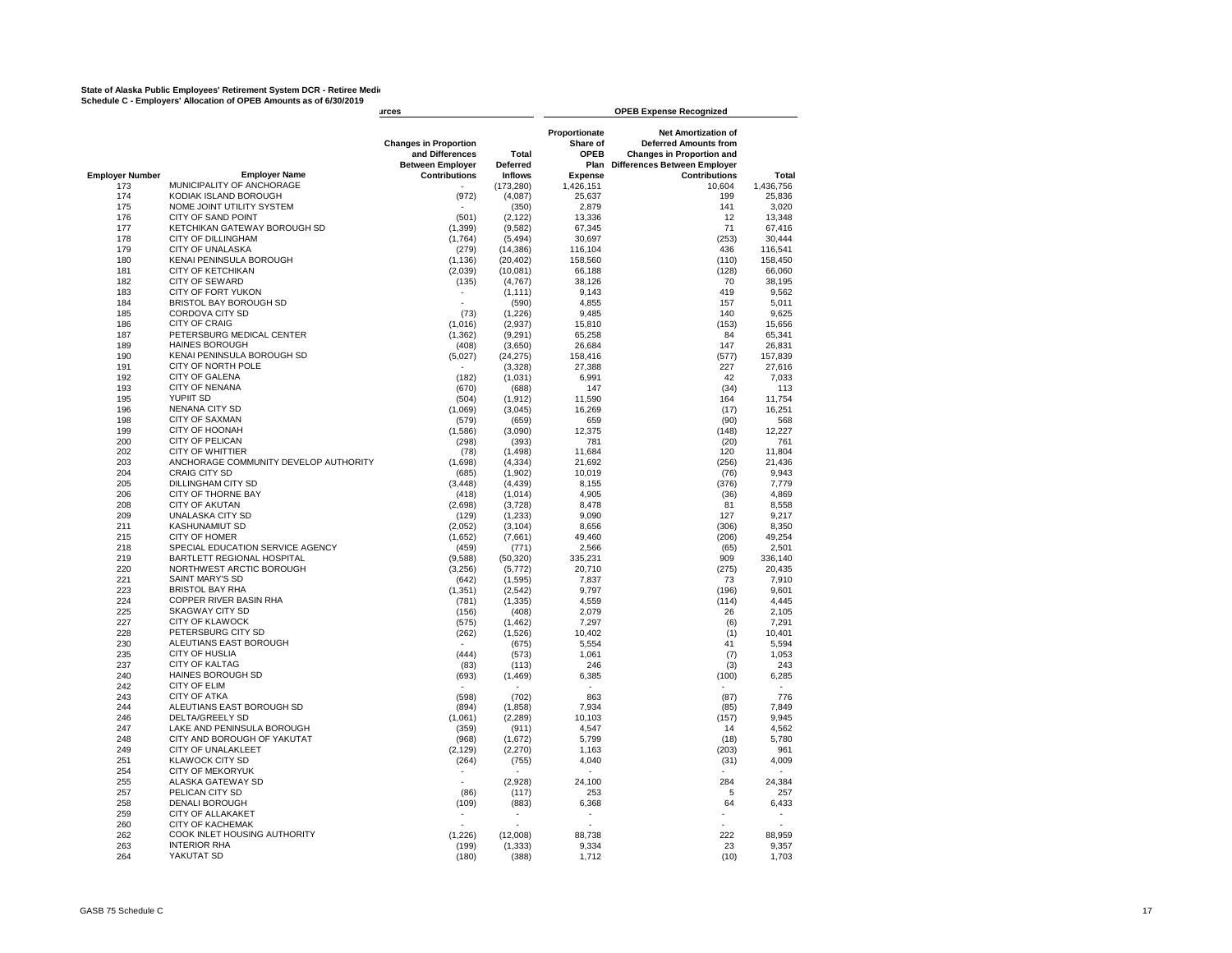# State of Alaska Public Employees' Retirement System DCR - Retiree Medi**ration and State**<br>Schedule C - Employers' Allocation of OPEB Amounts as of 6/30/2019

|                        | Scriedule C - Employers, Allocation of OPED Amounts as of 6/30/2019 | urces                                                                      |                          |                                                  | <b>OPEB Expense Recognized</b>                                                                                                 |            |
|------------------------|---------------------------------------------------------------------|----------------------------------------------------------------------------|--------------------------|--------------------------------------------------|--------------------------------------------------------------------------------------------------------------------------------|------------|
|                        |                                                                     | <b>Changes in Proportion</b><br>and Differences<br><b>Between Employer</b> | Total<br><b>Deferred</b> | Proportionate<br>Share of<br><b>OPEB</b><br>Plan | <b>Net Amortization of</b><br><b>Deferred Amounts from</b><br><b>Changes in Proportion and</b><br>Differences Between Employer |            |
| <b>Employer Number</b> | <b>Employer Name</b>                                                | <b>Contributions</b>                                                       | <b>Inflows</b>           | <b>Expense</b>                                   | <b>Contributions</b>                                                                                                           | Total      |
| 265                    | <b>KAKE CITY SD</b>                                                 | (109)                                                                      | (635)                    | 4,327                                            | 35                                                                                                                             | 4,362      |
| 267                    | ALEUTIAN HOUSING AUTHORITY                                          | (783)                                                                      | (1,732)                  | 7,809                                            | (115)                                                                                                                          | 7,694      |
| 270                    | <b>BERING STRAITS RHA</b>                                           | (1, 491)                                                                   | (2,649)                  | 9,530                                            | (179)                                                                                                                          | 9,351      |
| 271                    | <b>CITY OF EGEGIK</b>                                               | (7)                                                                        | (187)                    | 1,482                                            | 77                                                                                                                             | 1,559      |
| 275                    | <b>ILISAGVIK COLLEGE</b>                                            | (3,210)                                                                    | (10, 779)                | 62,288                                           | (386)                                                                                                                          | 61,902     |
| 276                    | NORTH PACIFIC RIM HA                                                | (70)                                                                       | (901)                    | 6,839                                            | 73                                                                                                                             | 6,912      |
| 278                    | <b>SAXMAN SEAPORT</b>                                               | (165)                                                                      | (297)                    | 1,084                                            | 25                                                                                                                             | 1,109      |
| 279                    | <b>TLINGIT-HAIDA RHA</b>                                            | (1, 451)                                                                   | (4, 875)                 | 28,179                                           | (114)                                                                                                                          | 28,065     |
| 280                    | <b>CITY OF TOKSOOK BAY</b>                                          |                                                                            |                          |                                                  |                                                                                                                                |            |
| 281                    | <b>BARANOF ISLAND HA</b>                                            | (302)                                                                      | (944)                    | 5,279                                            | (33)                                                                                                                           | 5,245      |
| 282                    | CITY OF DELTA JUNCTION                                              | (1,256)                                                                    | (1, 542)                 | 2,359                                            | (186)                                                                                                                          | 2,173      |
| 283                    | <b>CITY OF ANDERSON</b>                                             | (108)                                                                      | (132)                    | 200                                              | (16)                                                                                                                           | 184        |
| 284                    | INTER-ISLAND FERRY AUTHORITY                                        | (103)                                                                      | (1, 223)                 | 9,220                                            | (9)                                                                                                                            | 9,211      |
| 286                    | <b>CITY OF SELDOVIA</b>                                             | (181)                                                                      | (346)                    | 1,358                                            | 5                                                                                                                              | 1,363      |
| 288                    | NORTHWEST INUPIAT HOUSING AUTHORITY                                 |                                                                            | (704)                    | 5,793                                            | 45                                                                                                                             | 5,839      |
| 290                    | CITY OF UPPER KALSKAG                                               | (11)                                                                       | (30)                     | 150                                              | $\Omega$                                                                                                                       | 150        |
| 291                    | <b>CITY OF SHAKTOOLIK</b>                                           | (48)                                                                       | (101)                    | 436                                              | (7)                                                                                                                            | 429        |
| 293                    | TAGIUGMIULLU NUNAMIULLU HOUSING                                     | (831)                                                                      | (2,086)                  | 10,336                                           | 130                                                                                                                            | 10,466     |
| 296                    | MUNICIPALITY OF SKAGWAY                                             | (251)                                                                      | (4,828)                  | 37,673                                           | 188                                                                                                                            | 37,861     |
| 297                    | <b>CITY OF NULATO</b>                                               | (377)                                                                      | (576)                    | 1,638                                            | (42)                                                                                                                           | 1,596      |
| 298                    | <b>CITY OF ANIAK</b>                                                | (64)                                                                       | (362)                    | 2,447                                            | 60                                                                                                                             | 2,508      |
| 299                    | ALASKA GASLINE DEVELOPMENT CORPORATION                              | (3,623)                                                                    | (7,050)                  | 28,206                                           | 205                                                                                                                            | 28.411     |
| Total                  |                                                                     | (403.204)                                                                  | (2,439,503)              | 16,759,382                                       | 0                                                                                                                              | 16,759,382 |

All amounts are determined without rounding. Rounded amounts are displaye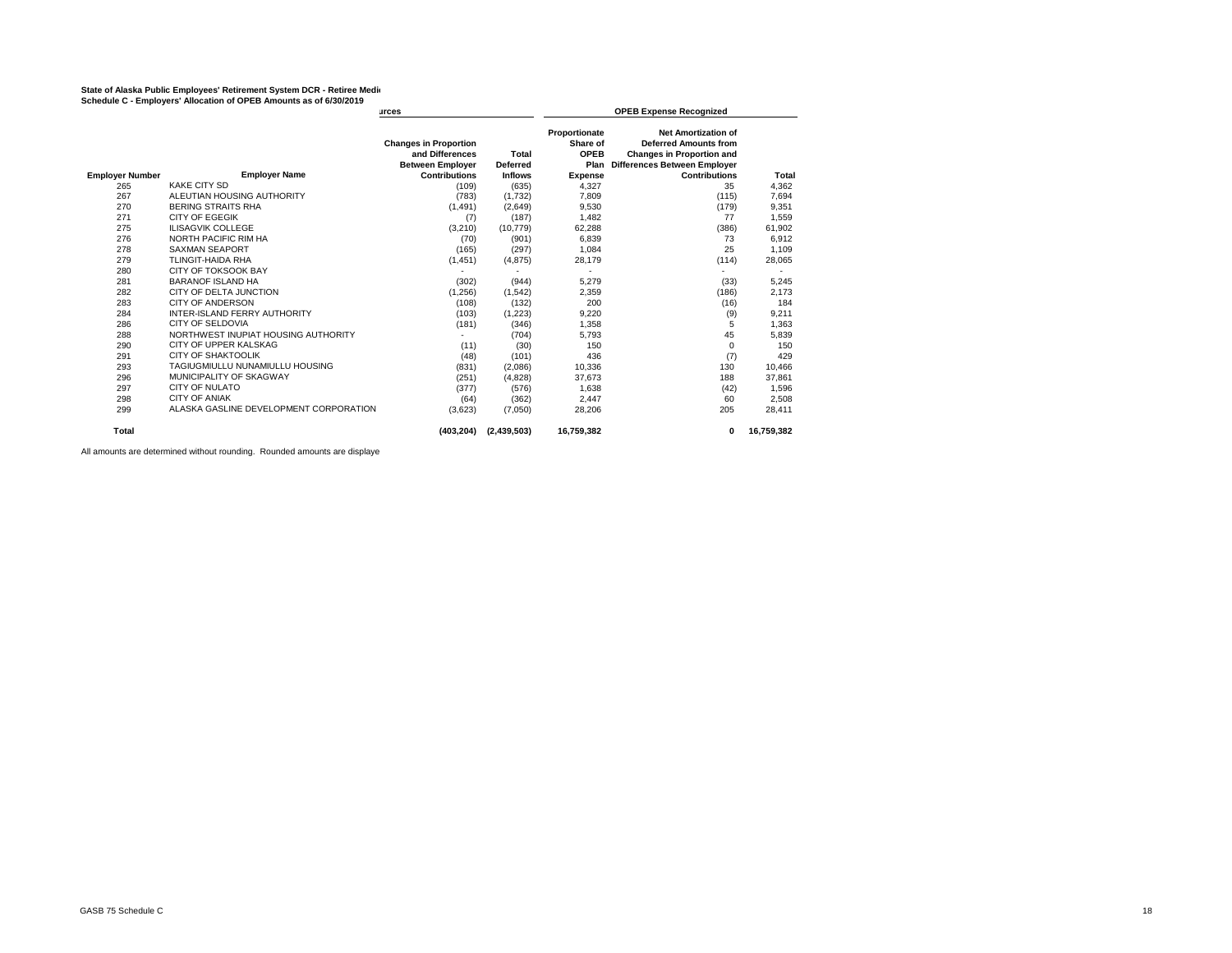# **State of Alaska Public Employees' Retirement System DCR - Retiree Medical Schedule D - Employers' Allocation of Recognition of Deferred Outflows/Inflows as of 6/30/2019**

| <b>Employer Number</b> | <b>Employer Name</b>               | FY2020  | FY2021  | FY2022                   | FY2023  | FY2024  | <b>Thereafter</b> |
|------------------------|------------------------------------|---------|---------|--------------------------|---------|---------|-------------------|
| 101                    | <b>STATE OF ALASKA</b>             | 453,809 | 453,809 | 763,224                  | 757,755 | 639,380 | 1,403,389         |
| 102                    | SOUTHWEST REGION SD                | 1,183   | 1,183   | 1,952                    | 1,938   | 1,644   | 3,485             |
| 103                    | ANNETTE ISLAND SD                  | 1,106   | 1,106   | 1,749                    | 1,738   | 1,492   | 3,086             |
| 104                    | BERING STRAIT SD                   | 3,274   | 3,274   | 5,573                    | 5,532   | 4,653   | 10,000            |
| 105                    | <b>CHATHAM SD</b>                  | 374     | 374     | 592                      | 588     | 505     | 1,058             |
| 106                    | ALASKA MUNICIPAL LEAGUE            |         |         | $\overline{\phantom{a}}$ |         |         |                   |
| 107                    | CITY OF VALDEZ                     | 6,528   | 6,528   | 10,033                   | 9,971   | 8,630   | 18,342            |
| 108                    | JUNEAU BOROUGH SD                  | 7,010   | 7,010   | 11,237                   | 11,163  | 9,545   | 20,298            |
| 109                    | MATANUSKA-SUSITNA BOROUGH          | 13,494  | 13,494  | 21,356                   | 21,217  | 18,209  | 39,070            |
| 110                    | MATANUSKA-SUSITNA BOROUGH SD       | 16,785  | 16,785  | 27,397                   | 27,210  | 23,150  | 49,057            |
| 111                    | ANCHORAGE SD                       | 44,542  | 44,542  | 73,743                   | 73,227  | 62,055  | 131,885           |
| 112                    | <b>COPPER RIVER SD</b>             | 831     | 831     | 1,279                    | 1,271   | 1,099   | 2,354             |
| 113                    | UNIVERSITY OF ALASKA               | 55,418  | 55,418  | 79,273                   | 78,852  | 69,725  | 143,685           |
| 115                    | <b>CITY OF KENAI</b>               | 4,116   | 4,116   | 6,623                    | 6,579   | 5,620   | 12,025            |
| 116                    | FAIRBANKS NORTH STAR BOROUGH       | 14,804  | 14,804  | 23,062                   | 22,916  | 19,756  | 42,147            |
| 117                    | FAIRBANKS NORTH STAR BOROUGH SD    | 19,131  | 19,131  | 30,490                   | 30,289  | 25,943  | 55,634            |
| 118                    | DENALI BOROUGH SD                  | 974     | 974     | 1,594                    | 1,583   | 1,345   | 2,910             |
| 120                    | CITY AND BOROUGH OF SITKA          | 4,929   | 4,929   | 8,273                    | 8,214   | 6,935   | 15,036            |
| 121                    | CHUGACH SD                         | 226     | 226     | 423                      | 420     | 344     | 804               |
| 122                    | KETCHIKAN GATEWAY BOROUGH          | 2,196   | 2,196   | 3,710                    | 3,683   | 3,104   | 6,960             |
| 123                    | CITY OF SOLDOTNA                   | 1,849   | 1,849   | 3,213                    | 3,189   | 2,667   | 5,927             |
| 124                    | <b>IDITAROD AREA SD</b>            | 1,014   | 1,014   | 1,450                    | 1,443   | 1,276   | 2,557             |
| 125                    | <b>KUSPUK SD</b>                   | 799     | 799     | 1,250                    | 1,242   | 1,070   | 2,102             |
| 126                    | CITY AND BOROUGH OF JUNEAU         | 16,398  | 16,398  | 26,721                   | 26,538  | 22,589  | 47,849            |
| 128                    | <b>CITY OF KODIAK</b>              | 4,493   | 4,493   | 7,100                    | 7,054   | 6,057   | 12,819            |
| 129                    | <b>CITY OF FAIRBANKS</b>           | 4,224   | 4,224   | 6,410                    | 6,371   | 5,535   | 11,894            |
| 131                    | <b>CITY OF WASILLA</b>             | 5,040   | 5,040   | 7,780                    | 7,731   | 6,683   | 14,290            |
| 133                    | SITKA BOROUGH SD                   | 1,312   | 1,312   | 2,307                    | 2,290   | 1,909   | 4,257             |
| 134                    | <b>CITY OF PALMER</b>              | 2,607   | 2,607   | 4,115                    | 4,089   | 3,512   | 7,270             |
| 135                    | CITY AND BOROUGH OF WRANGELL       | 1,623   | 1,623   | 2,493                    | 2,478   | 2,145   | 4,766             |
| 136                    | <b>CITY OF BETHEL</b>              | 4,414   | 4,414   | 6,913                    | 6,868   | 5,913   | 12,792            |
| 137                    | <b>VALDEZ CITY SD</b>              | 1,512   | 1,512   | 2,357                    | 2,342   | 2,018   | 4,249             |
| 138                    | HOONAH CITY SD                     | (18)    | (18)    | 94                       | 92      | 49      | 251               |
| 139                    | CITY OF NOME                       | 1,867   | 1,867   | 3,132                    | 3,110   | 2,626   | 5,705             |
| 140                    | <b>CITY OF KOTZEBUE</b>            | 2,807   | 2,807   | 4,599                    | 4,568   | 3,882   | 8,236             |
| 141                    | <b>GALENA CITY SD</b>              | 2,039   | 2,039   | 3,443                    | 3,418   | 2,881   | 6,228             |
| 143                    | <b>CITY OF PETERSBURG</b>          | 2,333   | 2,333   | 3,867                    | 3,840   | 3,253   | 7,132             |
| 144                    | <b>BRISTOL BAY BOROUGH</b>         | 1,606   | 1,606   | 2,492                    | 2,477   | 2,138   | 4,538             |
| 145                    | NORTH SLOPE BOROUGH                | 34,851  | 34,851  | 59,103                   | 58,675  | 49,396  | 106,211           |
| 146                    | <b>WRANGELL PUBLIC SD</b>          | 631     | 631     | 950                      | 944     | 822     | 1,741             |
| 148                    | CITY OF CORDOVA                    | 1,180   | 1,180   | 2,227                    | 2,208   | 1,808   | 3,851             |
| 149                    | NOME CITY SD                       | 274     | 274     | 701                      | 694     | 530     | 1,331             |
| 151                    | CITY OF KING COVE                  | 379     | 379     | 647                      | 643     | 540     | 1,158             |
| 152                    | ALASKA HOUSING FINANCE CORPORATION | 7,274   | 7,274   | 11,706                   | 11,628  | 9,932   | 20,977            |
| 153                    | LOWER YUKON SD                     | 4,236   | 4,236   | 6,505                    | 6,465   | 5,597   | 11,807            |
| 154                    | NORTHWEST ARCTIC BOROUGH SD        | 3,419   | 3,419   | 6,022                    | 5,976   | 4,980   | 10,746            |
| 155                    | SOUTHEAST ISLAND SD                | 810     | 810     | 1,239                    | 1,231   | 1,067   | 2,306             |
| 156                    | PRIBILOF SD                        | 108     | 108     | 174                      | 172     | 147     | 311               |
| 157                    | LOWER KUSKOKWIM SD                 | 8,655   | 8,655   | 13,900                   | 13,807  | 11,800  | 25,341            |
| 158                    | KODIAK ISLAND BOROUGH SD           | 3,427   | 3,427   | 5,943                    | 5,898   | 4,936   | 10,592            |
| 159                    | YUKON FLATS SD                     | 409     | 409     | 730                      | 724     | 601     | 1,328             |
| 160                    | YUKON / KOYUKUK SD                 | 1,440   | 1,440   | 2,320                    | 2,305   | 1,968   | 4,149             |
| 161                    | NORTH SLOPE BOROUGH SD             | 7,748   | 7,748   | 12,325                   | 12,244  | 10,493  | 22,153            |
| 162                    | ALEUTIAN REGION SD                 | (60)    | (60)    | (60)                     | (60)    | (60)    | (65)              |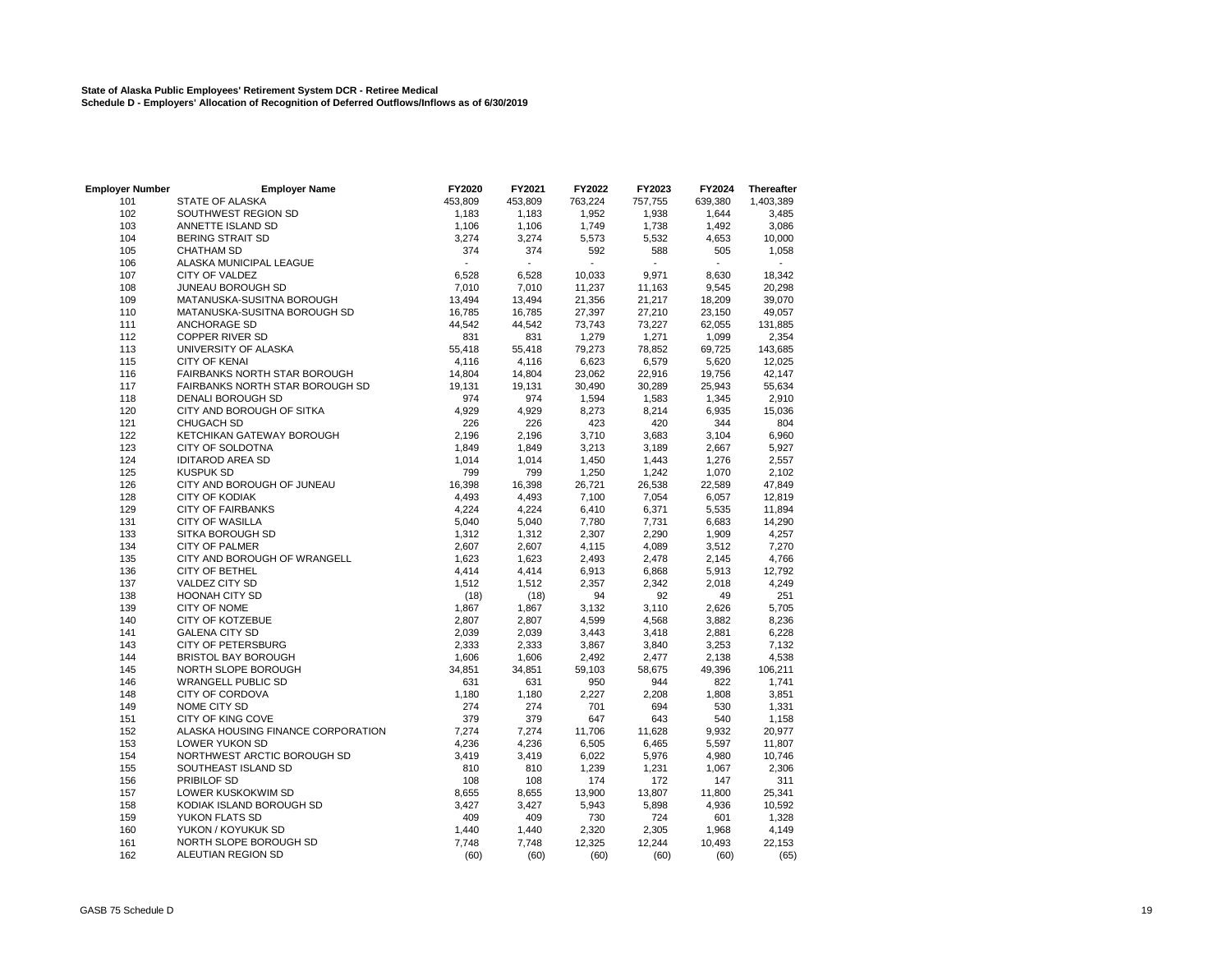# **State of Alaska Public Employees' Retirement System DCR - Retiree Medical Schedule D - Employers' Allocation of Recognition of Deferred Outflows/Inflows as of 6/30/2019**

| <b>Employer Number</b> | <b>Employer Name</b>                  | FY2020  | FY2021  | FY2022  | FY2023  | FY2024  | <b>Thereafter</b> |
|------------------------|---------------------------------------|---------|---------|---------|---------|---------|-------------------|
| 163                    | CORDOVA COMMUNITY MEDICAL CENTER      | (1,761) | (1,761) | (1,761) | (1,761) | (1,761) | (4,864)           |
| 164                    | LAKE AND PENINSULA BOROUGH SD         | 602     | 602     | 1,155   | 1,146   | 934     | 1,977             |
| 165                    | SITKA COMMUNITY HOSPITAL              | 4,069   | 4,069   | 7,850   | 7,783   | 6,337   | 13,500            |
| 166                    | <b>TANANA SD</b>                      | 157     | 157     | 241     | 240     | 207     | 478               |
| 167                    | SOUTHEAST REGIONAL RESOURCE CENTER    | 900     | 900     | 1,458   | 1,448   | 1,235   | 2,665             |
| 168                    | <b>HYDABURG CITY SD</b>               | 157     | 157     | 254     | 252     | 215     | 420               |
| 169                    | <b>CITY OF TANANA</b>                 | 10      | 10      | 13      | 12      | 11      | 25                |
| 170                    | NORTH PACIFIC FISHERY MGMT COUNCIL    | 920     | 920     | 1,357   | 1,349   | 1,182   | 2,564             |
| 171                    | <b>CITY OF BARROW</b>                 | 662     | 662     | 1,110   | 1,103   | 931     | 1,988             |
| 172                    | CITY OF SAINT PAUL                    | 762     | 762     | 1,277   | 1,268   | 1,071   | 2,627             |
| 173                    | MUNICIPALITY OF ANCHORAGE             | 94,881  | 94,881  | 148,798 | 147,845 | 127,218 | 268,354           |
| 174                    | KODIAK ISLAND BOROUGH                 | 1,714   | 1,714   | 2,684   | 2,666   | 2,296   | 4,771             |
| 175                    | NOME JOINT UTILITY SYSTEM             | 311     | 311     | 420     | 418     | 376     | 711               |
| 176                    | CITY OF SAND POINT                    | 800     | 800     | 1,304   | 1,295   | 1,102   | 2,466             |
| 177                    | KETCHIKAN GATEWAY BOROUGH SD          | 4,050   | 4,050   | 6,596   | 6,551   | 5,577   | 11,840            |
| 178                    | <b>CITY OF DILLINGHAM</b>             | 1,561   | 1,561   | 2,722   | 2,701   | 2,257   | 4,914             |
| 179                    | CITY OF UNALASKA                      | 7,297   | 7,297   | 11,687  | 11,609  | 9,930   | 21,312            |
| 180                    | KENAI PENINSULA BOROUGH               | 9,260   | 9,260   | 15,254  | 15,149  | 12,855  | 27,676            |
| 181                    | <b>CITY OF KETCHIKAN</b>              | 3,783   | 3,783   | 6,285   | 6,241   | 5,284   | 11,505            |
| 182                    | <b>CITY OF SEWARD</b>                 | 2,323   | 2,323   | 3,764   | 3,738   | 3,187   | 6,802             |
| 183                    | CITY OF FORT YUKON                    | 959     | 959     | 1,305   | 1,299   | 1,167   | 2,327             |
| 184                    | <b>BRISTOL BAY BOROUGH SD</b>         | 443     | 443     | 627     | 624     | 554     | 1,126             |
| 185                    | CORDOVA CITY SD                       | 701     | 701     | 1,059   | 1,053   | 916     | 1,932             |
| 186                    | <b>CITY OF CRAIG</b>                  | 781     | 781     | 1,378   | 1,368   | 1,139   | 2,539             |
| 187                    | PETERSBURG MEDICAL CENTER             | 3,940   | 3,940   | 6,407   | 6,364   | 5,420   | 11,484            |
| 189                    | <b>HAINES BOROUGH</b>                 | 1,724   | 1,724   | 2,733   | 2,715   | 2,329   | 4,807             |
| 190                    | KENAI PENINSULA BOROUGH SD            | 8,785   | 8,785   | 14,774  | 14,668  | 12,376  | 26,574            |
| 191                    | CITY OF NORTH POLE                    | 1,846   | 1,846   | 2,881   | 2,863   | 2,467   | 5,318             |
| 192                    | <b>CITY OF GALENA</b>                 | 455     | 455     | 720     | 715     | 614     | 1,254             |
| 193                    | <b>CITY OF NENANA</b>                 | (25)    | (25)    | (20)    | (20)    | (22)    | (59)              |
| 195                    | YUPIIT SD                             | 849     | 849     | 1,287   | 1,279   | 1,112   | 2,166             |
| 196                    | <b>NENANA CITY SD</b>                 | 944     | 944     | 1,559   | 1,548   | 1,313   | 2,771             |
| 198                    | <b>CITY OF SAXMAN</b>                 | (51)    | (51)    | (27)    | (27)    | (36)    | (11)              |
| 199                    | <b>CITY OF HOONAH</b>                 | 583     | 583     | 1,051   | 1,043   | 864     | 1,781             |
| 200                    | CITY OF PELICAN                       | 27      | 27      | 56      | 56      | 44      | 73                |
| 202                    | <b>CITY OF WHITTIER</b>               | 811     | 811     | 1,252   | 1,245   | 1,076   | 2,232             |
| 203                    | ANCHORAGE COMMUNITY DEVELOP AUTHORITY | 1,026   | 1,026   | 1,846   | 1,831   | 1,517   | 3,409             |
| 204                    | <b>CRAIG CITY SD</b>                  | 516     | 516     | 895     | 888     | 743     | 1,582             |
| 205                    | DILLINGHAM CITY SD                    | 106     | 106     | 414     | 409     | 291     | 841               |
| 206                    | CITY OF THORNE BAY                    | 254     | 254     | 439     | 436     | 365     | 764               |
| 208                    | <b>CITY OF AKUTAN</b>                 | 582     | 582     | 902     | 897     | 774     | 1,225             |
| 209                    | UNALASKA CITY SD                      | 664     | 664     | 1,008   | 1,002   | 870     | 1,827             |
| 211                    | KASHUNAMIUT SD                        | 205     | 205     | 533     | 527     | 402     | 1,004             |
| 215                    | <b>CITY OF HOMER</b>                  | 2,717   | 2,717   | 4,587   | 4,554   | 3,838   | 8,343             |
| 218                    | SPECIAL EDUCATION SERVICE AGENCY      | 87      | 87      | 184     | 182     | 145     | 319               |
| 219                    | <b>BARTLETT REGIONAL HOSPITAL</b>     | 20,719  | 20,719  | 33,393  | 33,169  | 28,320  | 59,314            |
| 220                    | NORTHWEST ARCTIC BOROUGH              | 949     | 949     | 1,732   | 1,718   | 1,419   | 3,352             |
| 221                    | <b>SAINT MARY'S SD</b>                | 536     | 536     | 832     | 827     | 714     | 1,557             |
| 223                    | <b>BRISTOL BAY RHA</b>                | 383     | 383     | 754     | 747     | 605     | 1,355             |
| 224                    | COPPER RIVER BASIN RHA                | 155     | 155     | 328     | 325     | 259     | 593               |
| 225                    | <b>SKAGWAY CITY SD</b>                | 149     | 149     | 228     | 226     | 196     | 424               |
| 227                    | <b>CITY OF KLAWOCK</b>                | 425     | 425     | 701     | 696     | 591     | 1,304             |
| 228                    | PETERSBURG CITY SD                    | 614     | 614     | 1,007   | 1,000   | 850     | 1,825             |
| 230                    | ALEUTIANS EAST BOROUGH                | 369     | 369     | 579     | 575     | 495     | 1,026             |
|                        |                                       |         |         |         |         |         |                   |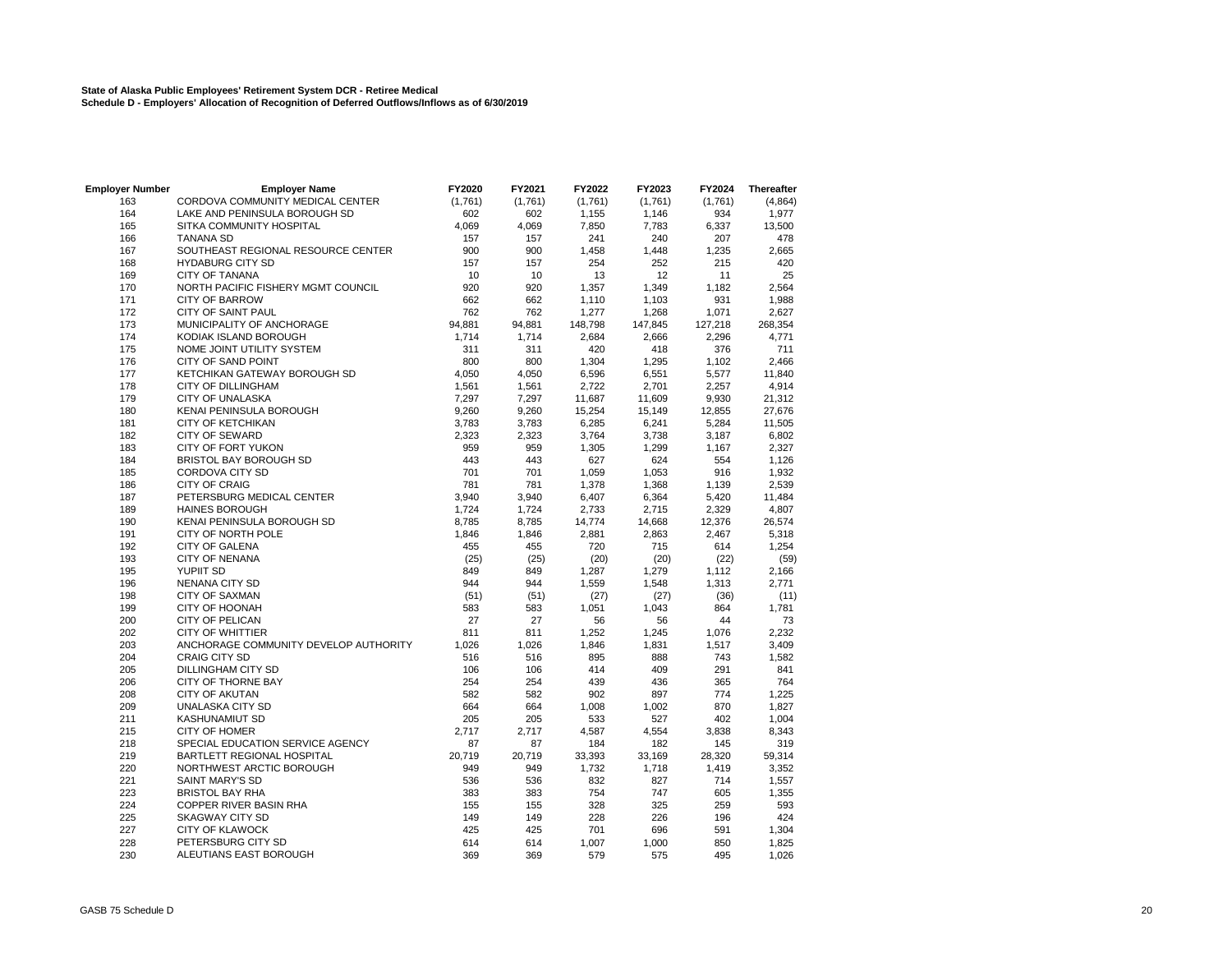# **State of Alaska Public Employees' Retirement System DCR - Retiree Medical Schedule D - Employers' Allocation of Recognition of Deferred Outflows/Inflows as of 6/30/2019**

| <b>Employer Number</b> | <b>Employer Name</b>                     | FY2020                   | FY2021                   | FY2022                   | FY2023         | FY2024         | <b>Thereafter</b> |
|------------------------|------------------------------------------|--------------------------|--------------------------|--------------------------|----------------|----------------|-------------------|
| 235                    | <b>CITY OF HUSLIA</b>                    | 55                       | 55                       | 96                       | 95             | 80             | 168               |
| 237                    | <b>CITY OF KALTAG</b>                    | 11                       | 11                       | 20                       | 20             | 17             | 46                |
| 240                    | <b>HAINES BOROUGH SD</b>                 | 277                      | 277                      | 519                      | 514            | 422            | 991               |
| 242                    | CITY OF ELIM                             | $\overline{\phantom{a}}$ | $\overline{\phantom{a}}$ | $\overline{\phantom{a}}$ | L.             | ٠              |                   |
| 243                    | <b>CITY OF ATKA</b>                      | (36)                     | (36)                     | (4)                      | (4)            | (17)           | 45                |
| 244                    | ALEUTIANS EAST BOROUGH SD                | 384                      | 384                      | 684                      | 678            | 564            | 1,372             |
| 246                    | <b>DELTA/GREELY SD</b>                   | 440                      | 440                      | 821                      | 815            | 669            | 1,508             |
| 247                    | LAKE AND PENINSULA BOROUGH               | 283                      | 283                      | 455                      | 452            | 386            | 887               |
| 248                    | CITY AND BOROUGH OF YAKUTAT              | 324                      | 324                      | 544                      | 540            | 456            | 865               |
| 249                    | CITY OF UNALAKLEET                       | (134)                    | (134)                    | (90)                     | (91)           | (107)          | (315)             |
| 251                    | <b>KLAWOCK CITY SD</b>                   | 207                      | 207                      | 360                      | 357            | 299            | 669               |
| 254                    | <b>CITY OF MEKORYUK</b>                  |                          | $\blacksquare$           |                          |                |                |                   |
| 255                    | ALASKA GATEWAY SD                        | 1,708                    | 1,708                    | 2,619                    | 2,603          | 2,254          | 4,742             |
| 257                    | PELICAN CITY SD                          | 20                       | 20                       | 29                       | 29             | 25             | 60                |
| 258                    | <b>DENALI BOROUGH</b>                    | 441                      | 441                      | 681                      | 677            | 585            | 1,282             |
| 259                    | CITY OF ALLAKAKET                        | $\blacksquare$           | $\overline{\phantom{a}}$ | $\blacksquare$           | $\overline{a}$ | ٠              |                   |
| 260                    | <b>CITY OF KACHEMAK</b>                  |                          |                          |                          | $\overline{a}$ |                |                   |
| 262                    | COOK INLET HOUSING AUTHORITY             | 5,465                    | 5,465                    | 8,820                    | 8,761          | 7,478          | 16,216            |
| 263                    | <b>INTERIOR RHA</b>                      | 575                      | 575                      | 928                      | 921            | 786            | 1,662             |
| 264                    | YAKUTAT SD                               | 92                       | 92                       | 156                      | 155            | 130            | 265               |
| 265                    | <b>KAKE CITY SD</b>                      | 290                      | 290                      | 454                      | 451            | 388            | 810               |
| 267                    | ALEUTIAN HOUSING AUTHORITY               | 346                      | 346                      | 642                      | 636            | 523            | 1,169             |
| 270                    | <b>BERING STRAITS RHA</b>                | 384                      | 384                      | 745                      | 738            | 601            | 1,499             |
| 271                    | <b>CITY OF EGEGIK</b>                    | 165                      | 165                      | 221                      | 220            | 198            | 412               |
| 275                    | <b>ILISAGVIK COLLEGE</b>                 | 3,295                    | 3,295                    | 5,650                    | 5,609          | 4,708          | 10,211            |
| 276                    | NORTH PACIFIC RIM HA                     | 477                      | 477                      | 735                      | 731            | 632            | 1,378             |
| 278                    | <b>SAXMAN SEAPORT</b>                    | 90                       | 90                       | 131                      | 130            | 114            | 217               |
| 279                    | <b>TLINGIT-HAIDA RHA</b>                 | 1,551                    | 1,551                    | 2,617                    | 2,598          | 2,190          | 4,971             |
| 280                    | CITY OF TOKSOOK BAY                      |                          |                          | $\sim$                   | $\sim$         |                |                   |
| 281                    | <b>BARANOF ISLAND HA</b>                 | 279                      | 279                      | 478                      | 475            | 398            | 852               |
| 282                    | CITY OF DELTA JUNCTION                   | (47)                     | (47)                     | 42                       | 41             | $\overline{7}$ | 92                |
| 283                    | CITY OF ANDERSON                         | (4)                      | (4)                      | $\overline{4}$           | $\overline{4}$ | $\mathbf{1}$   | 6                 |
| 284                    | INTER-ISLAND FERRY AUTHORITY             | 536                      | 536                      | 884                      | 878            | 745            | 1,602             |
| 286                    | CITY OF SELDOVIA                         | 85                       | 85                       | 136                      | 136            | 116            | 219               |
| 288                    | NORTHWEST INUPIAT HOUSING AUTHORITY      | 387                      | 387                      | 607                      | 603            | 519            | 1,098             |
| 290                    | CITY OF UPPER KALSKAG                    | 9                        | 9                        | 15                       | 14             | 12             | 25                |
| 291                    | CITY OF SHAKTOOLIK                       | 19                       | 19                       | 35                       | 35             | 29             | 64                |
| 293                    | TAGIUGMIULLU NUNAMIULLU HOUSING AUTHORIT | 741                      | 741                      | 1,131                    | 1,125          | 975            | 2,165             |
| 296                    | MUNICIPALITY OF SKAGWAY                  | 2,415                    | 2,415                    | 3,839                    | 3,814          | 3,269          | 6,848             |
| 297                    | <b>CITY OF NULATO</b>                    | 55                       | 55                       | 117                      | 116            | 92             | 188               |
| 298                    | <b>CITY OF ANIAK</b>                     | 205                      | 205                      | 297                      | 296            | 260            | 503               |
| 299                    | ALASKA GASLINE DEVELOPMENT CORPORATION   | 1,872                    | 1,872                    | 2,938                    | 2,919          | 2,511          | 4,656             |
| <b>Total</b>           |                                          | 990,382                  | 990,382                  | 1,623,982                | 1,612,782      | 1,370,382      | 2,955,576         |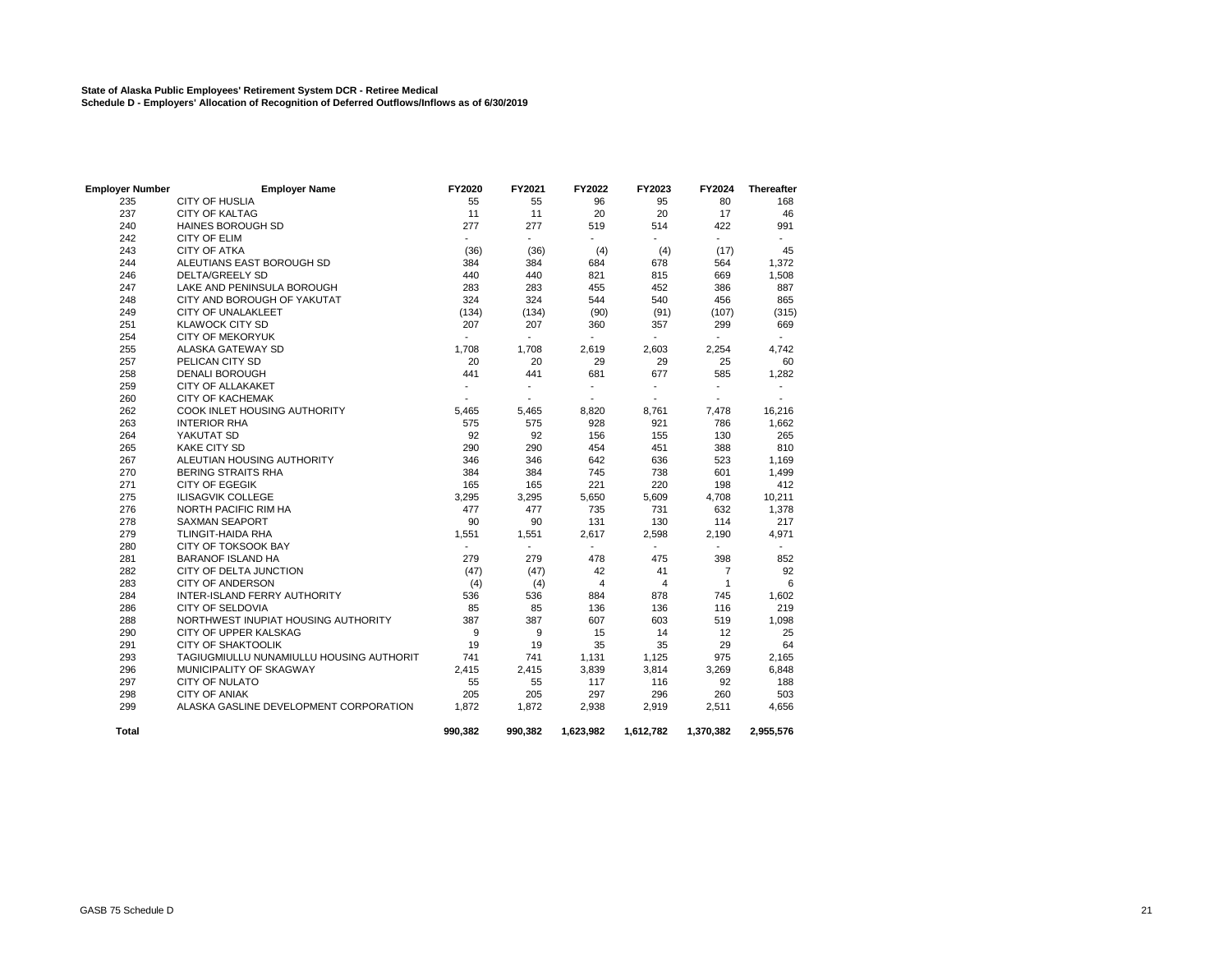|                        |                                     |                             | FY2019           |                |                          |                          |           |
|------------------------|-------------------------------------|-----------------------------|------------------|----------------|--------------------------|--------------------------|-----------|
| <b>Employer Number</b> | <b>Employer Name</b>                | <b>Actual Contributions</b> | RDS Subsidy*     | Total          | FY2018                   | FY2017                   | FY2016    |
| 101                    | STATE OF ALASKA                     | 5,730,873                   | 4,395            | 5,735,268      | 5,699,436                | 6,096,975                | 8,399,134 |
| 102                    | SOUTHWEST REGION SD                 | 14,237                      | 11               | 14,247         | 16,055                   | 15,116                   | 19,214    |
| 103                    | ANNETTE ISLAND SD                   | 11,909                      | 9                | 11,918         | 12,659                   | 12,406                   | 14,473    |
| 104                    | <b>BERING STRAIT SD</b>             | 42,568                      | 33               | 42,601         | 42,200                   | 49,895                   | 64,905    |
| 105                    | <b>CHATHAM SD</b>                   | 4,031                       | 3                | 4,034          | 4,141                    | 4,076                    | 4,932     |
| 106                    | ALASKA MUNICIPAL LEAGUE             |                             |                  | $\overline{a}$ |                          |                          |           |
| 107                    | CITY OF VALDEZ                      | 64,919                      | 50               | 64,969         | 59,063                   | 58,588                   | 72,971    |
| 108                    | JUNEAU BOROUGH SD                   | 78,297                      | 60               | 78,357         | 77,422                   | 80,143                   | 101,314   |
| 109                    | MATANUSKA-SUSITNA BOROUGH           | 145,616                     | 112              | 145,728        | 135,734                  | 141,391                  | 182,797   |
| 110                    | MATANUSKA-SUSITNA BOROUGH SD        | 196,550                     | 151              | 196,700        | 196,328                  | 214,604                  | 269,262   |
| 111                    | ANCHORAGE SD                        | 540,846                     | 415              | 541,260        | 554,292                  | 602,178                  | 764,100   |
| 112                    | <b>COPPER RIVER SD</b>              | 8,294                       | 6                | 8,300          | 7,681                    | 7,215                    | 9,266     |
| 113                    | UNIVERSITY OF ALASKA                | 441,832                     | 339              | 442,171        | 366,808                  | 318,987                  | 318,581   |
| 115                    | <b>CITY OF KENAI</b>                | 46,446                      | 36               | 46,482         | 44,678                   | 47,699                   | 61,305    |
| 116                    | <b>FAIRBANKS NORTH STAR BOROUGH</b> | 152,955                     | 117              | 153,073        | 143,574                  | 142,067                  | 180,244   |
| 117                    | FAIRBANKS NORTH STAR BOROUGH SD     | 210,389                     | 161              | 210,550        | 201,745                  | 207,419                  | 268,382   |
| 118                    | DENALI BOROUGH SD                   | 11,486                      | $\boldsymbol{9}$ | 11,495         | 11,945                   | 11,575                   | 15,472    |
| 120                    | CITY AND BOROUGH OF SITKA           | 61,925                      | 47               | 61,972         | 63,777                   | 67,026                   | 89,696    |
| 121                    | <b>CHUGACH SD</b>                   | 3,651                       | 3                | 3,653          | 3,650                    | 4,173                    | 6,406     |
| 122                    | KETCHIKAN GATEWAY BOROUGH           | 28,045                      | 22               | 28,067         | 26,641                   | 28,724                   | 41,751    |
| 123                    | <b>CITY OF SOLDOTNA</b>             | 25,274                      | 19               | 25,293         | 25,847                   | 27,884                   | 39,397    |
| 124                    | <b>IDITAROD AREA SD</b>             | 8,074                       | 6                | 8,080          | 5,886                    | 7,242                    | 6,404     |
| 125                    | <b>KUSPUK SD</b>                    | 8,364                       | 6                | 8,371          | 9,419                    | 9,736                    | 9,814     |
|                        |                                     |                             |                  |                |                          |                          |           |
| 126                    | CITY AND BOROUGH OF JUNEAU          | 191,190                     | 147              | 191,336        | 191,050                  | 207,973                  | 260,601   |
| 128                    | <b>CITY OF KODIAK</b>               | 48,298                      | 37               | 48,335         | 47,546                   | 47,924                   | 59,577    |
| 129                    | <b>CITY OF FAIRBANKS</b>            | 40,478                      | 31               | 40,509         | 35,479                   | 33,064                   | 42,861    |
| 131                    | <b>CITY OF WASILLA</b>              | 50,736                      | 39               | 50,775         | 47,095                   | 44,992                   | 57,483    |
| 133                    | SITKA BOROUGH SD                    | 18,422                      | 14               | 18,436         | 18,902                   | 20,640                   | 29,315    |
| 134                    | <b>CITY OF PALMER</b>               | 27,933                      | 21               | 27,954         | 26,523                   | 30,401                   | 35,245    |
| 135                    | CITY AND BOROUGH OF WRANGELL        | 16,108                      | 12               | 16,120         | 12,409                   | 12,620                   | 18,538    |
| 136                    | <b>CITY OF BETHEL</b>               | 46,274                      | 35               | 46,310         | 40,507                   | 42,823                   | 56,678    |
| 137                    | <b>VALDEZ CITY SD</b>               | 15,648                      | 12               | 15,660         | 13,453                   | 16,002                   | 19,267    |
| 138                    | <b>HOONAH CITY SD</b>               | 2,075                       | $\sqrt{2}$       | 2,077          | 2,029                    | 3,032                    | 6,132     |
| 139                    | CITY OF NOME                        | 23,439                      | 18               | 23,457         | 24,963                   | 24,779                   | 33,489    |
| 140                    | CITY OF KOTZEBUE                    | 33,206                      | 25               | 33,232         | 32,896                   | 36,673                   | 46,151    |
| 141                    | <b>GALENA CITY SD</b>               | 25,996                      | 20               | 26,016         | 27,211                   | 28,655                   | 38,069    |
| 143                    | CITY OF PETERSBURG                  | 28,415                      | 22               | 28,437         | 29,123                   | 28,611                   | 39,640    |
| 144                    | <b>BRISTOL BAY BOROUGH</b>          | 16,417                      | 13               | 16,430         | 14,915                   | 15,556                   | 19,329    |
| 145                    | NORTH SLOPE BOROUGH                 | 449,193                     | 344              | 449,537        | 482,016                  | 503,342                  | 661,013   |
| 146                    | <b>WRANGELL PUBLIC SD</b>           | 5,907                       | 5                | 5,911          | 4,867                    | 5,128                    | 6,205     |
| 148                    | CITY OF CORDOVA                     | 19,389                      | 15               | 19,403         | 22,317                   | 26,381                   | 34,074    |
| 149                    | NOME CITY SD                        | 7,916                       | 6                | 7,922          | 8,888                    | 11,068                   | 17,377    |
| 151                    | CITY OF KING COVE                   | 4,980                       | 4                | 4,984          | 5,826                    | 5,503                    | 7,248     |
| 152                    | ALASKA HOUSING FINANCE CORPORATION  | 82,088                      | 63               | 82,151         | 82,879                   | 86,341                   | 107,224   |
| 153                    | <b>LOWER YUKON SD</b>               | 42,028                      | 32               | 42,060         | 38,533                   | 38,904                   | 47,168    |
| 154                    | NORTHWEST ARCTIC BOROUGH SD         | 48,208                      | 37               | 48,245         | 50,433                   | 58,962                   | 77,591    |
| 155                    | SOUTHEAST ISLAND SD                 | 7,937                       | 6                | 7,943          | 6,974                    | 6,569                    | 8,707     |
| 156                    | PRIBILOF SD                         | 1,210                       | $\mathbf{1}$     | 1,211          | 879                      | 1,426                    | 1,731     |
| 157                    | LOWER KUSKOKWIM SD                  | 97,148                      | 75               | 97,222         | 97,649                   | 95,737                   | 125,015   |
| 158                    | KODIAK ISLAND BOROUGH SD            | 46,595                      | 36               | 46,631         | 46,865                   | 56,896                   | 73,755    |
| 159                    | YUKON FLATS SD                      | 5,943                       | 5                | 5,948          |                          | 6,562                    | 9,261     |
|                        |                                     |                             |                  |                | 7,152                    |                          |           |
| 160                    | YUKON / KOYUKUK SD                  | 16,303                      | 13               | 16,315         | 16,534                   | 17,290                   | 21,365    |
| 161                    | NORTH SLOPE BOROUGH SD              | 84,761                      | 65               | 84,826         | 84,502                   | 86,362                   | 106,773   |
| 162                    | ALEUTIAN REGION SD                  | $\overline{\phantom{a}}$    | $\overline{a}$   | $\blacksquare$ | $\overline{\phantom{a}}$ | $\overline{\phantom{a}}$ | 951       |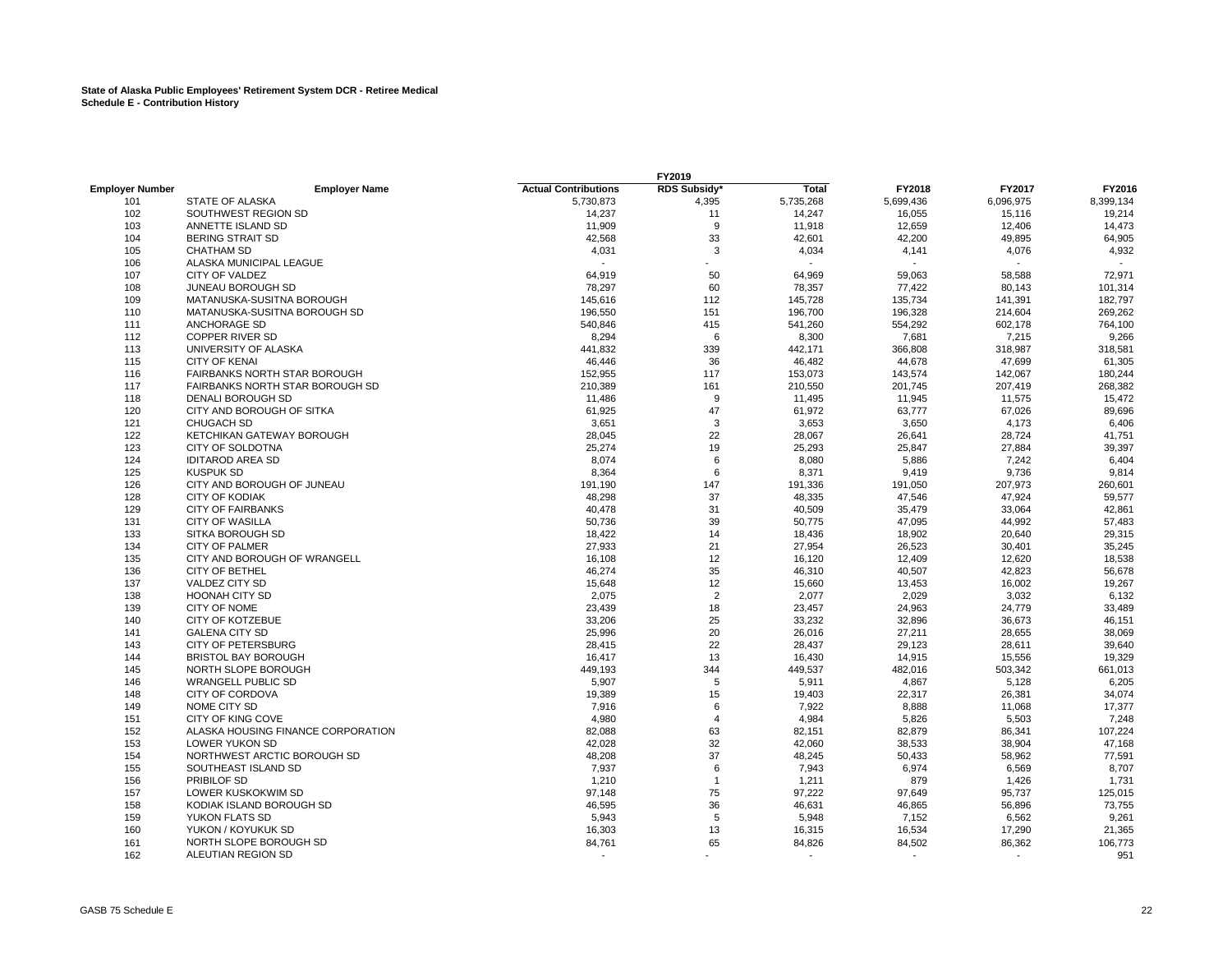# **State of Alaska Public Employees' Retirement System DCR - Retiree Medical Schedule E - Contribution History**

| RDS Subsidy*<br>FY2018<br>FY2017<br>FY2016<br><b>Total</b><br><b>Employer Name</b><br><b>Actual Contributions</b><br>CORDOVA COMMUNITY MEDICAL CENTER<br>31,316<br>10,946<br>36,590<br>163<br>LAKE AND PENINSULA BOROUGH SD<br>10,243<br>8<br>10,251<br>14,533<br>18,537<br>164<br>11,586<br>SITKA COMMUNITY HOSPITAL<br>165<br>70,039<br>54<br>70,093<br>95,684<br>124,291<br>85,612<br><b>TANANA SD</b><br>1,551<br>1,396<br>857<br>1,615<br>166<br>1,550<br>$\mathbf{1}$<br>8<br>SOUTHEAST REGIONAL RESOURCE CENTER<br>10,344<br>14,036<br>167<br>10,336<br>9,621<br>10,678<br>2,333<br><b>HYDABURG CITY SD</b><br>1,795<br>1,796<br>2,270<br>168<br>2,112<br>-1<br><b>CITY OF TANANA</b><br>53<br>$\mathbf 0$<br>53<br>169<br>NORTH PACIFIC FISHERY MGMT COUNCIL<br>6<br>8,096<br>6,196<br>5,561<br>7,493<br>170<br>8,089<br><b>CITY OF BARROW</b><br>171<br>8,297<br>6<br>8,303<br>8,324<br>11,002<br>10,713<br>CITY OF SAINT PAUL<br>172<br>9,537<br>$\overline{7}$<br>9,544<br>7,487<br>7,054<br>14,016<br>MUNICIPALITY OF ANCHORAGE<br>766<br>173<br>999,390<br>985,898<br>973,482<br>1,195,396<br>998,624<br>KODIAK ISLAND BOROUGH<br>17,965<br>17,660<br>20,799<br>174<br>17,951<br>14<br>19,210<br>175<br>NOME JOINT UTILITY SYSTEM<br>2,016<br>2<br>2,017<br>1,597<br>569<br>1,630<br>$\overline{7}$<br>176<br>CITY OF SAND POINT<br>9,338<br>9,345<br>8,318<br>8,794<br>12,861<br>177<br>KETCHIKAN GATEWAY BOROUGH SD<br>47,157<br>36<br>47,193<br>49,996<br>63,254<br>48,824<br><b>CITY OF DILLINGHAM</b><br>178<br>21,495<br>16<br>21,511<br>22,136<br>25,269<br>33,941<br>CITY OF UNALASKA<br>179<br>81,299<br>62<br>81,361<br>77,079<br>81,755<br>105,899<br>KENAI PENINSULA BOROUGH<br>155,008<br>180<br>111,028<br>85<br>111,113<br>110,961<br>118,210<br>CITY OF KETCHIKAN<br>36<br>46,382<br>47,956<br>65,123<br>181<br>46,347<br>47,887<br><b>CITY OF SEWARD</b><br>35,792<br>182<br>26,697<br>20<br>26,717<br>26,323<br>27,999<br>183<br>CITY OF FORT YUKON<br>6,402<br>5<br>6,407<br>4,205<br>4,119<br>2,450<br>3<br>2,317<br>2,056<br><b>BRISTOL BAY BOROUGH SD</b><br>3,400<br>3,402<br>3,064<br>184<br>5<br><b>CORDOVA CITY SD</b><br>6,647<br>5,968<br>7,139<br>185<br>6,642<br>5,526<br><b>CITY OF CRAIG</b><br>11,070<br>8<br>11,079<br>11,612<br>12,429<br>17,649<br>186<br>PETERSBURG MEDICAL CENTER<br>35<br>45,730<br>47,319<br>48,532<br>61,061<br>187<br>45,695<br><b>HAINES BOROUGH</b><br>14<br>18,699<br>20,256<br>23,436<br>189<br>18,685<br>18,876<br>KENAI PENINSULA BOROUGH SD<br>110,926<br>85<br>111,011<br>112,666<br>125,293<br>163,086<br>190<br>CITY OF NORTH POLE<br>22,987<br>191<br>19,178<br>15<br>19,193<br>17,284<br>17,520<br><b>CITY OF GALENA</b><br>4,899<br>6,132<br>4,895<br>4,895<br>5,476<br>192<br>$\overline{4}$<br><b>CITY OF NENANA</b><br>103<br>$\mathbf 0$<br>103<br>319<br>353<br>193<br>1,053<br>8,796<br>195<br>YUPIIT SD<br>6<br>8,121<br>7,944<br>9,386<br>8,115<br><b>NENANA CITY SD</b><br>9<br>11,400<br>12,300<br>15,470<br>196<br>11,392<br>12,830<br><b>CITY OF SAXMAN</b><br>$\mathbf 0$<br>462<br>2,105<br>198<br>461<br>572<br>826<br><b>CITY OF HOONAH</b><br>199<br>8,665<br>$\overline{7}$<br>8,672<br>10,435<br>11,590<br>14,111<br>CITY OF PELICAN<br>200<br>547<br>$\mathbf 0$<br>547<br>728<br>1,106<br>1,103<br><b>CITY OF WHITTIER</b><br>6<br>8,187<br>9,476<br>202<br>7,656<br>8,222<br>8,181<br>203<br>ANCHORAGE COMMUNITY DEVELOP AUTHORITY<br>12<br>15,201<br>17,704<br>25,312<br>15,189<br>15,337<br>5<br>204<br><b>CRAIG CITY SD</b><br>7,016<br>7,021<br>7,550<br>8,508<br>10,901<br>205<br>DILLINGHAM CITY SD<br>12,956<br>5,710<br>$\overline{4}$<br>5,715<br>8,641<br>7,141<br>CITY OF THORNE BAY<br>3<br>5,370<br>206<br>3,437<br>4,344<br>3,435<br>3,666<br>CITY OF AKUTAN<br>5<br>208<br>5,936<br>5,941<br>5,700<br>11,454<br>8,040<br>UNALASKA CITY SD<br>5<br>209<br>6,365<br>6,370<br>5,375<br>5,922<br>6,966<br><b>KASHUNAMIUT SD</b><br>5<br>12,996<br>211<br>6,061<br>6,066<br>7,634<br>8,209<br><b>CITY OF HOMER</b><br>27<br>215<br>34,659<br>37,573<br>50,638<br>34,633<br>36,137<br>1,798<br>3,654<br>218<br>SPECIAL EDUCATION SERVICE AGENCY<br>1,797<br>1,875<br>2,730<br>$\overline{1}$<br>304,823<br>219<br>BARTLETT REGIONAL HOSPITAL<br>234,737<br>180<br>234,917<br>246,756<br>250,455<br>14,513<br>23,375<br>220<br>NORTHWEST ARCTIC BOROUGH<br>14,502<br>11<br>14,132<br>16,449<br><b>SAINT MARY'S SD</b><br>221<br>5,488<br>5,492<br>3,776<br>5,212<br>6,951<br>$\overline{4}$<br><b>BRISTOL BAY RHA</b><br>223<br>5<br>6,865<br>7,019<br>9,343<br>12,946<br>6,860<br>COPPER RIVER BASIN RHA<br>$\overline{2}$<br>224<br>3,195<br>3,429<br>6,347<br>3,192<br>4,443<br><b>SKAGWAY CITY SD</b><br>225<br>1,457<br>1,412<br>1,455<br>1,630<br>1,021<br>-1<br><b>CITY OF KLAWOCK</b><br>227<br>5,113<br>5,406<br>7,463<br>5,109<br>$\overline{4}$<br>4,277<br>228<br>PETERSBURG CITY SD<br>7,283<br>6<br>7,289<br>7,606<br>7,570<br>9,895<br>3<br>3,892<br>230<br>ALEUTIANS EAST BOROUGH<br>3,889<br>3,852<br>4,052<br>4,715 |                        |  | FY2019 |  |  |
|---------------------------------------------------------------------------------------------------------------------------------------------------------------------------------------------------------------------------------------------------------------------------------------------------------------------------------------------------------------------------------------------------------------------------------------------------------------------------------------------------------------------------------------------------------------------------------------------------------------------------------------------------------------------------------------------------------------------------------------------------------------------------------------------------------------------------------------------------------------------------------------------------------------------------------------------------------------------------------------------------------------------------------------------------------------------------------------------------------------------------------------------------------------------------------------------------------------------------------------------------------------------------------------------------------------------------------------------------------------------------------------------------------------------------------------------------------------------------------------------------------------------------------------------------------------------------------------------------------------------------------------------------------------------------------------------------------------------------------------------------------------------------------------------------------------------------------------------------------------------------------------------------------------------------------------------------------------------------------------------------------------------------------------------------------------------------------------------------------------------------------------------------------------------------------------------------------------------------------------------------------------------------------------------------------------------------------------------------------------------------------------------------------------------------------------------------------------------------------------------------------------------------------------------------------------------------------------------------------------------------------------------------------------------------------------------------------------------------------------------------------------------------------------------------------------------------------------------------------------------------------------------------------------------------------------------------------------------------------------------------------------------------------------------------------------------------------------------------------------------------------------------------------------------------------------------------------------------------------------------------------------------------------------------------------------------------------------------------------------------------------------------------------------------------------------------------------------------------------------------------------------------------------------------------------------------------------------------------------------------------------------------------------------------------------------------------------------------------------------------------------------------------------------------------------------------------------------------------------------------------------------------------------------------------------------------------------------------------------------------------------------------------------------------------------------------------------------------------------------------------------------------------------------------------------------------------------------------------------------------------------------------------------------------------------------------------------------------------------------------------------------------------------------------------------------------------------------------------------------------------------------------------------------------------------------------------------------------------------------------------------------------------------------------------------------------------------------------------------------------------------------------------------------------------------------------------------------------------------------------------------------------------------------------------------------------------------------------------------------------------------------------------------------------------------|------------------------|--|--------|--|--|
|                                                                                                                                                                                                                                                                                                                                                                                                                                                                                                                                                                                                                                                                                                                                                                                                                                                                                                                                                                                                                                                                                                                                                                                                                                                                                                                                                                                                                                                                                                                                                                                                                                                                                                                                                                                                                                                                                                                                                                                                                                                                                                                                                                                                                                                                                                                                                                                                                                                                                                                                                                                                                                                                                                                                                                                                                                                                                                                                                                                                                                                                                                                                                                                                                                                                                                                                                                                                                                                                                                                                                                                                                                                                                                                                                                                                                                                                                                                                                                                                                                                                                                                                                                                                                                                                                                                                                                                                                                                                                                                                                                                                                                                                                                                                                                                                                                                                                                                                                                                                                                                         | <b>Employer Number</b> |  |        |  |  |
|                                                                                                                                                                                                                                                                                                                                                                                                                                                                                                                                                                                                                                                                                                                                                                                                                                                                                                                                                                                                                                                                                                                                                                                                                                                                                                                                                                                                                                                                                                                                                                                                                                                                                                                                                                                                                                                                                                                                                                                                                                                                                                                                                                                                                                                                                                                                                                                                                                                                                                                                                                                                                                                                                                                                                                                                                                                                                                                                                                                                                                                                                                                                                                                                                                                                                                                                                                                                                                                                                                                                                                                                                                                                                                                                                                                                                                                                                                                                                                                                                                                                                                                                                                                                                                                                                                                                                                                                                                                                                                                                                                                                                                                                                                                                                                                                                                                                                                                                                                                                                                                         |                        |  |        |  |  |
|                                                                                                                                                                                                                                                                                                                                                                                                                                                                                                                                                                                                                                                                                                                                                                                                                                                                                                                                                                                                                                                                                                                                                                                                                                                                                                                                                                                                                                                                                                                                                                                                                                                                                                                                                                                                                                                                                                                                                                                                                                                                                                                                                                                                                                                                                                                                                                                                                                                                                                                                                                                                                                                                                                                                                                                                                                                                                                                                                                                                                                                                                                                                                                                                                                                                                                                                                                                                                                                                                                                                                                                                                                                                                                                                                                                                                                                                                                                                                                                                                                                                                                                                                                                                                                                                                                                                                                                                                                                                                                                                                                                                                                                                                                                                                                                                                                                                                                                                                                                                                                                         |                        |  |        |  |  |
|                                                                                                                                                                                                                                                                                                                                                                                                                                                                                                                                                                                                                                                                                                                                                                                                                                                                                                                                                                                                                                                                                                                                                                                                                                                                                                                                                                                                                                                                                                                                                                                                                                                                                                                                                                                                                                                                                                                                                                                                                                                                                                                                                                                                                                                                                                                                                                                                                                                                                                                                                                                                                                                                                                                                                                                                                                                                                                                                                                                                                                                                                                                                                                                                                                                                                                                                                                                                                                                                                                                                                                                                                                                                                                                                                                                                                                                                                                                                                                                                                                                                                                                                                                                                                                                                                                                                                                                                                                                                                                                                                                                                                                                                                                                                                                                                                                                                                                                                                                                                                                                         |                        |  |        |  |  |
|                                                                                                                                                                                                                                                                                                                                                                                                                                                                                                                                                                                                                                                                                                                                                                                                                                                                                                                                                                                                                                                                                                                                                                                                                                                                                                                                                                                                                                                                                                                                                                                                                                                                                                                                                                                                                                                                                                                                                                                                                                                                                                                                                                                                                                                                                                                                                                                                                                                                                                                                                                                                                                                                                                                                                                                                                                                                                                                                                                                                                                                                                                                                                                                                                                                                                                                                                                                                                                                                                                                                                                                                                                                                                                                                                                                                                                                                                                                                                                                                                                                                                                                                                                                                                                                                                                                                                                                                                                                                                                                                                                                                                                                                                                                                                                                                                                                                                                                                                                                                                                                         |                        |  |        |  |  |
|                                                                                                                                                                                                                                                                                                                                                                                                                                                                                                                                                                                                                                                                                                                                                                                                                                                                                                                                                                                                                                                                                                                                                                                                                                                                                                                                                                                                                                                                                                                                                                                                                                                                                                                                                                                                                                                                                                                                                                                                                                                                                                                                                                                                                                                                                                                                                                                                                                                                                                                                                                                                                                                                                                                                                                                                                                                                                                                                                                                                                                                                                                                                                                                                                                                                                                                                                                                                                                                                                                                                                                                                                                                                                                                                                                                                                                                                                                                                                                                                                                                                                                                                                                                                                                                                                                                                                                                                                                                                                                                                                                                                                                                                                                                                                                                                                                                                                                                                                                                                                                                         |                        |  |        |  |  |
|                                                                                                                                                                                                                                                                                                                                                                                                                                                                                                                                                                                                                                                                                                                                                                                                                                                                                                                                                                                                                                                                                                                                                                                                                                                                                                                                                                                                                                                                                                                                                                                                                                                                                                                                                                                                                                                                                                                                                                                                                                                                                                                                                                                                                                                                                                                                                                                                                                                                                                                                                                                                                                                                                                                                                                                                                                                                                                                                                                                                                                                                                                                                                                                                                                                                                                                                                                                                                                                                                                                                                                                                                                                                                                                                                                                                                                                                                                                                                                                                                                                                                                                                                                                                                                                                                                                                                                                                                                                                                                                                                                                                                                                                                                                                                                                                                                                                                                                                                                                                                                                         |                        |  |        |  |  |
|                                                                                                                                                                                                                                                                                                                                                                                                                                                                                                                                                                                                                                                                                                                                                                                                                                                                                                                                                                                                                                                                                                                                                                                                                                                                                                                                                                                                                                                                                                                                                                                                                                                                                                                                                                                                                                                                                                                                                                                                                                                                                                                                                                                                                                                                                                                                                                                                                                                                                                                                                                                                                                                                                                                                                                                                                                                                                                                                                                                                                                                                                                                                                                                                                                                                                                                                                                                                                                                                                                                                                                                                                                                                                                                                                                                                                                                                                                                                                                                                                                                                                                                                                                                                                                                                                                                                                                                                                                                                                                                                                                                                                                                                                                                                                                                                                                                                                                                                                                                                                                                         |                        |  |        |  |  |
|                                                                                                                                                                                                                                                                                                                                                                                                                                                                                                                                                                                                                                                                                                                                                                                                                                                                                                                                                                                                                                                                                                                                                                                                                                                                                                                                                                                                                                                                                                                                                                                                                                                                                                                                                                                                                                                                                                                                                                                                                                                                                                                                                                                                                                                                                                                                                                                                                                                                                                                                                                                                                                                                                                                                                                                                                                                                                                                                                                                                                                                                                                                                                                                                                                                                                                                                                                                                                                                                                                                                                                                                                                                                                                                                                                                                                                                                                                                                                                                                                                                                                                                                                                                                                                                                                                                                                                                                                                                                                                                                                                                                                                                                                                                                                                                                                                                                                                                                                                                                                                                         |                        |  |        |  |  |
|                                                                                                                                                                                                                                                                                                                                                                                                                                                                                                                                                                                                                                                                                                                                                                                                                                                                                                                                                                                                                                                                                                                                                                                                                                                                                                                                                                                                                                                                                                                                                                                                                                                                                                                                                                                                                                                                                                                                                                                                                                                                                                                                                                                                                                                                                                                                                                                                                                                                                                                                                                                                                                                                                                                                                                                                                                                                                                                                                                                                                                                                                                                                                                                                                                                                                                                                                                                                                                                                                                                                                                                                                                                                                                                                                                                                                                                                                                                                                                                                                                                                                                                                                                                                                                                                                                                                                                                                                                                                                                                                                                                                                                                                                                                                                                                                                                                                                                                                                                                                                                                         |                        |  |        |  |  |
|                                                                                                                                                                                                                                                                                                                                                                                                                                                                                                                                                                                                                                                                                                                                                                                                                                                                                                                                                                                                                                                                                                                                                                                                                                                                                                                                                                                                                                                                                                                                                                                                                                                                                                                                                                                                                                                                                                                                                                                                                                                                                                                                                                                                                                                                                                                                                                                                                                                                                                                                                                                                                                                                                                                                                                                                                                                                                                                                                                                                                                                                                                                                                                                                                                                                                                                                                                                                                                                                                                                                                                                                                                                                                                                                                                                                                                                                                                                                                                                                                                                                                                                                                                                                                                                                                                                                                                                                                                                                                                                                                                                                                                                                                                                                                                                                                                                                                                                                                                                                                                                         |                        |  |        |  |  |
|                                                                                                                                                                                                                                                                                                                                                                                                                                                                                                                                                                                                                                                                                                                                                                                                                                                                                                                                                                                                                                                                                                                                                                                                                                                                                                                                                                                                                                                                                                                                                                                                                                                                                                                                                                                                                                                                                                                                                                                                                                                                                                                                                                                                                                                                                                                                                                                                                                                                                                                                                                                                                                                                                                                                                                                                                                                                                                                                                                                                                                                                                                                                                                                                                                                                                                                                                                                                                                                                                                                                                                                                                                                                                                                                                                                                                                                                                                                                                                                                                                                                                                                                                                                                                                                                                                                                                                                                                                                                                                                                                                                                                                                                                                                                                                                                                                                                                                                                                                                                                                                         |                        |  |        |  |  |
|                                                                                                                                                                                                                                                                                                                                                                                                                                                                                                                                                                                                                                                                                                                                                                                                                                                                                                                                                                                                                                                                                                                                                                                                                                                                                                                                                                                                                                                                                                                                                                                                                                                                                                                                                                                                                                                                                                                                                                                                                                                                                                                                                                                                                                                                                                                                                                                                                                                                                                                                                                                                                                                                                                                                                                                                                                                                                                                                                                                                                                                                                                                                                                                                                                                                                                                                                                                                                                                                                                                                                                                                                                                                                                                                                                                                                                                                                                                                                                                                                                                                                                                                                                                                                                                                                                                                                                                                                                                                                                                                                                                                                                                                                                                                                                                                                                                                                                                                                                                                                                                         |                        |  |        |  |  |
|                                                                                                                                                                                                                                                                                                                                                                                                                                                                                                                                                                                                                                                                                                                                                                                                                                                                                                                                                                                                                                                                                                                                                                                                                                                                                                                                                                                                                                                                                                                                                                                                                                                                                                                                                                                                                                                                                                                                                                                                                                                                                                                                                                                                                                                                                                                                                                                                                                                                                                                                                                                                                                                                                                                                                                                                                                                                                                                                                                                                                                                                                                                                                                                                                                                                                                                                                                                                                                                                                                                                                                                                                                                                                                                                                                                                                                                                                                                                                                                                                                                                                                                                                                                                                                                                                                                                                                                                                                                                                                                                                                                                                                                                                                                                                                                                                                                                                                                                                                                                                                                         |                        |  |        |  |  |
|                                                                                                                                                                                                                                                                                                                                                                                                                                                                                                                                                                                                                                                                                                                                                                                                                                                                                                                                                                                                                                                                                                                                                                                                                                                                                                                                                                                                                                                                                                                                                                                                                                                                                                                                                                                                                                                                                                                                                                                                                                                                                                                                                                                                                                                                                                                                                                                                                                                                                                                                                                                                                                                                                                                                                                                                                                                                                                                                                                                                                                                                                                                                                                                                                                                                                                                                                                                                                                                                                                                                                                                                                                                                                                                                                                                                                                                                                                                                                                                                                                                                                                                                                                                                                                                                                                                                                                                                                                                                                                                                                                                                                                                                                                                                                                                                                                                                                                                                                                                                                                                         |                        |  |        |  |  |
|                                                                                                                                                                                                                                                                                                                                                                                                                                                                                                                                                                                                                                                                                                                                                                                                                                                                                                                                                                                                                                                                                                                                                                                                                                                                                                                                                                                                                                                                                                                                                                                                                                                                                                                                                                                                                                                                                                                                                                                                                                                                                                                                                                                                                                                                                                                                                                                                                                                                                                                                                                                                                                                                                                                                                                                                                                                                                                                                                                                                                                                                                                                                                                                                                                                                                                                                                                                                                                                                                                                                                                                                                                                                                                                                                                                                                                                                                                                                                                                                                                                                                                                                                                                                                                                                                                                                                                                                                                                                                                                                                                                                                                                                                                                                                                                                                                                                                                                                                                                                                                                         |                        |  |        |  |  |
|                                                                                                                                                                                                                                                                                                                                                                                                                                                                                                                                                                                                                                                                                                                                                                                                                                                                                                                                                                                                                                                                                                                                                                                                                                                                                                                                                                                                                                                                                                                                                                                                                                                                                                                                                                                                                                                                                                                                                                                                                                                                                                                                                                                                                                                                                                                                                                                                                                                                                                                                                                                                                                                                                                                                                                                                                                                                                                                                                                                                                                                                                                                                                                                                                                                                                                                                                                                                                                                                                                                                                                                                                                                                                                                                                                                                                                                                                                                                                                                                                                                                                                                                                                                                                                                                                                                                                                                                                                                                                                                                                                                                                                                                                                                                                                                                                                                                                                                                                                                                                                                         |                        |  |        |  |  |
|                                                                                                                                                                                                                                                                                                                                                                                                                                                                                                                                                                                                                                                                                                                                                                                                                                                                                                                                                                                                                                                                                                                                                                                                                                                                                                                                                                                                                                                                                                                                                                                                                                                                                                                                                                                                                                                                                                                                                                                                                                                                                                                                                                                                                                                                                                                                                                                                                                                                                                                                                                                                                                                                                                                                                                                                                                                                                                                                                                                                                                                                                                                                                                                                                                                                                                                                                                                                                                                                                                                                                                                                                                                                                                                                                                                                                                                                                                                                                                                                                                                                                                                                                                                                                                                                                                                                                                                                                                                                                                                                                                                                                                                                                                                                                                                                                                                                                                                                                                                                                                                         |                        |  |        |  |  |
|                                                                                                                                                                                                                                                                                                                                                                                                                                                                                                                                                                                                                                                                                                                                                                                                                                                                                                                                                                                                                                                                                                                                                                                                                                                                                                                                                                                                                                                                                                                                                                                                                                                                                                                                                                                                                                                                                                                                                                                                                                                                                                                                                                                                                                                                                                                                                                                                                                                                                                                                                                                                                                                                                                                                                                                                                                                                                                                                                                                                                                                                                                                                                                                                                                                                                                                                                                                                                                                                                                                                                                                                                                                                                                                                                                                                                                                                                                                                                                                                                                                                                                                                                                                                                                                                                                                                                                                                                                                                                                                                                                                                                                                                                                                                                                                                                                                                                                                                                                                                                                                         |                        |  |        |  |  |
|                                                                                                                                                                                                                                                                                                                                                                                                                                                                                                                                                                                                                                                                                                                                                                                                                                                                                                                                                                                                                                                                                                                                                                                                                                                                                                                                                                                                                                                                                                                                                                                                                                                                                                                                                                                                                                                                                                                                                                                                                                                                                                                                                                                                                                                                                                                                                                                                                                                                                                                                                                                                                                                                                                                                                                                                                                                                                                                                                                                                                                                                                                                                                                                                                                                                                                                                                                                                                                                                                                                                                                                                                                                                                                                                                                                                                                                                                                                                                                                                                                                                                                                                                                                                                                                                                                                                                                                                                                                                                                                                                                                                                                                                                                                                                                                                                                                                                                                                                                                                                                                         |                        |  |        |  |  |
|                                                                                                                                                                                                                                                                                                                                                                                                                                                                                                                                                                                                                                                                                                                                                                                                                                                                                                                                                                                                                                                                                                                                                                                                                                                                                                                                                                                                                                                                                                                                                                                                                                                                                                                                                                                                                                                                                                                                                                                                                                                                                                                                                                                                                                                                                                                                                                                                                                                                                                                                                                                                                                                                                                                                                                                                                                                                                                                                                                                                                                                                                                                                                                                                                                                                                                                                                                                                                                                                                                                                                                                                                                                                                                                                                                                                                                                                                                                                                                                                                                                                                                                                                                                                                                                                                                                                                                                                                                                                                                                                                                                                                                                                                                                                                                                                                                                                                                                                                                                                                                                         |                        |  |        |  |  |
|                                                                                                                                                                                                                                                                                                                                                                                                                                                                                                                                                                                                                                                                                                                                                                                                                                                                                                                                                                                                                                                                                                                                                                                                                                                                                                                                                                                                                                                                                                                                                                                                                                                                                                                                                                                                                                                                                                                                                                                                                                                                                                                                                                                                                                                                                                                                                                                                                                                                                                                                                                                                                                                                                                                                                                                                                                                                                                                                                                                                                                                                                                                                                                                                                                                                                                                                                                                                                                                                                                                                                                                                                                                                                                                                                                                                                                                                                                                                                                                                                                                                                                                                                                                                                                                                                                                                                                                                                                                                                                                                                                                                                                                                                                                                                                                                                                                                                                                                                                                                                                                         |                        |  |        |  |  |
|                                                                                                                                                                                                                                                                                                                                                                                                                                                                                                                                                                                                                                                                                                                                                                                                                                                                                                                                                                                                                                                                                                                                                                                                                                                                                                                                                                                                                                                                                                                                                                                                                                                                                                                                                                                                                                                                                                                                                                                                                                                                                                                                                                                                                                                                                                                                                                                                                                                                                                                                                                                                                                                                                                                                                                                                                                                                                                                                                                                                                                                                                                                                                                                                                                                                                                                                                                                                                                                                                                                                                                                                                                                                                                                                                                                                                                                                                                                                                                                                                                                                                                                                                                                                                                                                                                                                                                                                                                                                                                                                                                                                                                                                                                                                                                                                                                                                                                                                                                                                                                                         |                        |  |        |  |  |
|                                                                                                                                                                                                                                                                                                                                                                                                                                                                                                                                                                                                                                                                                                                                                                                                                                                                                                                                                                                                                                                                                                                                                                                                                                                                                                                                                                                                                                                                                                                                                                                                                                                                                                                                                                                                                                                                                                                                                                                                                                                                                                                                                                                                                                                                                                                                                                                                                                                                                                                                                                                                                                                                                                                                                                                                                                                                                                                                                                                                                                                                                                                                                                                                                                                                                                                                                                                                                                                                                                                                                                                                                                                                                                                                                                                                                                                                                                                                                                                                                                                                                                                                                                                                                                                                                                                                                                                                                                                                                                                                                                                                                                                                                                                                                                                                                                                                                                                                                                                                                                                         |                        |  |        |  |  |
|                                                                                                                                                                                                                                                                                                                                                                                                                                                                                                                                                                                                                                                                                                                                                                                                                                                                                                                                                                                                                                                                                                                                                                                                                                                                                                                                                                                                                                                                                                                                                                                                                                                                                                                                                                                                                                                                                                                                                                                                                                                                                                                                                                                                                                                                                                                                                                                                                                                                                                                                                                                                                                                                                                                                                                                                                                                                                                                                                                                                                                                                                                                                                                                                                                                                                                                                                                                                                                                                                                                                                                                                                                                                                                                                                                                                                                                                                                                                                                                                                                                                                                                                                                                                                                                                                                                                                                                                                                                                                                                                                                                                                                                                                                                                                                                                                                                                                                                                                                                                                                                         |                        |  |        |  |  |
|                                                                                                                                                                                                                                                                                                                                                                                                                                                                                                                                                                                                                                                                                                                                                                                                                                                                                                                                                                                                                                                                                                                                                                                                                                                                                                                                                                                                                                                                                                                                                                                                                                                                                                                                                                                                                                                                                                                                                                                                                                                                                                                                                                                                                                                                                                                                                                                                                                                                                                                                                                                                                                                                                                                                                                                                                                                                                                                                                                                                                                                                                                                                                                                                                                                                                                                                                                                                                                                                                                                                                                                                                                                                                                                                                                                                                                                                                                                                                                                                                                                                                                                                                                                                                                                                                                                                                                                                                                                                                                                                                                                                                                                                                                                                                                                                                                                                                                                                                                                                                                                         |                        |  |        |  |  |
|                                                                                                                                                                                                                                                                                                                                                                                                                                                                                                                                                                                                                                                                                                                                                                                                                                                                                                                                                                                                                                                                                                                                                                                                                                                                                                                                                                                                                                                                                                                                                                                                                                                                                                                                                                                                                                                                                                                                                                                                                                                                                                                                                                                                                                                                                                                                                                                                                                                                                                                                                                                                                                                                                                                                                                                                                                                                                                                                                                                                                                                                                                                                                                                                                                                                                                                                                                                                                                                                                                                                                                                                                                                                                                                                                                                                                                                                                                                                                                                                                                                                                                                                                                                                                                                                                                                                                                                                                                                                                                                                                                                                                                                                                                                                                                                                                                                                                                                                                                                                                                                         |                        |  |        |  |  |
|                                                                                                                                                                                                                                                                                                                                                                                                                                                                                                                                                                                                                                                                                                                                                                                                                                                                                                                                                                                                                                                                                                                                                                                                                                                                                                                                                                                                                                                                                                                                                                                                                                                                                                                                                                                                                                                                                                                                                                                                                                                                                                                                                                                                                                                                                                                                                                                                                                                                                                                                                                                                                                                                                                                                                                                                                                                                                                                                                                                                                                                                                                                                                                                                                                                                                                                                                                                                                                                                                                                                                                                                                                                                                                                                                                                                                                                                                                                                                                                                                                                                                                                                                                                                                                                                                                                                                                                                                                                                                                                                                                                                                                                                                                                                                                                                                                                                                                                                                                                                                                                         |                        |  |        |  |  |
|                                                                                                                                                                                                                                                                                                                                                                                                                                                                                                                                                                                                                                                                                                                                                                                                                                                                                                                                                                                                                                                                                                                                                                                                                                                                                                                                                                                                                                                                                                                                                                                                                                                                                                                                                                                                                                                                                                                                                                                                                                                                                                                                                                                                                                                                                                                                                                                                                                                                                                                                                                                                                                                                                                                                                                                                                                                                                                                                                                                                                                                                                                                                                                                                                                                                                                                                                                                                                                                                                                                                                                                                                                                                                                                                                                                                                                                                                                                                                                                                                                                                                                                                                                                                                                                                                                                                                                                                                                                                                                                                                                                                                                                                                                                                                                                                                                                                                                                                                                                                                                                         |                        |  |        |  |  |
|                                                                                                                                                                                                                                                                                                                                                                                                                                                                                                                                                                                                                                                                                                                                                                                                                                                                                                                                                                                                                                                                                                                                                                                                                                                                                                                                                                                                                                                                                                                                                                                                                                                                                                                                                                                                                                                                                                                                                                                                                                                                                                                                                                                                                                                                                                                                                                                                                                                                                                                                                                                                                                                                                                                                                                                                                                                                                                                                                                                                                                                                                                                                                                                                                                                                                                                                                                                                                                                                                                                                                                                                                                                                                                                                                                                                                                                                                                                                                                                                                                                                                                                                                                                                                                                                                                                                                                                                                                                                                                                                                                                                                                                                                                                                                                                                                                                                                                                                                                                                                                                         |                        |  |        |  |  |
|                                                                                                                                                                                                                                                                                                                                                                                                                                                                                                                                                                                                                                                                                                                                                                                                                                                                                                                                                                                                                                                                                                                                                                                                                                                                                                                                                                                                                                                                                                                                                                                                                                                                                                                                                                                                                                                                                                                                                                                                                                                                                                                                                                                                                                                                                                                                                                                                                                                                                                                                                                                                                                                                                                                                                                                                                                                                                                                                                                                                                                                                                                                                                                                                                                                                                                                                                                                                                                                                                                                                                                                                                                                                                                                                                                                                                                                                                                                                                                                                                                                                                                                                                                                                                                                                                                                                                                                                                                                                                                                                                                                                                                                                                                                                                                                                                                                                                                                                                                                                                                                         |                        |  |        |  |  |
|                                                                                                                                                                                                                                                                                                                                                                                                                                                                                                                                                                                                                                                                                                                                                                                                                                                                                                                                                                                                                                                                                                                                                                                                                                                                                                                                                                                                                                                                                                                                                                                                                                                                                                                                                                                                                                                                                                                                                                                                                                                                                                                                                                                                                                                                                                                                                                                                                                                                                                                                                                                                                                                                                                                                                                                                                                                                                                                                                                                                                                                                                                                                                                                                                                                                                                                                                                                                                                                                                                                                                                                                                                                                                                                                                                                                                                                                                                                                                                                                                                                                                                                                                                                                                                                                                                                                                                                                                                                                                                                                                                                                                                                                                                                                                                                                                                                                                                                                                                                                                                                         |                        |  |        |  |  |
|                                                                                                                                                                                                                                                                                                                                                                                                                                                                                                                                                                                                                                                                                                                                                                                                                                                                                                                                                                                                                                                                                                                                                                                                                                                                                                                                                                                                                                                                                                                                                                                                                                                                                                                                                                                                                                                                                                                                                                                                                                                                                                                                                                                                                                                                                                                                                                                                                                                                                                                                                                                                                                                                                                                                                                                                                                                                                                                                                                                                                                                                                                                                                                                                                                                                                                                                                                                                                                                                                                                                                                                                                                                                                                                                                                                                                                                                                                                                                                                                                                                                                                                                                                                                                                                                                                                                                                                                                                                                                                                                                                                                                                                                                                                                                                                                                                                                                                                                                                                                                                                         |                        |  |        |  |  |
|                                                                                                                                                                                                                                                                                                                                                                                                                                                                                                                                                                                                                                                                                                                                                                                                                                                                                                                                                                                                                                                                                                                                                                                                                                                                                                                                                                                                                                                                                                                                                                                                                                                                                                                                                                                                                                                                                                                                                                                                                                                                                                                                                                                                                                                                                                                                                                                                                                                                                                                                                                                                                                                                                                                                                                                                                                                                                                                                                                                                                                                                                                                                                                                                                                                                                                                                                                                                                                                                                                                                                                                                                                                                                                                                                                                                                                                                                                                                                                                                                                                                                                                                                                                                                                                                                                                                                                                                                                                                                                                                                                                                                                                                                                                                                                                                                                                                                                                                                                                                                                                         |                        |  |        |  |  |
|                                                                                                                                                                                                                                                                                                                                                                                                                                                                                                                                                                                                                                                                                                                                                                                                                                                                                                                                                                                                                                                                                                                                                                                                                                                                                                                                                                                                                                                                                                                                                                                                                                                                                                                                                                                                                                                                                                                                                                                                                                                                                                                                                                                                                                                                                                                                                                                                                                                                                                                                                                                                                                                                                                                                                                                                                                                                                                                                                                                                                                                                                                                                                                                                                                                                                                                                                                                                                                                                                                                                                                                                                                                                                                                                                                                                                                                                                                                                                                                                                                                                                                                                                                                                                                                                                                                                                                                                                                                                                                                                                                                                                                                                                                                                                                                                                                                                                                                                                                                                                                                         |                        |  |        |  |  |
|                                                                                                                                                                                                                                                                                                                                                                                                                                                                                                                                                                                                                                                                                                                                                                                                                                                                                                                                                                                                                                                                                                                                                                                                                                                                                                                                                                                                                                                                                                                                                                                                                                                                                                                                                                                                                                                                                                                                                                                                                                                                                                                                                                                                                                                                                                                                                                                                                                                                                                                                                                                                                                                                                                                                                                                                                                                                                                                                                                                                                                                                                                                                                                                                                                                                                                                                                                                                                                                                                                                                                                                                                                                                                                                                                                                                                                                                                                                                                                                                                                                                                                                                                                                                                                                                                                                                                                                                                                                                                                                                                                                                                                                                                                                                                                                                                                                                                                                                                                                                                                                         |                        |  |        |  |  |
|                                                                                                                                                                                                                                                                                                                                                                                                                                                                                                                                                                                                                                                                                                                                                                                                                                                                                                                                                                                                                                                                                                                                                                                                                                                                                                                                                                                                                                                                                                                                                                                                                                                                                                                                                                                                                                                                                                                                                                                                                                                                                                                                                                                                                                                                                                                                                                                                                                                                                                                                                                                                                                                                                                                                                                                                                                                                                                                                                                                                                                                                                                                                                                                                                                                                                                                                                                                                                                                                                                                                                                                                                                                                                                                                                                                                                                                                                                                                                                                                                                                                                                                                                                                                                                                                                                                                                                                                                                                                                                                                                                                                                                                                                                                                                                                                                                                                                                                                                                                                                                                         |                        |  |        |  |  |
|                                                                                                                                                                                                                                                                                                                                                                                                                                                                                                                                                                                                                                                                                                                                                                                                                                                                                                                                                                                                                                                                                                                                                                                                                                                                                                                                                                                                                                                                                                                                                                                                                                                                                                                                                                                                                                                                                                                                                                                                                                                                                                                                                                                                                                                                                                                                                                                                                                                                                                                                                                                                                                                                                                                                                                                                                                                                                                                                                                                                                                                                                                                                                                                                                                                                                                                                                                                                                                                                                                                                                                                                                                                                                                                                                                                                                                                                                                                                                                                                                                                                                                                                                                                                                                                                                                                                                                                                                                                                                                                                                                                                                                                                                                                                                                                                                                                                                                                                                                                                                                                         |                        |  |        |  |  |
|                                                                                                                                                                                                                                                                                                                                                                                                                                                                                                                                                                                                                                                                                                                                                                                                                                                                                                                                                                                                                                                                                                                                                                                                                                                                                                                                                                                                                                                                                                                                                                                                                                                                                                                                                                                                                                                                                                                                                                                                                                                                                                                                                                                                                                                                                                                                                                                                                                                                                                                                                                                                                                                                                                                                                                                                                                                                                                                                                                                                                                                                                                                                                                                                                                                                                                                                                                                                                                                                                                                                                                                                                                                                                                                                                                                                                                                                                                                                                                                                                                                                                                                                                                                                                                                                                                                                                                                                                                                                                                                                                                                                                                                                                                                                                                                                                                                                                                                                                                                                                                                         |                        |  |        |  |  |
|                                                                                                                                                                                                                                                                                                                                                                                                                                                                                                                                                                                                                                                                                                                                                                                                                                                                                                                                                                                                                                                                                                                                                                                                                                                                                                                                                                                                                                                                                                                                                                                                                                                                                                                                                                                                                                                                                                                                                                                                                                                                                                                                                                                                                                                                                                                                                                                                                                                                                                                                                                                                                                                                                                                                                                                                                                                                                                                                                                                                                                                                                                                                                                                                                                                                                                                                                                                                                                                                                                                                                                                                                                                                                                                                                                                                                                                                                                                                                                                                                                                                                                                                                                                                                                                                                                                                                                                                                                                                                                                                                                                                                                                                                                                                                                                                                                                                                                                                                                                                                                                         |                        |  |        |  |  |
|                                                                                                                                                                                                                                                                                                                                                                                                                                                                                                                                                                                                                                                                                                                                                                                                                                                                                                                                                                                                                                                                                                                                                                                                                                                                                                                                                                                                                                                                                                                                                                                                                                                                                                                                                                                                                                                                                                                                                                                                                                                                                                                                                                                                                                                                                                                                                                                                                                                                                                                                                                                                                                                                                                                                                                                                                                                                                                                                                                                                                                                                                                                                                                                                                                                                                                                                                                                                                                                                                                                                                                                                                                                                                                                                                                                                                                                                                                                                                                                                                                                                                                                                                                                                                                                                                                                                                                                                                                                                                                                                                                                                                                                                                                                                                                                                                                                                                                                                                                                                                                                         |                        |  |        |  |  |
|                                                                                                                                                                                                                                                                                                                                                                                                                                                                                                                                                                                                                                                                                                                                                                                                                                                                                                                                                                                                                                                                                                                                                                                                                                                                                                                                                                                                                                                                                                                                                                                                                                                                                                                                                                                                                                                                                                                                                                                                                                                                                                                                                                                                                                                                                                                                                                                                                                                                                                                                                                                                                                                                                                                                                                                                                                                                                                                                                                                                                                                                                                                                                                                                                                                                                                                                                                                                                                                                                                                                                                                                                                                                                                                                                                                                                                                                                                                                                                                                                                                                                                                                                                                                                                                                                                                                                                                                                                                                                                                                                                                                                                                                                                                                                                                                                                                                                                                                                                                                                                                         |                        |  |        |  |  |
|                                                                                                                                                                                                                                                                                                                                                                                                                                                                                                                                                                                                                                                                                                                                                                                                                                                                                                                                                                                                                                                                                                                                                                                                                                                                                                                                                                                                                                                                                                                                                                                                                                                                                                                                                                                                                                                                                                                                                                                                                                                                                                                                                                                                                                                                                                                                                                                                                                                                                                                                                                                                                                                                                                                                                                                                                                                                                                                                                                                                                                                                                                                                                                                                                                                                                                                                                                                                                                                                                                                                                                                                                                                                                                                                                                                                                                                                                                                                                                                                                                                                                                                                                                                                                                                                                                                                                                                                                                                                                                                                                                                                                                                                                                                                                                                                                                                                                                                                                                                                                                                         |                        |  |        |  |  |
|                                                                                                                                                                                                                                                                                                                                                                                                                                                                                                                                                                                                                                                                                                                                                                                                                                                                                                                                                                                                                                                                                                                                                                                                                                                                                                                                                                                                                                                                                                                                                                                                                                                                                                                                                                                                                                                                                                                                                                                                                                                                                                                                                                                                                                                                                                                                                                                                                                                                                                                                                                                                                                                                                                                                                                                                                                                                                                                                                                                                                                                                                                                                                                                                                                                                                                                                                                                                                                                                                                                                                                                                                                                                                                                                                                                                                                                                                                                                                                                                                                                                                                                                                                                                                                                                                                                                                                                                                                                                                                                                                                                                                                                                                                                                                                                                                                                                                                                                                                                                                                                         |                        |  |        |  |  |
|                                                                                                                                                                                                                                                                                                                                                                                                                                                                                                                                                                                                                                                                                                                                                                                                                                                                                                                                                                                                                                                                                                                                                                                                                                                                                                                                                                                                                                                                                                                                                                                                                                                                                                                                                                                                                                                                                                                                                                                                                                                                                                                                                                                                                                                                                                                                                                                                                                                                                                                                                                                                                                                                                                                                                                                                                                                                                                                                                                                                                                                                                                                                                                                                                                                                                                                                                                                                                                                                                                                                                                                                                                                                                                                                                                                                                                                                                                                                                                                                                                                                                                                                                                                                                                                                                                                                                                                                                                                                                                                                                                                                                                                                                                                                                                                                                                                                                                                                                                                                                                                         |                        |  |        |  |  |
|                                                                                                                                                                                                                                                                                                                                                                                                                                                                                                                                                                                                                                                                                                                                                                                                                                                                                                                                                                                                                                                                                                                                                                                                                                                                                                                                                                                                                                                                                                                                                                                                                                                                                                                                                                                                                                                                                                                                                                                                                                                                                                                                                                                                                                                                                                                                                                                                                                                                                                                                                                                                                                                                                                                                                                                                                                                                                                                                                                                                                                                                                                                                                                                                                                                                                                                                                                                                                                                                                                                                                                                                                                                                                                                                                                                                                                                                                                                                                                                                                                                                                                                                                                                                                                                                                                                                                                                                                                                                                                                                                                                                                                                                                                                                                                                                                                                                                                                                                                                                                                                         |                        |  |        |  |  |
|                                                                                                                                                                                                                                                                                                                                                                                                                                                                                                                                                                                                                                                                                                                                                                                                                                                                                                                                                                                                                                                                                                                                                                                                                                                                                                                                                                                                                                                                                                                                                                                                                                                                                                                                                                                                                                                                                                                                                                                                                                                                                                                                                                                                                                                                                                                                                                                                                                                                                                                                                                                                                                                                                                                                                                                                                                                                                                                                                                                                                                                                                                                                                                                                                                                                                                                                                                                                                                                                                                                                                                                                                                                                                                                                                                                                                                                                                                                                                                                                                                                                                                                                                                                                                                                                                                                                                                                                                                                                                                                                                                                                                                                                                                                                                                                                                                                                                                                                                                                                                                                         |                        |  |        |  |  |
|                                                                                                                                                                                                                                                                                                                                                                                                                                                                                                                                                                                                                                                                                                                                                                                                                                                                                                                                                                                                                                                                                                                                                                                                                                                                                                                                                                                                                                                                                                                                                                                                                                                                                                                                                                                                                                                                                                                                                                                                                                                                                                                                                                                                                                                                                                                                                                                                                                                                                                                                                                                                                                                                                                                                                                                                                                                                                                                                                                                                                                                                                                                                                                                                                                                                                                                                                                                                                                                                                                                                                                                                                                                                                                                                                                                                                                                                                                                                                                                                                                                                                                                                                                                                                                                                                                                                                                                                                                                                                                                                                                                                                                                                                                                                                                                                                                                                                                                                                                                                                                                         |                        |  |        |  |  |
|                                                                                                                                                                                                                                                                                                                                                                                                                                                                                                                                                                                                                                                                                                                                                                                                                                                                                                                                                                                                                                                                                                                                                                                                                                                                                                                                                                                                                                                                                                                                                                                                                                                                                                                                                                                                                                                                                                                                                                                                                                                                                                                                                                                                                                                                                                                                                                                                                                                                                                                                                                                                                                                                                                                                                                                                                                                                                                                                                                                                                                                                                                                                                                                                                                                                                                                                                                                                                                                                                                                                                                                                                                                                                                                                                                                                                                                                                                                                                                                                                                                                                                                                                                                                                                                                                                                                                                                                                                                                                                                                                                                                                                                                                                                                                                                                                                                                                                                                                                                                                                                         |                        |  |        |  |  |
|                                                                                                                                                                                                                                                                                                                                                                                                                                                                                                                                                                                                                                                                                                                                                                                                                                                                                                                                                                                                                                                                                                                                                                                                                                                                                                                                                                                                                                                                                                                                                                                                                                                                                                                                                                                                                                                                                                                                                                                                                                                                                                                                                                                                                                                                                                                                                                                                                                                                                                                                                                                                                                                                                                                                                                                                                                                                                                                                                                                                                                                                                                                                                                                                                                                                                                                                                                                                                                                                                                                                                                                                                                                                                                                                                                                                                                                                                                                                                                                                                                                                                                                                                                                                                                                                                                                                                                                                                                                                                                                                                                                                                                                                                                                                                                                                                                                                                                                                                                                                                                                         |                        |  |        |  |  |
|                                                                                                                                                                                                                                                                                                                                                                                                                                                                                                                                                                                                                                                                                                                                                                                                                                                                                                                                                                                                                                                                                                                                                                                                                                                                                                                                                                                                                                                                                                                                                                                                                                                                                                                                                                                                                                                                                                                                                                                                                                                                                                                                                                                                                                                                                                                                                                                                                                                                                                                                                                                                                                                                                                                                                                                                                                                                                                                                                                                                                                                                                                                                                                                                                                                                                                                                                                                                                                                                                                                                                                                                                                                                                                                                                                                                                                                                                                                                                                                                                                                                                                                                                                                                                                                                                                                                                                                                                                                                                                                                                                                                                                                                                                                                                                                                                                                                                                                                                                                                                                                         |                        |  |        |  |  |
|                                                                                                                                                                                                                                                                                                                                                                                                                                                                                                                                                                                                                                                                                                                                                                                                                                                                                                                                                                                                                                                                                                                                                                                                                                                                                                                                                                                                                                                                                                                                                                                                                                                                                                                                                                                                                                                                                                                                                                                                                                                                                                                                                                                                                                                                                                                                                                                                                                                                                                                                                                                                                                                                                                                                                                                                                                                                                                                                                                                                                                                                                                                                                                                                                                                                                                                                                                                                                                                                                                                                                                                                                                                                                                                                                                                                                                                                                                                                                                                                                                                                                                                                                                                                                                                                                                                                                                                                                                                                                                                                                                                                                                                                                                                                                                                                                                                                                                                                                                                                                                                         |                        |  |        |  |  |
|                                                                                                                                                                                                                                                                                                                                                                                                                                                                                                                                                                                                                                                                                                                                                                                                                                                                                                                                                                                                                                                                                                                                                                                                                                                                                                                                                                                                                                                                                                                                                                                                                                                                                                                                                                                                                                                                                                                                                                                                                                                                                                                                                                                                                                                                                                                                                                                                                                                                                                                                                                                                                                                                                                                                                                                                                                                                                                                                                                                                                                                                                                                                                                                                                                                                                                                                                                                                                                                                                                                                                                                                                                                                                                                                                                                                                                                                                                                                                                                                                                                                                                                                                                                                                                                                                                                                                                                                                                                                                                                                                                                                                                                                                                                                                                                                                                                                                                                                                                                                                                                         |                        |  |        |  |  |
|                                                                                                                                                                                                                                                                                                                                                                                                                                                                                                                                                                                                                                                                                                                                                                                                                                                                                                                                                                                                                                                                                                                                                                                                                                                                                                                                                                                                                                                                                                                                                                                                                                                                                                                                                                                                                                                                                                                                                                                                                                                                                                                                                                                                                                                                                                                                                                                                                                                                                                                                                                                                                                                                                                                                                                                                                                                                                                                                                                                                                                                                                                                                                                                                                                                                                                                                                                                                                                                                                                                                                                                                                                                                                                                                                                                                                                                                                                                                                                                                                                                                                                                                                                                                                                                                                                                                                                                                                                                                                                                                                                                                                                                                                                                                                                                                                                                                                                                                                                                                                                                         |                        |  |        |  |  |
|                                                                                                                                                                                                                                                                                                                                                                                                                                                                                                                                                                                                                                                                                                                                                                                                                                                                                                                                                                                                                                                                                                                                                                                                                                                                                                                                                                                                                                                                                                                                                                                                                                                                                                                                                                                                                                                                                                                                                                                                                                                                                                                                                                                                                                                                                                                                                                                                                                                                                                                                                                                                                                                                                                                                                                                                                                                                                                                                                                                                                                                                                                                                                                                                                                                                                                                                                                                                                                                                                                                                                                                                                                                                                                                                                                                                                                                                                                                                                                                                                                                                                                                                                                                                                                                                                                                                                                                                                                                                                                                                                                                                                                                                                                                                                                                                                                                                                                                                                                                                                                                         |                        |  |        |  |  |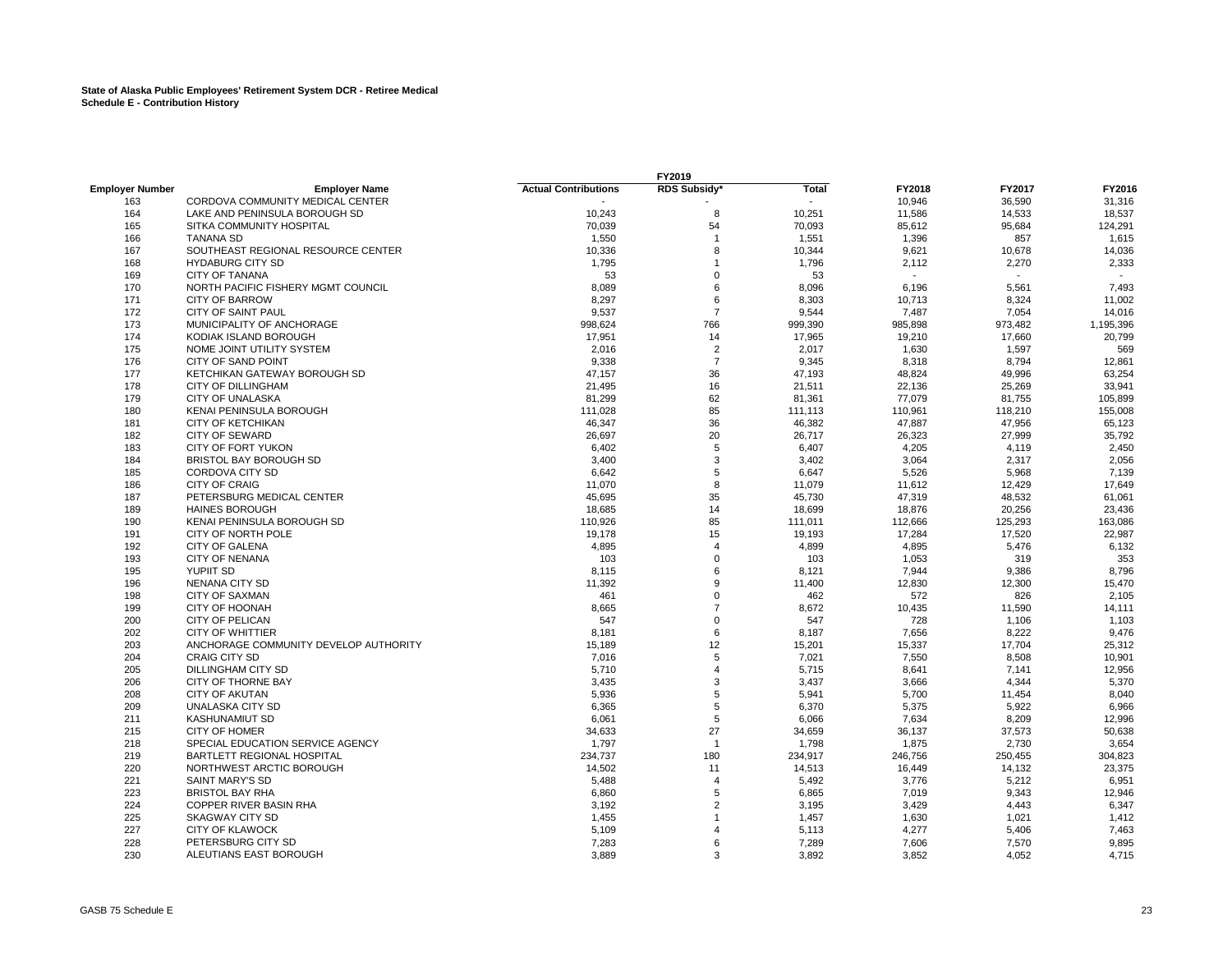# **State of Alaska Public Employees' Retirement System DCR - Retiree Medical Schedule E - Contribution History**

|                                          |                                                                                                                                                | <b>FY2019</b>          |                          |                                                        |                                                 |                              |
|------------------------------------------|------------------------------------------------------------------------------------------------------------------------------------------------|------------------------|--------------------------|--------------------------------------------------------|-------------------------------------------------|------------------------------|
| <b>Employer Name</b>                     | <b>Actual Contributions</b>                                                                                                                    | RDS Subsidy*           | <b>Total</b>             | FY2018                                                 | FY2017                                          | FY2016                       |
|                                          | 743                                                                                                                                            |                        |                          |                                                        |                                                 | 870                          |
|                                          |                                                                                                                                                | $\Omega$               |                          |                                                        | 74                                              | 258                          |
|                                          |                                                                                                                                                | 3                      |                          |                                                        |                                                 | 7,876                        |
|                                          | $\blacksquare$                                                                                                                                 |                        | $\sim$                   |                                                        | $\sim$                                          |                              |
| <b>CITY OF ATKA</b>                      | 604                                                                                                                                            | $\Omega$               |                          |                                                        |                                                 | 2,297                        |
|                                          | 5,555                                                                                                                                          | $\overline{4}$         |                          |                                                        |                                                 | 9,092                        |
| <b>DELTA/GREELY SD</b>                   | 7,074                                                                                                                                          | 5                      | 7,080                    | 7,580                                                  | 8,575                                           | 12,294                       |
|                                          | 3,184                                                                                                                                          | $\overline{2}$         | 3,187                    | 2,432                                                  | 2,707                                           | 4,319                        |
| CITY AND BOROUGH OF YAKUTAT              | 4,060                                                                                                                                          | 3                      | 4,064                    | 4,132                                                  | 6,167                                           | 6,244                        |
| CITY OF UNALAKLEET                       | 815                                                                                                                                            | $\overline{1}$         | 815                      | 3,826                                                  | 3,633                                           | 3,744                        |
| <b>KLAWOCK CITY SD</b>                   | 2,829                                                                                                                                          | $\overline{2}$         | 2,831                    | 2,722                                                  | 3,134                                           | 4,475                        |
| <b>CITY OF MEKORYUK</b>                  |                                                                                                                                                |                        |                          |                                                        |                                                 |                              |
| ALASKA GATEWAY SD                        | 16,875                                                                                                                                         | 13                     | 16,888                   | 16,146                                                 | 15,376                                          | 18,511                       |
| PELICAN CITY SD                          | 177                                                                                                                                            | $\mathbf 0$            | 177                      |                                                        | 129                                             | 228                          |
| <b>DENALI BOROUGH</b>                    | 4,459                                                                                                                                          | 3                      | 4,463                    | 3,799                                                  | 3,707                                           | 5,171                        |
| <b>CITY OF ALLAKAKET</b>                 |                                                                                                                                                |                        |                          |                                                        | $\blacksquare$                                  |                              |
| <b>CITY OF KACHEMAK</b>                  | $\overline{\phantom{a}}$                                                                                                                       | ٠                      | $\overline{\phantom{a}}$ |                                                        | $\overline{\phantom{a}}$                        |                              |
| COOK INLET HOUSING AUTHORITY             | 62,136                                                                                                                                         | 48                     | 62,184                   | 57,608                                                 | 62,408                                          | 83,222                       |
| <b>INTERIOR RHA</b>                      | 6,536                                                                                                                                          | 5                      | 6,541                    | 6,774                                                  | 6,834                                           | 8,530                        |
| YAKUTAT SD                               | 1,199                                                                                                                                          | $\overline{1}$         | 1,200                    | 1,303                                                  | 1,577                                           | 1,829                        |
| <b>KAKE CITY SD</b>                      | 3,030                                                                                                                                          | $\overline{2}$         | 3,032                    | 2,786                                                  | 3,155                                           | 3,710                        |
| ALEUTIAN HOUSING AUTHORITY               | 5,468                                                                                                                                          | $\overline{4}$         | 5,472                    | 5,901                                                  | 6,656                                           | 9,384                        |
| <b>BERING STRAITS RHA</b>                | 6,673                                                                                                                                          | 5                      | 6,678                    | 7,030                                                  | 6,562                                           | 11,813                       |
| <b>CITY OF EGEGIK</b>                    | 1,038                                                                                                                                          | $\overline{1}$         | 1,039                    | 1,041                                                  | 131                                             |                              |
| <b>ILISAGVIK COLLEGE</b>                 | 43,615                                                                                                                                         | 33                     | 43,649                   | 47,229                                                 | 48,718                                          | 65,400                       |
| NORTH PACIFIC RIM HA                     | 4,789                                                                                                                                          | $\overline{4}$         | 4,792                    | 4,012                                                  | 4,064                                           | 5,539                        |
| <b>SAXMAN SEAPORT</b>                    | 759                                                                                                                                            | $\overline{1}$         | 760                      | 562                                                    | 926                                             | 742                          |
| <b>TLINGIT-HAIDA RHA</b>                 | 19,731                                                                                                                                         | 15                     | 19,747                   | 19,287                                                 | 18,975                                          | 28,807                       |
| CITY OF TOKSOOK BAY                      |                                                                                                                                                |                        |                          |                                                        |                                                 |                              |
| <b>BARANOF ISLAND HA</b>                 | 3,696                                                                                                                                          | 3                      | 3,699                    | 3,675                                                  | 4,477                                           | 5,749                        |
| CITY OF DELTA JUNCTION                   | 1,652                                                                                                                                          | $\overline{1}$         | 1,653                    | 2,321                                                  | 3,111                                           | 5,269                        |
| CITY OF ANDERSON                         | 140                                                                                                                                            | $\mathbf 0$            | 140                      | 189                                                    | 297                                             | 455                          |
| INTER-ISLAND FERRY AUTHORITY             | 6,456                                                                                                                                          | 5                      | 6,461                    | 6,404                                                  | 6,953                                           | 9,093                        |
| CITY OF SELDOVIA                         | 951                                                                                                                                            |                        | 952                      | 963                                                    | 1,353                                           | 1,300                        |
| NORTHWEST INUPIAT HOUSING AUTHORITY      | 4,057                                                                                                                                          | 3                      | 4,060                    | 3,975                                                  | 3,892                                           | 4,823                        |
| CITY OF UPPER KALSKAG                    | 105                                                                                                                                            | $\Omega$               | 105                      | 114                                                    | 129                                             | 144                          |
| <b>CITY OF SHAKTOOLIK</b>                | 305                                                                                                                                            | $\Omega$               | 305                      | 331                                                    | 378                                             | 535                          |
| TAGIUGMIULLU NUNAMIULLU HOUSING AUTHORIT | 7,237                                                                                                                                          | 6                      | 7,243                    | 4,605                                                  | 5,980                                           | 8,593                        |
| MUNICIPALITY OF SKAGWAY                  |                                                                                                                                                |                        |                          |                                                        | 27,792                                          | 33,521                       |
| <b>CITY OF NULATO</b>                    | 1,147                                                                                                                                          | $\overline{1}$         | 1,147                    | 1,385                                                  | 1,869                                           | 2,285                        |
| <b>CITY OF ANIAK</b>                     | 1,714                                                                                                                                          | $\overline{1}$         |                          | 1,793                                                  | 1,676                                           | 1,340                        |
| ALASKA GASLINE DEVELOPMENT CORPORATION   | 19,751                                                                                                                                         | 15                     | 19,766                   | 23,600                                                 | 26,504                                          | 23,590                       |
|                                          | 11,735,306                                                                                                                                     | 9,000                  | 11,744,306               | 11,657,549                                             | 12,280,051                                      | 16,184,162                   |
|                                          | CITY OF HUSLIA<br><b>CITY OF KALTAG</b><br>HAINES BOROUGH SD<br><b>CITY OF ELIM</b><br>ALEUTIANS EAST BOROUGH SD<br>LAKE AND PENINSULA BOROUGH | 172<br>4,471<br>26,379 | 20                       | 743<br>172<br>4,474<br>605<br>5,560<br>26,400<br>1,715 | 1,348<br>202<br>4,358<br>523<br>4,979<br>25,903 | 634<br>5,072<br>826<br>5,121 |